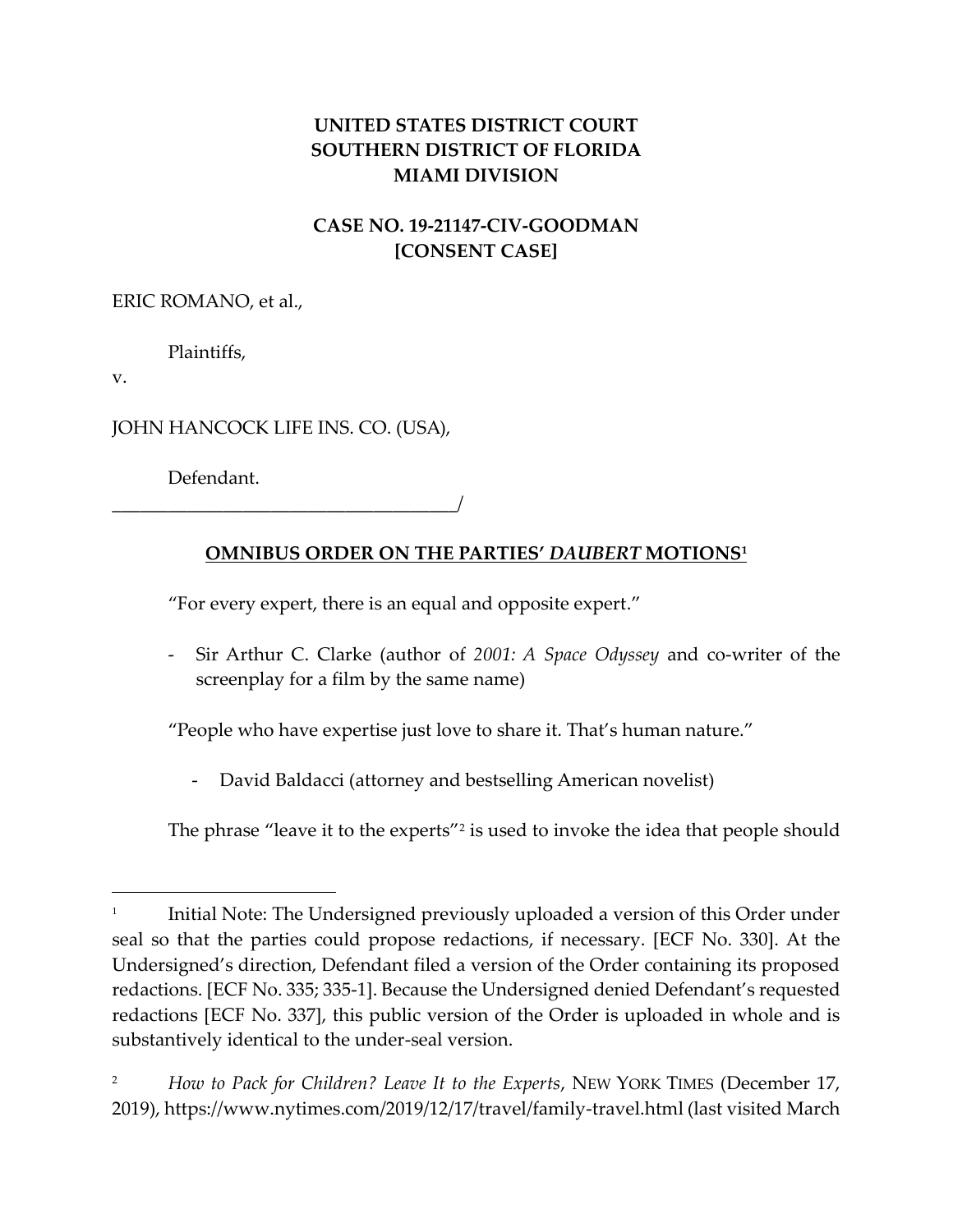follow the guidance of those with an expertise in the subject matter. When building a bridge or a skyscraper, it is best to use expert architects and engineers for design and construction decisions. When victimized by a cyber-security attack, it is best to seek advice from computer information technology experts. When confronted with a patient suffering from appendicitis, it is necessary to leave the medical response to an expert surgeon.

The law accepts the premise underlying this "leave-it-to-the-experts" view. The law allows experts to testify and provide expert opinions when a case intertwines with the subject matter of their expertise. On issues of the *law*, however, the fact finder does not need a party's expert to explain legal intricacies to her; the Court comes equipped with its own expert on these issues -- the Judge.

<sup>18, 2022);</sup> *What NFL Commissioner Roger Goodell needs to do now to help end the lockout*, WASHINGTON POST (September 25, 2012), https://www. washingtonpost.com/national/onleadership/what-nfl-commissioner-roger-goodell-needs-to-do-now-after-seahawks-pack ers-game/2012/09/25/f8c3194c-072f-11e2-afff-d6c7f20a83bf\_story.html (assessing the validity of an alleged blown referee call during a referee-focused labor dispute, stating "I'll leave it to the experts to describe what happened") (last visited March 21, 2022); *Warm, wise musical about mental illness*, CHICAGO TRIBUNE, https://digitaledition. chicagotribune.com /tribune/ article\_popover.aspx? guide=6 065bca4-6759-4259-b61a-05cea919f8f1 (stating that it would be best to "leave it to the experts" in evaluating the accuracy of a bi-polar character's portrayal of somebody suffering from the illness) (last visited March 21, 2022); *The Experts*, WALL STREET JOURNAL, https://www.wsj. com/news/experts (a series of articles by "a group of industry and academic thought leaders who weigh in on topics covered in The Journal Report") (last visited March 21, 2022).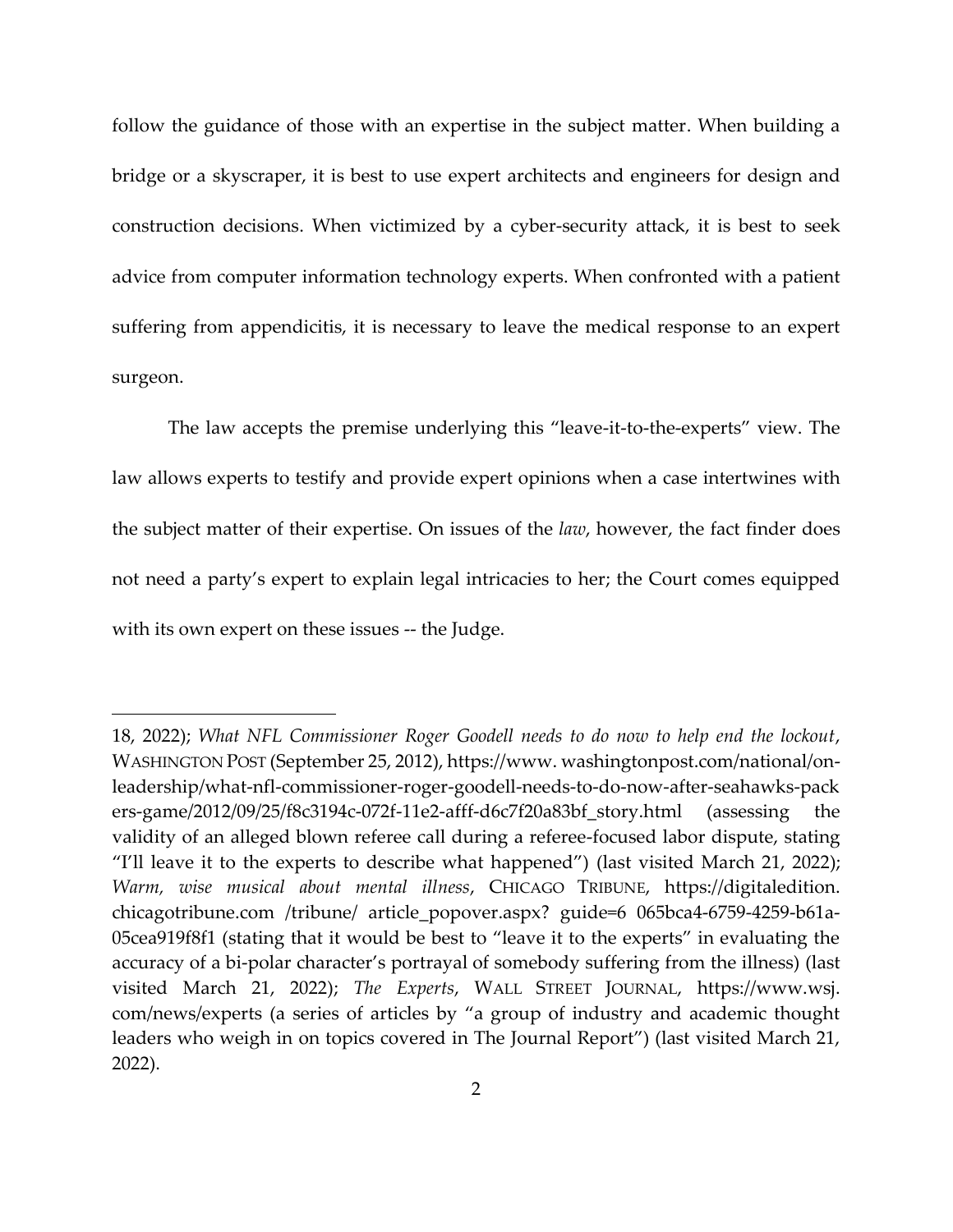It is well settled that experts are not permitted to offer legal conclusions as opinions. On questions of the law, the fact finder does not look to the parties, the lawyers, or the witnesses for the answers; she looks to only the Court.

Despite this no-legal-opinions principle, Plaintiffs' and Defendant's experts each offer legal conclusions grounded in either the Internal Revenue Code or ERISA.<sup>3</sup> To be sure, both sides appear aware that the other side's experts have offered legal conclusions as opinions because the parties have sought to exclude multiple opinions on this basis. Remarkably, though, each side argues that its *own* expert's opinion on the same issues is somehow not an impermissible legal conclusion. So both sides are engaging in what is informally known as "the-pot-calling-the-kettle-black" strategy.

As will be discussed in this Order, these types of legal opinions -- regardless of which side the conclusion benefits -- are impermissible. In addition to challenging the opposition's expert for providing legal opinions, both sides also raise other concerns about the opposition's expert. This Order will address those, as well.

## **Overall Background**

Plaintiffs Eric and Todd Romano, trustees of an ERISA-defined contribution plan ("the Romanos" or "Plaintiffs"), filed a two-count lawsuit against Defendant John

<sup>&</sup>lt;sup>3</sup> ERISA is the Employment Retirement Income Security Act of 1974.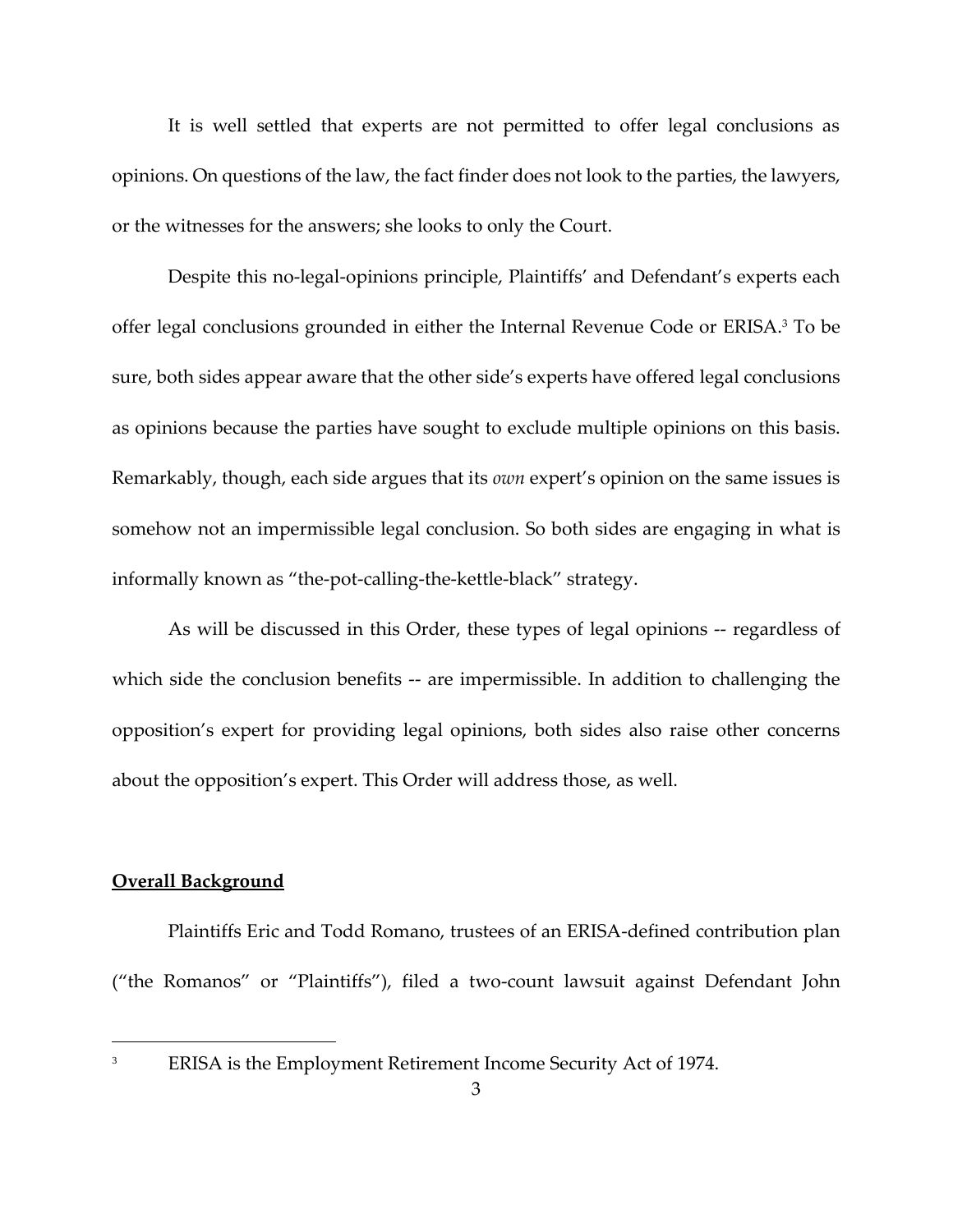Hancock Life Ins. Co. (USA) ("John Hancock"), which sold them, as trustees of a 401(k) Plan, a Group Variable Annuity Contract. Plaintiffs sued on behalf of a putative class of persons who owned variable annuity contracts from John Hancock. The Court granted Plaintiffs' motion for class certification [ECF Nos. 295; 307]. Plaintiffs' counsel was required to send notice to all potential class members by March 15, 2022. [ECF No. 315]. The deadline for potential class members to opt out was April 29, 2022. *Id.* 

In support of their claims, Plaintiffs enlisted the following four experts: (1) Bruce Pingree, a retired attorney currently offering expert witness and benefits consulting services [ECF No. 260-1]; (2) Roger Levy, a former attorney and current fiduciary assessment analyst for the Center of Fiduciary Excellence ("CEFEX") [ECF No. 257-1]; (3) Barry Mukamal, a Certified Public Accountant ("CPA") and co-managing partner at KapilaMukamal, LLP [ECF No. 259-1]; and (4) Dr. Lisa De Simone, an Associate Professor of Accounting at the McCombs School of Business at the University of Texas at Austin [ECF No. 258-1].

In support of its position, Defendant enlisted the following two experts: (1) Dr. David LaRue, an Emeritus Professor of the University of Virginia, who taught graduate and undergraduate courses in the fields of federal taxation, financial accounting, international finance, and economic analysis [ECF No. 264-2]; and (2) Steven Gissiner, a retirement plan administration and plan specifics consultant [ECF No. 265-2].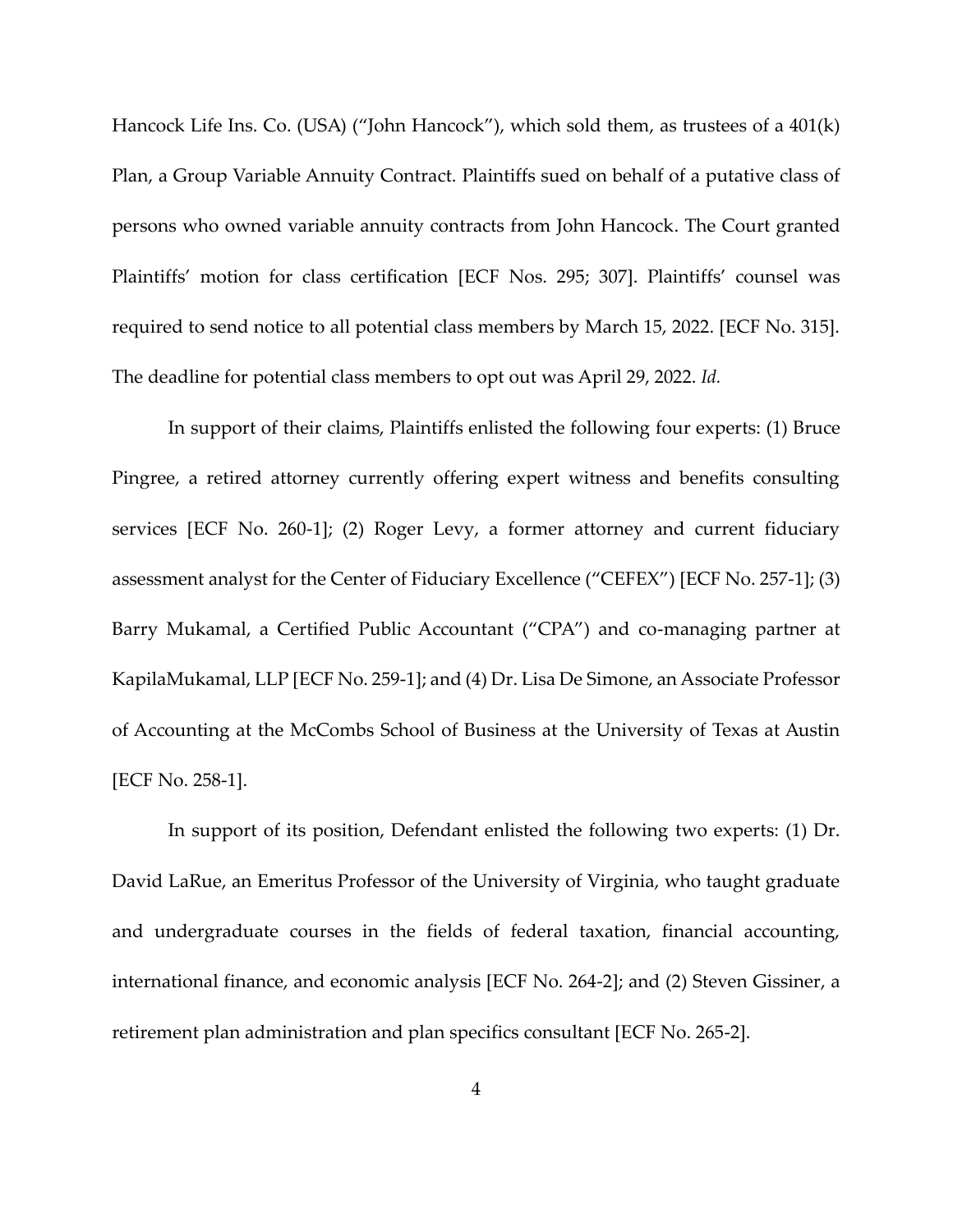Both parties filed *Daubert<sup>4</sup>* motions seeking to exclude either the entirety of, or some opinions from, the opposing party's experts' reports. Each *Daubert* motion has been fully briefed with a response and a reply. In addition, the Undersigned held a more than five-hour hearing on the individual *Daubert* motions and Defendant's pending Motion for Summary Judgment.<sup>5</sup> [ECF Nos. 293; 313]. 6

For the reasons outlined below, the Undersigned **grants** Defendant's Motion to Exclude the Testimony of Bruce Pingree [ECF No. 260]; **grants in part and denies in part**  Defendant's Motion to Exclude the Testimony of Roger Levy [ECF No. 257]; **denies**  Defendant's Motion to Exclude the Testimony of Barry Mukamal [ECF No. 259]; **grants in part and denies in part** Defendant's Motion to Exclude the Testimony of Dr. Lisa De Simone [ECF No. 258]; **grants in part and denies in part** Plaintiffs' Motion to Exclude the Testimony of Dr. David LaRue [ECF No. 264]; and **grants in part and denies in part**

<sup>4</sup> *Daubert v. Merrell Dow Pharmaceuticals Inc.*, 509 U.S. 579 (1993).

<sup>&</sup>lt;sup>5</sup> The Undersigned's ruling on Defendant's Motion for Summary Judgment will be in a separately-issued Order.

<sup>6</sup> "*Daubertizing*" is "an informal term lawyers sometimes use when referring to efforts designed to challenge (and ultimately exclude) the other side from offering expert witness opinion testimony at trial (or in connection with a summary judgment motion)." *Carido v. Whet Travel*, No. 16-23658, 2018 WL 1367444, at \*1 (S.D. Fla. Mar. 16, 2018). As explained by the *Whet Travel* Court, "[i]n some cases, both sides engage in *Daubertizing.*" (emphasis in original)). That is the scenario here, where there is a substantial amount of *Daubertizing* in multiple motions filed by both sides.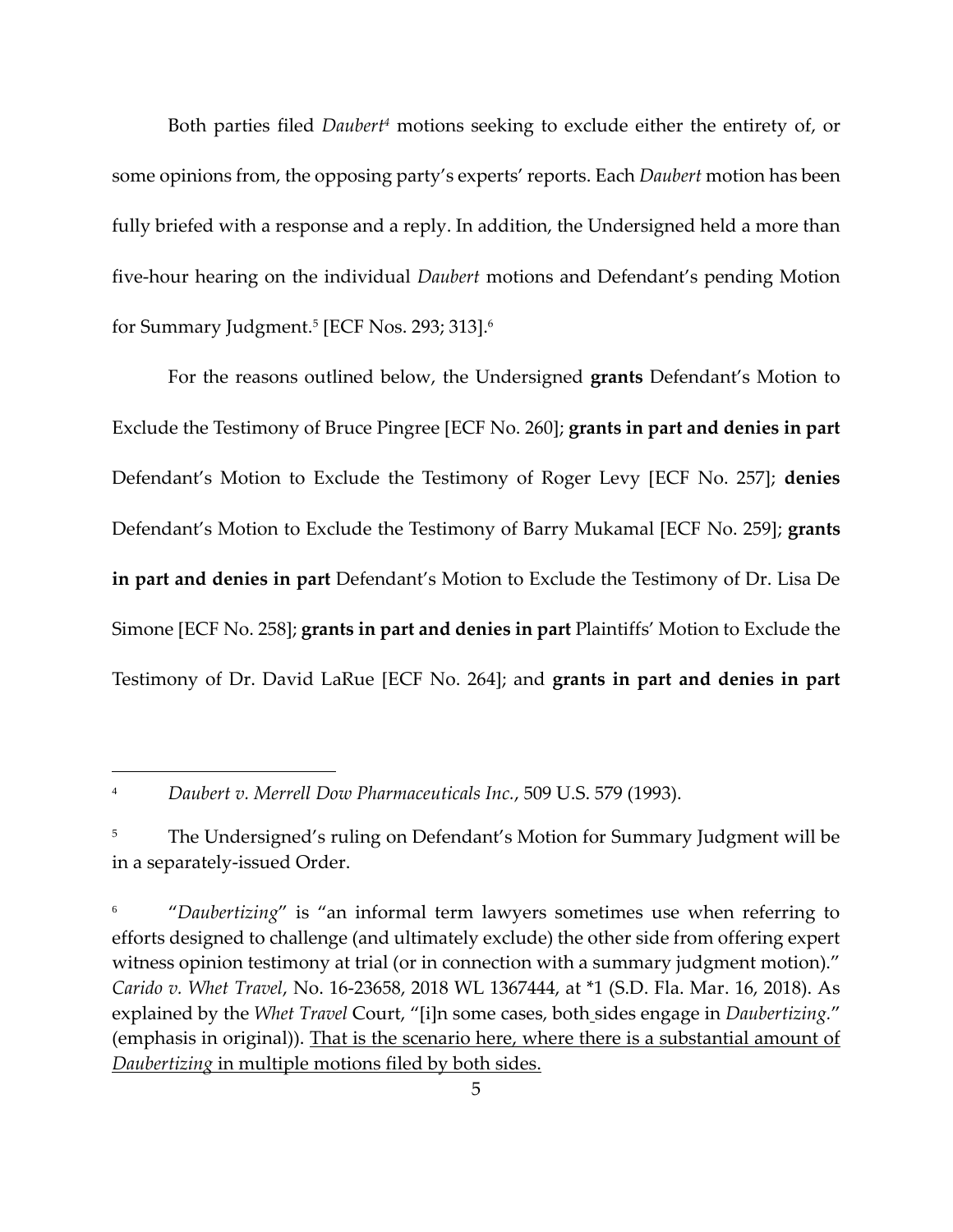Plaintiffs' Motion to Exclude the Testimony of Steven Gissiner [ECF No. 265].

## **I. PLAINTIFF'S CLAIMS AND INTRODUCTION**

The Romanos jointly own Romano Law PL ("Romano Law"). In 2014, Plaintiffs established a 401(k) plan for Romano Law: the Romano Law PL 401(k) Plan (the "Plan"). The Romanos named themselves trustees of the Plan, and they engaged Christian Searcy, Jr. ("Searcy") to recommend service providers and investments for the Plan, among other responsibilities.

John Hancock is an insurance company that, relevant to this case, offers recordkeeping services to 401(k) plans. The retirement product at issue is the John Hancock Signature product, which is provided through a group variable annuity contract.

In connection with establishing the Plan, the Romanos entered into a group variable annuity contract ("GAC" or "Contract") and a Recordkeeping Agreement ("RKA") with John Hancock to provide "administrative and recordkeeping services" and a platform of investment options for the Plan.

The Contract provided Plaintiffs, on behalf of their Plan, with access to John Hancock separate accounts, which could then be used as the Plan's funding mechanism. An insurance company separate account is "an accounting entity created by and under the control of an insurance company." John Hancock was the legal owner of the assets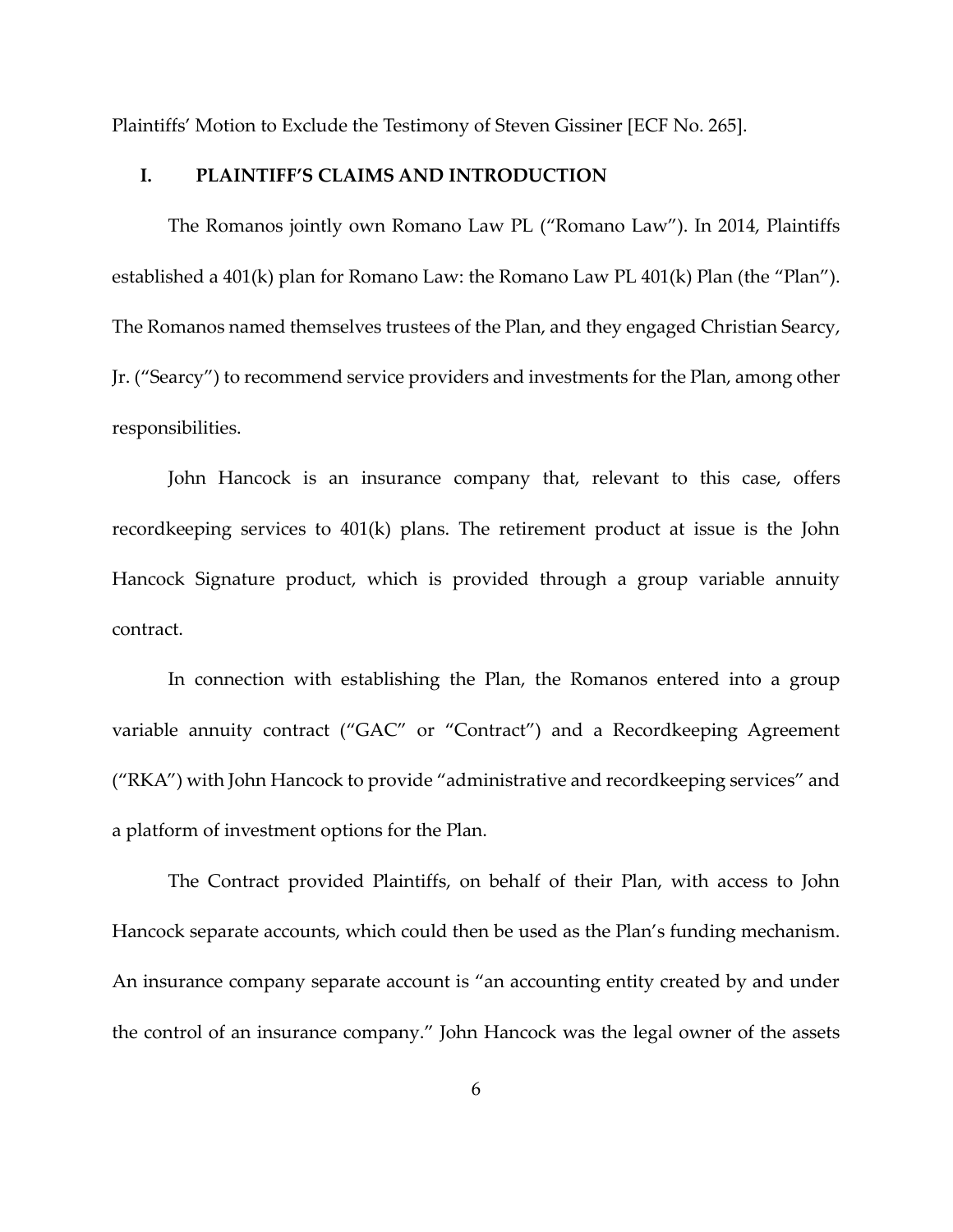held in the separate accounts. Each separate account is divided into sub-accounts, and each sub-account serves as a "conduit" vehicle to allow investment in a pre-specified mutual fund.

Certain sub-accounts available under the Contract use mutual funds that invest in foreign securities. Investments in foreign securities may be assessed income or related taxes by the country of domicile (foreign taxes) on income linked to those investments. U.S. taxpayers who accrue or pay foreign taxes to a foreign country on income that is also subject to U.S. taxes may, under certain circumstances, be able to take a foreign tax credit ("FTC") against their U.S. tax liability, I.R.C. §§ 27, 901–09, or, alternatively, deduct such amount from their U.S. taxable income.

Upon Searcy's recommendations, the Romanos selected some of these funds.

The foreign taxes paid by John Hancock that are at issue in this case, and that are factored into the determination of the FTCs, involve foreign taxes paid by retirementplan-funded mutual funds owned by John Hancock separate accounts which are deemed paid by John Hancock pursuant to Internal Revenue Code provisions applicable specifically to mutual funds and their shareholders.

During certain years at issue in this case, John Hancock, as owner of the mutual fund shares held in the separate accounts, qualified for offsetting FTCs.

At bottom, Plaintiffs allege that John Hancock improperly "took" the FTCs by not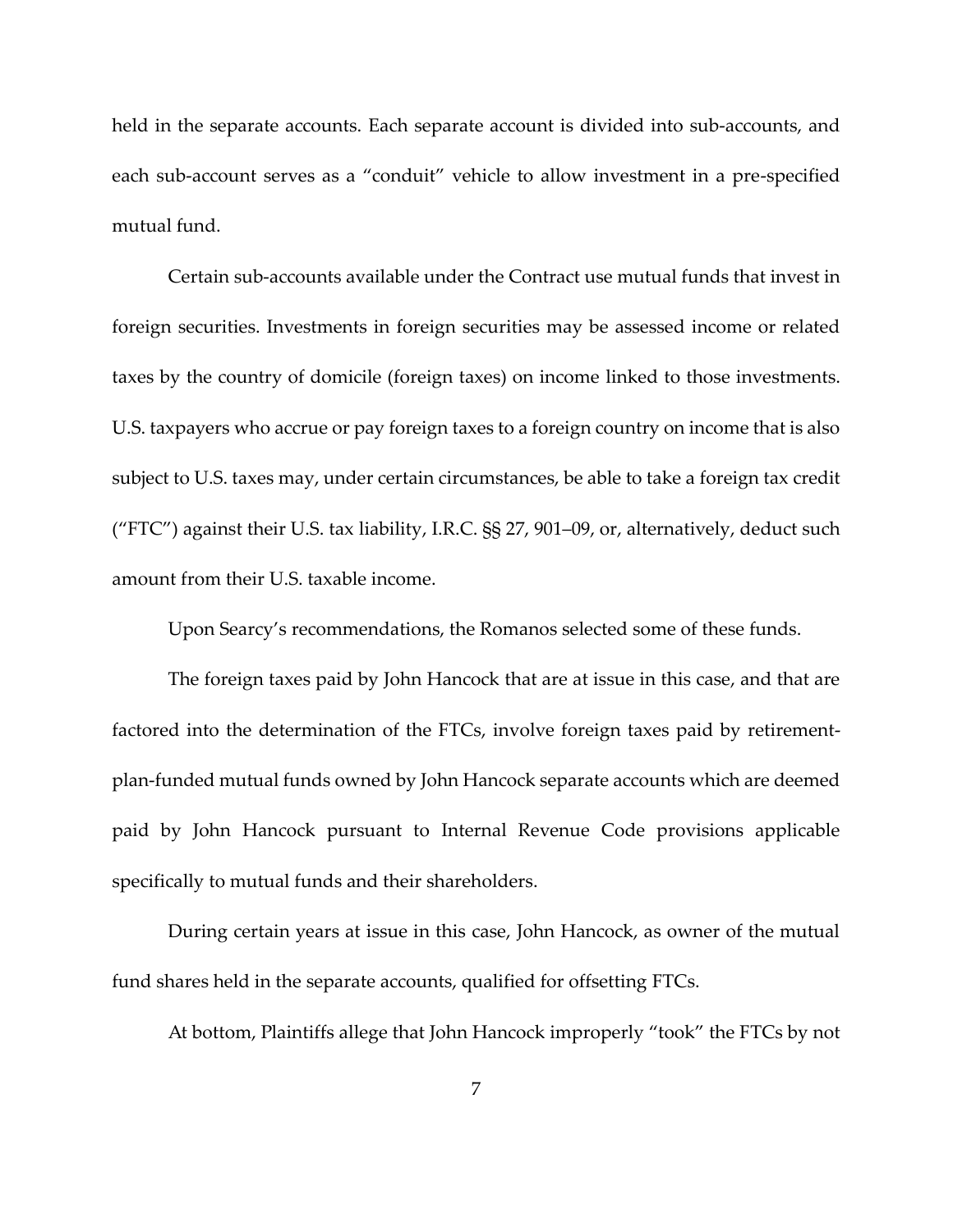disclosing its FTC use and by not returning or refunding or crediting those amounts back to them. Although Plaintiffs themselves could not have used the FTCs, they argue that John Hancock should have somehow passed on to them the financial *benefit* of the FTCs through a rebate or credit.

Plaintiffs bring two ERISA counts against John Hancock. Count I alleges a breach of the "fiduciary duty of loyalty" by "receiving and retaining Plan Foreign Tax Credits for [John Hancock's] own benefit, and by failing to appropriately disclose its retention of Plan Foreign Tax Credits . . . ." [Compl.  $\mathcal I$  63, ECF No. 1]. Count II alleges violations of two prohibited transaction provisions, ERISA §§ 406(b)(1) and (b)(3), 29 U.S.C. §§ 1106(b)(1) and (b)(3), also relating to FTCs. *Id*. ¶¶ 67-73.

Plaintiffs ask the Court to require John Hancock to "make good to the Plan all losses to the Plan" and "damages paid to the Plan." *Id*. (prayer for relief ¶¶ C and H). They also seek an imposition of a constructive trust as to amounts by which John Hancock was allegedly "unjustly enriched," and "equitable restitution and disgorgement." *Id.* (prayer for relief ¶¶ D and E).

Plaintiffs withdrew their requests for injunctive and declaratory relief. [ECF No. 152]. They also withdrew their demand for an Order permitting the withdrawal of any and all amounts payable under the Contract without imposition of a surrender fee.

Guided by this backdrop, each side has filed reports from multiple experts seeking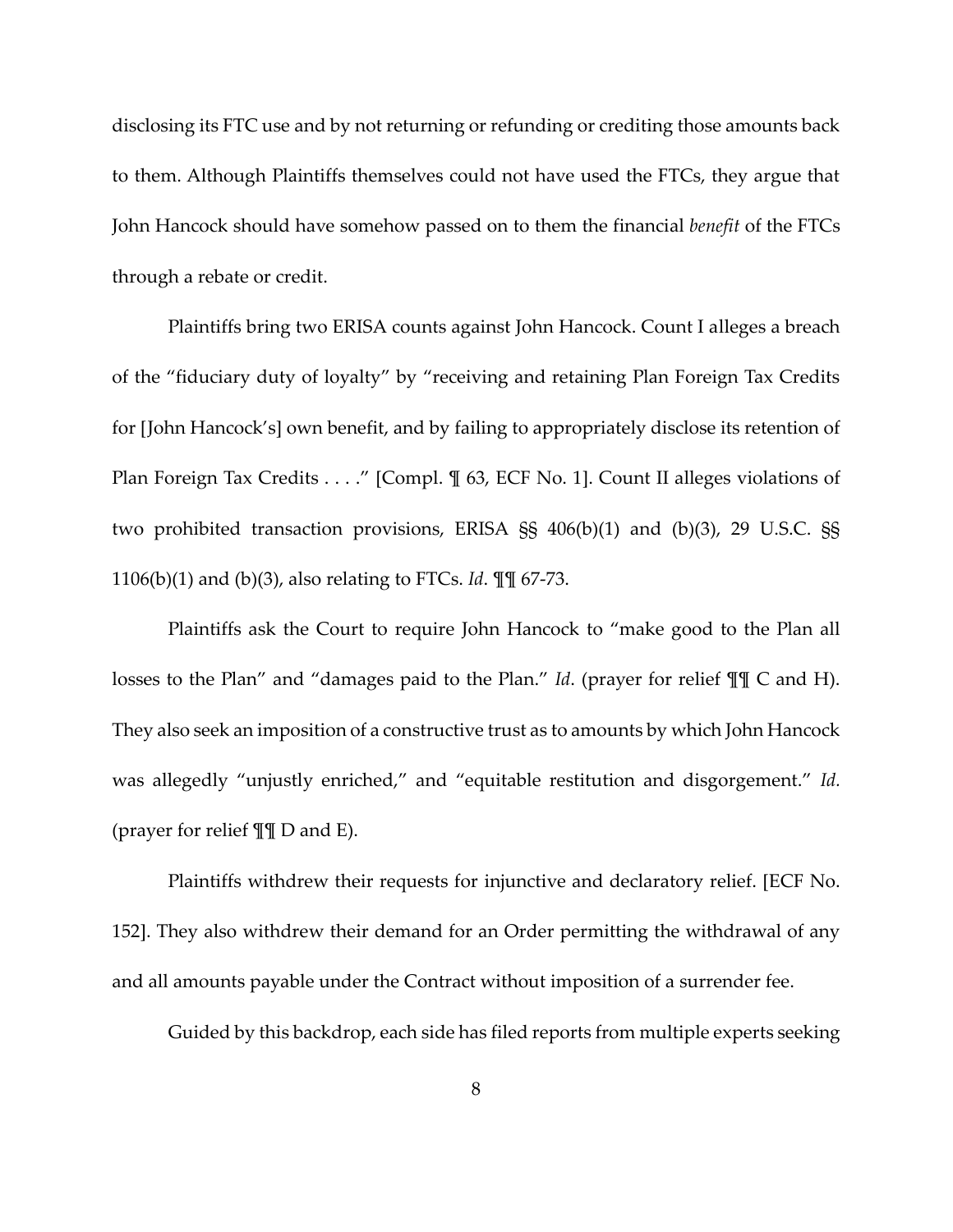to offer opinions on topics such as FTCs, the Internal Revenue Code, ERISA, the retirement fund industry, recordkeeping practices, and damages calculations. Many of these experts have authored both affirmative and rebuttal reports. And all of these experts are subject to a *Daubert* challenge by the opposing party.

## **II. LEGAL FRAMEWORK**

The district court has "broad discretion in determining whether to admit or exclude expert testimony, and its decision will be disturbed on appeal only if it is manifestly erroneous." *Evans v. Mathis Funeral Home*[, 996 F.2d 266, 268 \(11th Cir. 1993\).](https://1.next.westlaw.com/Link/Document/FullText?findType=Y&serNum=1993139498&pubNum=0000350&originatingDoc=Id04ad730cb0911e8b1cdeab7e1f6f07a&refType=RP&fi=co_pp_sp_350_268&originationContext=document&transitionType=DocumentItem&contextData=(sc.Search)#co_pp_sp_350_268) [Federal Rule of Evidence 702](https://1.next.westlaw.com/Link/Document/FullText?findType=L&pubNum=1000607&cite=USFRER702&originatingDoc=Id04ad730cb0911e8b1cdeab7e1f6f07a&refType=LQ&originationContext=document&transitionType=DocumentItem&contextData=(sc.Search)) governs the admission of expert testimony, as explained and refined by the United States Supreme Court in *Daubert v. Merrell Dow Pharms., Inc.*, 509 U.S. 579, 582 (1993) and *Kumho Tire Co., Ltd. v. Carmichael*, 526 U.S. 137 (1999). Under this framework, district courts are charged with a gatekeeping function "to ensure that speculative, unreliable expert testimony does not reach the jury." *McCorvey v. Baxter Healthcare Corp.*, 298 F.3d 1253, 1256 (11th Cir. 2002).

[Rule 702](https://1.next.westlaw.com/Link/Document/FullText?findType=L&pubNum=1000607&cite=USFRER702&originatingDoc=Id04ad730cb0911e8b1cdeab7e1f6f07a&refType=LQ&originationContext=document&transitionType=DocumentItem&contextData=(sc.Search)) provides that:

A witness who is qualified as an expert by knowledge, skill, experience, training, or education may testify in the form of an opinion or otherwise if:

(a) the expert's scientific, technical, or other specialized knowledge will help the trier of fact to understand the evidence or to determine a fact in issue;

(b) the testimony is based on sufficient facts or data;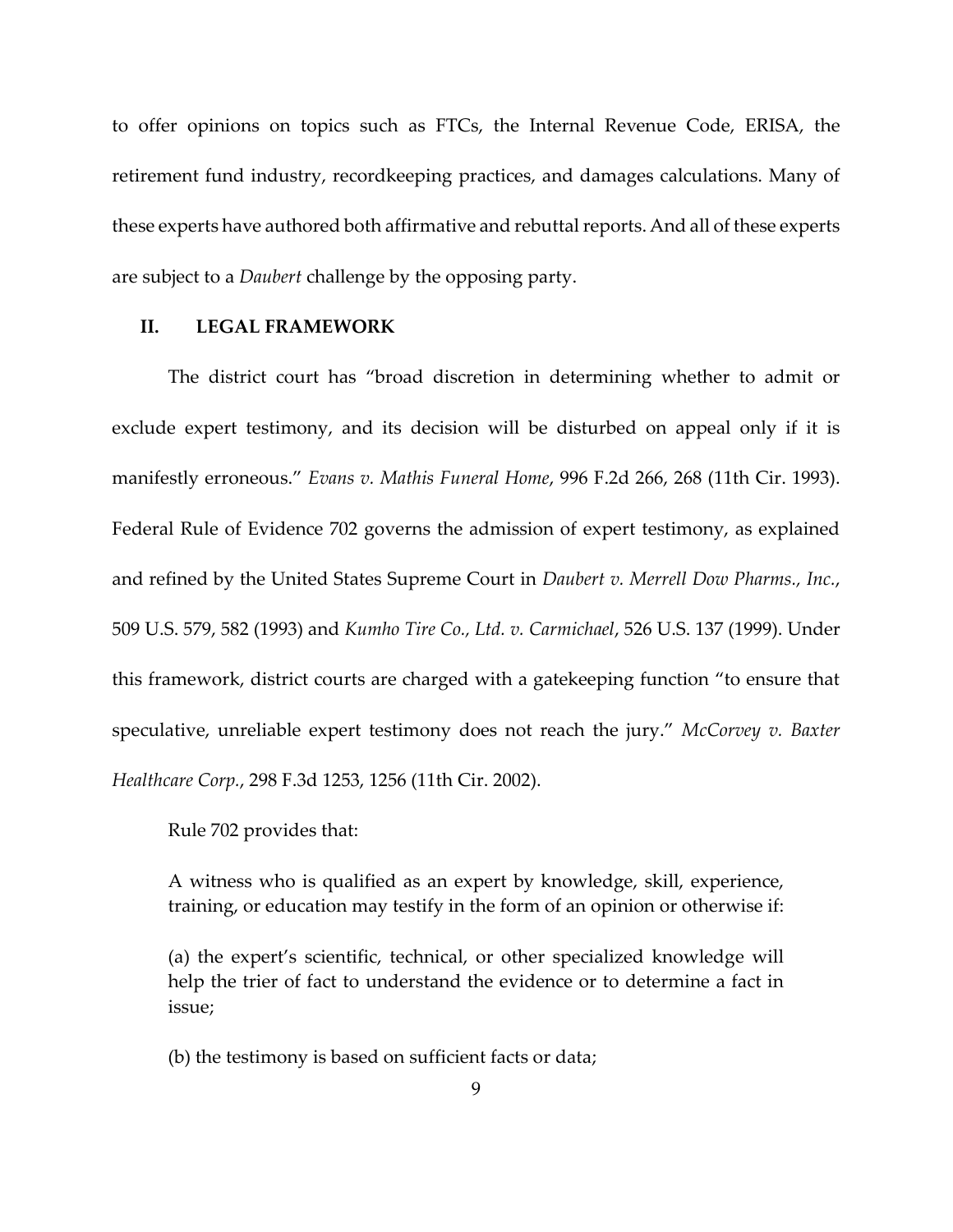(c) the testimony is the product of reliable principles and methods; and

(d) the expert has reliably applied the principles and methods to the facts of the case.

[Fed. R. Evid. 702.](https://1.next.westlaw.com/Link/Document/FullText?findType=L&pubNum=1000607&cite=USFRER702&originatingDoc=Id04ad730cb0911e8b1cdeab7e1f6f07a&refType=LQ&originationContext=document&transitionType=DocumentItem&contextData=(sc.Search))

To fulfill its obligation under *Daubert*, a trial court engages in a three-part inquiry: (1) whether the expert is qualified to testify competently; (2) whether the methodology used to reach the conclusions is sufficiently reliable; and (3) whether the testimony assists the trier of fact to understand the evidence or to determine a fact at issue. *Rink v. Cheminova, Inc.*, 400 F.3d 1286, 1291-92 (11th Cir. 2005).

As an overarching principle, the district court must "ensure that speculative, unreliable expert testimony does not reach the jury." *McCorvey*, 298 F.3d at 1256. "In order to be admissible, an expert's testimony must be based on 'more than subjective belief or unsupported speculation.'" *Haggerty v. Upjohn Co.*, 950 F. Supp. 1160, 1167 (S.D. Fla. 1996) (quoting *Daubert*[, 509 U.S. at 590](https://1.next.westlaw.com/Link/Document/FullText?findType=Y&serNum=1993130674&pubNum=0000780&originatingDoc=I5d898650365711ea9c50eae3965d52d0&refType=RP&fi=co_pp_sp_780_590&originationContext=document&transitionType=DocumentItem&contextData=(sc.Search)#co_pp_sp_780_590)). There should be "[s]cientific method; good grounds and appropriate validation." *U.S. v. Masferrer*, 367 F. Supp. 2d 1365, 1371 (S.D. Fla. 2005).

Reliability of the methodology requires "an exacting analysis of the proffered expert's methodology." *McCorvey*[, 298 F.3d at 1257.](https://1.next.westlaw.com/Link/Document/FullText?findType=Y&serNum=2002464438&pubNum=0000506&originatingDoc=Id04ad730cb0911e8b1cdeab7e1f6f07a&refType=RP&fi=co_pp_sp_506_1257&originationContext=document&transitionType=DocumentItem&contextData=(sc.Search)#co_pp_sp_506_1257) That analysis takes into consideration a number of factors, including: (1) whether the expert's methodology can be, and has been, tested; (2) whether the expert's scientific technique has been subjected to peer review and publication; (3) whether the method employed has a known rate of error; and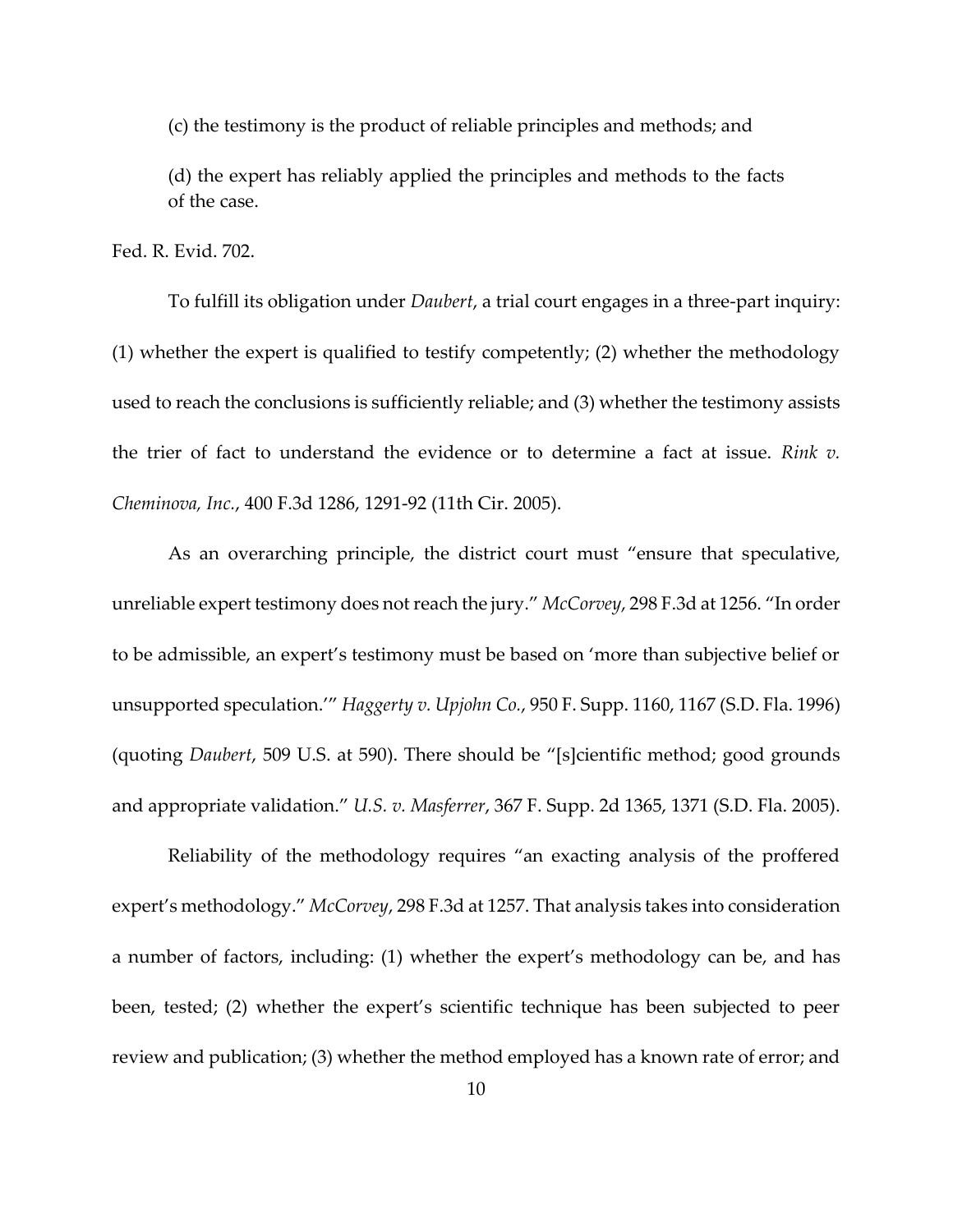(4) whether the technique is generally accepted in the scientific community. *Rink*[, 400 F.3d](https://1.next.westlaw.com/Link/Document/FullText?findType=Y&serNum=2006269607&pubNum=0000506&originatingDoc=Id04ad730cb0911e8b1cdeab7e1f6f07a&refType=RP&fi=co_pp_sp_506_1292&originationContext=document&transitionType=DocumentItem&contextData=(sc.Search)#co_pp_sp_506_1292)  [at 1292;](https://1.next.westlaw.com/Link/Document/FullText?findType=Y&serNum=2006269607&pubNum=0000506&originatingDoc=Id04ad730cb0911e8b1cdeab7e1f6f07a&refType=RP&fi=co_pp_sp_506_1292&originationContext=document&transitionType=DocumentItem&contextData=(sc.Search)#co_pp_sp_506_1292) *see also Quiet Tech. DC–8, Inc. v. Hurel–Dubois UK Ltd.*, 326 F.3d 1333, 1341 (11th Cir. 2003).

These reliability factors, however, are non-exhaustive. *Kumho Tire*, 526 U.S. at 150; *Rink*[, 400 F.3d at 1292](https://1.next.westlaw.com/Link/Document/FullText?findType=Y&serNum=2006269607&pubNum=0000506&originatingDoc=Id04ad730cb0911e8b1cdeab7e1f6f07a&refType=RP&fi=co_pp_sp_506_1292&originationContext=document&transitionType=DocumentItem&contextData=(sc.Search)#co_pp_sp_506_1292). Thus, "[i]n evaluating the reliability of an expert's method . . . a district court may properly consider whether the expert's methodology has been contrived to reach a particular result." *Rink*[, 400 F.3d at 1293 n.7.](https://1.next.westlaw.com/Link/Document/FullText?findType=Y&serNum=2006269607&pubNum=0000506&originatingDoc=Id04ad730cb0911e8b1cdeab7e1f6f07a&refType=RP&fi=co_pp_sp_506_1293&originationContext=document&transitionType=DocumentItem&contextData=(sc.Search)#co_pp_sp_506_1293) The burden of establishing the reliability of an expert's opinions rests on the proponent of that expert's testimony. *U.S. v. Frazier*[, 387 F.3d 1244 \(11th Cir. 2004\).](https://1.next.westlaw.com/Link/Document/FullText?findType=Y&serNum=2005336649&pubNum=0000506&originatingDoc=Id04ad730cb0911e8b1cdeab7e1f6f07a&refType=RP&originationContext=document&transitionType=DocumentItem&contextData=(sc.Search)) The party proffering the expert also has the burden of "laying the proper foundation for the admission of the expert testimony . . . and admissibility must be shown by a preponderance of the evidence." *Allison v. McGhan Med. Corp.*, 184 F.3d 1300, 1306 (11th Cir. 1999).

"It is not the role of the district court to make ultimate conclusions as to the persuasiveness of the proffered evidence." *Quiet Tech. DC–8, Inc.*, 326 F.3d at 1341. Thus, the district court cannot exclude an expert because it believes the expert lacks personal credibility. *Rink*[, 400 F.3d at 1293 n.7](https://1.next.westlaw.com/Link/Document/FullText?findType=Y&serNum=2006269607&pubNum=0000506&originatingDoc=Id04ad730cb0911e8b1cdeab7e1f6f07a&refType=RP&fi=co_pp_sp_506_1293&originationContext=document&transitionType=DocumentItem&contextData=(sc.Search)#co_pp_sp_506_1293). To the contrary, "vigorous cross-examination, presentation of contrary evidence, and careful instruction on the burden of proof are the traditional and appropriate means of attacking shaky but admissible evidence." *Quiet Tech. DC–8, Inc.*, 326 F.3d at 1341 (quoting *Daubert*[, 509 U.S. at 596\)](https://1.next.westlaw.com/Link/Document/FullText?findType=Y&serNum=1993130674&pubNum=0000780&originatingDoc=Id04ad730cb0911e8b1cdeab7e1f6f07a&refType=RP&fi=co_pp_sp_780_596&originationContext=document&transitionType=DocumentItem&contextData=(sc.Search)#co_pp_sp_780_596).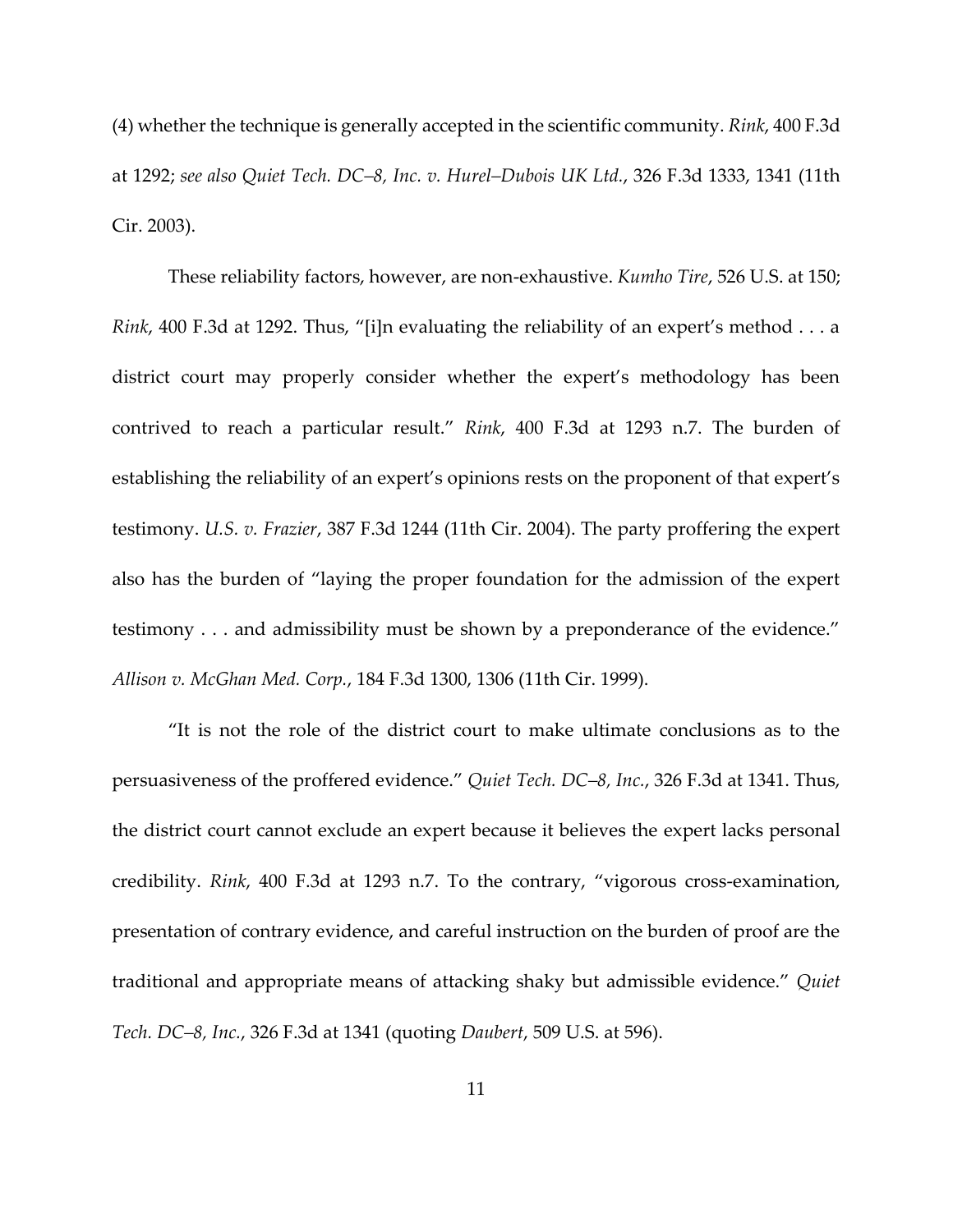A less-than-perfect expert opinion may still be admitted, even if it contains gaps. *See In re Trasylol Prods. Liab. Litig.*, No. 08–MD–[01928, 2010 WL 1489793, at \\*6 \(S.D. Fla.](https://1.next.westlaw.com/Link/Document/FullText?findType=Y&serNum=2021757382&pubNum=0000999&originatingDoc=Id04ad730cb0911e8b1cdeab7e1f6f07a&refType=RP&originationContext=document&transitionType=DocumentItem&contextData=(sc.Search))  [Feb. 24, 2010\)](https://1.next.westlaw.com/Link/Document/FullText?findType=Y&serNum=2021757382&pubNum=0000999&originatingDoc=Id04ad730cb0911e8b1cdeab7e1f6f07a&refType=RP&originationContext=document&transitionType=DocumentItem&contextData=(sc.Search)) ("Only if the expert's opinion is so fundamentally unsupported that it can offer no assistance to the jury must such testimony be excluded.").

Furthermore, courts "must be careful not to conflate questions of admissibility of expert testimony with the weight appropriately to be accorded to such testimony by the fact finder." *Id.* [at \\*7](https://1.next.westlaw.com/Link/Document/FullText?findType=Y&serNum=2021757382&pubNum=0000999&originatingDoc=Id04ad730cb0911e8b1cdeab7e1f6f07a&refType=RP&originationContext=document&transitionType=DocumentItem&contextData=(sc.Search)) (quoting *Quiet Tech. DC–8, Inc.*[, 326 F.3d at 1341\)](https://1.next.westlaw.com/Link/Document/FullText?findType=Y&serNum=2003285060&pubNum=0000506&originatingDoc=Id04ad730cb0911e8b1cdeab7e1f6f07a&refType=RP&fi=co_pp_sp_506_1341&originationContext=document&transitionType=DocumentItem&contextData=(sc.Search)#co_pp_sp_506_1341).

On the other hand, courts do not hesitate to exclude purported expert testimony which does not pass muster. *See Allison*, 184 F.3d 1300 (affirming summary judgment in favor of silicone breast implant manufacturers and upholding district court's exclusion of proffered expert's causation testimony under *Daubert*); *Rink*, 400 F.3d at 1286 (affirming exclusion of expert testimony in products liability and toxic trespass claims against pesticide manufacturer and therefore affirming summary judgment for defendant); *Frazier*, 387 F.3d 1244 (finding trial court in criminal case did not abuse its discretion in excluding proffered expert testimony from forensic investigator); *Hendrix v. Evenflo Co., Inc.*, 609 F.3d 1183 (11th Cir. 2010) (affirming defense summary judgment for infant car seat manufacturer in products liability lawsuit involving child who sustained traumatic brain injuries and upholding trial court ruling which excluded expert testimony because the experts were not sufficiently reliable).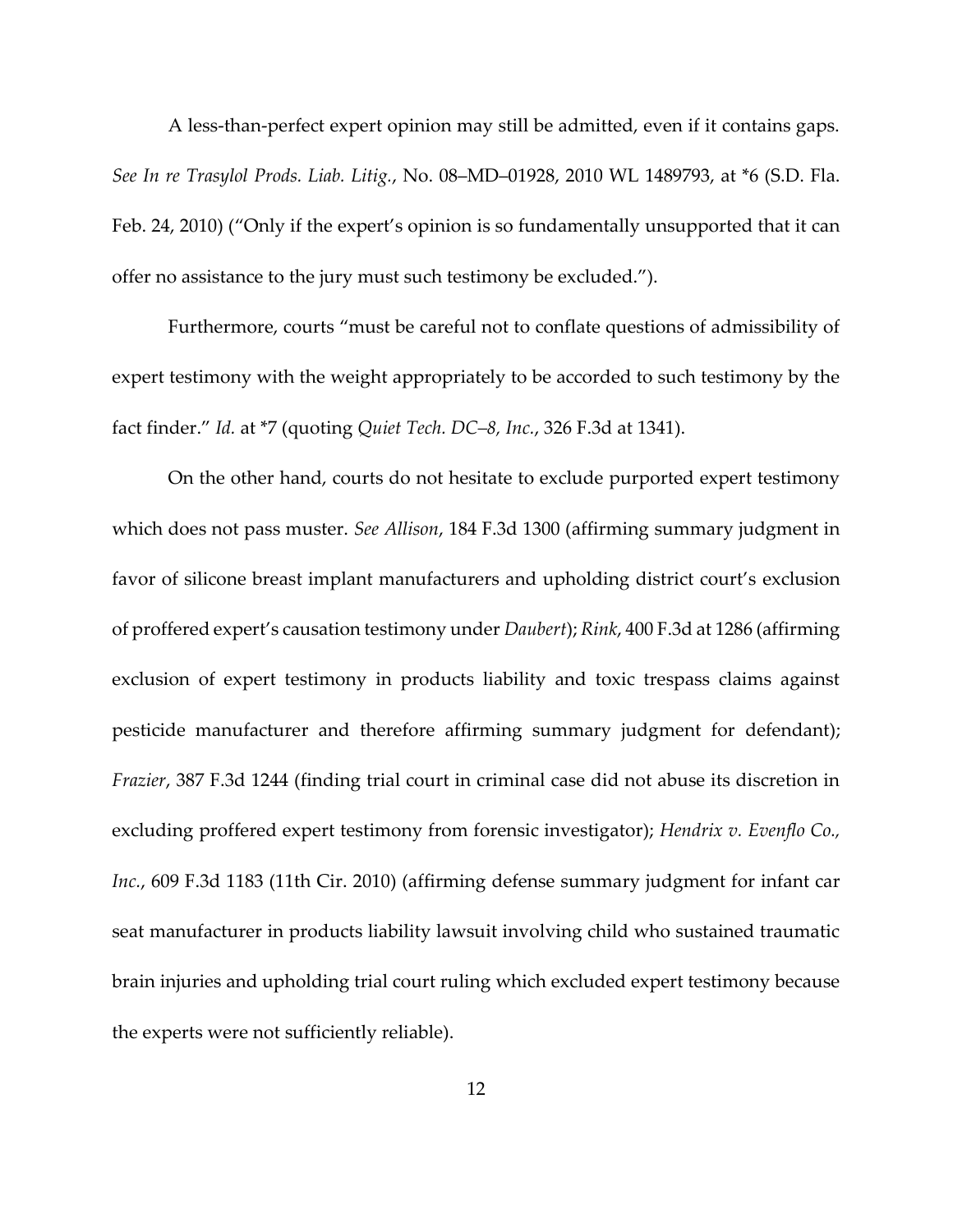Passing muster, however, is not the only requirement. There are certain categories of opinions that are impermissible regardless of the qualifications of the expert or the reliability of the opinion.

Among these off-limits topics, experts may not offer opinions on a person's state of mind. *Omar v. Babcock*, 177 F. App'x 59, 63 n.5 (11th Cir. 2006); *In re Seroquel Prods. Liab. Litig.*, No. 6:06–md–1769–Orl–2DAB, 2009 WL 3806436, at \*4 (M.D. Fla. July 20, 2009) (excluding expert testimony with regard to the state of mind, intent, or motives of defendant or any of defendant's employees because those matters are not the proper subjects of expert testimony). Experts generally may not interpret unambiguous contracts. *Peterson v. Lexington Ins. Co.*, 753 F.2d 1016, 1018 (11th Cir. 1985); *In re NationsRent Rental Fee Litig.*, No. 06-60924-CIV, 2009 WL 87607, at \*2 (S.D. Fla. Jan. 12, 2009) ("[A]bsent any need to clarify or define terms of art, science or trade, expert opinion testimony to interpret contract language is inadmissible." (citation omitted)). And experts are also not permitted to offer legal conclusions. *United States v. Long*, 300 F. App'x 804, 814 (11th Cir. 2008) ("[An] expert witness may not testify as to his opinion regarding ultimate legal conclusions.").

## **III. ANALYSIS**

Plaintiffs' experts and Defendant's experts offer opinions on very similar, and often identical, topics. Among other opinions, many of the experts opine on whether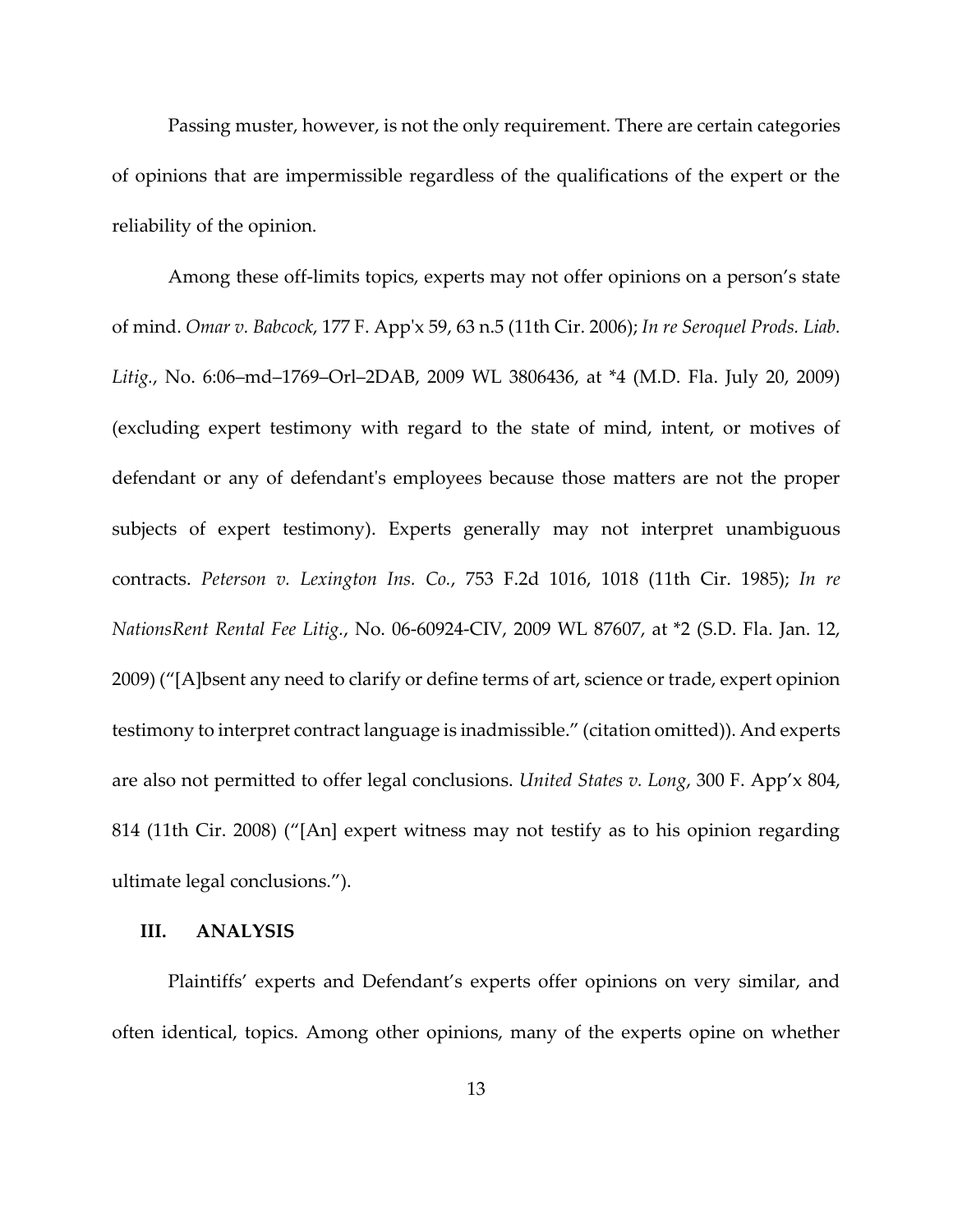FTCs are compensation or revenue, whether FTCs have any monetary value, whether a prohibited transaction occurred, or whether John Hancock was acting as a fiduciary during its use of FTCs originating from the Romanos' Plan.

Despite the subject matter similarities, Plaintiffs and Defendant often both seek to strike the opposing party's expert's opinion -- on grounds of either relevance or improper legal conclusion -- yet in their responsive filings argue that their own expert's opinions *on the same issue* (but reaching the contrary result) are neither irrelevant nor an improper legal conclusion. Not surprisingly, this leads to many inconsistent arguments by both sides, depending on whether a reader is reviewing a party's affirmative motion to strike or that same party's opposition to the other side's affirmative motion to exclude.

In addition to providing affirmative expert reports, many of the parties' experts also authored rebuttal reports. Because the rulings on an expert's affirmative report may have an impact on the ruling concerning the opinion of the expert rebutting that report, the Undersigned will first address all affirmative reports and will then address all rebuttal reports. In situations where the Undersigned is striking a section or the entirety of an affirmative report, the Undersigned will also strike, if it exists, the corresponding sections of the opposing party's rebuttal report.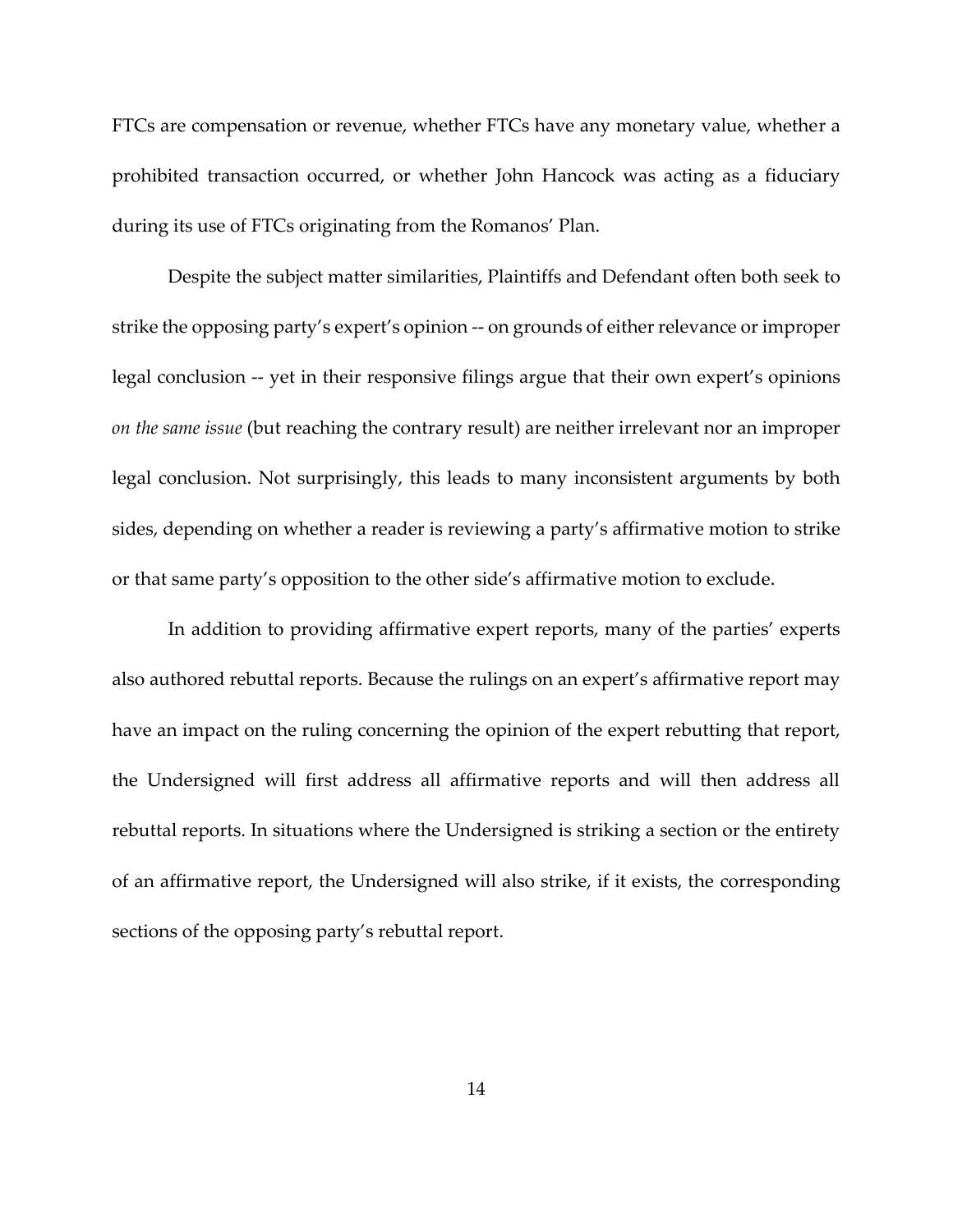#### a. INITIAL REPORTS

#### *i. Bruce Pingree<sup>7</sup>*

Pingree is a retired lawyer whose former practice revolved almost exclusively around employee benefits and executive compensation matters. Since retiring from the practice of law, Pingree has shifted his work to benefits consulting and expert witness services.

Plaintiffs hired Pingree to describe the procedures, considerations, and "best practices" an individual in Plaintiffs' position should use to determine: (1) who owns the economic benefit of the subject FTCs; (2) a recordkeeper's fiduciary duty with respect to the economic benefit; (3) whether John Hancock committed a "prohibited transaction" under ERISA in its application of FTCs; and (4) assuming the answer to (3) is "yes," then how the individual in Plaintiffs' position should remedy the prohibited transaction(s).

Before offering his opinion on these issues, Pingree described in detail his perspective on the "ever-increasing litigation since the turn of this century relating to the fees and components of fees charged to 'employee pension benefit plans.'" In his view, this case is a "novel but logical follow-on" to the increase and focus of this type of

<sup>7</sup> A copy of Pingree's expert report, including his qualifications, is filed in full on CM/ECF, with no redactions. [ECF No. 260-1]. The Undersigned's summary of Pingree's background and opinions is derived from this exhibit.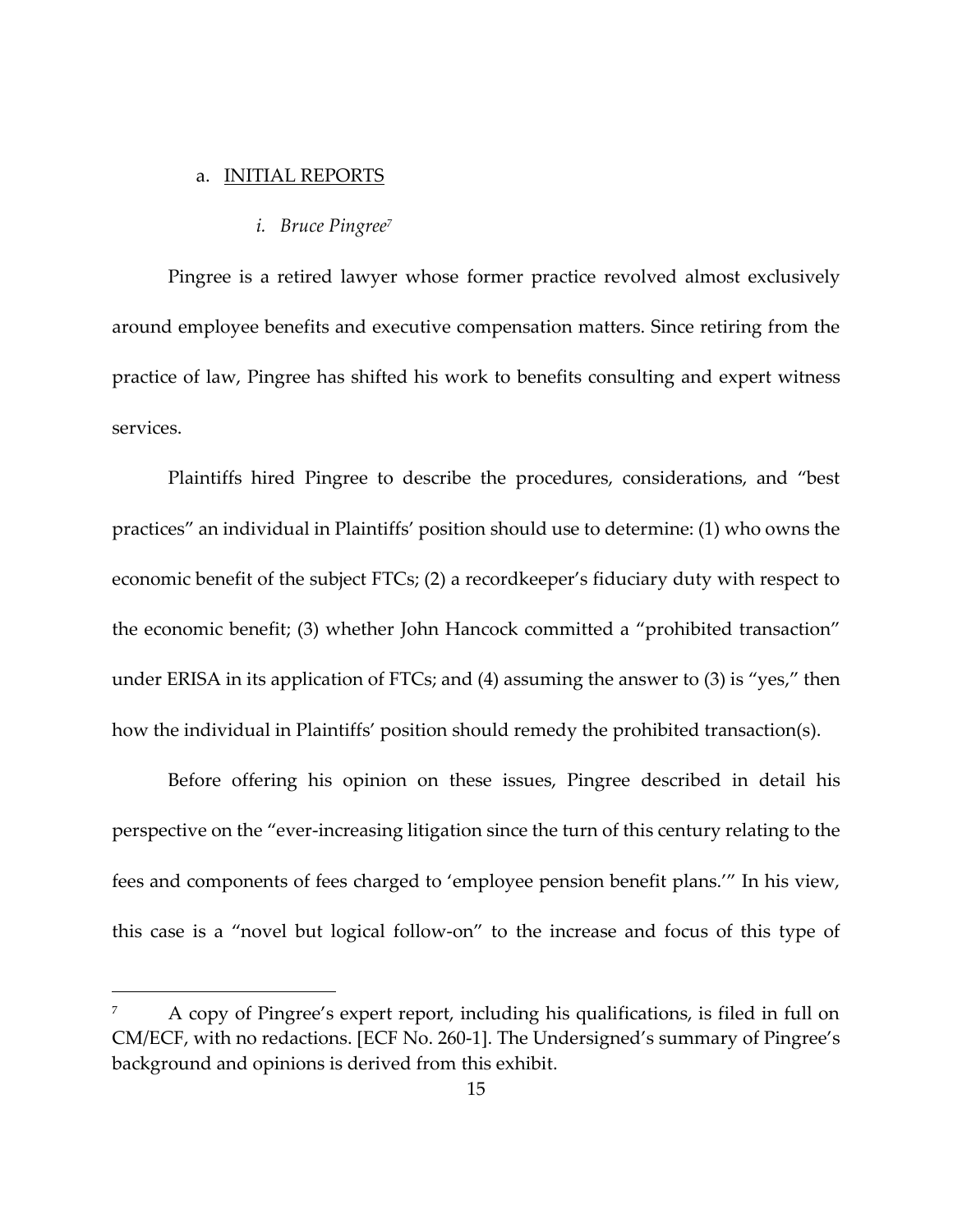litigation.

Pingree offered his opinions through the eyes of a hypothetical administrative fiduciary and what he "would conclude [] if he were [that] administrative fiduciary." Framed by this hypothetical, Pingree opined that the Plan owns the economic benefit of the FTCs; FTCs are compensation under ERISA; and that John Hancock violated the prohibited transaction rules of ERISA. Ultimately, Pingree concluded that the "best practice" for an administrative fiduciary who has made discoveries similar to those made in his report would be to file this lawsuit.

Defendant seeks to strike pages 15-23 of Pingree's report as irrelevant and as improper legal opinions. [ECF No. 260]. Defendant takes the stance that "Mr. Pingree's opinion as to whether Plaintiffs should have filed a lawsuit – one that has already been filed—has no relevance to this case nor could it assist a finder of fact." *Id.* But Plaintiffs refer to this defense characterization of Pingree's opinions as a "self-serving distortion" and as a "strawman." [ECF No. 270].

According to Plaintiffs, Pingree presented his best practices opinions "from the perspective of hypothetical plan fiduciaries evaluating particular transactions by investment fiduciaries like Defendant because that is the most common situation in which the best practices are implicated and utilizied [sic]." *Id.* at p. 3. This, they claim, will greatly assist the jury in determining whether Defendant's retention of FTCs were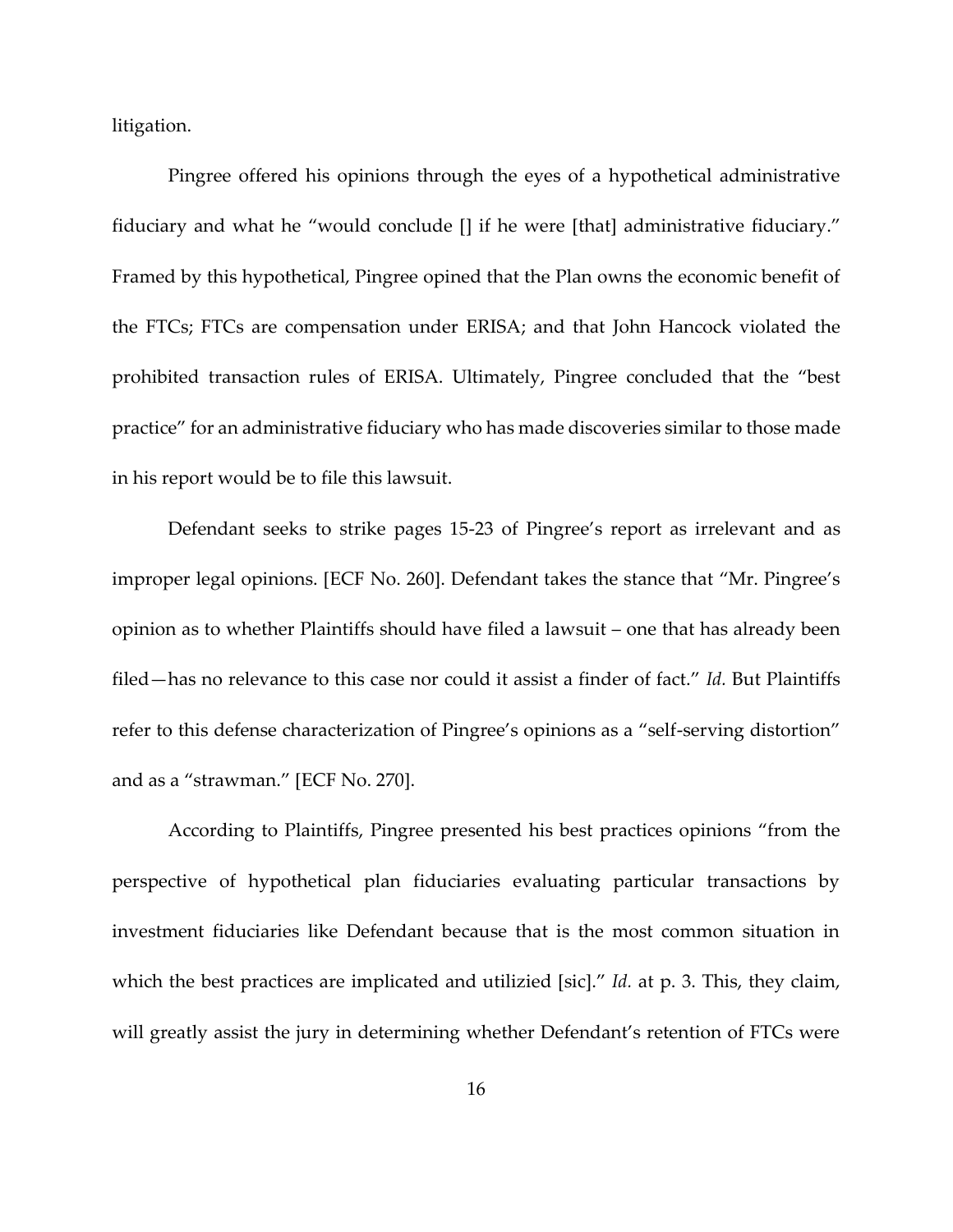prohibited transactions. *Id.* 

Defendant makes an alternative argument that these same opinions should be excluded because they are improper legal opinions on whether a prohibited transaction occurred, whether FTCs are compensation, and the meaning and interpretation of the contract between Plaintiffs and Defendant. [ECF No. 260]. Plaintiffs again contend that John Hancock is distorting Pingree's opinions (which are, in their view, limited to best practices) and that he only *predicts* the answers to those issues.

Plaintiffs' attempt to portray Pingree's opinion as only a best practices analysis and to describe his legal conclusions as mere predictions falls flat. The following excerpts from Pingree's report reveal that it is, in effect, a seemingly self-congratulatory roadmap about how Plaintiffs were justified and should be commended for filing their lawsuit (and his legal conclusions supporting that position):

Frankly, I am amazed that Plaintiffs even discovered the use of foreign tax credits, given Defendant's non-disclosure. But they have, and everything in this Report follows from that discovery.

This leads to the conclusion that the Defendant has violated the prohibited transaction rules of ERISA. There is no available defense that the prohibited transaction is 'good' for the plan.

To the contrary, I would conclude, if I were an administrative fiduciary, that several propositions support the beneficial ownerships (the economic benefit) of the foreign tax credit by the Plaintiffs [a position Plaintiffs have taken in bringing this lawsuit].

At this point in my analysis and advice to the administrative fiduciary, it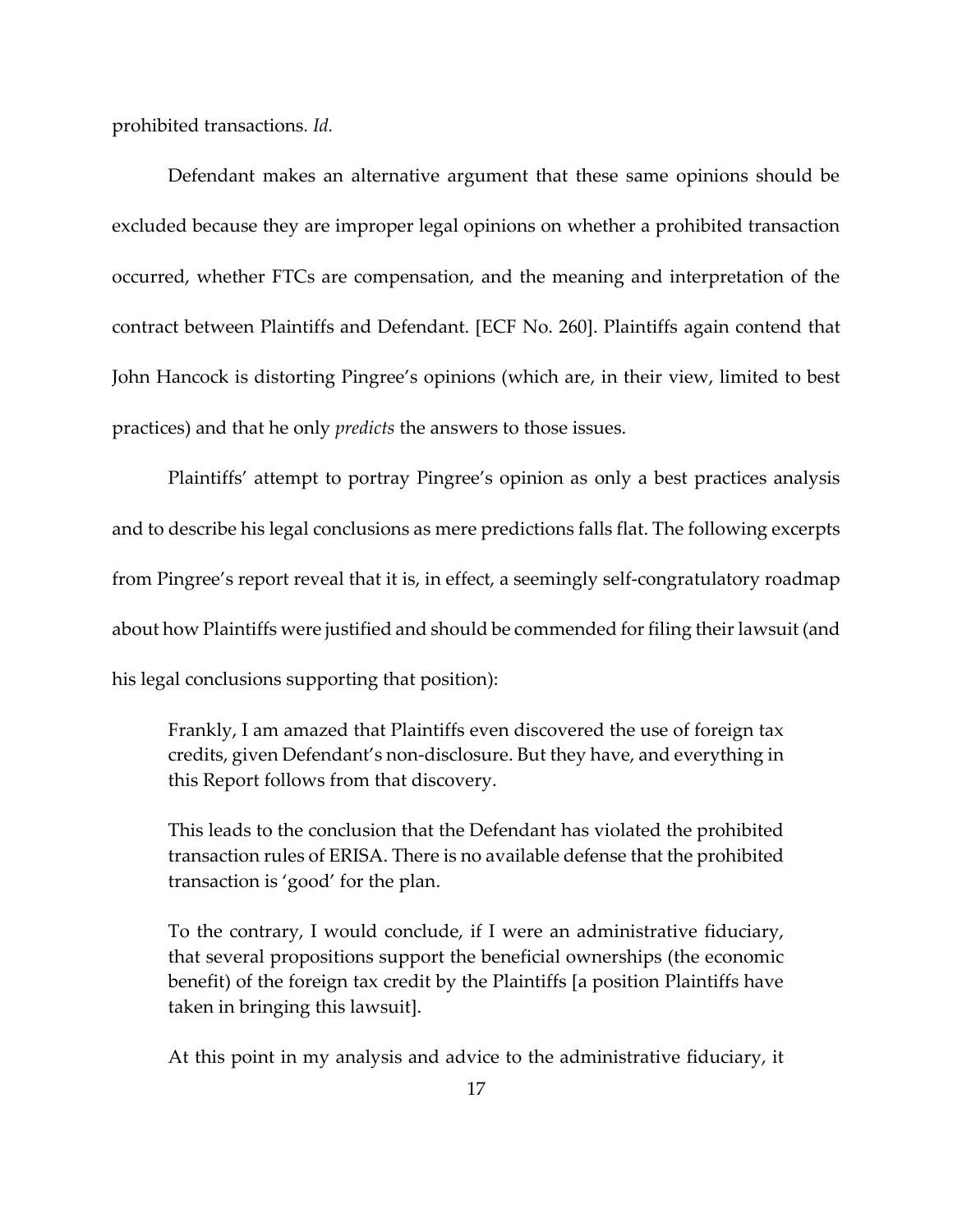cannot be disputed that the foreign tax credits have monetary value.

These positions strongly suggest that the foreign tax credits should beneficially attach to the . . . assets of the pension funds that are used in the transaction generating the foreign tax credit." [i.e., foreign tax credits are plan assets].

Aside from committing the prohibited transaction, the Defendant has arguably violated its own promise [in the contract] to disclose and adjust its fees from "all revenue it derives from the investment of Plan assets."

In light of all these considerations, I would conclude that a prudent administrative fiduciary would or should, more likely than not conclude that the Defendant had committed a prohibited transaction. A prudent administrative fiduciary would conclude that the best interests of plan participants would be served by bringing this action.

Defendant contends that this opinion -- whether Plaintiffs engaged in the best practices for evaluating their claim and were required to bring a lawsuit when following these practices -- is irrelevant to any of Plaintiffs' claims. As Defendant notes, it has not raised any defenses suggesting Plaintiffs acted prudently or imprudently in bringing this lawsuit. Although Plaintiffs try to paint Pingree's opinions as something more than an analysis of Plaintiffs' actions, the content of Pingree's report does not support such a leap. However, even if the Undersigned were to accept Plaintiffs' expansive view of Pingree's opinions and treat it as a "best practice" opinion, Pingree's opinions would still run afoul of the other rules of evidence or be otherwise excludable under *Daubert*.

"The *Daubert* analysis does not operate in a vacuum." *Allison*, 184 F.3d at 1309. Thus, an expert's testimony, even if it satisfies *Daubert*, may still be excluded under the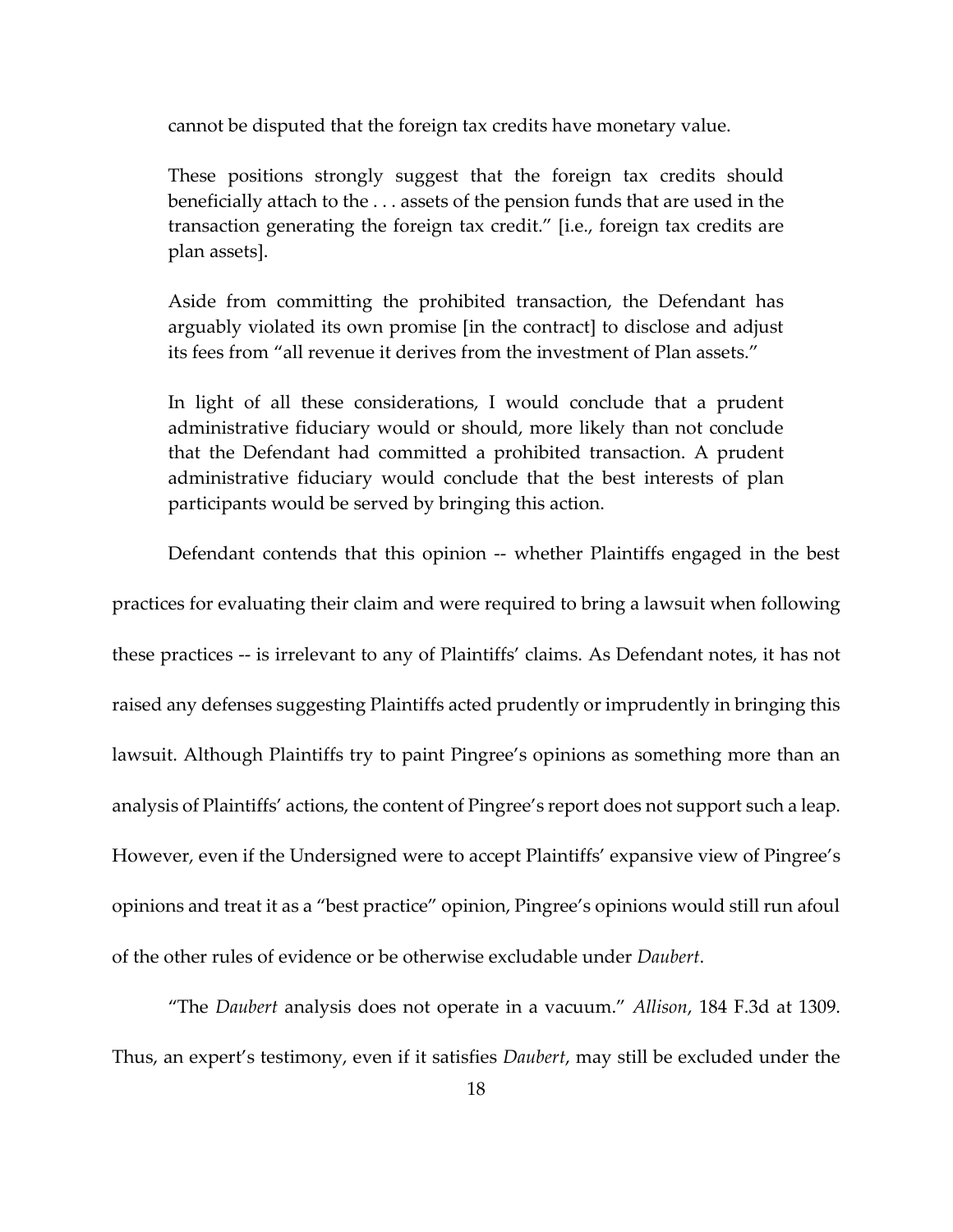other rules of evidence. *Id.* Defendant initially challenges Pingree's opinions on the basis that they are inadmissible under Federal Rule of Evidence 401.

Rule 401 defines "relevant evidence" as that which has any tendency to make the existence of any fact that is of consequence to the determination of the action more probable or less probable than it would be without the evidence. Fed. R. Evid. 401(a)-(b). Plaintiffs allege Pingree's opinions meet this hurdle because he expressly writes that his opinions are on the practices that should be applied to "evaluate whether the Defendant has committed a prohibited transaction under ERISA." [ECF No. 270 (citing Pingree's report)]. There is little in Pingree's report to support this characterization. Although Pingree and Plaintiffs both use the term "best practice," Pingree's opinions offer little analysis on what the best practice is in this case. Instead, he offers opinions which are either an improper expert opinion, irrelevant, or both.

First, the manner in which Pingree provided his opinions results in an implicit (and, at times, explicit) validation of Plaintiffs' purported wisdom in bringing this lawsuit. Pingree commends Plaintiffs for discovering the FTC issue, endorses the actions they took in assessing the FTC issue, and concludes that prudence required Plaintiffs to file this case.

The Eleventh Circuit has made clear that "[e]xpert . . . testimony concerning the truthfulness or credibility of a witness is generally inadmissible because it invades the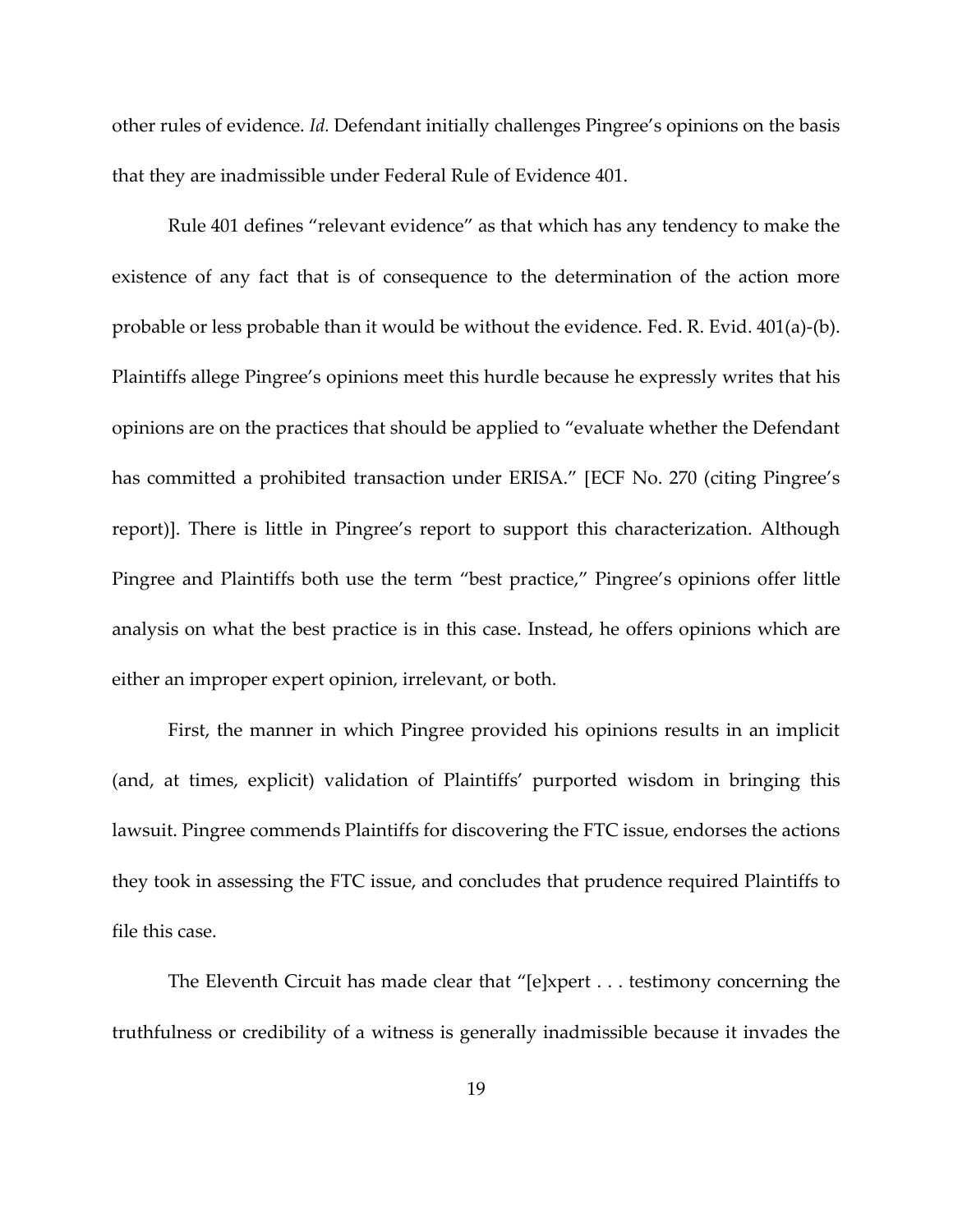jury's province to make credibility determinations." *United States v. Beasley*, 72 F.3d 1518, 1528 (11th Cir. 1996). Pingree's opinions, as articulated by Plaintiffs -- concerning how Plaintiffs' actions constitute the best practice in evaluating whether a prohibited transaction occurred -- are, in effect, credibility assessments of Plaintiffs, which is inadmissible. *Pellegrino v. Wengert*, No. 15-CV-60535, 2016 WL 3678600, at \*9 (S.D. Fla. July 12, 2016) (excluding expert testimony concerning the "credibility of the other witnesses" because such testimony is "not permitted"); *Lohr v. Zehner*, No. 2:12CV533- MHT, 2014 WL 3175445, at \*2 (M.D. Ala. July 8, 2014) (finding "credibility determination [was] not sufficiently reliable to go before a jury as expert opinion"); *United States v. Falcon*, 245 F. Supp. 2d 1239, 1248 (S.D. Fla. 2003) ("Permitting [expert's] testimony would run contrary[] to the well-established principle that, absent extraordinary circumstances, credibility determinations are for the jury, and not expert witnesses.").

Second (and still treating Pingree's opinion as a "best practice" opinion), Pingree's analysis is little more than an examination of the elements of the offense. <sup>8</sup> Under Plaintiffs' view of admissibility, a party should be able to present an expert witness in a breach of contract case to offer a best practice opinion that a plaintiff should first

Because Pingree concludes that it was proper to bring a lawsuit, this analysis also implicitly endorses the merits of the case. Certainly, Pingree would not suggest that bringing a lawsuit was the best practice unless he was *also* opining that Defendant is in fact liable.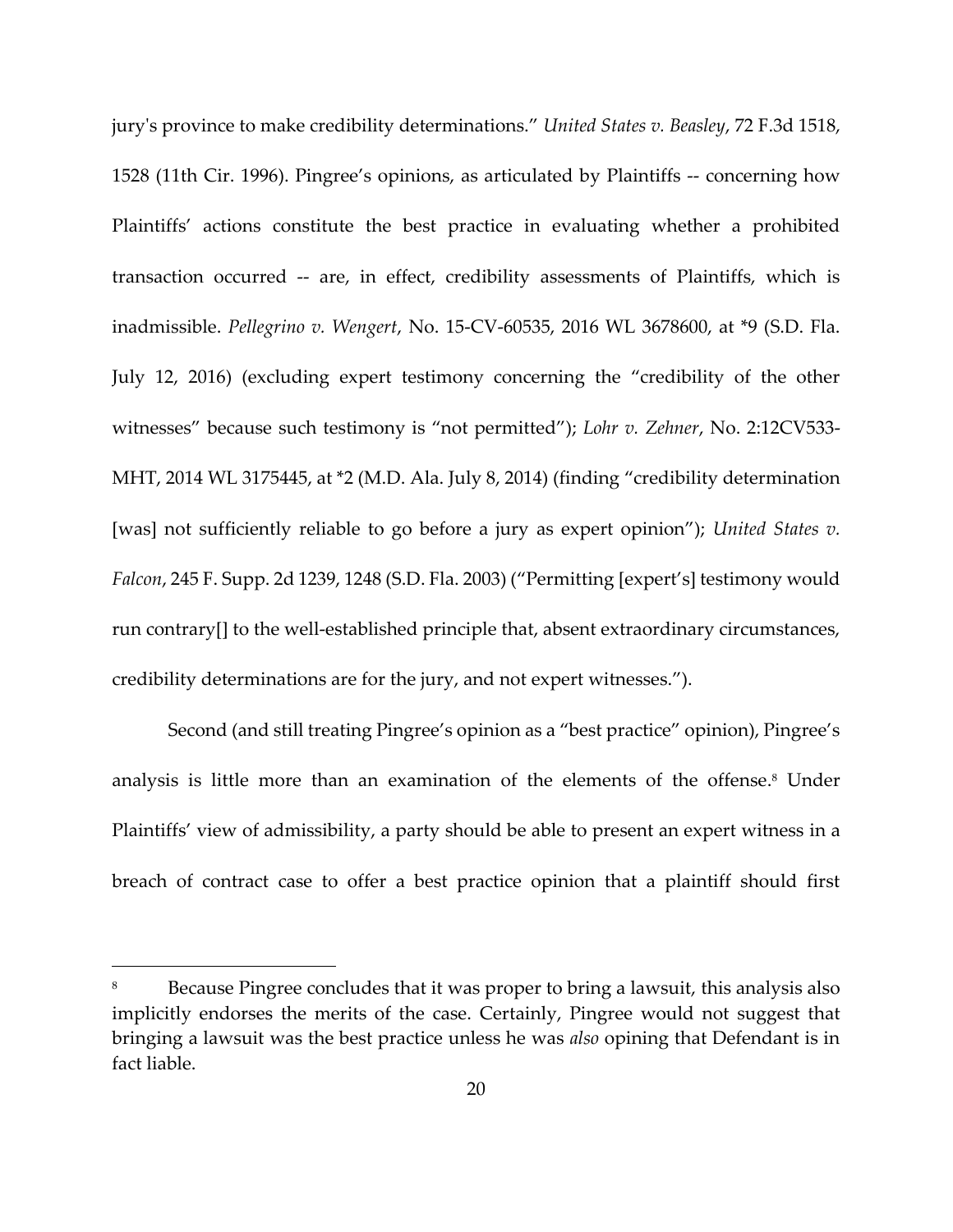determine if there is a valid contract, should next determine whether the defendant failed to perform a portion of the contract, and finally determine whether any damages were suffered before ultimately opining that all of these elements have been met and that the plaintiff was justified in filing a lawsuit. This type of evidence is not relevant: it makes no *fact of consequence* more or less probable than it would be without the evidence. Courts throughout the country regularly exclude this type of opinion testimony concerning the merits of a lawsuit or the propriety in bringing it. *See, e.g., Lacaillade v. Loignon Champ-Carr*, Inc., No. 10-CV-68-JD, 2011 WL 5520942, at \*2 (D.N.H. Nov. 14, 2011) ("[Expert's] opinion as to whether or not Loignon is at fault for Lacaillade's death, as well as her opinion on the merits of the lawsuit, essentially tell the jurors what result to reach. Such opinions are precisely the type that Rule 701 precludes."); *Advanced Physical Therapy, LLC v. Apex Physical Therapy, LLC*, No. 6:20-CV-03043-RK, 2022 WL 303345, at \*2 (W.D. Mo. Feb. 1, 2022) (excluding expert opinions that "(1) Apex lacked probable cause to file the Illinois Lawsuit, (2) the Illinois Lawsuit order was 'correct,' (3) litigants like Ball and Linebarger frequently suffer an emotionaltollfrom [sic] litigation, and (4) the attorney's fees incurred in the Illinois Lawsuit were necessary and reasonable"); *Ogilvie v. Swan*k, No. 2:14-CV-354-SPC, 2016 WL 1554407, at \*2 (M.D. Fla. Apr. 18, 2016) (prohibiting expert from "testify[ing] as to his personal opinions on the merits of the suit"); *Motorola Sols., Inc. v. Hytera Commc'ns Corp.*, 495 F. Supp. 3d 687, 703 (N.D. Ill. 2020) (prohibiting experts,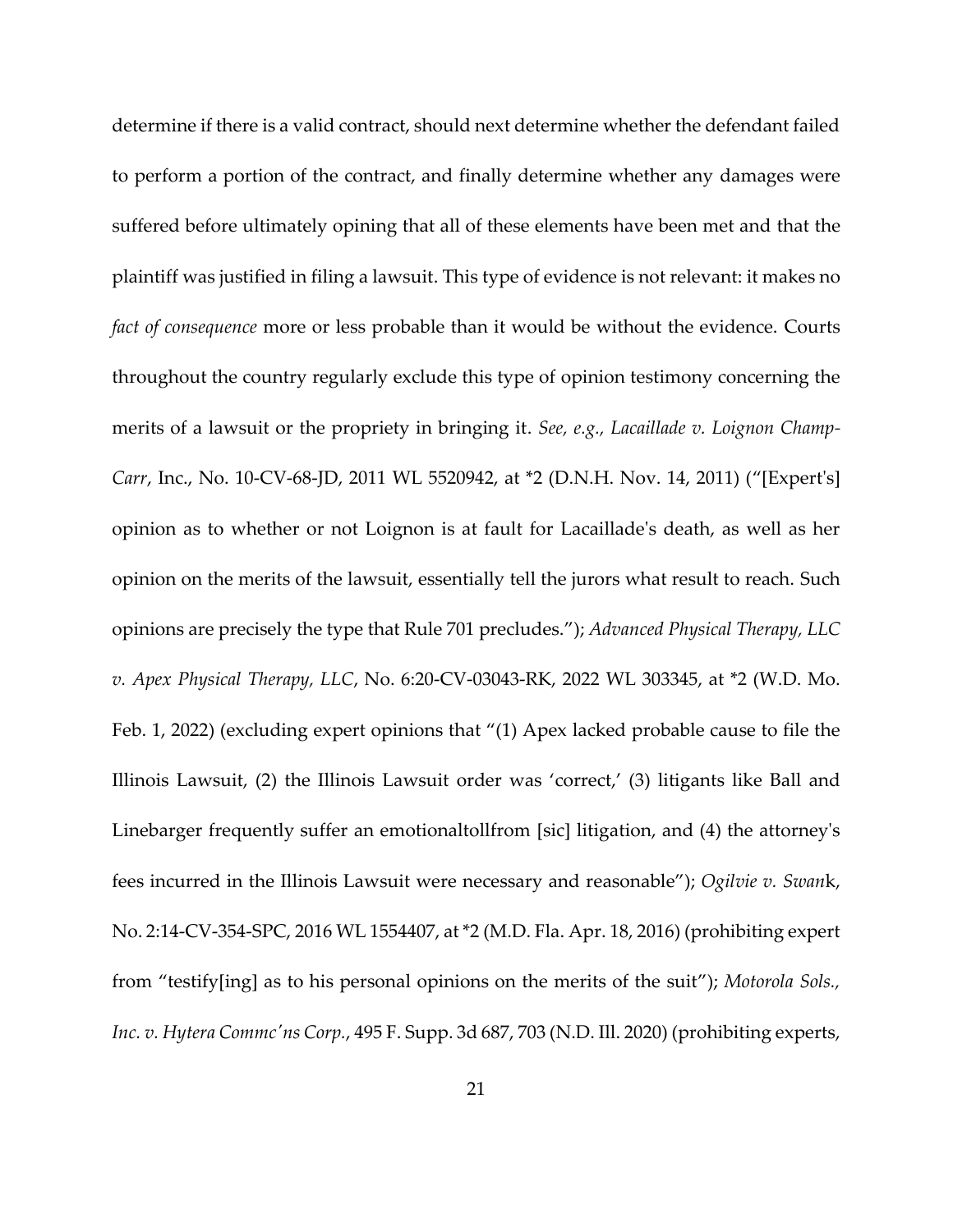on statute of limitations issue, from "testifying that Motorola should have filed this lawsuit before 2017"); *Zamora v. Tarrant Cty. Hosp. Dist.*, 510 S.W.3d 584 (Tex. App. 2016) (striking portions of "declaration by employee's expert stating opinion that employee's counsel exercised reasonable and due diligence in filing and serving lawsuit on defendant and that it was reasonable to have case served on defendant within 30 days of filing it").

If this type of testimony were permitted, then every plaintiff would enlist an expert to testify to the jury that the lawsuit is justified, righteous and meritorious.

This type of analysis explains only the law -- an area left to the exclusive purview of the Court -- and, in effect, tells the jury the verdict it should reach. Fed. R. Evid. 704 at committee notes (merely telling the jury what result to reach is not helpful to the jury and therefore is not admissible testimony).

Because of this, the Undersigned also agrees with Defendant's argument that Pingree's report contains multiple impermissible legal conclusions.<sup>9</sup> Plaintiffs try to paint

This is not the first time that a court has excluded Pingree's opinions for containing inadmissible legal conclusions. In *Vyas v. Vyas*, No. 15-02152, 2017 WL 4621539, at \*6 (C.D. Cal. Oct. 13, 2017), aff'd 765 F. App'x 195 (9th Cir. 2019), the plaintiff retained Pingree, who, testifying as an expert, concluded that the defendant, Schwab Retirement Plan Services, Inc., was a fiduciary and that it breached its duties to the plaintiff by implementing a freeze on her 401(k) Plan account and improperly allocating the funds in a Keogh Plan account. The Court, which granted Schwab's summary judgment motion and denied the plaintiff's summary judgment motion, sustained Schwab's objections to Pingree's deposition testimony and his expert report because the conclusions "go to the ultimate question in this matter and are thus inadmissible legal conclusions."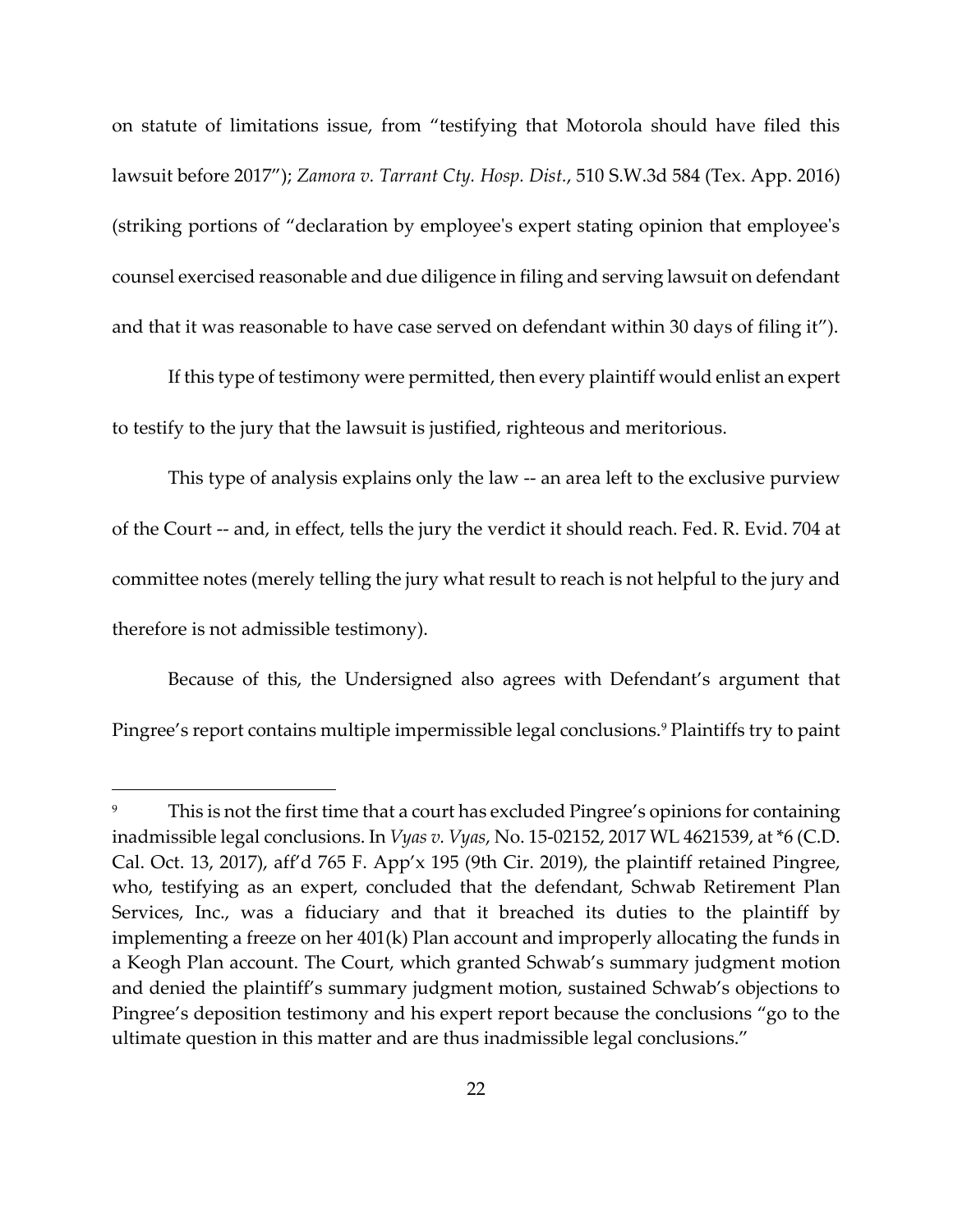these legal conclusions as mere predictions, but Pingree's actual statements, which I provided examples of earlier, contradict this assertion.

Although "[a]n expert may testify as to his opinion on an ultimate issue of fact[,]" an expert may not "tell the jury what result to reach" nor "testify to the legal implication of conduct; the court must be the jury's only source of law." *Montgomery v. Aetna Cas. & Sur. Co.*, 898 F.2d 1537, 1541 (11th Cir. 1990) (citations omitted). Even when hidden behind the phrases best practice or prediction, Pingree opines on the result the reader should reach in assessing many of the main legal issues in the case. <sup>10</sup>

Though there are situations where an expert's framework "may alert jurors to certain areas of inquiry that he believes they should pay particular attention to when evaluating evidence," ultimately it is the Court's instructions on the law that creates the

<sup>&</sup>lt;sup>10</sup> In the class certification context, Plaintiffs identified the following common issues of law and fact: "(1) whether [John] Hancock was a fiduciary of the Plans with respect to Plaintiffs' claims; (2) whether [John] Hancock disclosed its receipt and retention of foreign tax credits; (3) whether Hancock breached its fiduciary duties; and (4) whether [John] Hancock engaged in prohibited transactions[.]" [ECF No. 94].

In their response to Defendant's summary judgment motion, Plaintiffs say that "[t]he question whether a party is an ERISA fiduciary is a mixed question of law and fact." [ECF No. 267]. They also later take the unequivocal position that John Hancock *was*  a fiduciary, which implicitly assumes that there are no remaining factual disputes to prevent a court from deciding the legal issue. Plaintiffs also indicate that whether an FTC is a plan asset is determined by two approaches of law, both of which involve reaching a legal conclusion. *Id.* Likewise, both the determination of whether John Hancock breached its duty of loyalty and whether it engaged in prohibited transactions are presented as legal questions (albeit ones for which Plaintiffs argue there are factual disputes). *Id.*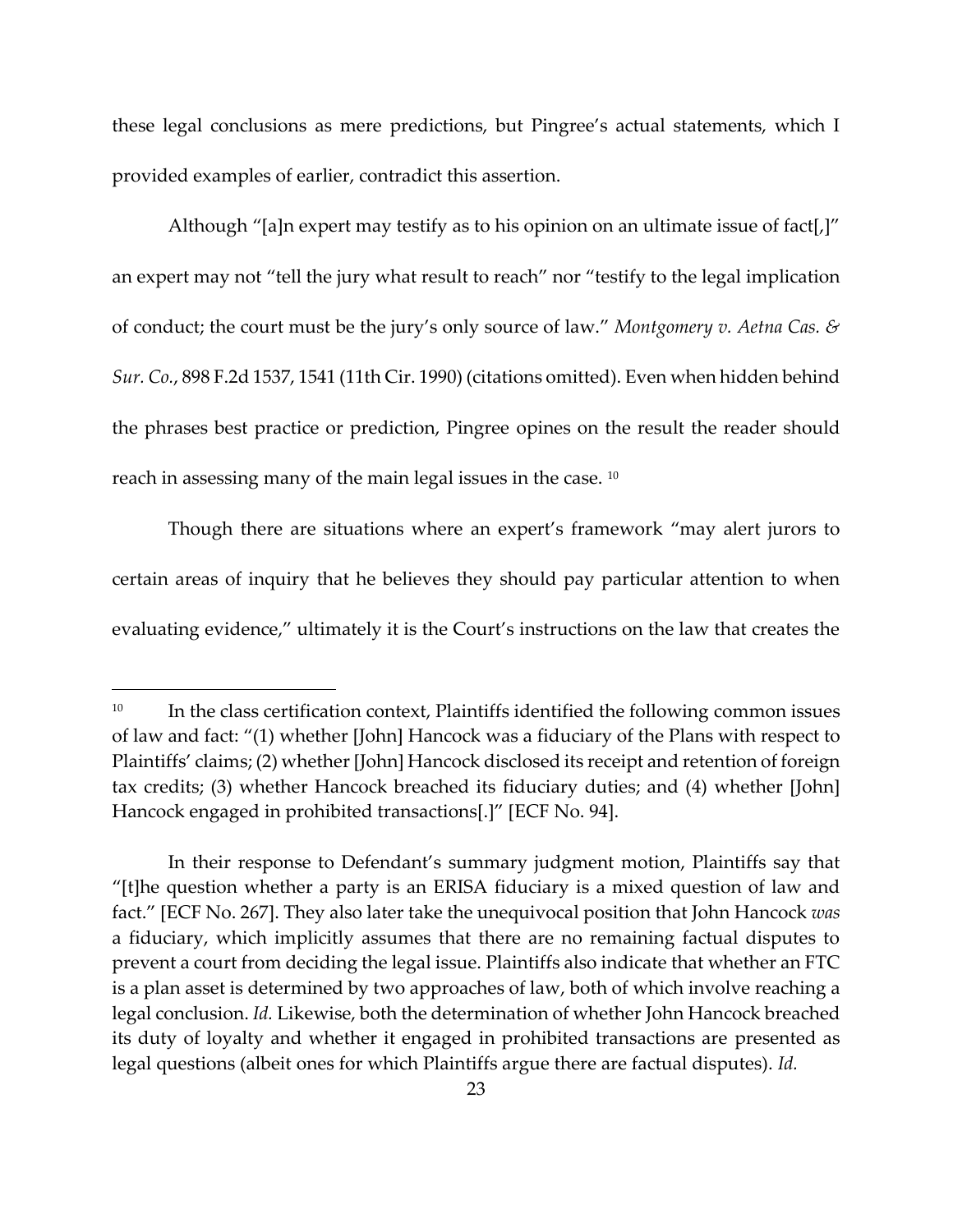framework through which the jury must evaluate the evidence. *Kleiman v. Wright*, 18-cv-80176, 2020 WL 6729362 at \*24 (S.D. Fla. Nov. 17, 2020).

Further, an expert may not simply "quote[] and summarize[] relevant statutory provisions"; this "is not helpful to the jury because it is nothing more than impermissible legal standard testimony." *Cordoves v. Miami-Dade Cty.*, 104 F. Supp. 3d 1350, 1365 (S.D. Fla. 2015) (citing *Pleasant Valley Biofuels, LLC v. Sanchez-Medina*, No. 13–23046–CIV, 2014 WL 2855062, at \*5 (S.D. Fla. June 23, 2014)). For this reason, the sections of Pingree's report where he simply includes the language of a statute or regulation are also inadmissible.

Likewise, because Plaintiffs have alleged no ambiguity in the GAC or RKA, Pingree's opinions on whether Defendant may or may not have violated the promises made in the contracts is also inadmissible. *Nova Cas. Co. v. Waserstein*, No. 04-20755-CIV, 2005 WL 5955694, at \*2 (S.D. Fla. Sept. 7, 2005) (citing *TCP Industries, Inc. v. Uniroyal, Inc.*, 661 F.2d 542, 549 (6th Cir. 1981) ("Absent any need to clarify or define terms of art, science, or trade, expert opinion testimony to interpret contract language is inadmissible.")).

The effect of this ruling is the exclusion of Pingree's initial report from page 15 through page 23 because in all of those pages he is either expressing an irrelevant opinion, making a legal conclusion, reciting statutory language, or interpreting a contract. Once those pages are stricken, the only sections left of Pingree's report are those summarizing his experience and his comments on the increase in ERISA litigation. Without the final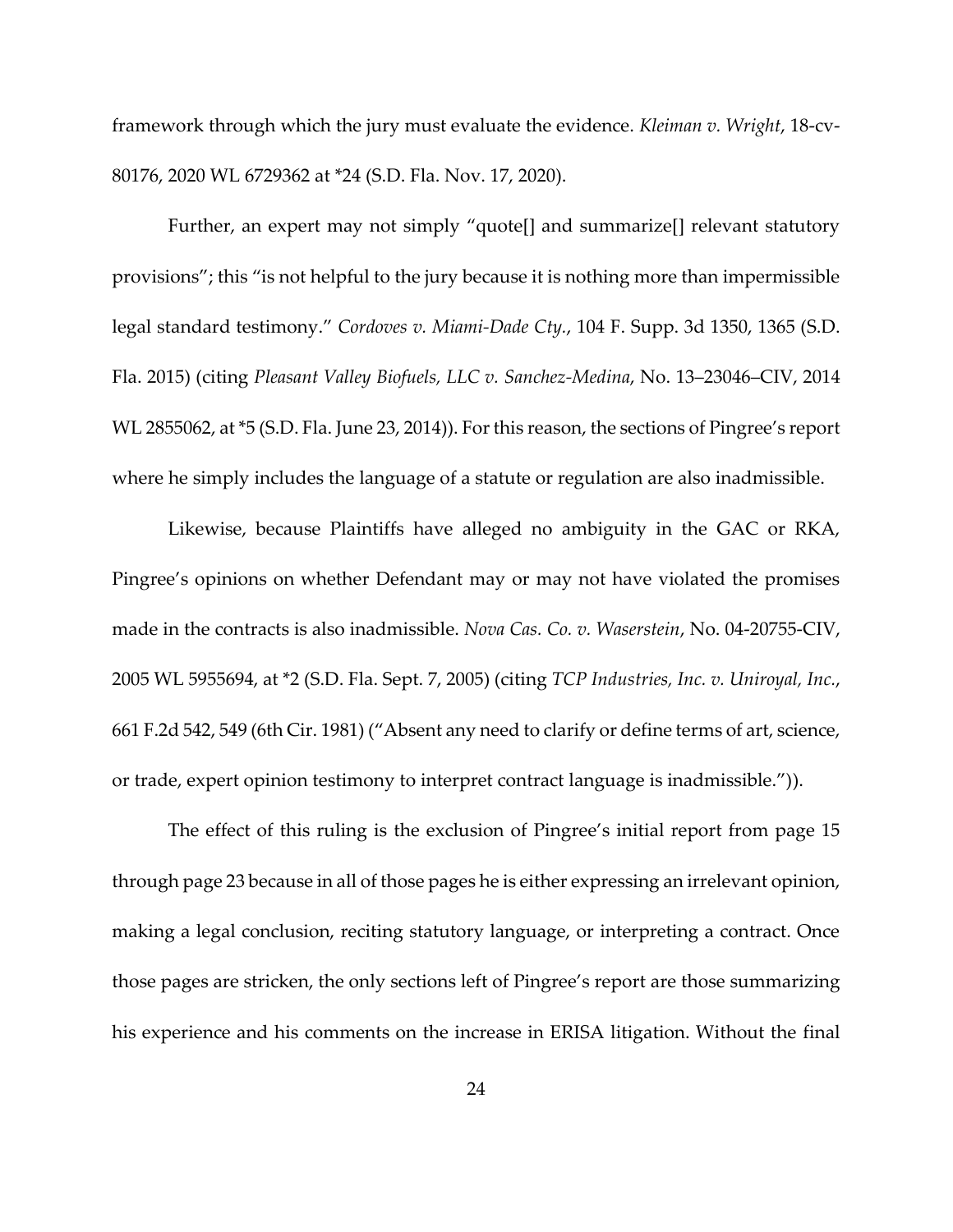nine pages of his report, the rest of Pingree's report contains no information relevant to this case. Therefore, the Undersigned **grants** Defendant's request and strikes the **entirety** of Pingree's initial report.

## *ii. Roger Levy<sup>11</sup>*

Roger Levy is a former attorney and current CEFEX analyst.<sup>12</sup> As a CEFEX analyst,

Levy performs fiduciary assessments and advises clients on fiduciary best practices,

including best practices relating to defined contribution plans.

In Levy's report, he summarizes his ultimate opinions and conclusions:

Assets held under a group variable annuity contract in an insurance company separate account on behalf of a retirement plan constitute plan assets and are generally held by the insurance company in a fiduciary capacity, and, specifically so, when the insurance company represents that

<sup>11</sup> A copy of Levy's expert report, including his qualifications, is filed in full on CM/ECF. [ECF No. 257-1]. There are no confidentiality-based redactions in this publiclyfiled document. The Undersigned's summary of Levy's background and opinions are derived from this exhibit.

<sup>12</sup> The Centre for Fiduciary Excellence ("CEFEX") offers certificates to Investment Stewards, Investment Advisors, Fiduciary Advisors (United States only), Investment Managers, Retirement Plan Service Providers, and Investment Support Service Providers. *Registration Types* CEFEX, https://www.cefex.org/registration-types.shtml (last visited April 4, 2022). CEFEX's certification indicates that an entity has been assessed typically via document review, client file sampling, and on-site visits and interview with senior representatives to ensure the firm is adhering to a standard representing the best practices in their industry. *What it Means*, CEFEX, https://www.cefex.org/index.shtml (last visited April 4, 2022). "If a firm is CEFEX-certified, it means they follow what's called a Global Fiduciary Standard of Excellence. This means they are required to act in investors' best interests." *What it Means for an Advisor to be CEFEX-Certified*, Rachel Cautero, Feb. 4, 2020, SMARTASSET, https://smartasset.com/investing/cefex (last visited April 4, 2022).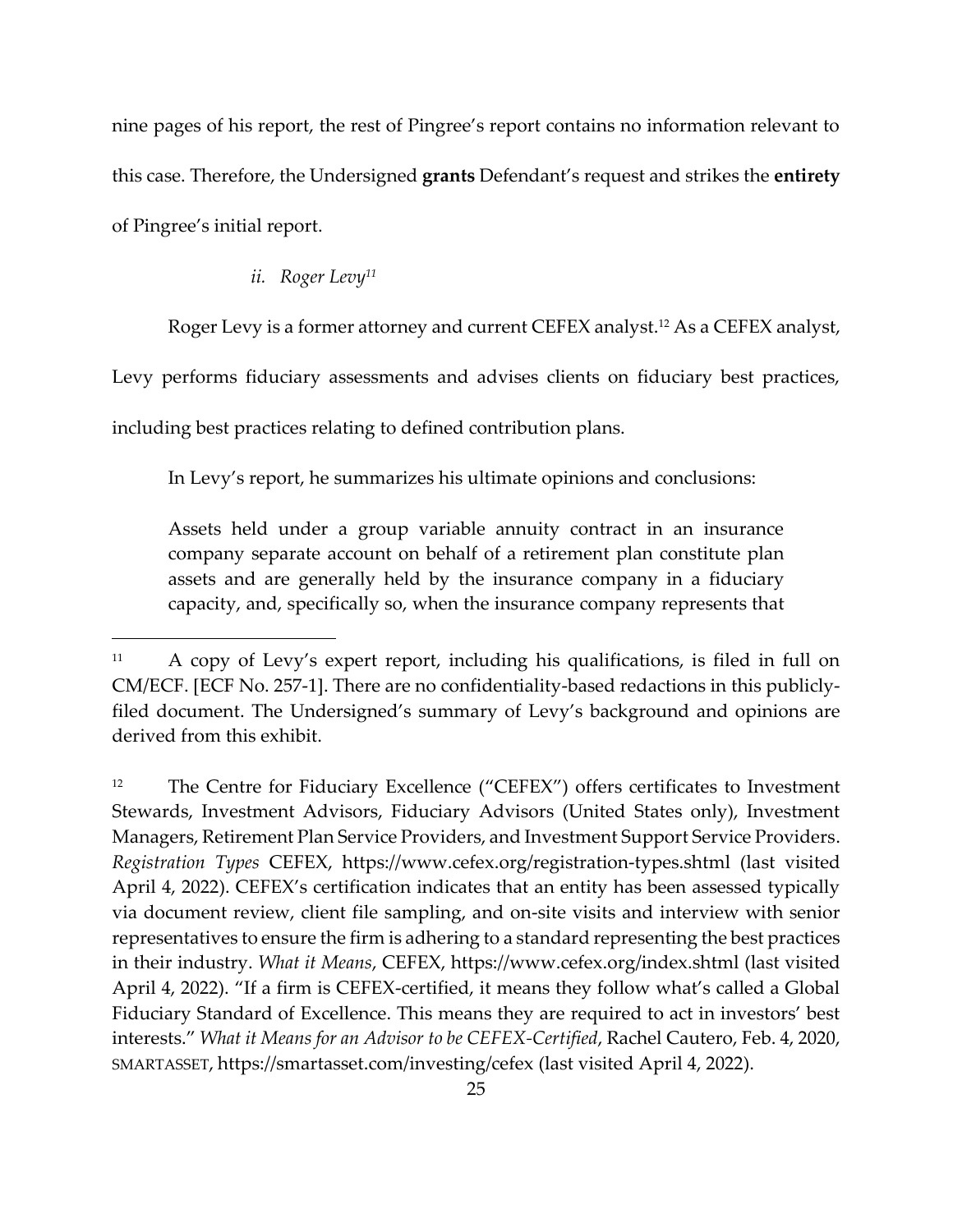it is acting in a fiduciary capacity when holding such assets.

As a fiduciary, an insurance company must deal with plan assets solely in the interest of the plan's participants and beneficiaries and for their exclusive benefit.

The disposition by an insurance company of foreign tax credits received with respect to mutual fund holdings in a separate account poses a conflict of interest: to use the foreign tax credits for the insurance company's own exclusive use and benefit; or to credit the foreign tax credits back to the separate accounts that generated them and to disclose such foreign tax credits as indirect compensation.

It is a best practice for insurance companies who issue group variable annuity contracts and receive foreign tax credits from mutual funds held in the insurance company's separate accounts to credit such foreign tax credits back to the separate accounts that generated them and to disclose such foreign tax credits as indirect compensation.

The Defendant did not act in accordance with best practice and its conduct was disloyal to the Plaintiffs and to the Romano Law, PL 401(k) Plan, its participants and beneficiaries by: (1) not resolving in their favor the conflict of interest posed by Defendant's access to foreign tax credits resulting from holding in its separate accounts plan assets of the Romano Law, PL 401(k) Plan as a plan fiduciary; and (2) retaining the benefit of foreign tax credits for its own exclusive use and benefit.

Following this section, Levy continues by detailing the facts and assumptions he

applied to his analysis to reach these conclusions.

Defendant seeks to strike discrete sections of Levy's report for myriad reasons: (1) paragraphs 11c, 11d, 11e, 18, 24 (second sentence), 25 (first, seventh, and eighth sentences), 26, 27, (first sentence and n.27), and 30 because Levy is unqualified to offer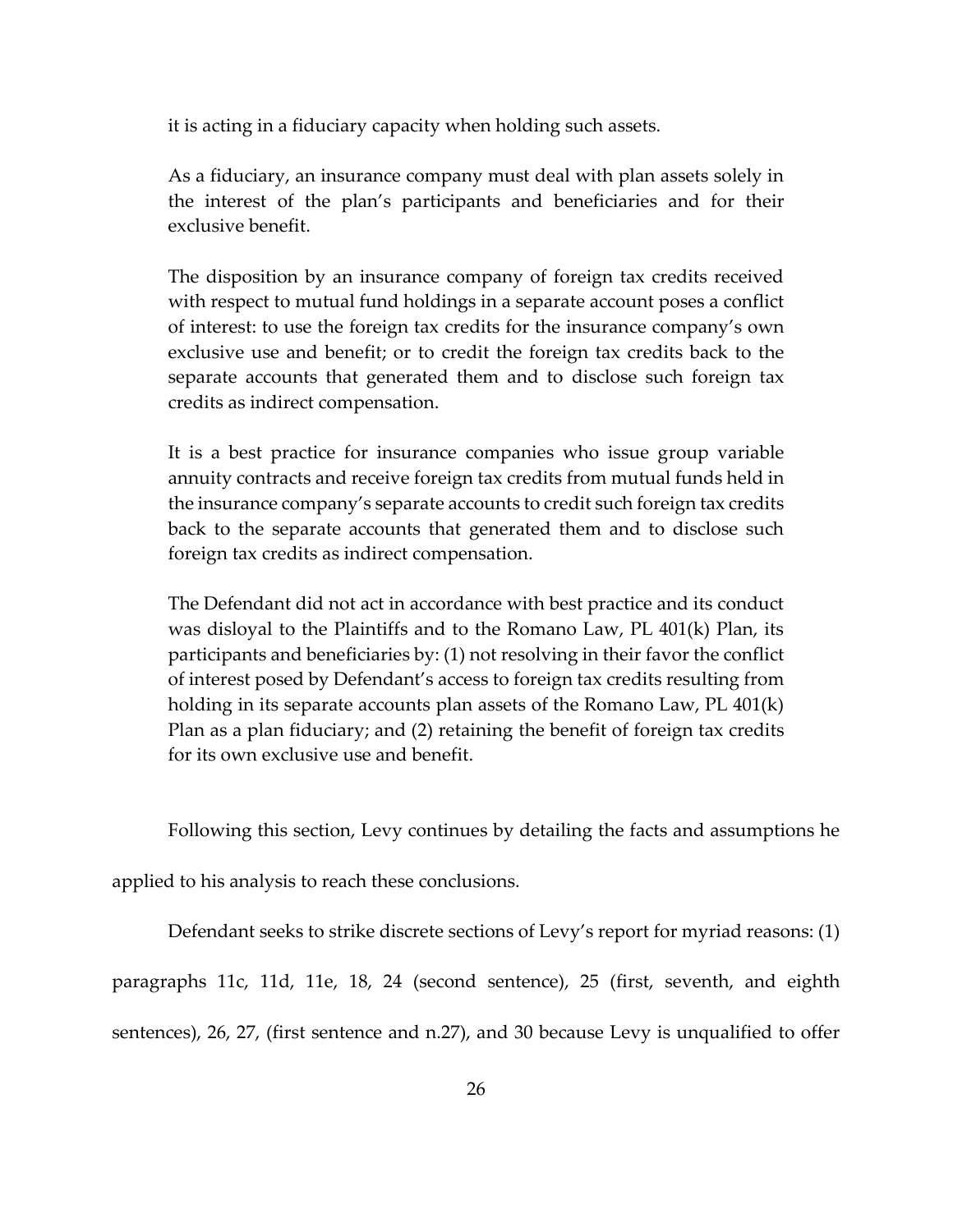these opinions; (2) paragraphs 11d, 11e, and 27-30 because the opinions are unreliable; and (3) paragraphs 1, 11a-c, 11e, 13-16, 20-23, 22 n.20, 24 (first and last sentences), 24 n.23, 25 (seventh and eighth sentences), 25 n.24, 30 (second and third sentences), and 30 n.32 because the opinions are impermissible legal conclusions. [ECF No. 257].

## 1. Levy's Qualifications

In Defendant's view, although Levy has 52 years of experience as a lawyer and as a professional working in the retirement industry, he is unqualified to offer many of his opinions because he hasn't dealt explicitly with FTCs. Plaintiffs argue that Levy's decades of experience in fiduciary best practices qualifies him to offer best practice opinions concerning retirement plans and FTCs even if he has not worked specifically with foreign tax credits in the past. [ECF No. 271]. According to Plaintiffs, Defendant is improperly attempting to impose a requirement that all experts must have hyper-specialized knowledge of subcategories in a field.

Certainly, it might be preferable to retain only experts who have decades of experience in the minutia of a precise topic. However, there is nothing so unique about FTCs that would render an attorney with decades of experience in the retirement field - and who has advised a heavily ERISA-centric client base on their fiduciary responsibilities and currently operates as a CEFEX analyst performing fiduciary assessments and offering advice on best practices -- *unqualified* to offer an opinion on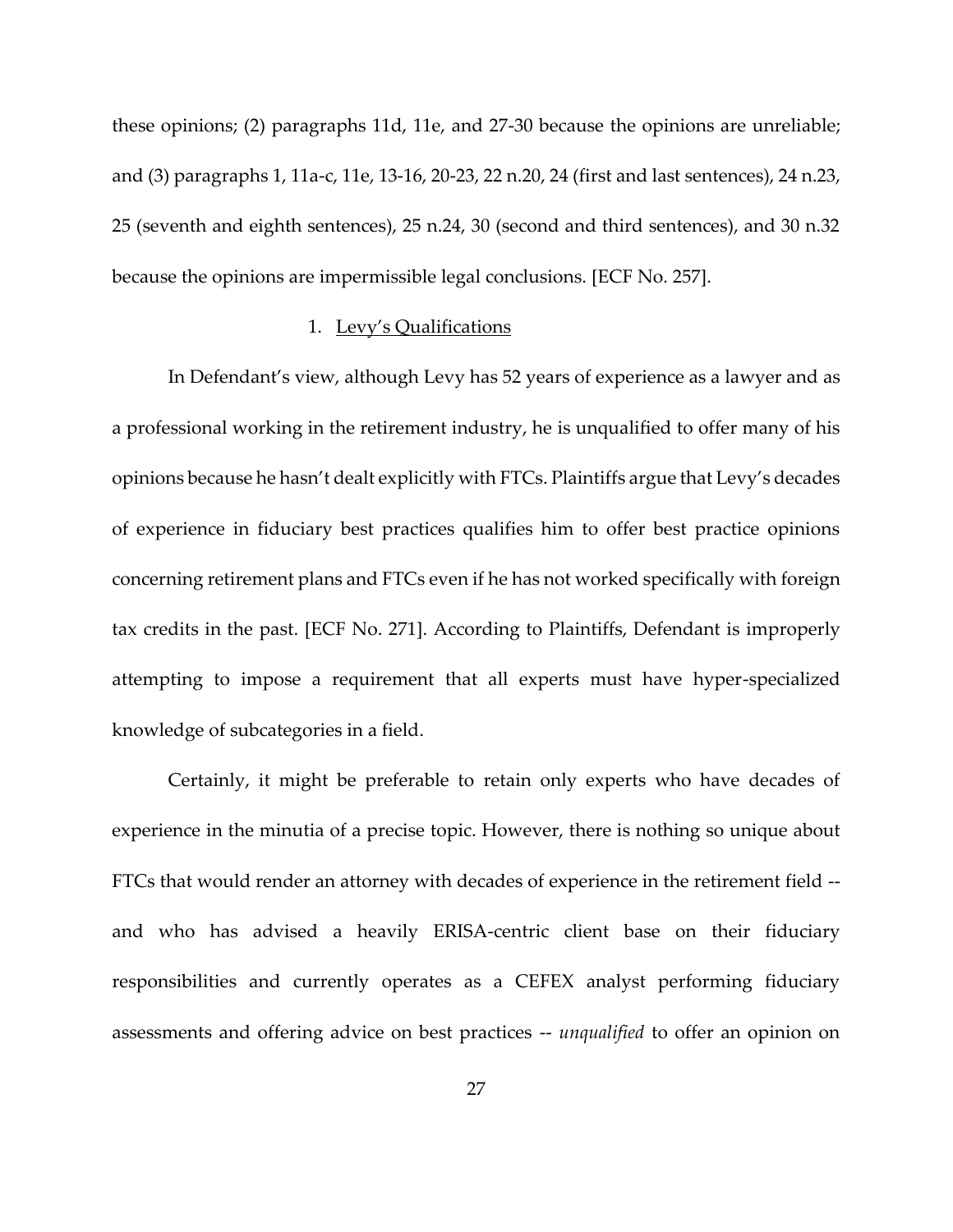ERISA-related best practices merely because the conduct in question implicates FTCs.

By Defendant's logic, one of its own experts, Steven Gissiner, would be unqualified to offer many of his opinions based on this exchange during his deposition:

> Q: Have you published any work regarding foreign tax credits? A: No. Q: Have you provided expert testimony in any other litigation regarding foreign tax credits? A: No. Q: And you testified earlier, your work as a consultant over the past 40 years, you have not worked on any issues regarding foreign tax credits; is that right? A: No. Q: It's not right, or it is right? A: I have not.

*See* Deposition of Steven Gissiner, p. 50, 8-20 [ECF No. 265-4].

Experts are not required to have hyper-focused experience in order to be qualified to offer an expert opinion: "so long as the expert is minimally qualified, objections go to the credibility and weight of the testimony, not its admissibility." *Altidor v. Carnival Corp.*, 550 F. Supp. 3d 1322, 1333 (S.D. Fla. 2021) (citing *Vision I Homeowners Ass'n, Inc. v. Aspen Specialty Ins. Co.*, 674 F. Supp. 2d 1321, 1325 (S.D. Fla. 2009)). Indeed, "'Rule 702 contemplates a broad conception of expert qualifications[,]' as is evidenced by the advisory committee notes thereto 'emphasiz[ing] that Rule 702 is broadly phrased and intended to embrace more than a narrow definition of qualified expert.'" *Peck v. Carnival Corp.*, No. 16-20214, 2017 WL 7726728, at \*2 (S.D. Fla. July 13, 2017) (quoting *Hangarter v.*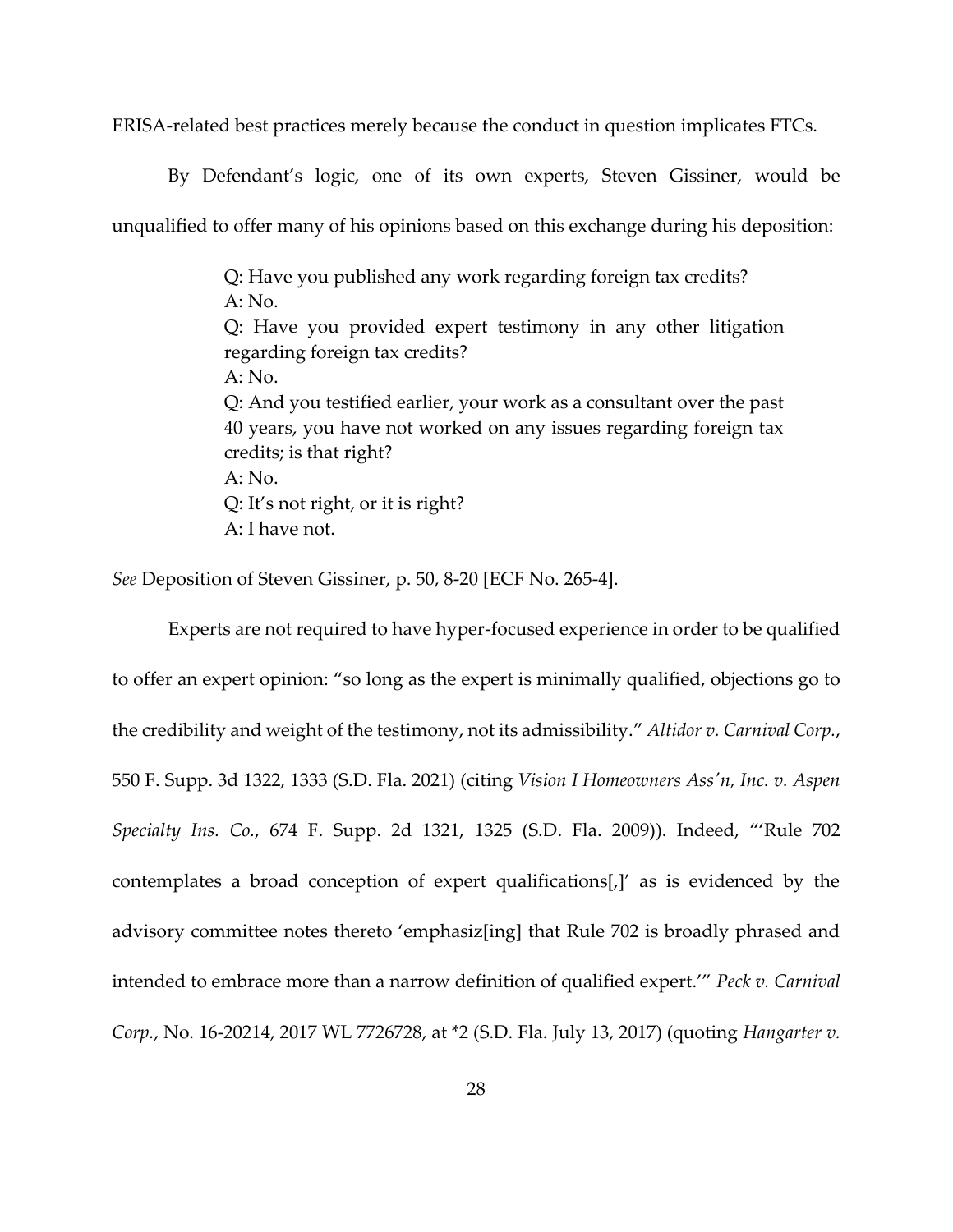*Provident Life & Accident Ins. Co.*, 373 F.3d 998, 1015 (9th Cir. 2004)) (alterations in original).

As stated by the Eleventh Circuit, "[a] witness is qualified as an expert if he is the type of person who should be testifying on the matter at hand." *Moore v. Intuitive Surgical, Inc.*, 995 F.3d 839, 852 (11th Cir. 2021). The plain language of Rule 702 indicates that expert status may be based on "knowledge, skill, *experience*, training, or education." Fed. R. Evid. 702 (emphasis added). Although Plaintiffs bear the burden of demonstrating that Levy's experience renders him qualified, *McCorvey*, 298 F.3d at 1257, the mere fact that Defendant has challenged the degree of his experience with FTCs in particular does not mean Plaintiffs must show some more particularized form of expertise.

District courts regularly qualify experts who have sufficient general experience even when they lack lengthy experience on discrete subtopics in their field. *See, e.g., Altidor*, 2021 WL 3163650, at \*7 (permitting civil engineer to offer expert opinion on the mechanics of a cruise ship barstool despite lack of experience with maritime engineering when opponent failed to demonstrate why specialized experience was necessary); *Edmondson v. Caliente Resorts, LLC*, No. 8:15-CV-2672-T-23TBM, 2017 WL 10591833, at \*10 (M.D. Fla. Aug. 31, 2017) (finding expert qualified to testify in a Lanham Act case in the field of marketing research and conducting survey evidence despite lack of focus on Lanham Act cases because such focus is not required); *Buccellati Holding Italia SPA v. Laura Buccellati LLC*, No. 13-21297-CIV, 2014 WL 11901585, at \*3 (S.D. Fla. Apr. 14, 2014)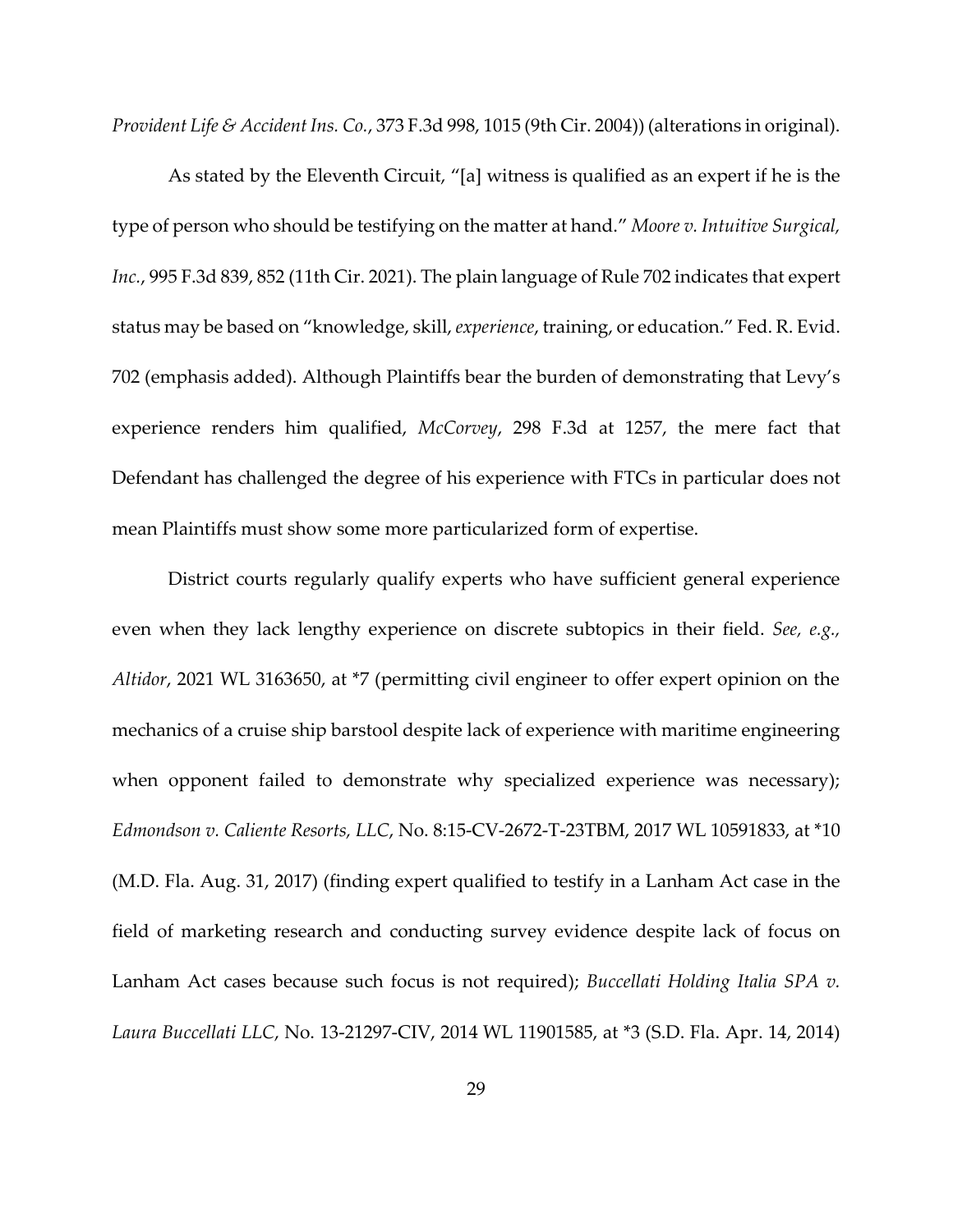(rejecting argument that expert was not qualified because, although he has "little direct work experience in the jewelry or handbag industry," his "extensive experience in the luxury good industry generally" was sufficient and cross-examination was an acceptable means to challenge the opinion).

The Undersigned is satisfied that Levy's substantial experience qualifies him to offer an opinion on the topics he was retained to assess.

## 2. Reliability of Levy's Opinions

Defendant seeks to strike certain Levy opinions on the additional basis that the opinions are unreliable. According to Defendant, Levy's best practice opinions are grounded in "nothing more than his own *ipse dixit*."<sup>13</sup> Plaintiffs argue that this worrisome label does not apply to Levy's opinions and that Defendant has not established any reason to believe that disclosure obligations and conflict of interest resolution should be handled any differently than other matters in the retirement field.

<sup>13</sup> "*Ipse dixit* is a Latin phrase that translates to "he said it himself." *Ipse dixit* means a person's own assertion without relying on any authority or proof. It usually implies an assertion of authority, as in a statement is true based on the speaker's authority and not back by any proof." https://www.law.cornell.edu/wex/ipse\_dixit (last visited March 23, 2022); *see also Earle v. Ratliff*, 998 S.W. 2d 882, 890 (Tex. Sup. Ct. 1999) ("An expert's simple *ipse dixit* is insufficient to establish a matter; rather, the expert must **explain** the basis of his statements to link his conclusions to the facts.") (emphasis added); *Daubert v. Merrell Dow Pharmaceuticals, Inc.* (on remand), 43 F.3d 1311, 1316 (9th Cir. 1995) (observing that the gatekeeping role requires a district court to make a reliability inquiry, and that "the expert's bald assurance of validity is not enough").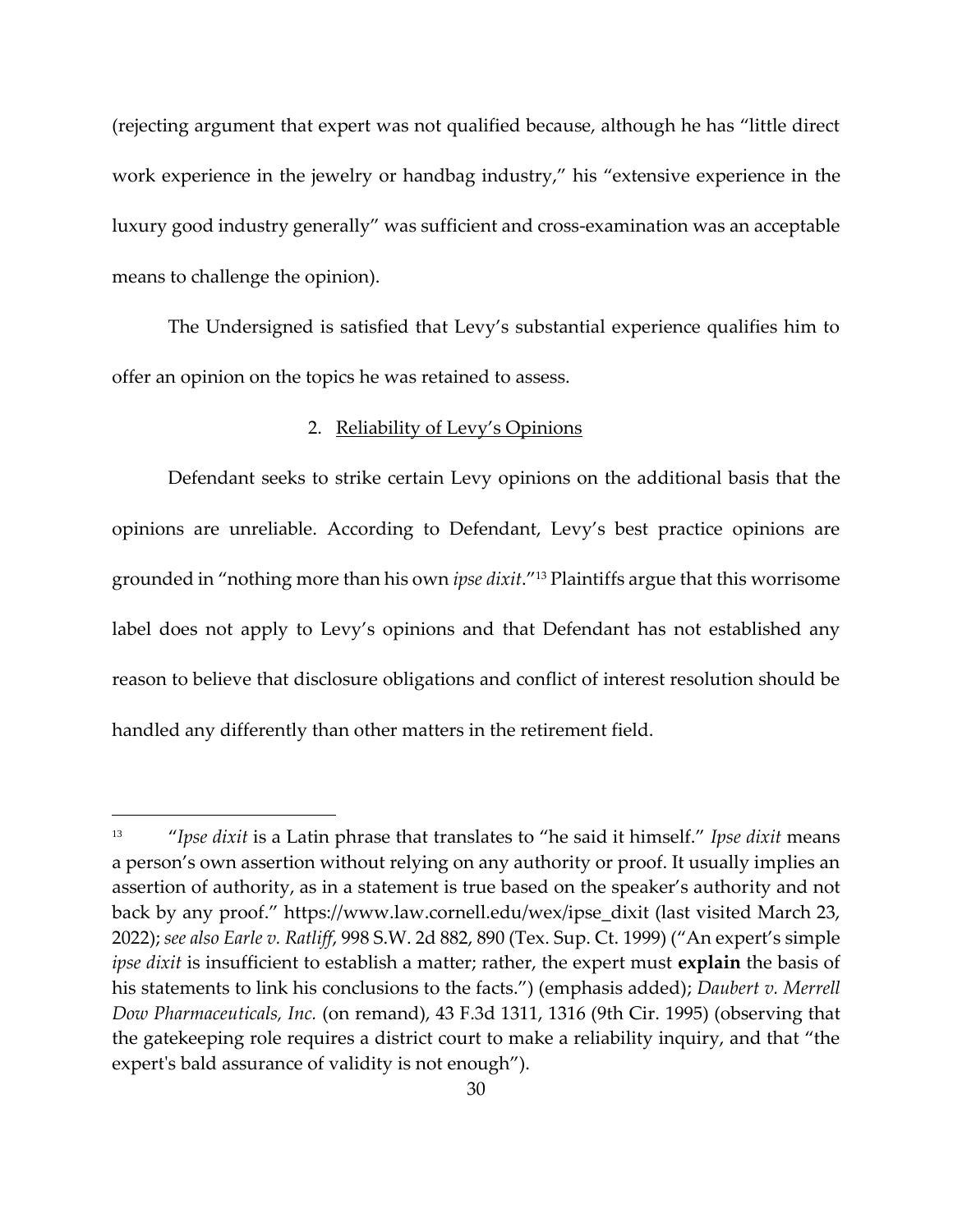A court must be careful not to conflate an expert's satisfactory qualifications with the reliability of the expert's opinions. Although there is overlap between the two factors, they are distinct in their function. The Eleventh Circuit has summarized this interplay as follows:

Of course, the unremarkable observation that an expert may be qualified by experience does not mean that experience, standing alone, is a sufficient foundation rendering reliable any conceivable opinion the expert may express. As we observed in *Quiet Technology*, "while an expert's overwhelming qualifications may bear on the reliability of his proffered testimony, they are by no means a guarantor of reliability. ... [O]ur caselaw plainly establishes that one may be considered an expert but still offer unreliable testimony." 326 F.3d at 1241-42. Quite simply, under Rule 702, the *reliability* criterion remains a discrete, independent, and important requirement for admissibility.

*Frazier*, 387 F.3d at 1261 (en banc).

"If admissibility could be established merely by the *ipse dixit* of an admittedly qualified expert, the reliability prong would be, for all practical purposes, subsumed by the qualification prong." *Id.* 

As Plaintiffs' final assertion of reliability, they state "[b]ecause [Levy] has explained how his experience led to the conclusions he reached, the experience was a sufficient basis for the opinion, and he reliably applied his experience to the facts, [] his conclusions are reliable and warrant admission." This claim, however, merely tracks the language of the Committee Note to the 2000 Amendments of Rule 702, which states that

[i]f the witness is relying solely or primarily on experience, then the witness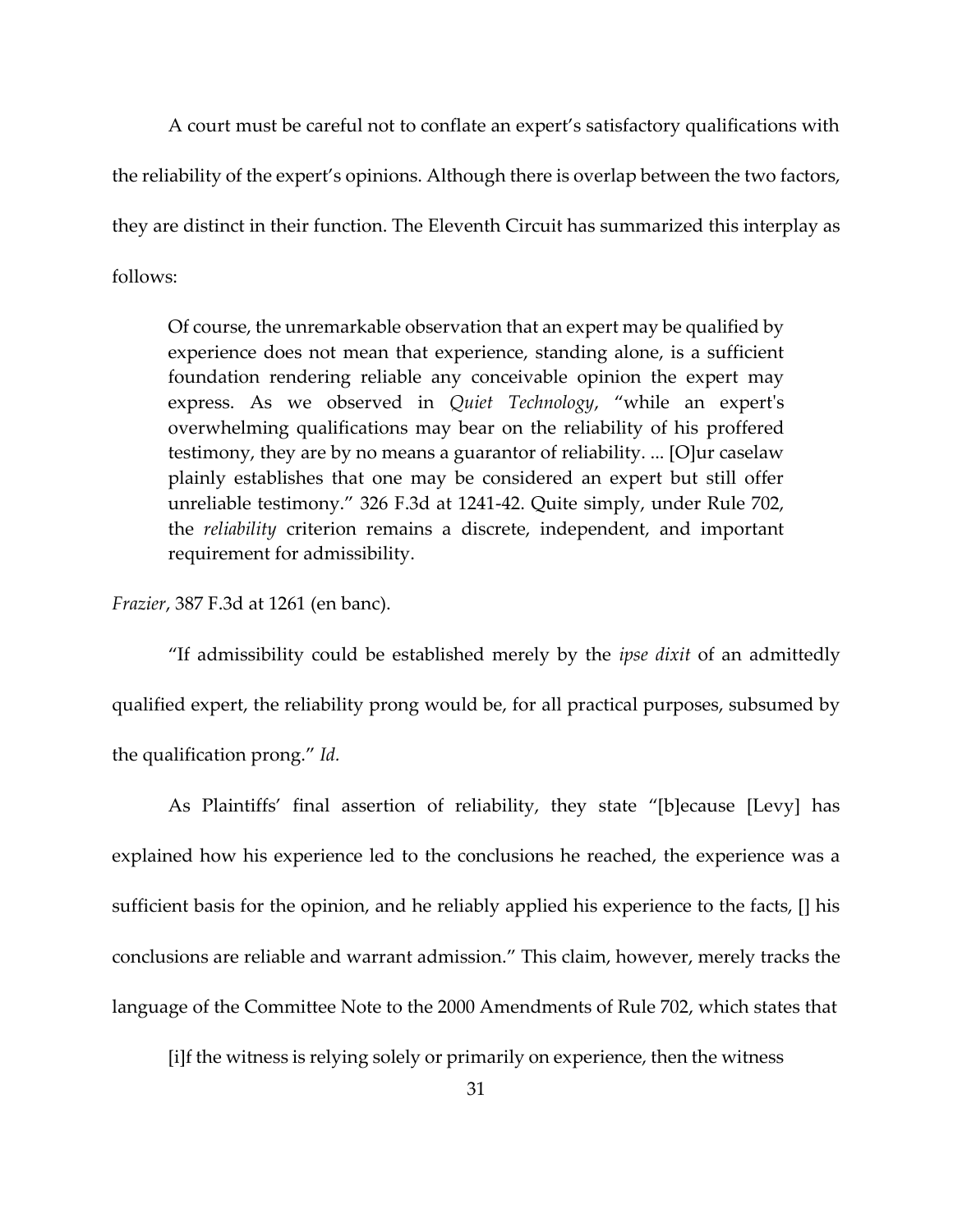must explain how that experience leads to the conclusion reached, why that experience is a sufficient basis for the opinion, and how that experience is reliably applied to the facts. The trial court's gatekeeping function **requires more than simply "taking the expert's word for it.**"

Fed. R. Evid. 702 advisory committee's note (2000 amends.) (emphasis added).

This argument is difficult to accept because, although Plaintiffs argue that Levy is basing his opinion on his experience and aver that his experience causes him to reach that conclusion, Levy fails to articulate with specificity what in his experience is causing him to reach that opinion. Plaintiffs' response posits that Levy could not rely on CEFEX standards -- which do not address FTCs -- so he relied on other standards. However, as Defendant notes in its Reply, the specifics of these "other standards" are absent from both Levy's report and from Plaintiffs' response.

In assessing the reliability of an expert's particular opinion, the Court should consider, to the extent possible: "(1) whether the expert's theory can be and has been tested; (2) whether the theory has been subjected to peer review and publication; (3) the known or potential rate of error of the particular scientific technique; and (4) whether the technique is generally accepted in the scientific community." *Quiet Tech. DC–8, Inc.*, 326 F.3d at 1341. As mentioned previously, however, these factors are non-exhaustive. *Id.*

The Undersigned finds that the majority of these factors weigh against a finding that the challenged opinions are reliable. Although Levy's theory can be tested, no evidence has been put forth to demonstrate that it *has* been tested. Levy has not cited any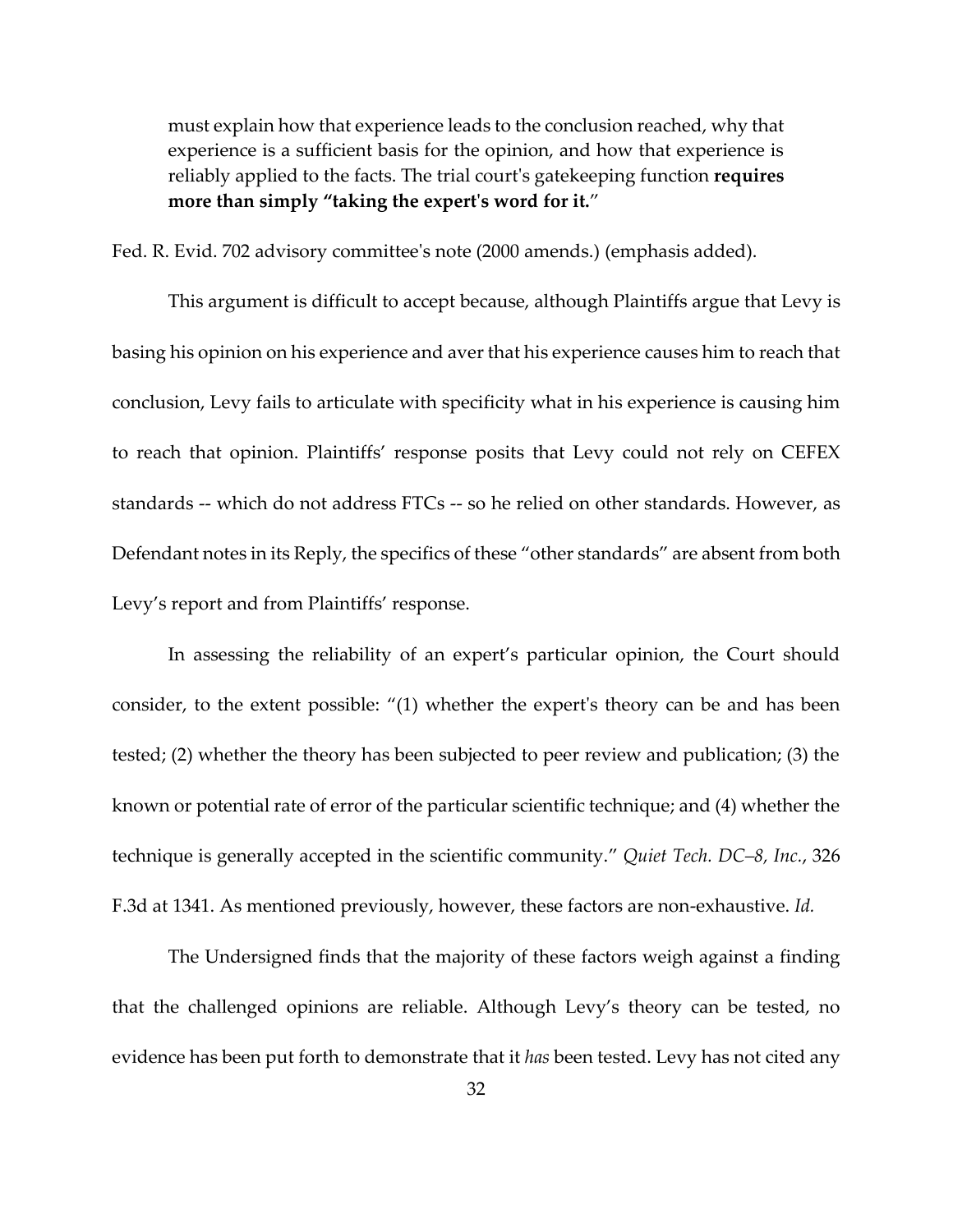other article or publication that shares his opinion, nor has he provided any publication authored by him on the application of FTCs in qualified retirement plans. Finally, Levy has pointed to no industry standards adopting his view (and Plaintiffs concede that CEFEX -- the standards in Levy's professional employment -- does not address the issue).

Additional factors also cut against the reliability of Levy's opinions on this topic. This case is the first time Levy has offered this opinion on this subject, a status which generates this natural corollary: Levy came to this opinion for the purpose of this litigation. *See Summer v. Biomet, Inc.*, 434 F. App'x 834, 842-43 (11th Cir. 2011) (affirming district court's determination that the fact that an expert's theory appeared to have been arrived at for purposes of the litigation weighed heavily against the opinion's admissibility); *see also* Fed. R. Evid. 702, 2000 amend. note ("Whether experts are proposing to testify about matters growing naturally and directly out of research they have conducted independent of the litigation, or whether they have developed their opinions expressly for purposes of testifying" is relevant to determining the reliability of expert testimony) (internal quotation marks omitted).

Moreover, only a single recordkeeping entity, Securian, follows Levy's proposed best practice. Plaintiffs are correct that the most common practice is not the same as the best practice. However, Securian is a lone wolf amongst every other recordkeeper. The lack of industry recognition of this practice further undermines Levy's reliability in the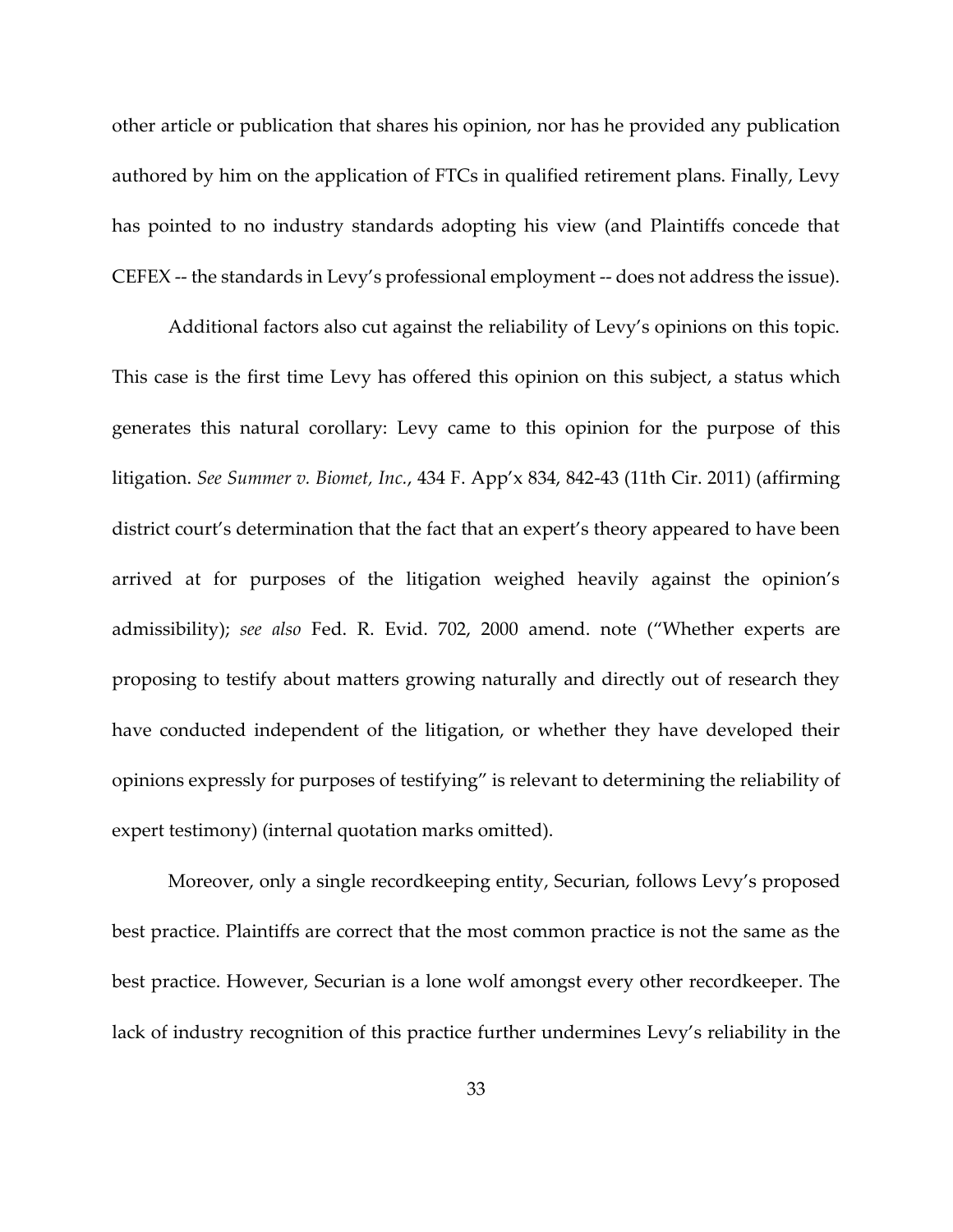context of a recordkeeper's purported duty under ERISA.

The Undersigned agrees with United States District Court Judge Greg Kays' finding after a bench trial that Levy's testimony should be afforded no weight on this subject matter because the standards he champions, although admirable, are not necessarily the standards of ERISA. *Wildman v. Am. Century Servs., LLC*, 362 F. Supp. 3d 685, 696 (W.D. Mo. 2019) (in a bench trial for an ERISA lawsuit alleging claims for breach of fiduciary duty and prohibited transactions, the Court gave "no weight" to Levy's expert testimony and noted that "his approach has not won wide acceptance in the retirement plan industry, with only fourteen to sixteen retirement plans out of approximately 500,000 conforming to these standards").<sup>14</sup>

Because this will not be a bench trial, as in *Wildman*, there is too much risk a jury will be unduly influenced by unreliable expert testimony on this subject. *See generally Gen. Elec. Co. v. Joiner*, 522 U.S. 136, 146, 118 S.Ct. 512 (1997) ("[N]othing in either *Daubert* or the Federal Rules of Evidence requires a district court to admit opinion evidence that is connected to existing data only by the *ipse dixit* of the expert.").

<sup>&</sup>lt;sup>14</sup> Levy's opinion was that the defendants failed to employ a prudent process when adding and retaining funds in the Plan and that there was a failure to adhere to a set of standards he promotes for **fiduciary conduct.** Nevertheless, and most significantly, Judge Kay explained that "[w]hile the Court agrees with Mr. Levy that fiduciaries should strive to attain the standards he champions, **they are not the standards ERISA requires**." *Id.* (emphasis added).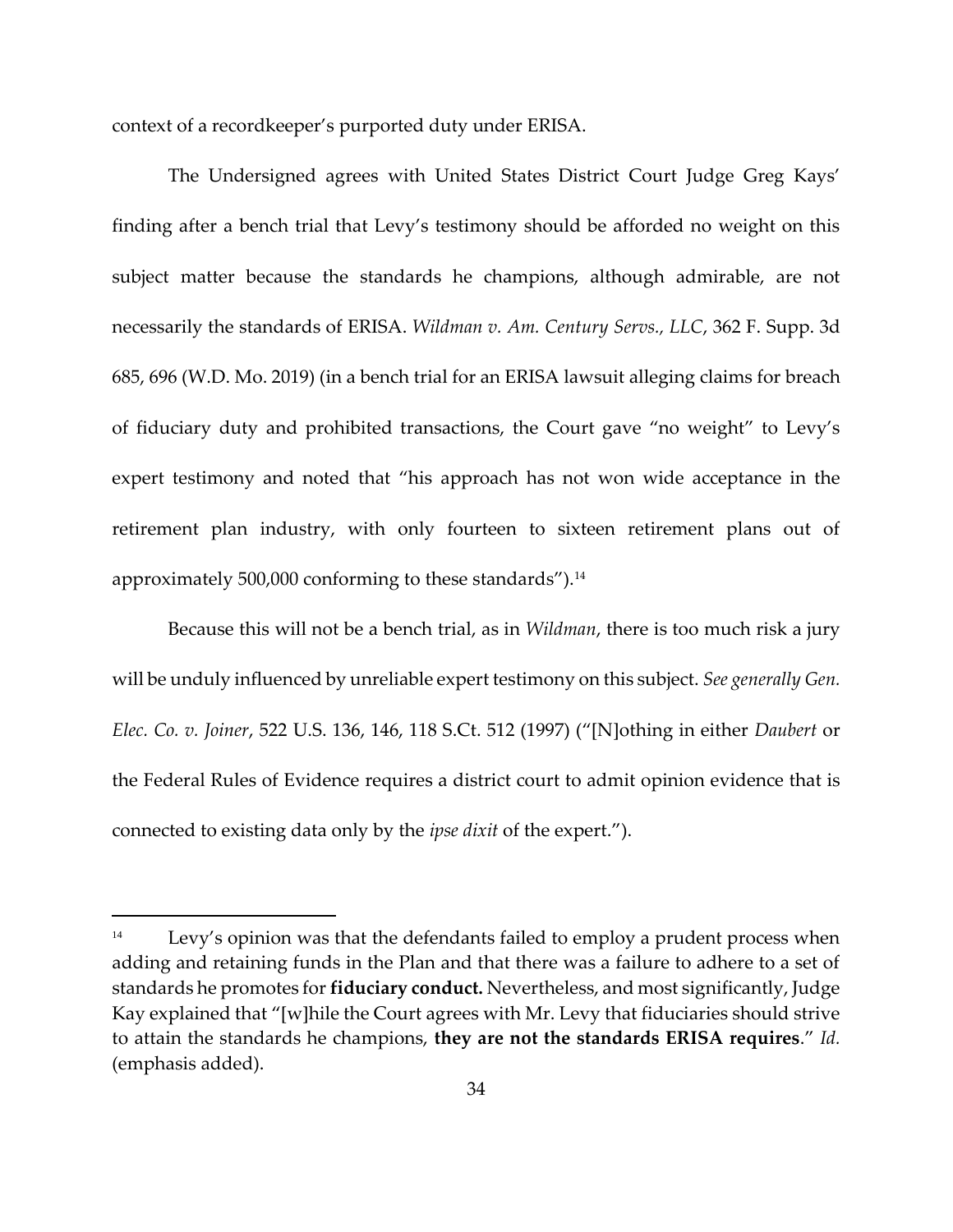For these reasons, Levy will not be permitted to offer any testimony on the best practices of insurance companies who issue group variable annuity contracts in handling FTCs generated by the mutual funds held in separate accounts. *See also Birse v. Century Link*, No. 17-cv-02872, 2020 WL 1062902, at \*7 (D. Col. Mar. 5, 2020) (granting the defendant's summary judgment motion and holding that Levy's opinions could not form the basis of a genuine dispute of material fact regarding whether the defendants breached their fiduciary duties under ERISA because his opinions "are based on an unrelated standard"). Although Defendant's request is targeted and focuses on the specific paragraphs and sentences it believes fall under the "best practice" opinion category, the sections it seeks to exclude are not *all* in the category.

By way of example, the entirety of Paragraph 11d falls within the "best practice" category because Levy states,

It is a best practice for insurance companies who issue group variable annuity contracts and receive foreign tax credits from mutual funds held in the insurance company's separate accounts to credit such foreign tax credits back to the separate accounts the generated them and to disclose such foreign tax credits as indirect compensation.

In contrast, only the bolded portion of Paragraph 27 falls within the "best practice"

category and the remaining section is simply a factual statement:

**One insurance group, in particular, stands out as representing best practice and acting in the best interest of a plan, its participants and beneficiaries: Minnesota Life Insurance Company and Securian Life Insurance Company, whose annuities are offered through Securian**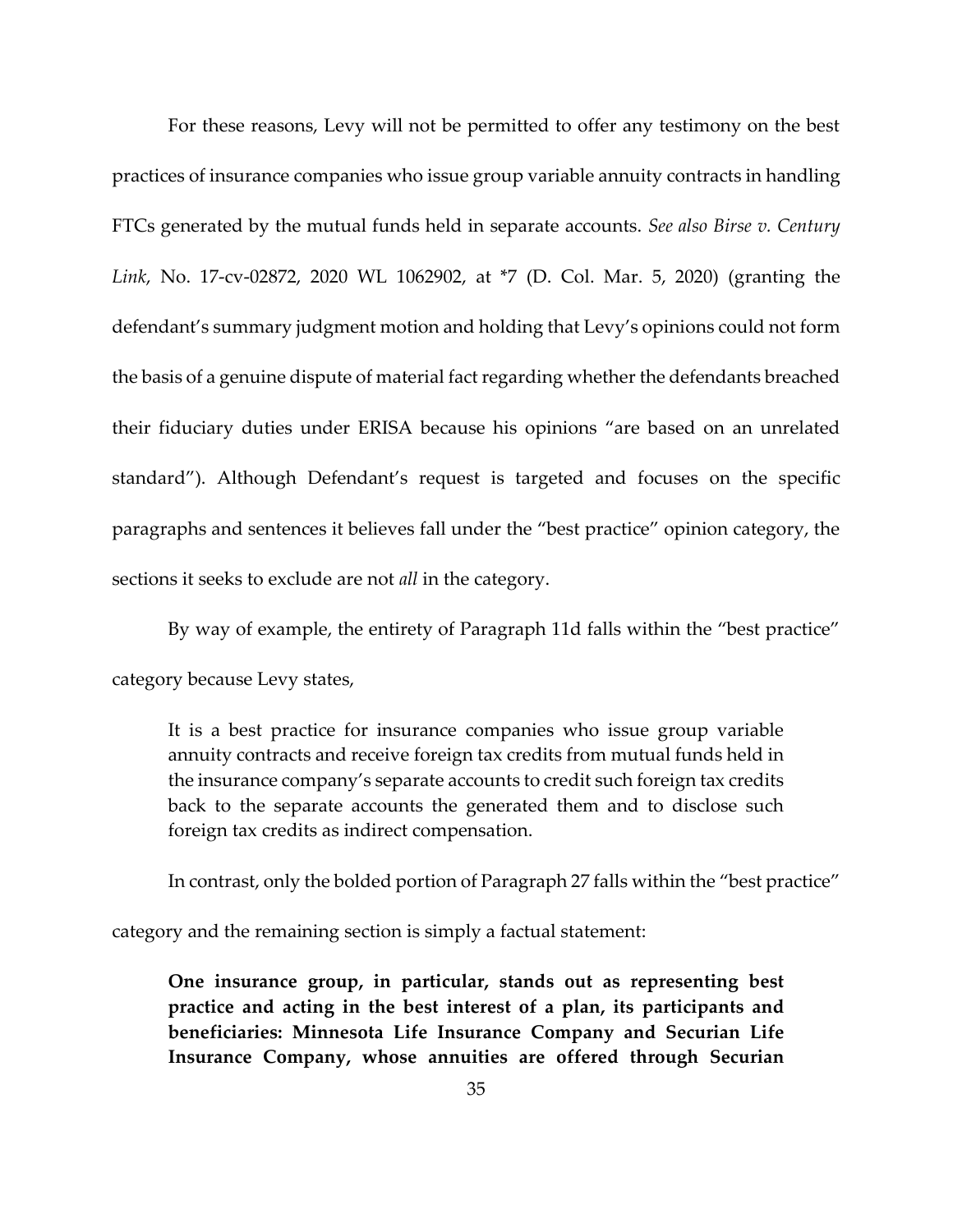**Financial Services, Inc., a registered investment advisor (collectively "Securian").** Among the attributes of GVAs offered through Securian is that foreign tax credits are credited back to the separate accounts that generated them. This is described by Securian among its "Client-First investment practices", as follows: Foreign tax credits are credited back to the separate accounts that generated them, resulting in lower separate account expenses and increased performance.

Thus, the Undersigned strikes the best practices opinions in paragraphs 11d, 11e,

27, and 30, and denies Defendant's request as to the other paragraphs on this ground.

## 3. Legal Conclusions

Defendant's final argument in support of excluding certain opinions offered by Levy are that the opinions qualify as impermissible legal conclusions. Specifically, Defendant challenges Levy's statements that John Hancock was a fiduciary of the Plan, that FTCs are indirect compensation within the meaning of ERISA and John Hancock had a duty to disclose them to the Plan, and that John Hancock labored under a legal conflict of interest when it filed its tax returns. Plaintiffs counter that these topics are either assumptions Levy was required to make -- and, thus, not actual opinions -- or are factual, not legal, conclusions.

It is well settled that while experts may offer testimony on ultimate issues of fact, an expert may not offer legal conclusions. *See Cook ex rel. Estate of Tessier v. Sheriff of Monroe Count, Fla*, 402 F.3d 1092, 1112 n.8 (11th Cir. 2005) ("[T]estifying experts may not offer legal conclusions[.]"); *see also United States v. Milton*, 555 F.2d 1198, 1203 (5th Cir. 1977)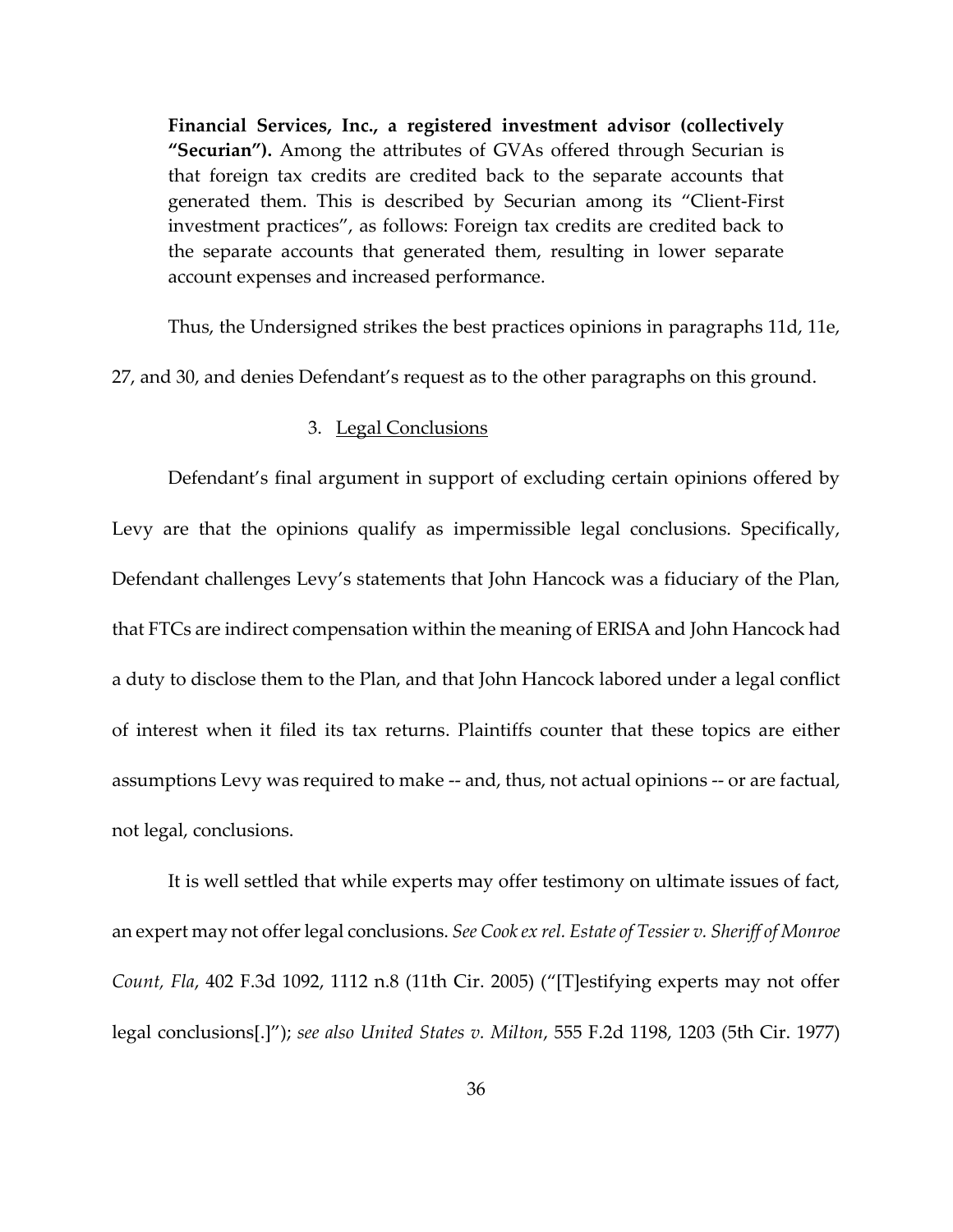("Rule 704 abolishes the per se rule against testimony regarding ultimate issues of fact. By the same token, however, courts must remain vigilant against the admission of legal conclusions, and an expert witness may not substitute for the court in charging the jury regarding the applicable law."). 15

The reasoning for this principle is simple: "the court must be the jury's only source of law." *Aetna Cas. & Sur. Co.*, 898 F.2d at 1541. For this reason, a witness "may not testify to the legal implications of conduct[.]" *Id.* As a corollary to this rule, it is also impermissible for an expert to "merely tell the jury what result to reach." *Id.* (citing Fed. R. Evid. 704 at committee notes (merely telling the jury what result to reach is not helpful to the jury and therefore is not admissible testimony)). Levy's opinions on Defendant's identified topics run afoul of either one or both of these principles.

To begin, the Undersigned rejects Plaintiffs' contention that any of the opinions Defendant seeks to exclude are questions of fact. Whether something is a plan asset, whether an entity is a fiduciary, and the interpretation of a contract have all been decided to be matters of law. *See, e.g., Pantoja v. Edward Sengel & Song Exp., Inc.*, 500 F. App'x 892, 893 (11th Cir. 2012) (affirming district court's summary judgment ruling that unpaid fringe benefit contributions were not "plan assets" within the meaning of ERISA as a

<sup>&</sup>lt;sup>15</sup> The Eleventh Circuit has adopted as precedent the decisions of the former Fifth Circuit rendered before October 1, 1981. *Bonner v. City of Prichard*, 661 F.2d 1206, 1209 (11th Cir. 1981).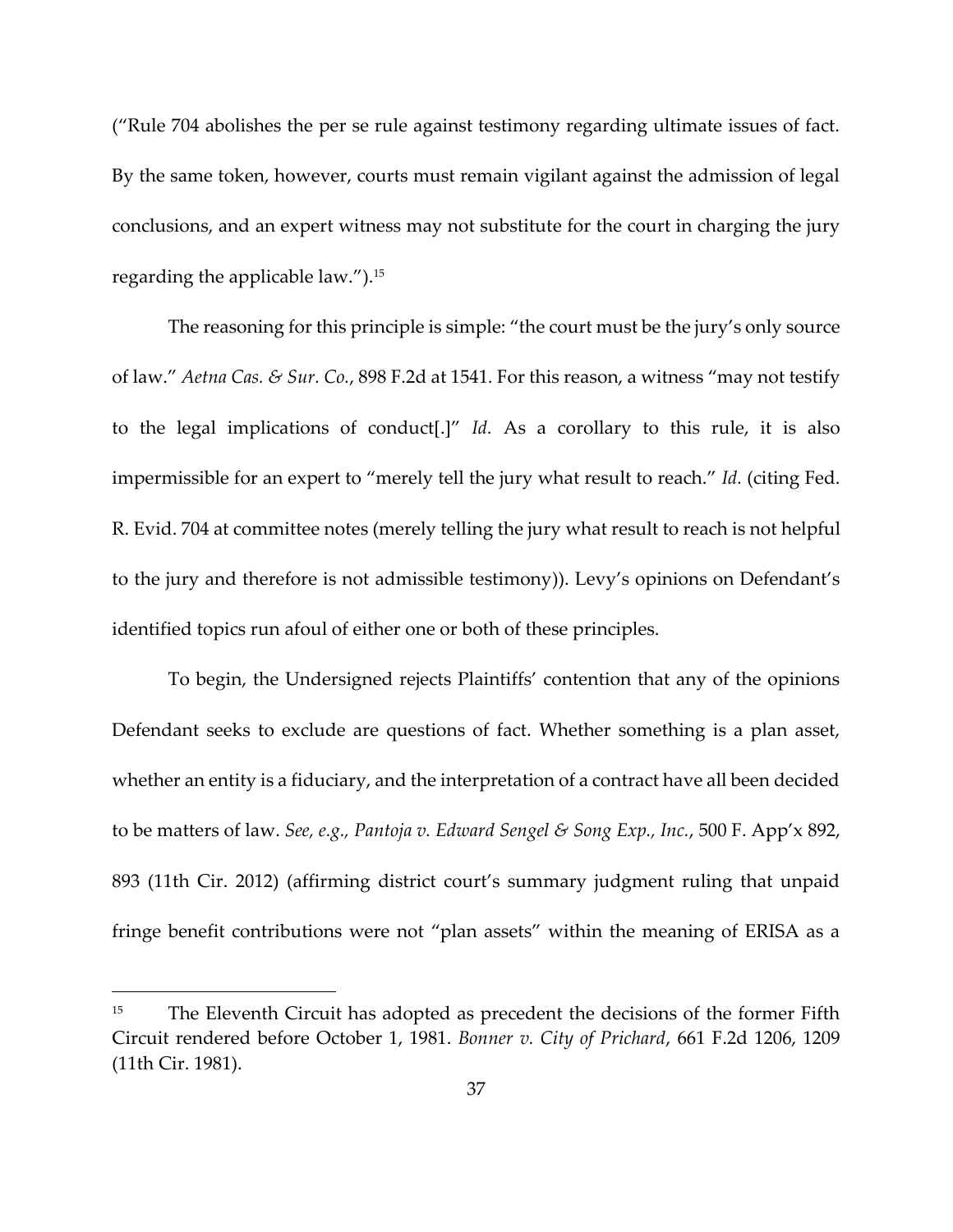matter of law); *Cotton v. Massachusetts Mut. Life Ins. Co.*, 402 F.3d 1267, 1278-79 (11th Cir. 2005) (holding that life insurance company was not a fiduciary as a matter of law and claims that it "(a) 'sold Policies and helped establish the Plan,' (b) 'administered, managed, and controlled such Policies,' (c) exercised discretionary authority over plan assets, and (d) 'exercised discretionary authority with respect to plan management and administration'" were merely "conclusions of law"); *Clyce v. St. Paul Fire & Marine Ins. Co.*, 850 F.2d 1398, 1401 (11th Cir. 1987) ("The interpretation of a contract . . . is a question of law within the scope of the trial court's determination.").

Moreover, "[i]f testimony 'track[s] the language of the applicable statute' or uses a term that 'has a specialized legal meaning that is more precise than the lay understanding of the term,' the testimony is an impermissible legal conclusion." *Cordoves*, 104 F. Supp. 3d at 1365 (quoting *Burkhart v. Wash. Metro. Area Transit Auth.*, 112 F.3d 1207, 1212 (D.C. Cir. 1997)) (some alterations in original).

Thus, other opinions -- such as whether FTC retention qualifies as direct or indirect compensation or whether a duty of loyalty has been violated -- are legal conclusions because they are terms defined in ERISA's statutory framework. *See* 29 U.S.C. § 1108 (dd)(AA)-(CC) (defining "compensation," "direct compensation," and "indirect compensation"); 29 U.S.C.  $\S 1104(a)(1)(A)(i)$ -(ii) (defining the manner in which a fiduciary is required to discharge its duties under its duty of loyalty).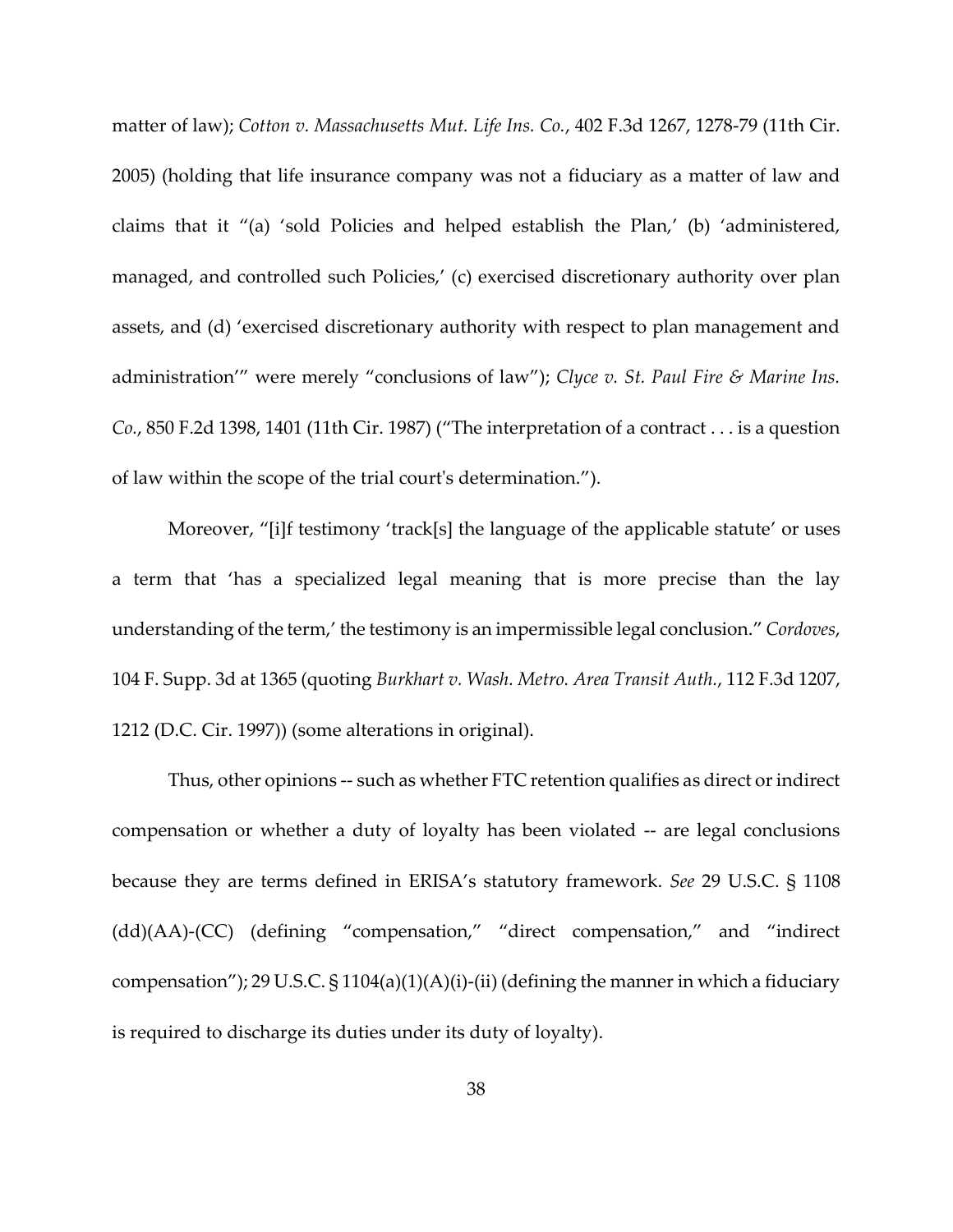Finally, Plaintiffs' argument in support of allowing this testimony is further undermined by the contrary position they have taken in seeking to strike the opinions of Defendant's experts, David LaRue and Steven Gissiner, on these **same** issues (albeit, with different conclusions) as impermissible legal conclusions. *See* [ECF No. 265 (seeking to strike Gissiner's opinions about "whether [John] Hancock qualifies as a fiduciary under ERISA" and "whether [John] Hancock's retention of the benefit of foreign tax credits constitutes 'compensation' under ERISA")]; [ECF No. 264 (seeking to strike LaRue's opinions "as to whether foreign tax credits constitute 'compensation' under ERISA," "whether foreign tax credits are 'plan assets' under ERISA," and "whether [John] Hancock engaged in a prohibited transaction under ERISA")].

Plaintiffs make a fallback argument that any potential prejudice can be cured through the use of an appropriate jury instruction. For this proposition, Plaintiffs cite *Maiz v. Virani*, 253 F.3d 641 (11th Cir. 2001). *Maiz*, however, does not state that such an instruction permits experts to testify to legal conclusions; rather, it addresses situations and cites cases where district courts through corrective jury instructions have *cured* the error or rendered the error *harmless*. *Id.* at 667-68 (collecting cases). Here, while it is possible that an instruction could cure any error in admitting legal conclusions, the fact that Levy is a lawyer increases the potential that the jury will give undue weight to his improper legal conclusions. Rather than issue a curative instruction, this Court would act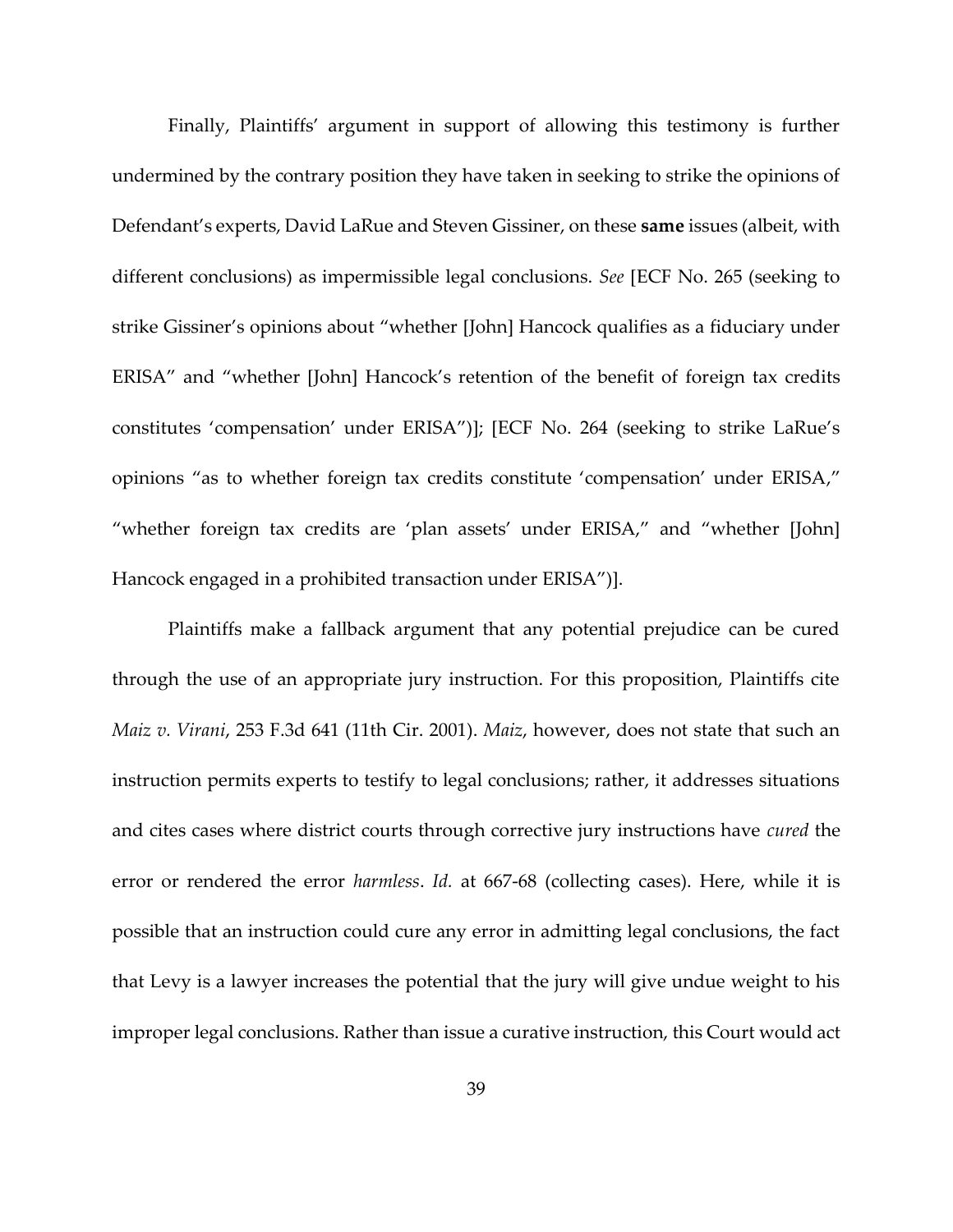more prudently by not making the error in the first place.

Accordingly, the Undersigned grants Defendant's motion in part and excludes Levy from offering testimony on whether John Hancock was operating as a fiduciary, whether FTC retention is compensation, and whether John Hancock faced a legal conflict of interest and acted disloyally.

Certain paragraphs that Defendant seeks to strike fall outside the above ruling. By way of example, the Undersigned will compare two paragraphs which Defendant seeks to strike: 11b and 11c.

11b states, "[a]s a fiduciary, an insurance company must deal with the plan assets solely in the interest of the plan's participants and beneficiaries and for their exclusive benefit." 11c states,

The disposition by an insurance company of foreign tax credits received with respect to mutual funds holdings in a separate account poses a conflict of interest: to use the foreign tax credits for the insurance company's own exclusive use and benefit; or to credit the foreign tax credits back to the separate accounts that generated them and to disclose such foreign tax credits as indirect compensation.

The difference between the two paragraphs is that 11b is merely a statement of the law and how a fiduciary must act under ERISA and 11c is a legal conclusion because it makes stated legal conclusions based on the facts of this case, such as FTCs constituting indirect compensation and the existence of a conflict of interest as well as insinuated legal conclusions such as the determination that Defendant acted disloyally by resolving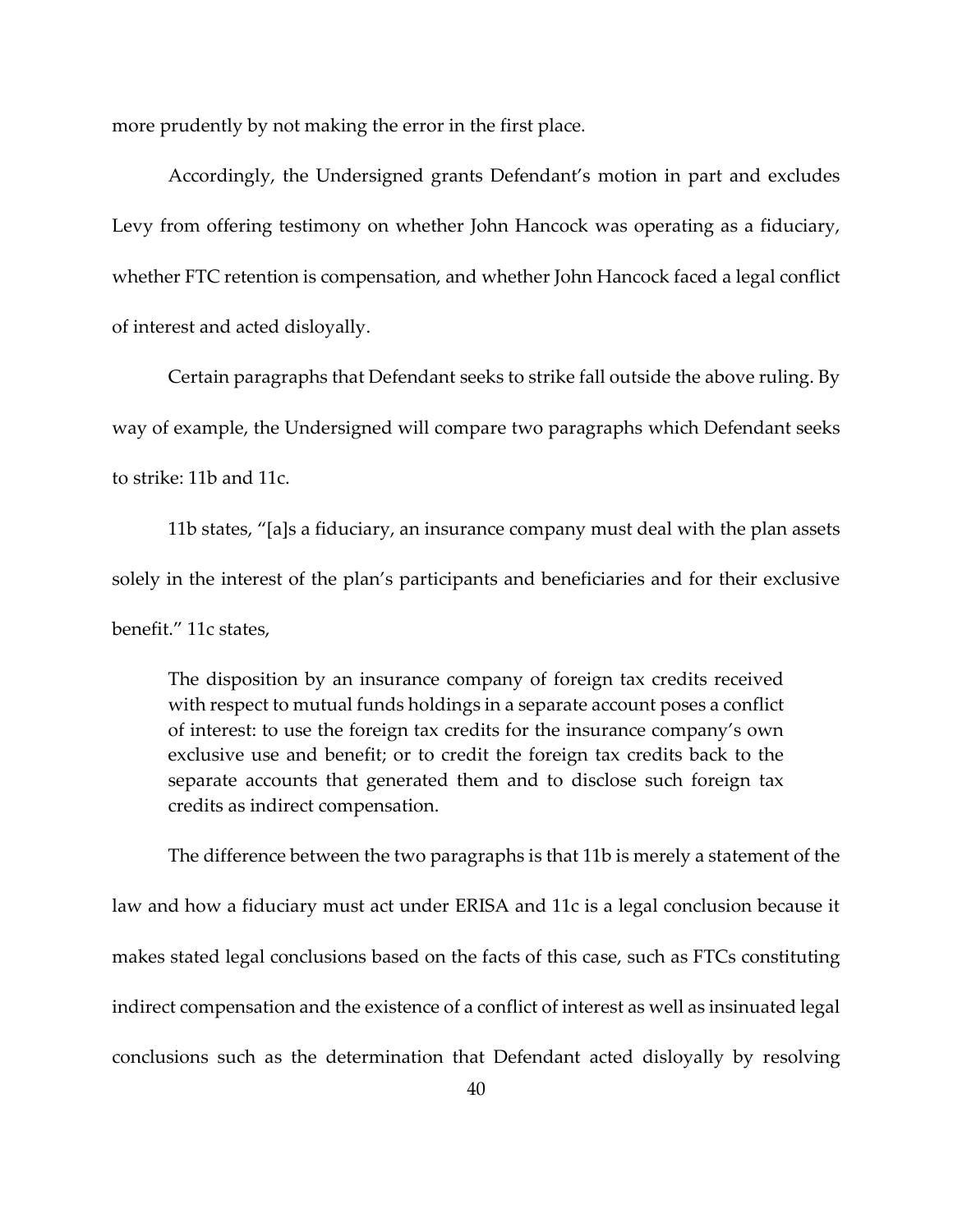Levy's defined conflict in its favor. The first type of statement -- (11b) -- is permissible because it is foundational background for why Levy considers certain facts important; the second statement -- (11c) -- is impermissible because it makes a legal conclusion that either usurps the role of the Court or of the jury.

Based on these principles, the Undersigned strikes the following paragraphs (or sentences from paragraphs) from Levy's expert report as part of this ruling: Paragraphs 11c,  $11e^{16}$ , 22-23, 24 (first and last sentences), 24 n.23 (first sentence), 25 (seventh and eighth sentences), 25 n.24, 30 (second and third sentences), and 30 n.32 because the opinions are impermissible legal conclusions.

#### *iii. Barry Mukamal<sup>17</sup>*

Mukamal is a Florida-licensed CPA with forty years of experience in the public accounting profession and financial services industry. His areas of expertise include financial accounting, business valuation, forensic accounting in litigation proceedings, economic damages, bankruptcy, and insolvency matters.

<sup>&</sup>lt;sup>16</sup> In Section III(a)(ii)(2), the Undersigned struck the portion of this paragraph, which opines that Defendant failed to abide by the "best practices." This ruling strikes the section opining that Defendant acted disloyally. As a result of these two rulings, the entire paragraph is stricken.

<sup>17</sup> A copy of Mukamal's expert report, including his qualifications, is filed in redacted form on CM/ECF. [ECF No. 259-1]. So is his supplemental calculation. [ECF No. 259-2]. The Undersigned's summary of Mukamal's background and opinions is derived from the unredacted portions of those two publicly-filed exhibits.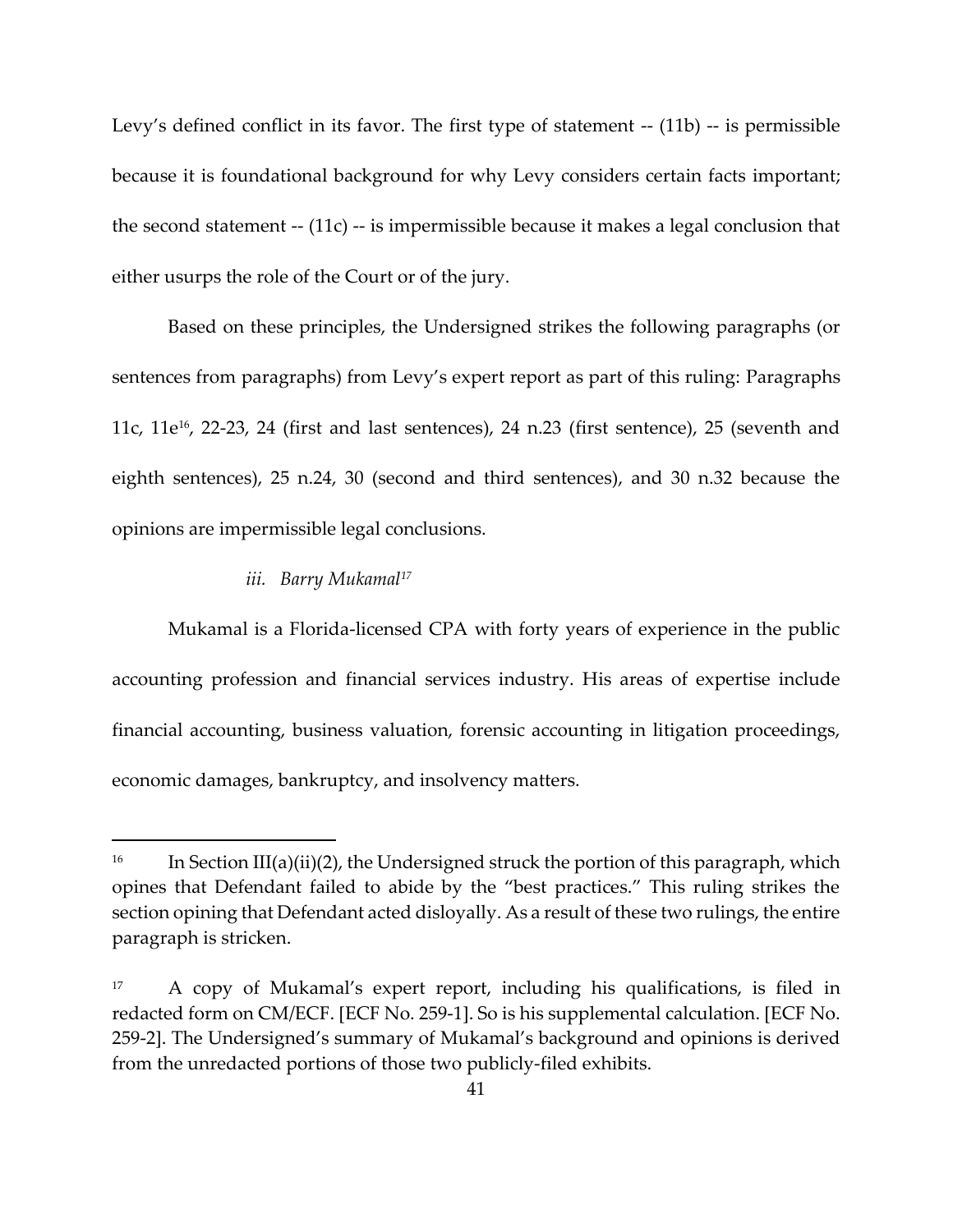As Plaintiffs' damages expert, Mukamal opines on the amount he believes Defendant benefited through its use of qualifying FTCs. Mukamal summarizes this opinion in his initial report, as follows:

Plaintiffs' and the Class's aggregate monetary relief is estimated at \$119,661,319 for the period 2013 through 2019, as detailed in Table 4. Prejudgment interest in accordance with IRS rates totals \$10,071,284 calculated on a simple interest basis, or \$10,576,952 calculated on a quarterly compounded basis, as summarized in Table 5.

In Mukamal's supplemental calculation, he lowers the estimated relief based on newly provided documents but does not alter his substantive analysis or procedure.

Defendant argues multiple reasons for striking Mukamal's opinions: (1) Plaintiffs' disclosure violated Federal Rule of Civil Procedure 26; (2) Mukamal's opinions rely on inaccurate factual assumptions and ignore John Hancock's overall tax position; and (3) Mukamal's opinions rely on an incorrect statement of law provided by Plaintiffs. [ECF No. 259].

## 1. Rule 26 Disclosure

Defendant argues that Mukamal's report, although timely, does not meet the disclosure requirements of Rule 26. Specifically, Defendant contends that Mukamal's report offered no explanation of what he means by "monetary relief," nor did it explain why Mukamal used various inputs in his calculations. *Id.* Plaintiffs respond that Mukamal's report is more than compliant and, even if it is not, there is no prejudice to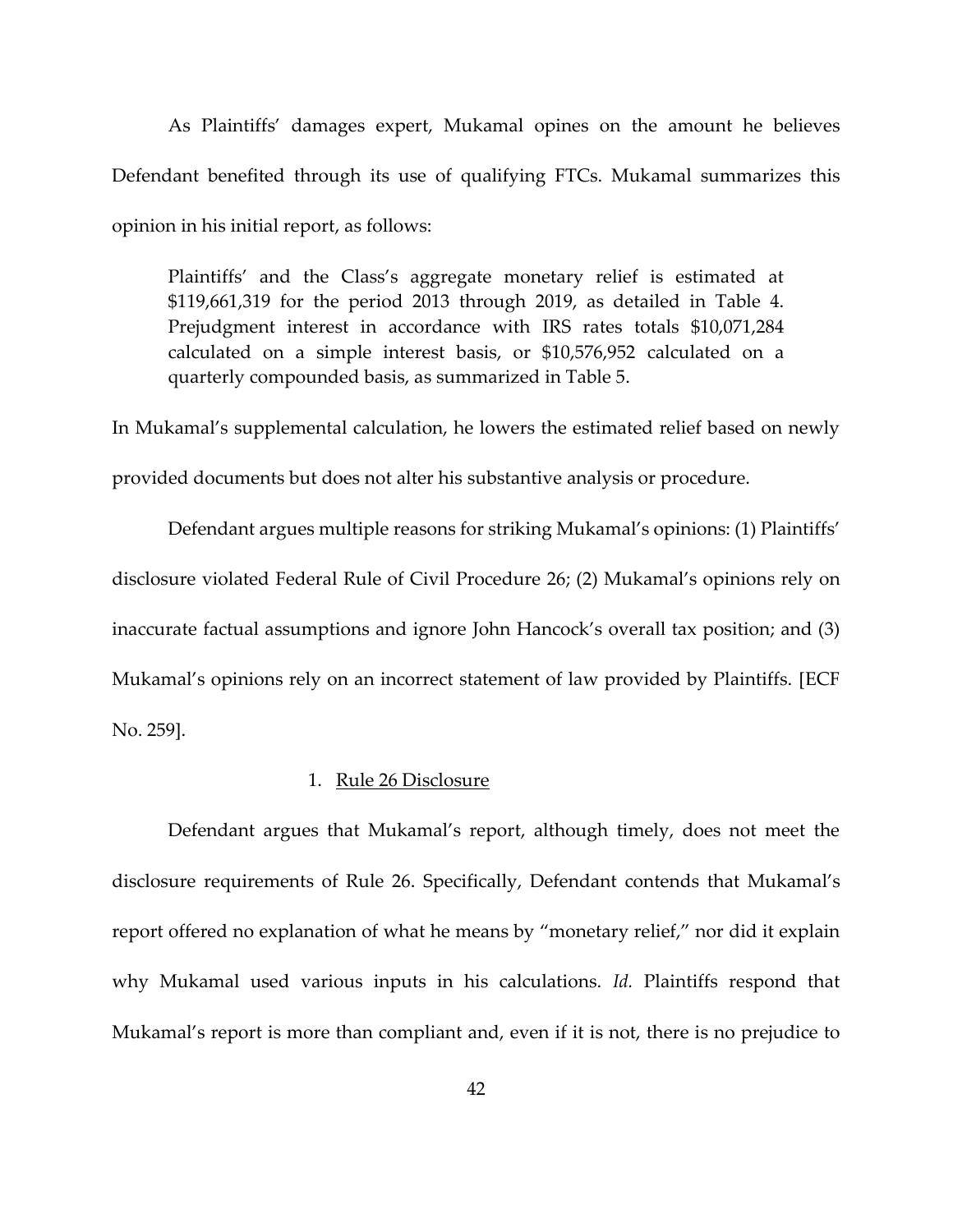Defendant. In Defendant's Reply, it reiterates many of its main points and further argues that Plaintiffs have not met their burden to demonstrate lack of prejudice. [ECF No. 282].

Federal Rule of Civil Procedure 26(a)(2)(B) requires an expert report to contain the following information:

- (i) a complete statement of all opinions the witness will express and the basis and reasons for them;
- (ii) the facts or data considered by the witness in forming them;
- (iii) any exhibits that will be used to summarize or support them;
- (iv) the witness's qualifications, including a list of all publications authored in the previous 10 years;
- (v) a list of all other cases in which, during the previous 4 years, the witness testified as an expert at trial or by deposition; and
- (vi) a statement of the compensation to be paid for the study and testimony in the case.

Fed. R. Civ. P. 26(a)(2)(B).

These obligations do not, however, require a report to detail the entirety of the expert's trial testimony. *Kleiman*, 2020 WL 6729362, at \*7 ("Rule 26(a)(2)(B) does not require that a report recite each minute fact or piece of scientific information that might be elicited on direct examination to establish the admissibility of the expert opinion under *Daubert*. Nor does it require the expert to anticipate every criticism and articulate every nano-detail that might be involved in defending the opinion on cross examination at a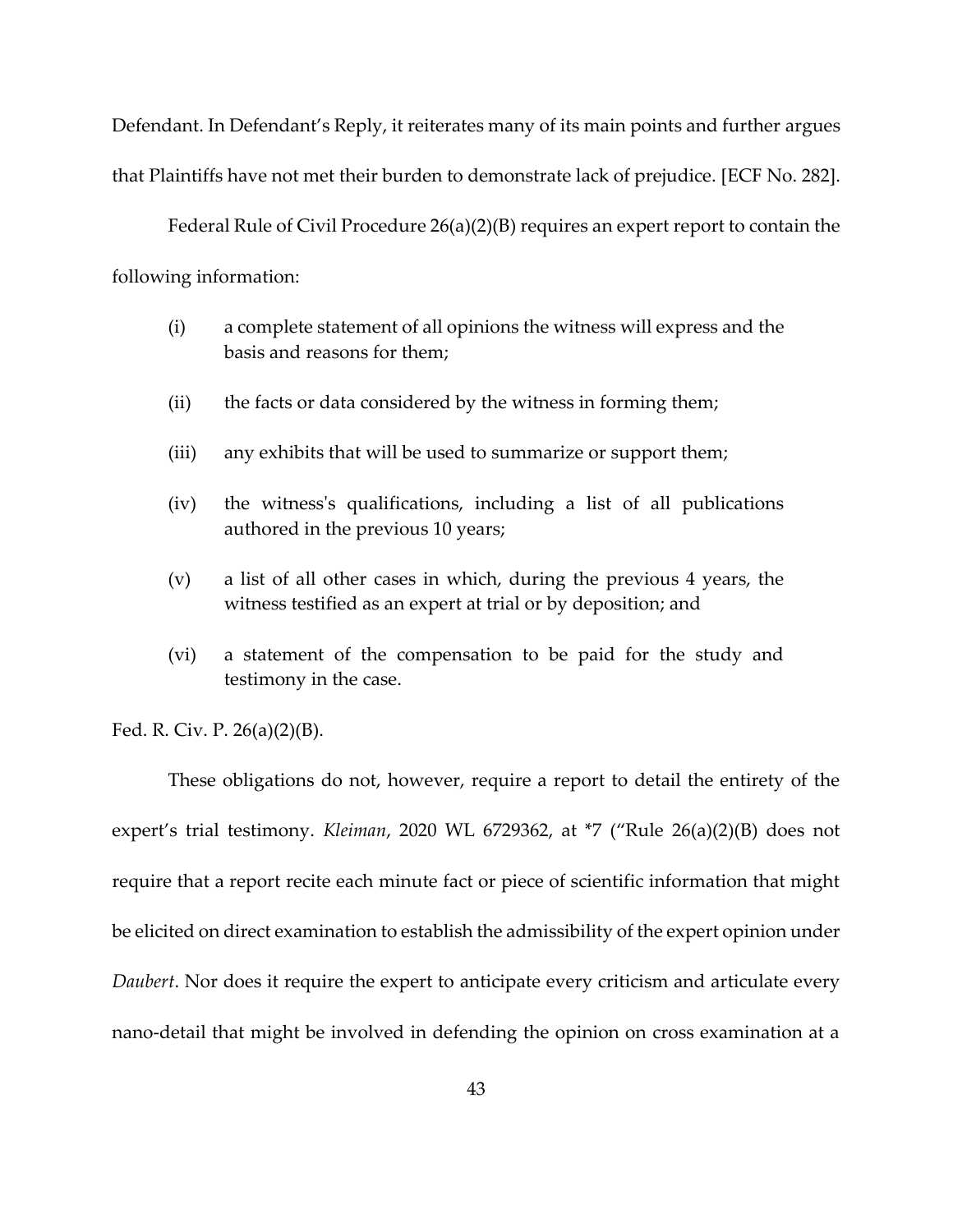*Daubert* hearing.") (internal quotations omitted)).

Mukamal's report meets this standard. Defendant says that Mukamal failed to provide his reasoning behind his consideration of certain data. However, the detail provided in his steps -- which is substantial -- makes the reasoning obvious.

Mukamal is not required to include in his report a sentence specifically saying that he is assessing how many FTCs John Hancock used so that he can determine how much John Hancock's tax liability was reduced by FTC use. This can be easily deduced from the graphs itemizing John Hancock's FTC utilization and Mukamal's statement that Defendant "derived a financial benefit to the extent it utilized foreign tax credits generated by the Plaintiffs' assets managed by [John Hancock]. For this same reason, Defendant's criticism about Mukamal's use of the term "monetary relief" is equally unpersuasive; especially given the fact that Mukamal states that "monetary relief claimed by the Plaintiffs are [sic] calculated as the excess of the (i) RPS FTC utilized by [John Hancock] over (ii) taxes paid by [John Hancock] on RPS FTC."

An expert need not provide a pre-opinion glossary defining the obvious terms and procedures in his report in order for the report to be compliant with Rule 26.

Moreover, even if Mukamal's initial report was deficient, the Undersigned finds that any deficiency is harmless. Generally, courts consider four factors when evaluating whether a party's failure to disclose is substantially justified or harmless: "(1) the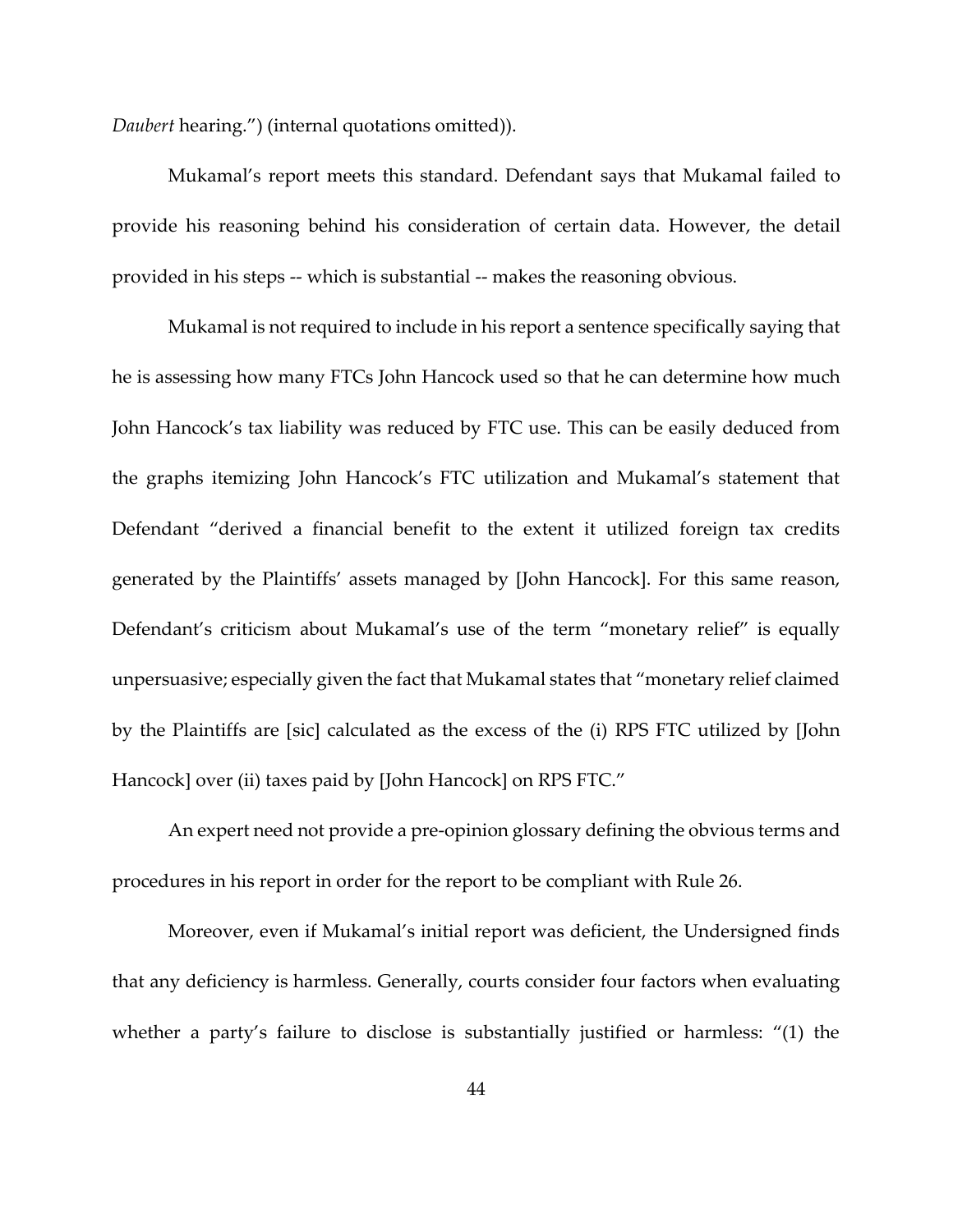importance of the excluded testimony; (2) the explanation of the party for its failure to comply with the required disclosure; (3) the potential prejudice that would arise from allowing the testimony; and (4) the availability of a continuance to cure such prejudice." *Managed Care Sols., Inc. v. Essent Healthcare, Inc.*, No. 09-60351-CIV, 2010 WL 1837724, at \*4 (S.D. Fla. May 3, 2010).

Here, factors one and three weigh heavily in favor of finding any so-called deficiency is harmless. This is Plaintiffs' only damages expert; thus, the testimony is crucial to their case. Finally, the Undersigned finds there would be no prejudice to Defendant if this testimony were admitted. Defendant had an opportunity to take Mukamal's deposition and inquire about the issues it felt were unexplained. Further, any claim of prejudice by Defendant is undermined by the fact that (1) its own expert was able to issue a rebuttal report and (2) it was able to file a comprehensive *Daubert* motion.

For these reasons, the Undersigned denies Defendant's request to exclude Mukamal on this ground.

# 2. Purported Factual Errors

Defendant contends that Mukamal's calculations are premised on material factual missteps which render the entire premise of his calculations completely unreliable. According to Defendant, Mukamal's first factual misstep is assuming that John Hancock receives a dollar-for-dollar reduction for the net-of-foreign-tax income and his second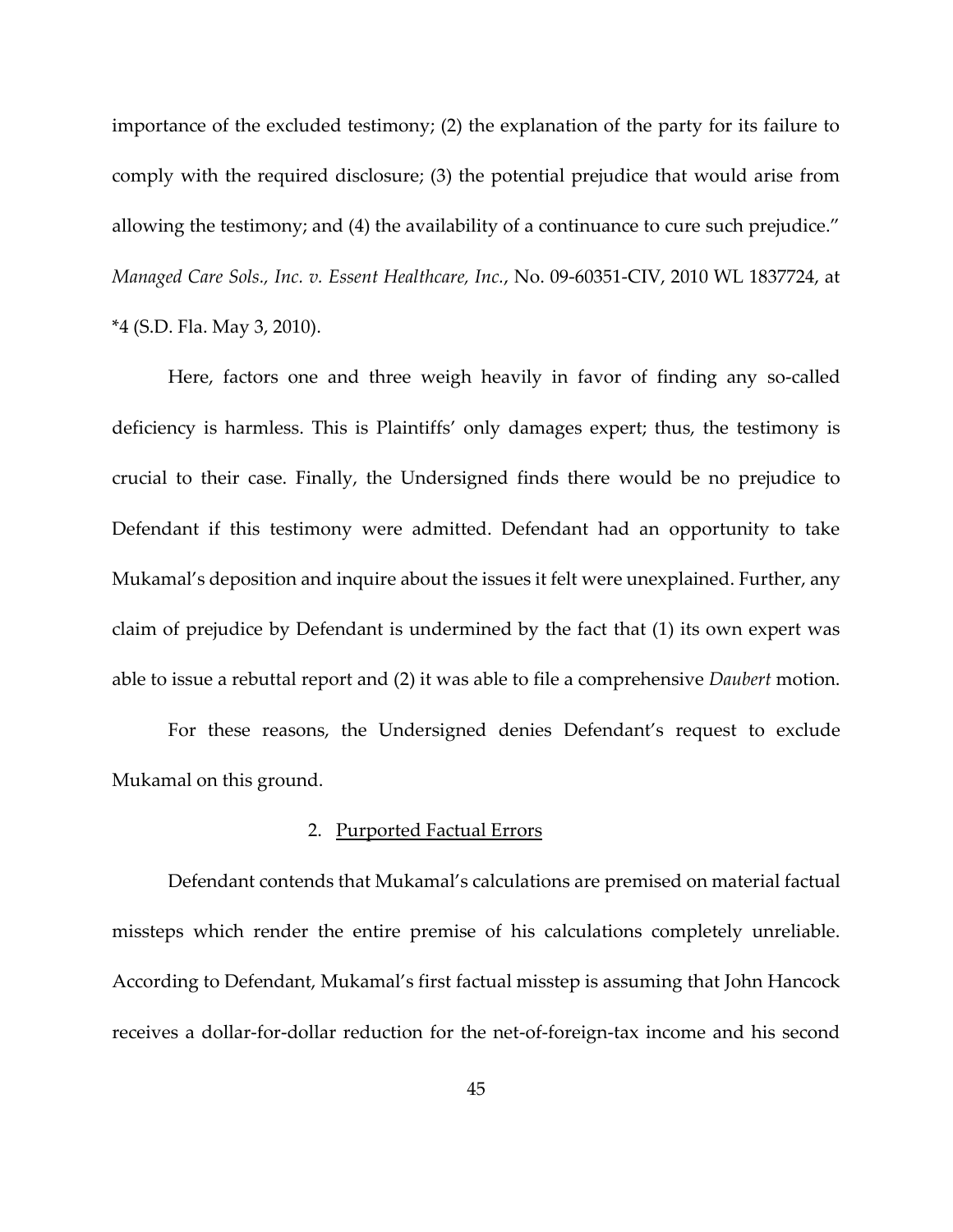factual misstep is ignoring the totality of John Hancock's tax position.

In Mukamal's report, he assumes that John Hancock is taxed on only the "grossedup"<sup>18</sup> amount of the Plan's foreign source income. This is because Mukamal assumes that John Hancock receives a corresponding dollar-for-dollar reduction in its taxes on the netof-foreign-tax-income by increasing its reserves. According to Defendant, it reports the full amount of foreign income on its taxes, not just the "grossed-up" amount and Mukamal's assumptions to the contrary are speculative and unsupported.

Plaintiffs respond that witnesses from John Hancock's tax department confirmed that, "when income is received in a separate account tied to a retirement plan, [John] Hancock increases its reserves by an offsetting amount, which eliminates the possibility that [John] Hancock pays income taxes on such amounts received in the separate accounts, because reserve increases create a tax deduction." [ECF No. 268 (citing ECF Nos. 268-2 at 108:7-109:10; 122:2-24; 268-3 at 72:2-13)]. This, they argue, more than

<sup>&</sup>lt;sup>18</sup> The "grossed-up" amount refers to the amount of foreign taxes paid by the plan. By way of example, if a mutual fund receives a \$100.00 dividend in foreign income and is taxed at 10%, then the mutual fund will pay 10% in taxes to the foreign government and the remaining \$90.00 will go into the mutual fund. Because Defendant is the legal owner of the mutual fund, it reports the full \$100.00 dividend as income. This is because under the tax code, Defendant must report the \$90.00 that went into the mutual fund and add the "grossed-up" \$10.00 that was paid in foreign taxes.

The entire basis of Plaintiffs' lawsuit arises from the reality that, in addition to receiving this tax obligation, Defendant also receives the corresponding \$10.00 FTC.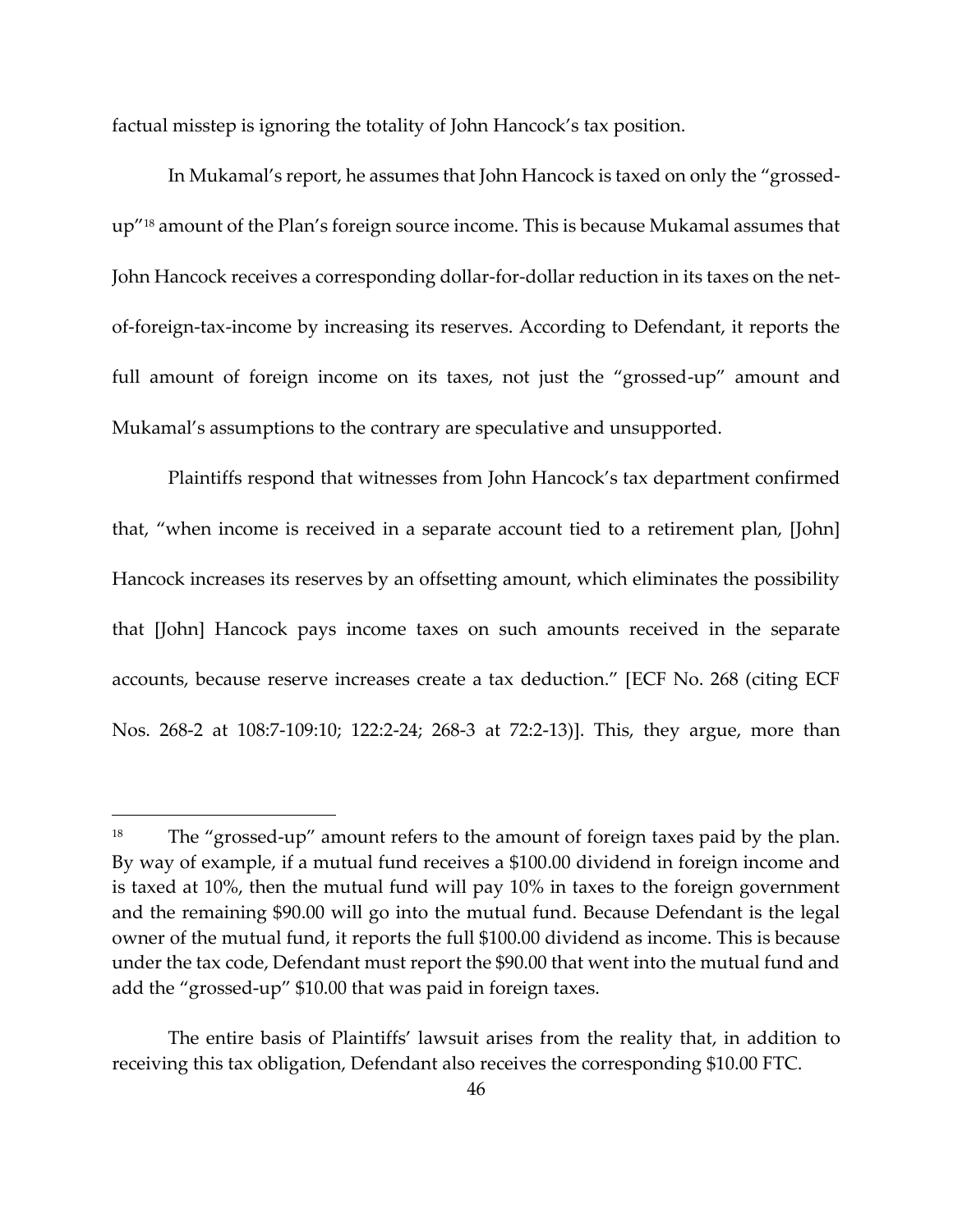supports Mukamal's assumption.

Defendant takes the position that, although these witnesses both spoke generally on reserve deduction, neither confirmed a *dollar-for-dollar* reduction. Defendant's distinction is unpersuasive. Certainly, if Defendant put forth evidence to *show* that it did not actually receive a dollar-for-dollar reduction, then its position would stand a stronger chance of being well taken. Defendant has not done this, though. Instead, Defendant is taking a "maybe I do, maybe I don't" approach to whether it receives a dollar-for-dollar reduction. This equivocal assertion is insufficient to undermine the foundation of Mukamal's opinion to the point where it cannot be presented to a jury.

The Court's gatekeeper role is not intended to supplant that of the jury: "[v]igorous cross-examination, presentation of contrary evidence, and careful instruction on the burden of proof are the traditional and appropriate means of attacking shaky but admissible evidence." *Allison*, 184 F.3d at 1311 (quoting *Daubert*, 509 U.S. at 596) (alterations in original). "Indeed, 'in most cases, objections to the inadequacies of a study are more appropriately considered an objection going to the weight of the evidence rather than its admissibility.'" *Quiet Tech. DC–8, Inc.*, 326 F.3d at 1345 (quoting *Hemmings v. Tidyman's Inc.*, 285 F.3d 1174, 1188 (9th Cir. 2002)).

This type of complained-of flaw (if it is even a flaw) is similar to that addressed in *Quiet Tech.*, where the Eleventh Circuit upheld the district court's decision to admit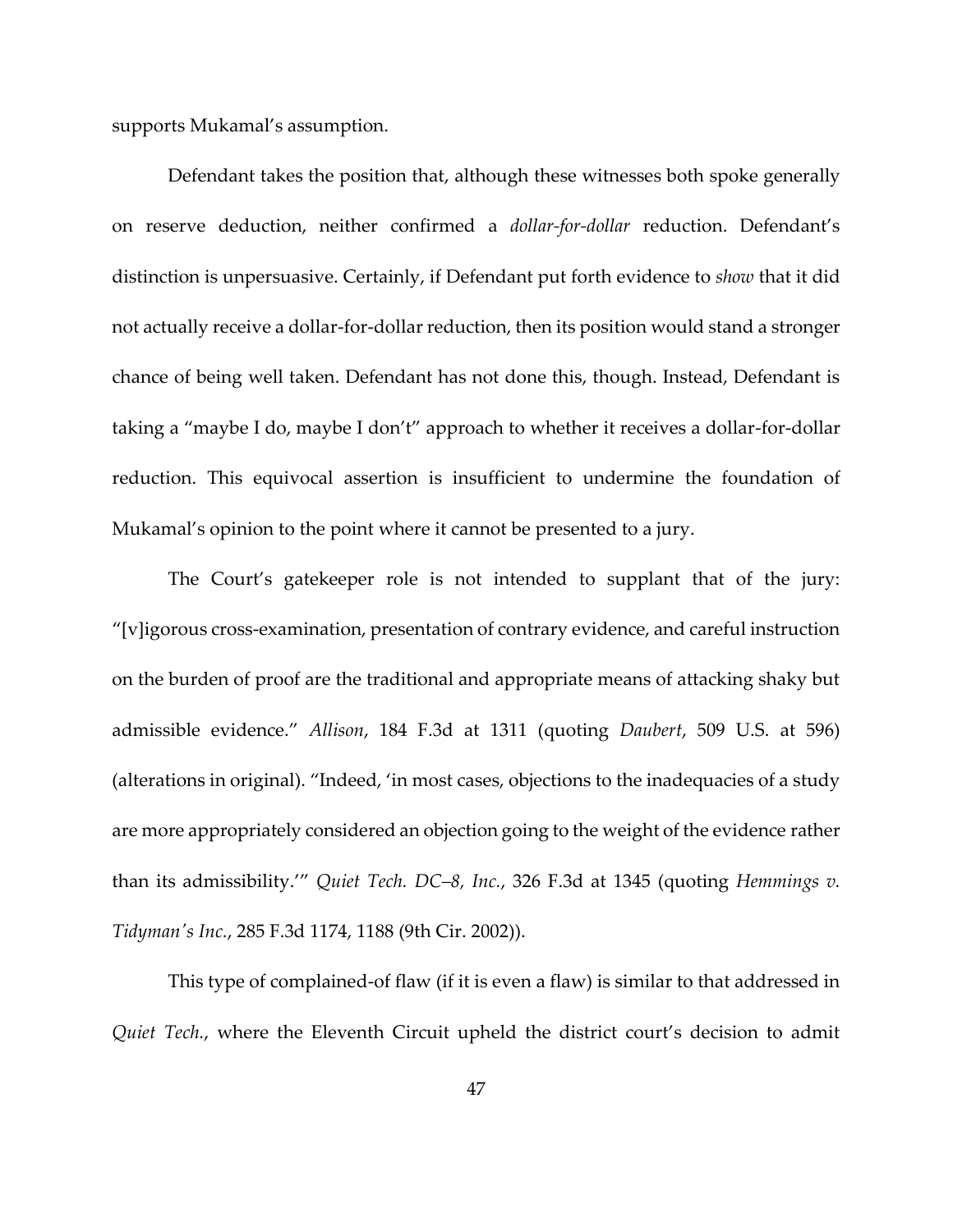evidence challenged as "fail[ing] to use the proper equation" and "that the specific numbers [the expert] used were wrong" because these types of "alleged flaws in [an expert's] analysis are of a character that impugn the accuracy of his results, not the general scientific validity of his methods." *Id.*

Maybe Defendant receives a dollar-for-dollar reduction, maybe it does not receive a dollar-for-dollar reduction. If it does not receive a dollar-for-dollar reduction and has admissible evidence to prove that this is the case, then certainly the area is ripe for Defendant to undermine Plaintiffs' entire damages theory on cross-examination. Defendant's cryptic concerns, however, are insufficient to justify exclusion.

Defendant's next contention (i.e., that Mukamal's opinion is unreliable because it fails to properly take into account John Hancock's overall tax position), suffers from the same flaws as its earlier arguments concerning reductions.

First, Defendant claims that Mukamal didn't account for the fact that its 2017 and 2019 tax returns are still subject to audit. In advancing this argument, Defendant ignores the principle of *Bahr v. NCL (Bahamas) Ltd.*, 19-CV-22973, 2021 WL 4845789 (S.D. Fla. Oct. 18, 2021), a case cited in its reply. *Bahr* supports the proposition that an expert may offer damages calculations based on speculation about future events. Although Defendant's 2017 and 2019 tax returns have been submitted to the IRS, Defendant claims the potential for change -- a speculative future event -- renders Mukamal's opinion flawed to the point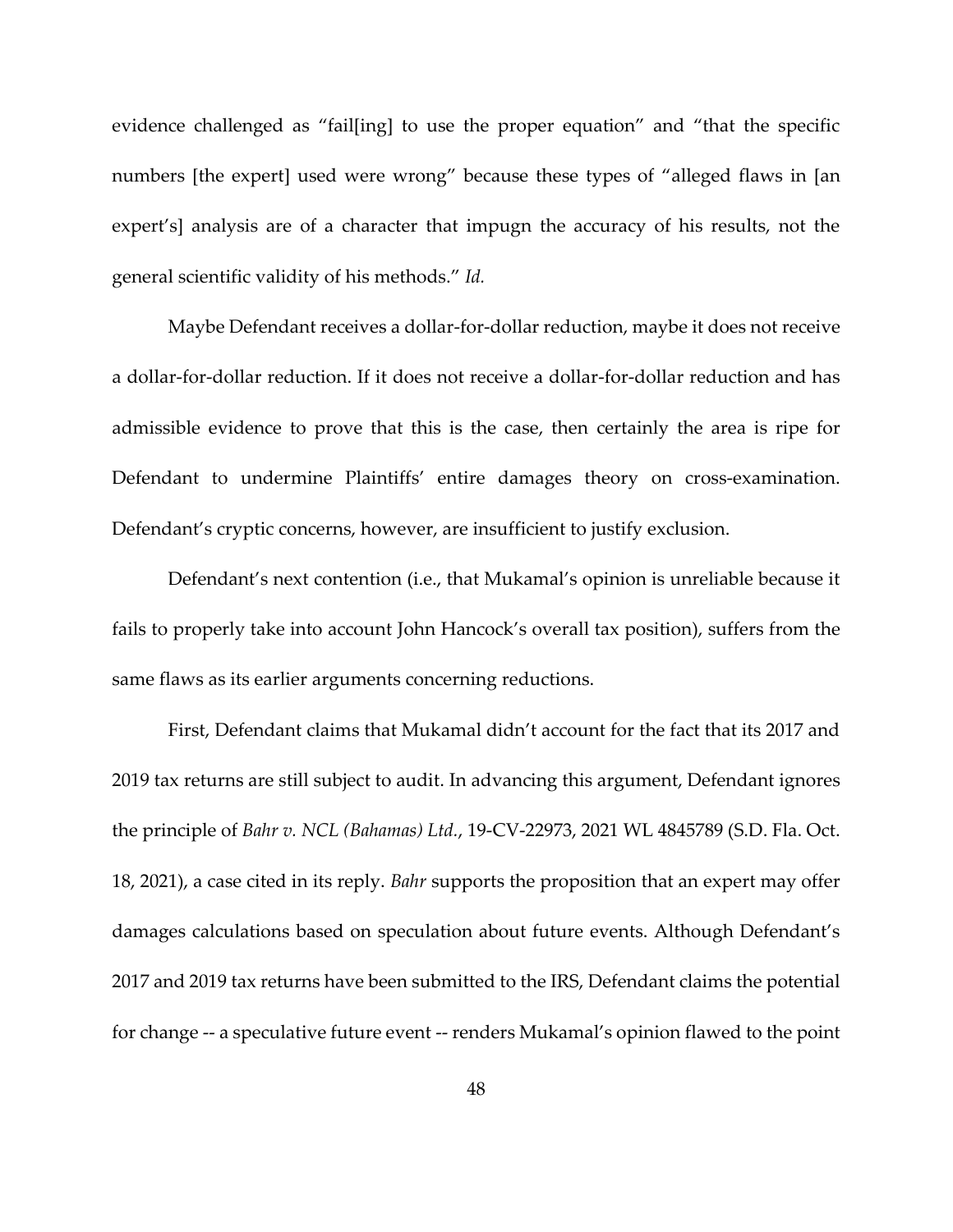necessitating exclusion.

This, like Defendant's argument on reductions, is properly addressed via crossexamination at trial, rather than complete exclusion.

Second, Defendant claims that Mukamal failed to account for the fact that other provisions of the Internal Revenue Code "impact the extent to which foreign taxes paid result in an FTC and the ultimate impact of any such FTC on the taxpayer's liability." [ECF No. 259]. Defendant alleges that this is a fatal misstep by Mukamal because it files its tax returns as a *consolidated* group, which increases the complexity of its tax filings. As examples of the sections of the tax code it claims Mukamal failed to consider, Defendant cites I.R.C.  $\S$  38(a), (c); 383(c); and 901(k)(1)(A)(ii).

As Plaintiffs correctly note in their response, "there is no evidence in the record that any other provisions of the [Internal Revenue] Code actually interacted with the FTCs or John Hancock's tax liability to affect the substantial benefit that John Hancock extracted from the FTCs." [ECF No. 268]. The Undersigned also notes that John Hancock has not even *argued* that there is actual evidence that these other provisions impacted its FTC use.

Defendant attempts to paint this line of reasoning as shifting the burden onto it to *disprove* reliability. This is an inaccurate characterization of Plaintiffs' argument. Although the burden is on Plaintiffs to prove reliability, Defendant cannot simply allege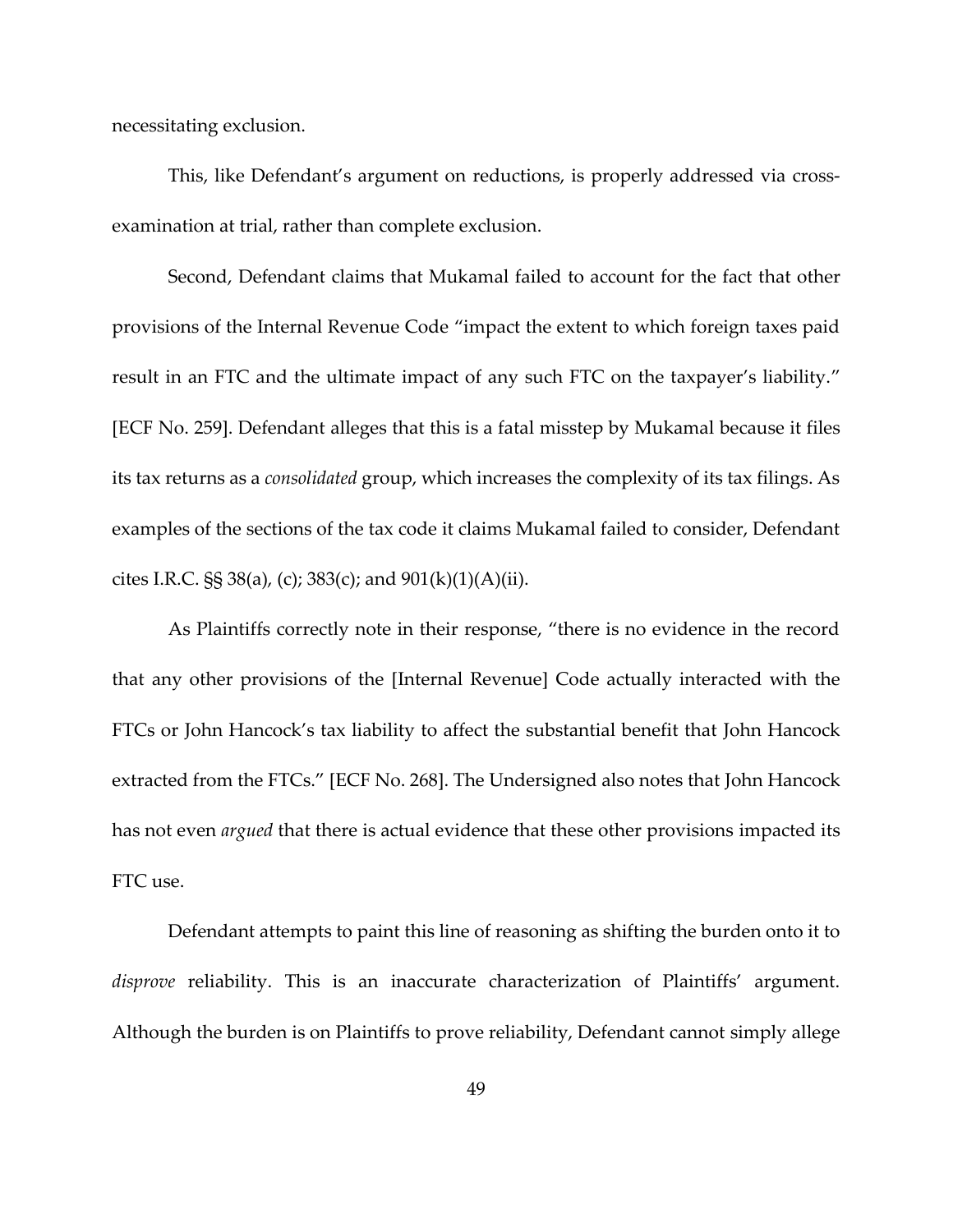speculative tax implications -- which it has not shown have an *actual* impact on the FTCs that Mukamal considered -- and then expect Plaintiffs to counter this speculation.

Mukamal's analysis, when broken down, is fairly simple: (1) How many FTCs did John Hancock have available; (2) How many of the available FTCs originated from qualifying plans; (3) How many FTCs did John Hancock use each year and by how much money did the use decrease its tax obligation; and (4) Was the value decreased by any additional taxes John Hancock had to pay on the "grossed-up" income.

The speculation that (1) John Hancock could have used other deductions, (2) may have other credits available to use in the stead of FTCs, or (3) may sometimes be prohibited from using FTCs is a basis to attack Mukamal's evaluation on crossexamination (if John Hancock can make an evidentiary showing that these tax provisions are relevant, which it has not done in its motion), but it is not a basis to simply exclude the testimony.

## 3. Purported Legal Errors

Defendant also makes the argument that Mukamal's opinion should be excluded because it is based on an incorrect statement of law provided to him by Plaintiffs' counsel. According to Defendant, the Internal Revenue Code does not allow mutual funds to pass through tax credits; instead, it allows mutual funds to pass through tax obligations. Plaintiffs disagree and argue that Defendant ignores other relevant provisions of the tax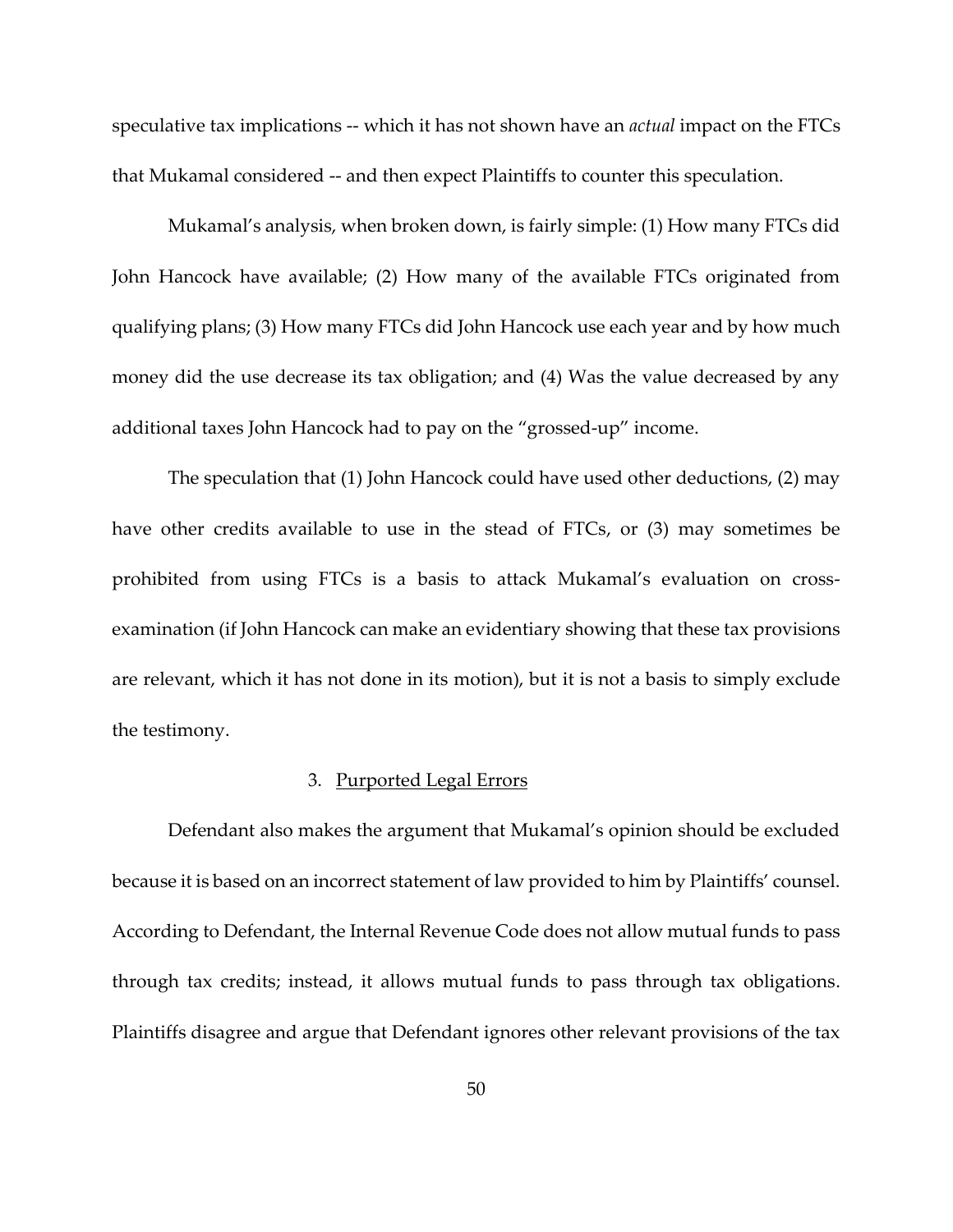code and is attempting to "foster semantic confusion." Although Defendant filed a Reply addressing many of the arguments raised by Plaintiffs in response to its earlier challenges to Mukamal's opinion, it neglected to address any of the arguments Plaintiffs raised in response to this claim.

While Defendant's argument here focuses on Internal Revenue Code provisions, in the Undersigned's view, this is merely a re-purposing of Defendant's earlier argument that Mukamal erred by assuming John Hancock received a dollar-for-dollar reduction for the net-of-foreign income. In support of its current position, Defendant cites I.R.C. §  $853(b)(2)(A)$ -(B) and argues this means the legal owner of the mutual fund "must include in gross income and treat as paid by him his proportionate share of the foreign taxes paid by the fund, i.e., gross-up the taxpayer's revenue to include foreign taxes paid by the mutual fund." [ECF No. 259] (internal quotations and emphasis removed).

The Undersigned rejects this argument about the "unconsidered tax obligation" for the same reasons I rejected it in Defendant's reliability challenge. While Defendant is correct that I.R.C. § 853 passes through a tax obligation, Mukamal is not incorrect (and Defendant downplays the fact) that it *also* passes through a tax credit. *See* Mertens Law of Federal Income Taxation § 41:19. Foreign Tax Credit (stating that Section 853 allows the mutual fund to "pass[] through to its shareholders a credit or deduction for the foreign taxes it has paid during its taxable year").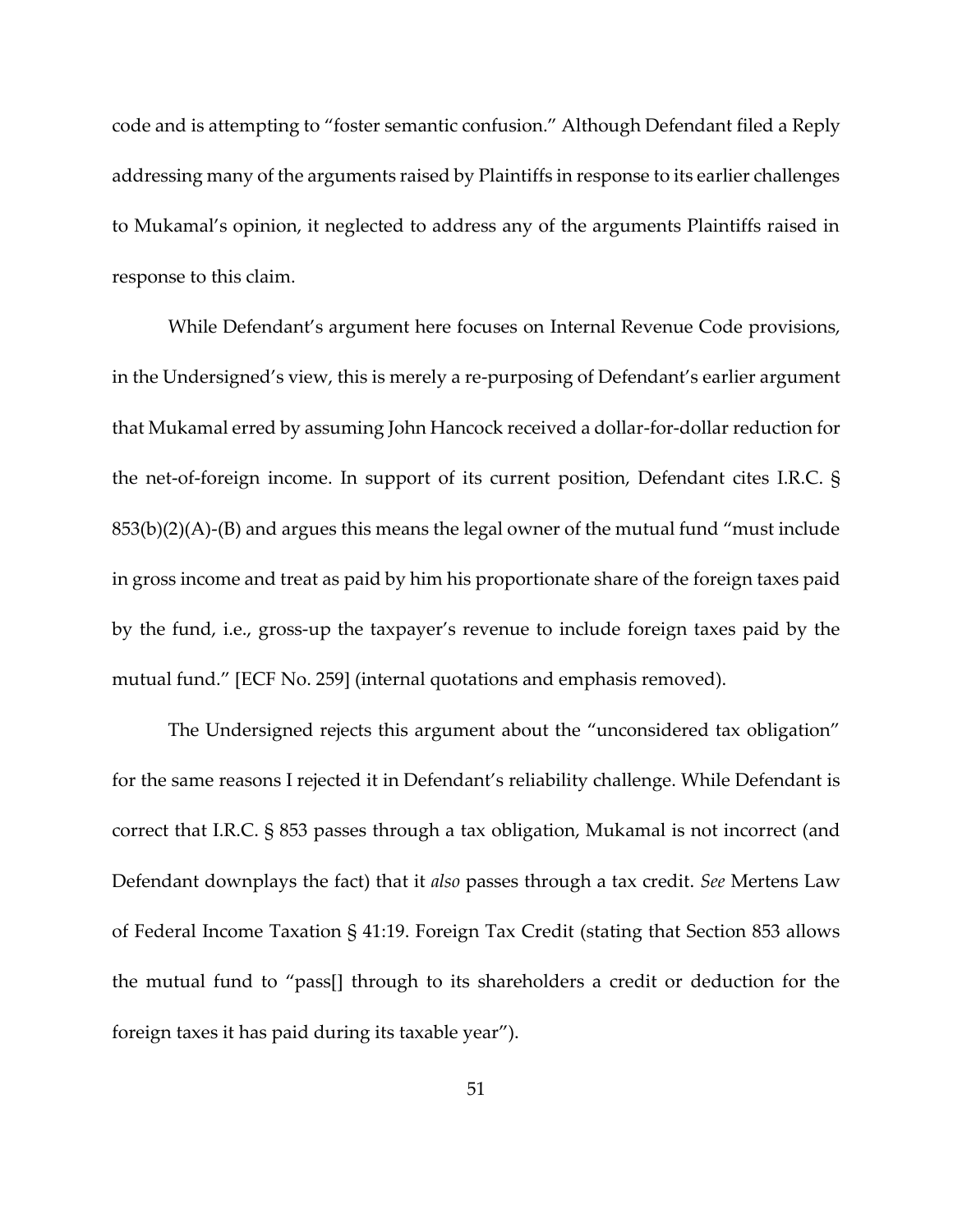Despite conceding that, under I.R.C. §§ 853, 901-09, John Hancock "may [] also qualify for offsetting foreign tax credits," it claims that Mukamal erred when he assumed (and opined) that John Hancock "received the benefit of passed-through tax credits instead of a passed through tax obligation." Defendant's argument is internally inconsistent (which is perhaps why it was left out of its reply memorandum). As the Undersigned sees it, it does not seem certain that Mukamal has made a fundamental error on this issue.

Defendant, of course, can challenge this point on cross-examination if it believes the position to be merited. There is, however, no basis to *exclude* Mukamal's testimony on any of the grounds alleged by Defendant.

### *iv. Doctor David W. LaRue, Ph.D.<sup>19</sup>*

LaRue is an Emeritus Professor of the University of Virginia, where, for 25 years, he taught graduate and undergraduate courses in the fields of federal taxation, financial accounting, international finance, and economic analysis. He has published several articles and testified on tax issues before the Ways and Means Committee of the U.S. House of Representatives and before the Treasury Department.

<sup>19</sup> A copy of LaRue's expert report, including his qualifications, is filed in full on CM/ECF. [ECF No. 264-2]. There are no redactions in the publicly-filed version of his report. The Undersigned's summary of LaRue's background and opinions is derived from this exhibit.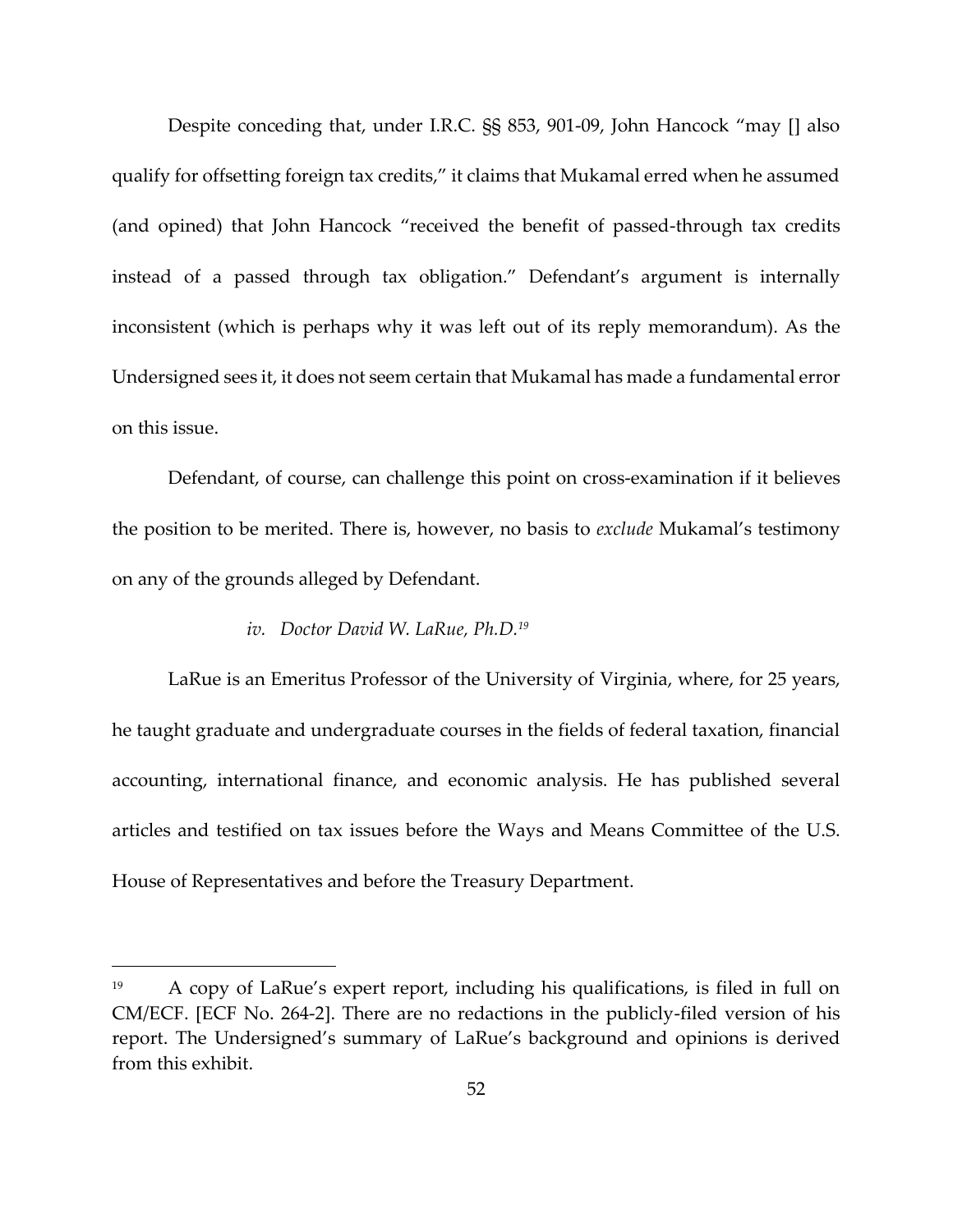Defendant retained LaRue to "analyze and opine" on assertions made by Plaintiffs

in their Class Action Complaint and Motion for Class Certification. LaRue was also asked

to provide answers to the following questions posed by defense counsel:

- (1) Do U.S. foreign tax credits have any intrinsic, stand-alone economic value?
- (2) From an economic perspective, is the value of a foreign tax credit equal to the "face amount of the credit?
- (3) Can one taxpayer's foreign tax credits be sold exchanged, assigned, or allocated, and distributed to another taxpayer?
- (4) Were the Foreign Tax Credits at issue in this dispute "assets of the Plan"?
- (5) Are U.S. foreign tax credits "compensation" for service rendered?
- (6) Did Defendant "improperly [retain], for its own benefit, foreign tax credits . . . arising from assets and investments held for the benefit of the Plan"? Was Hancock "enriched" by "more than \$100 million" as a result?
- (7) Were the Plan's assets "diminished by the amount of the foreign tax credits retained by Defendant but not credited to the Plan and the income those overcharges would have earned had they been properly credited to the Plan's Account"? Stated differently, was the Defendant's use of these credits to reduce its U.S. taxes "at the expense of the Plan and its participants"?
- (8) Would reasonable U.S. investors invest in the stock or securities of a foreign corporation if dividends, interest or capital gains from that investment was expected to incur foreign taxes for which the investor did not expect to receive a foreign tax credit?

Before substantively addressing these questions, LaRue provides an overview of

the relevant provisions of the tax code and how these provisions interact with mutual

funds similar to the Plan.

Plaintiffs seek to strike discrete paragraphs from LaRue's report on isolated or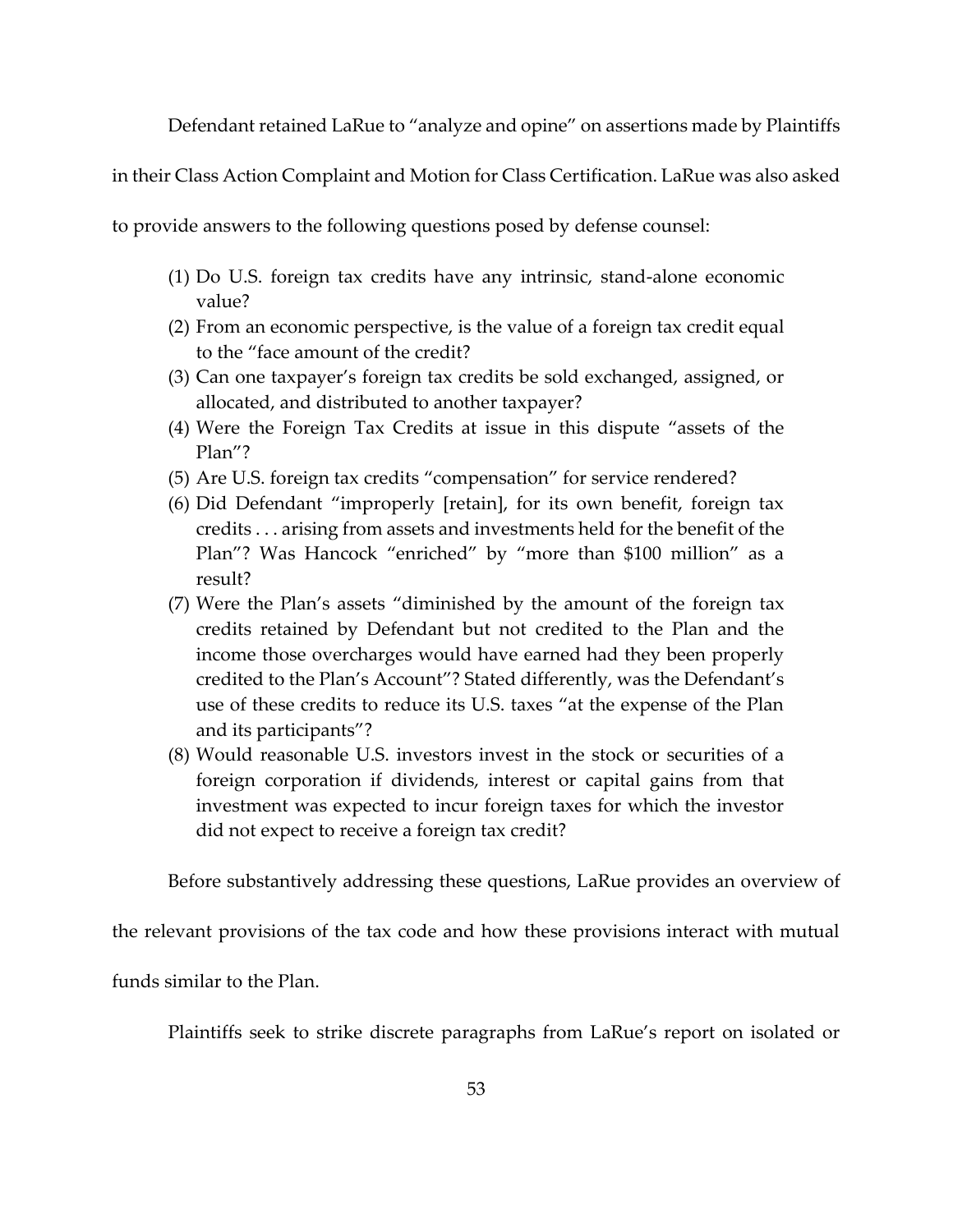overlapping grounds: (1) the opinions in paragraphs 15-93 and 97-102 of LaRue's initial report because they are generalized opinions which are unconnected to the facts of this case; and (2) paragraphs 89-96 of his initial report as impermissible legal conclusions.

#### 1. Generalized Opinions

Plaintiffs claim that paragraphs 15-93 and 97-102 of LaRue's report are irrelevant because the paragraphs concern "the general structure or operation of the U.S. tax code." [ECF No. 264]. Plaintiffs highlight that their claims are brought under ERISA, not under the U.S. tax code. *Id.* Defendant responds that the Complaint concerns its retention of FTCs, which are a creature of the U.S. tax code and that Plaintiffs' own expert, Dr. De Simone, admits that "calculations with respect to foreign tax credits can be very complicated." [ECF No. 276].

Although Plaintiffs argue for the exclusion of 83 paragraphs (approximately 35 pages of LaRue's 99-page report), they provide only two examples of LaRue's purportedly irrelevant opinions: (1) instances where LaRue states the net benefit of FTCs to the usual taxpayer is zero; and (2) LaRue's opinion that FTCs cannot be sold, exchanged, assigned, or allocated to another taxpayer. [ECF No. 264].

The Undersigned disagrees with Plaintiffs in large part and finds that the majority of LaRue's opinions on this subject matter are relevant to the claims and could be helpful to the jury. By way of example, whether FTCs can be sold, exchanged, assigned, or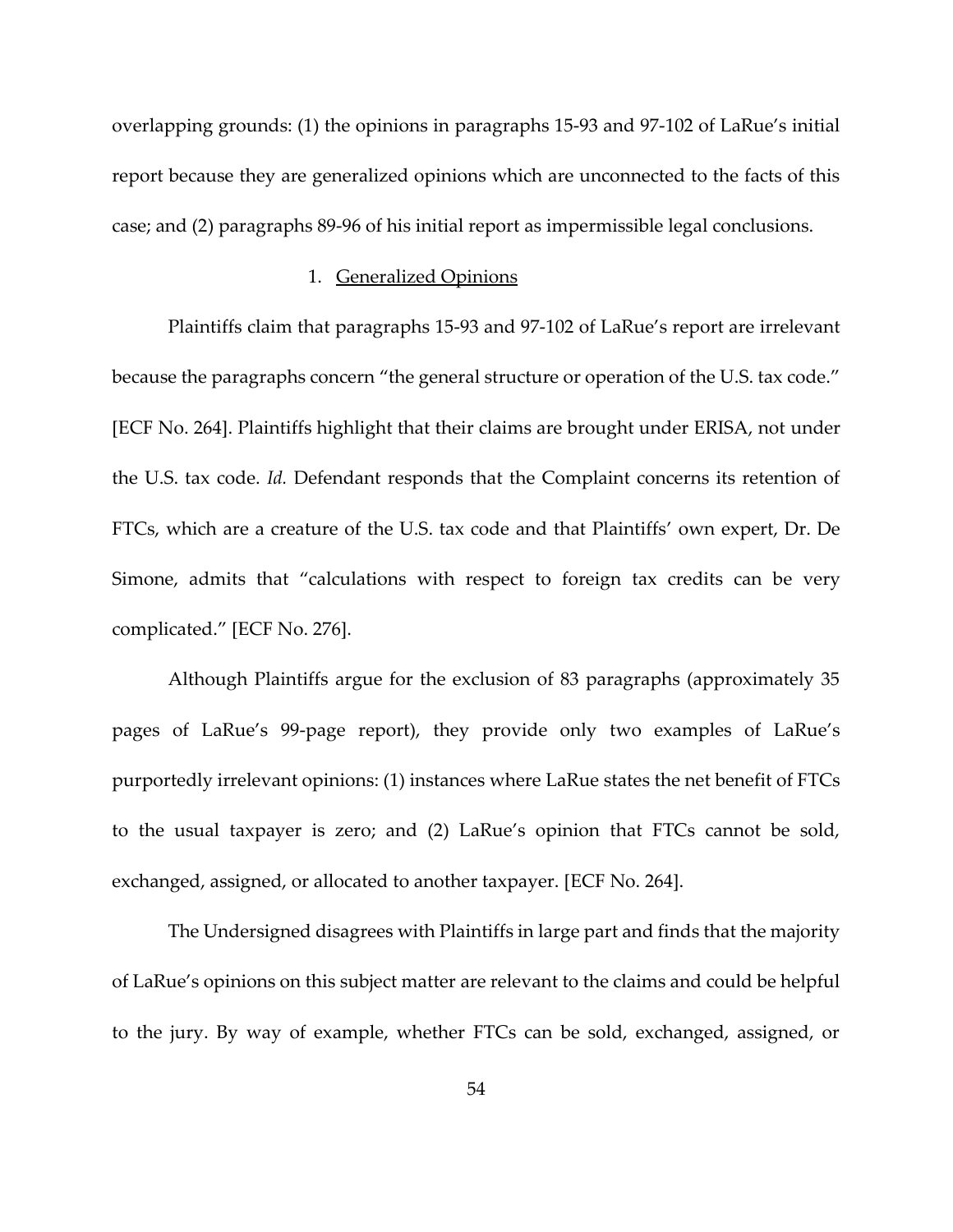allocated to another taxpayer, while not determinative, is certainly relevant to Plaintiffs' claim that FTCs have monetary value. Indeed, if the tax code allowed for the sale or transfer of FTCs, then it would likely be a focus of Plaintiffs' argument in support of a determination that FTCs have monetary value.

In other areas, LaRue explains how FTCs originate, when they may be applied to offset a tax obligation, distinctions between FTCs and other foreign taxes, and the general tax requirements of a company in John Hancock's position. Certainly, all of these topics could have an impact on a jury's decision as to whether an FTC has value and, if so, how much value -- decisions which could impact questions the jury must decide about monetary value, compensation, and plan assets.

Thus, in the Undersigned's view, the nature of FTCs and how they operate within the tax system is relevant to this case and is an appropriate topic for expert testimony. *See e.g.*, Fed. R. Civ. P. 702 committee note ("Most of the literature assumes that experts testify only in the form of opinions. The assumption is logically unfounded. The rule accordingly recognizes that an expert on the stand may give a dissertation or exposition of scientific *or other principles relevant* to the case, leaving the trier of fact to apply them to the facts." (emphasis added)); *United States v. Barnette*, 800 F.2d 1558, 1569 (11th Cir. 1986) (permitting an IRS agent to testify about tax consequences of the defendant's actions), superseded by statue on other grounds, *Blaik v. United States*, 161 F.3d 1341 (11th Cir.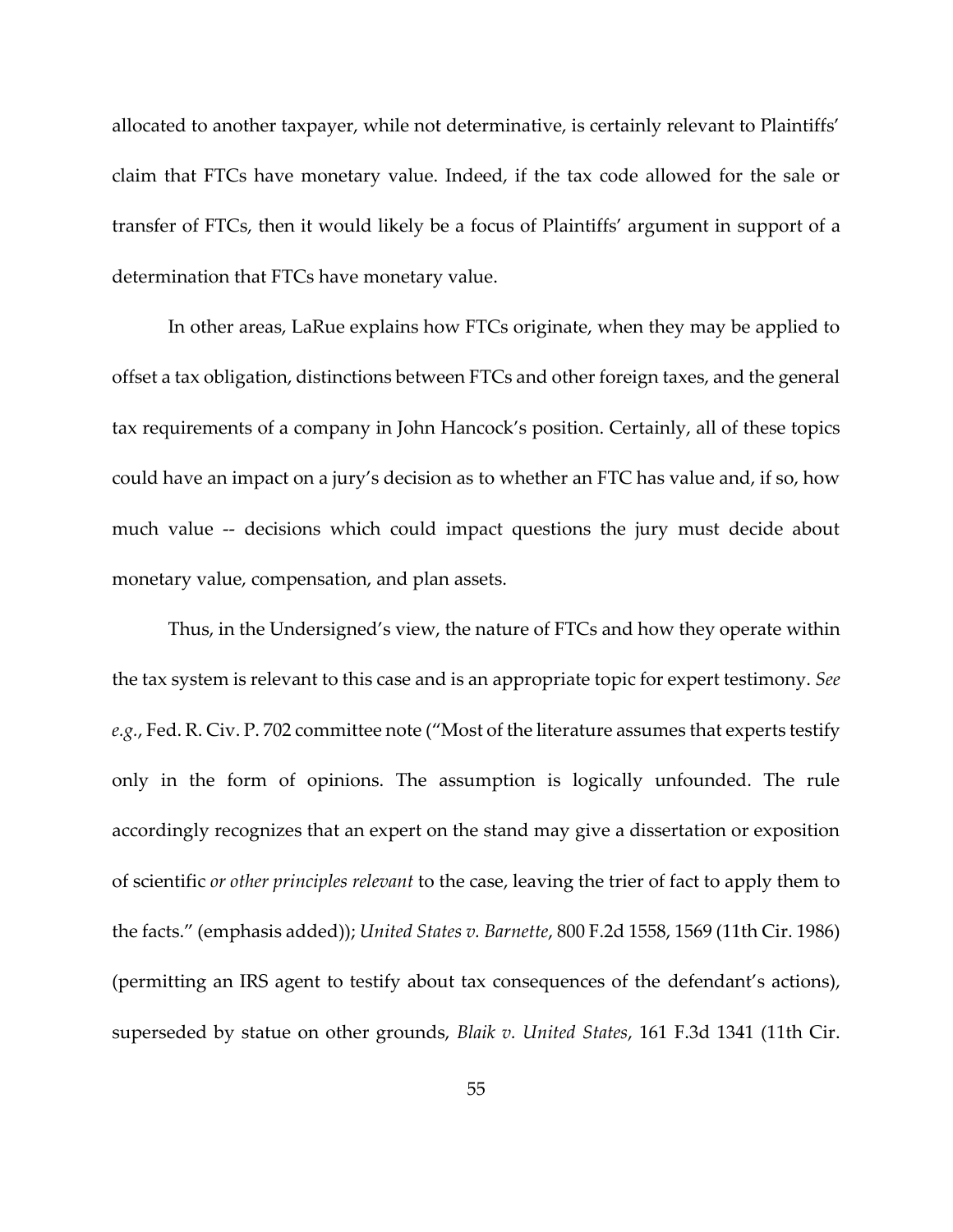1998); *United States v. Tartaglione*. 815 F. App'x 648, 651 (3d Cir. 2020) (experts can provide background testimony to contextualize relevant facts); *In re Trasylol Prod. Liab. Litig.*, 2010 WL 4259332, at \*9 (permitting expert to testify about factual basis for FDA drug approval, including by "explaining the regulatory context, defining any complex or specialized terminology and drawing inferences that would not be apparent without the benefit of regulatory expertise").

The large majority of LaRue's analysis in the paragraphs Plaintiffs seek to strike falls within this permissible realm. However, the Undersigned finds that the bullet point under Paragraph 91 and the entirety of Paragraph 98 have little to no relevance to this case because they speak to only the typical taxpayer's use of FTCs, not to a taxpayer in Defendant's situation. Thus, the Undersigned excludes these paragraphs and prohibits LaRue from offering any testimony on the effect FTCs have on the usual or typical taxpayer.

## 2. Legal Conclusions

Plaintiffs next seek to exclude LaRue's opinions in paragraphs 89-93 and 94-96 as impermissible legal conclusions. In paragraphs 89-93, LaRue opines that FTCs are not plan assets and in paragraphs 94-96, LaRue opines that FTCs do not qualify as compensation. Despite seeking to prohibit Plaintiffs' experts from offering the contrasting opinions (i.e., FTCs *are* plan assets and *do* qualify as compensation) as legal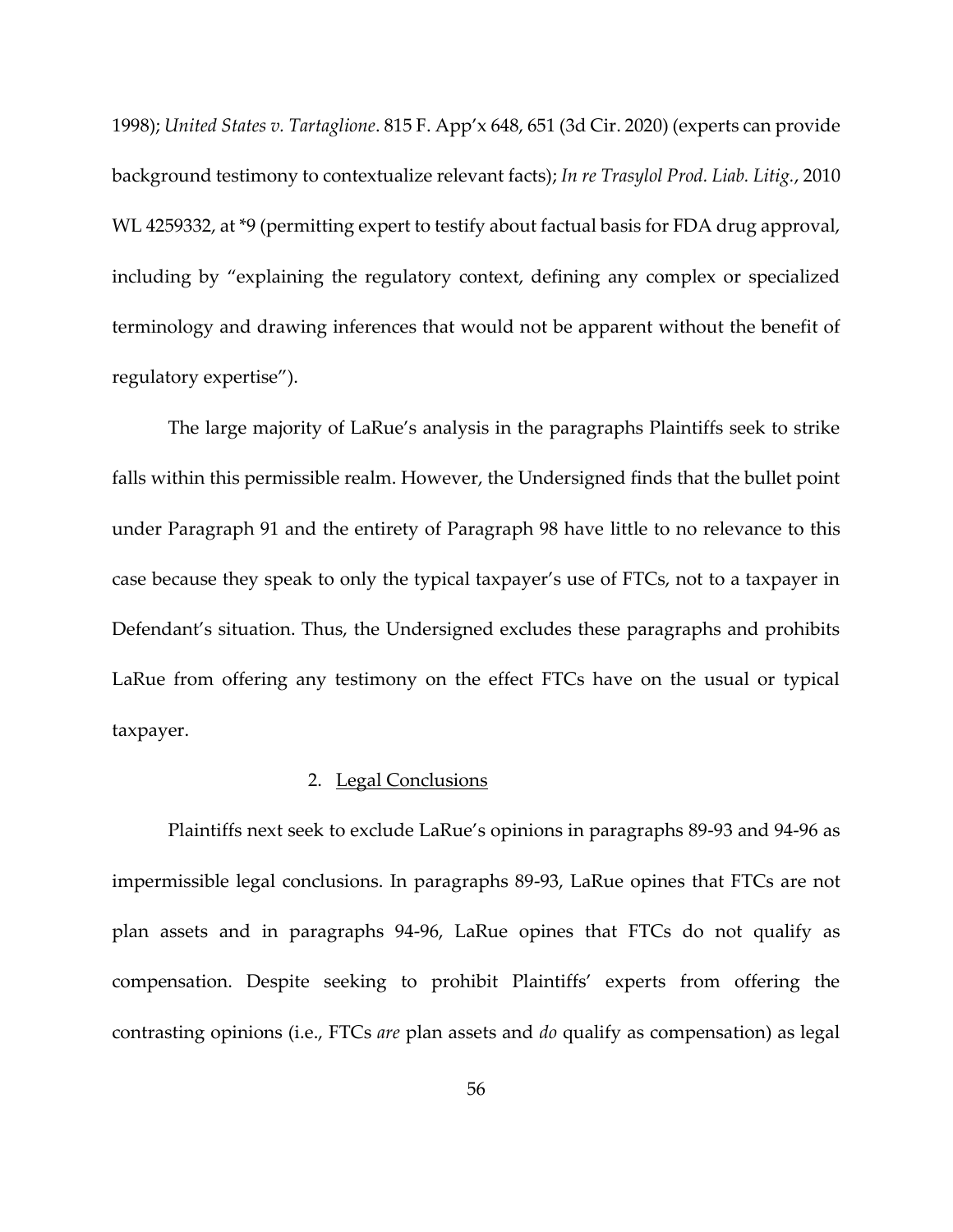conclusions, John Hancock argues that these are not impermissible legal conclusions because they are based on the tax code and are appropriate under LaRue's expertise.

Defendant's positions are inconsistent. Here, John Hancock falls victim to the very same gap in logic which it asserted against Plaintiffs in its Reply in support of striking portions of Levy's testimony as legal conclusions. [ECF No. 280 ("[The argument that Levy's opinions are not legal conclusions] cannot be squared with Plaintiffs' own arguments in support of their motions to exclude the testimony and expert reports of John Hancock's experts [as legal conclusions.]")].

Although Defendant attempts to distinguish LaRue's opinions -- by arguing that LaRue is "explain[ing] the policy and purpose behind certain provisions of the [I.R.C.] relevant to FTCs and how those provisions actually work -- this argument is unsupported by LaRue's report and suffers from a relevancy issue, if accurate.

First, LaRue begins paragraphs 89-93 with the following question and answer: "Question 4 Were the Foreign Tax Credits at issue in this dispute 'assets of the plan'? [] Short Answer: No." Likewise, he begins paragraphs 94-96 as follows: "Question 5 Are U.S. foreign tax credits 'compensation' for services rendered? Short Answer: No." In the analysis section of the two sets of paragraphs, LaRue's opinions are replete with legal standard and legal conclusion testimony. As argued by Defendant in its many motions to strike similar opinions by Plaintiffs' experts, this type of expert opinion is inadmissible.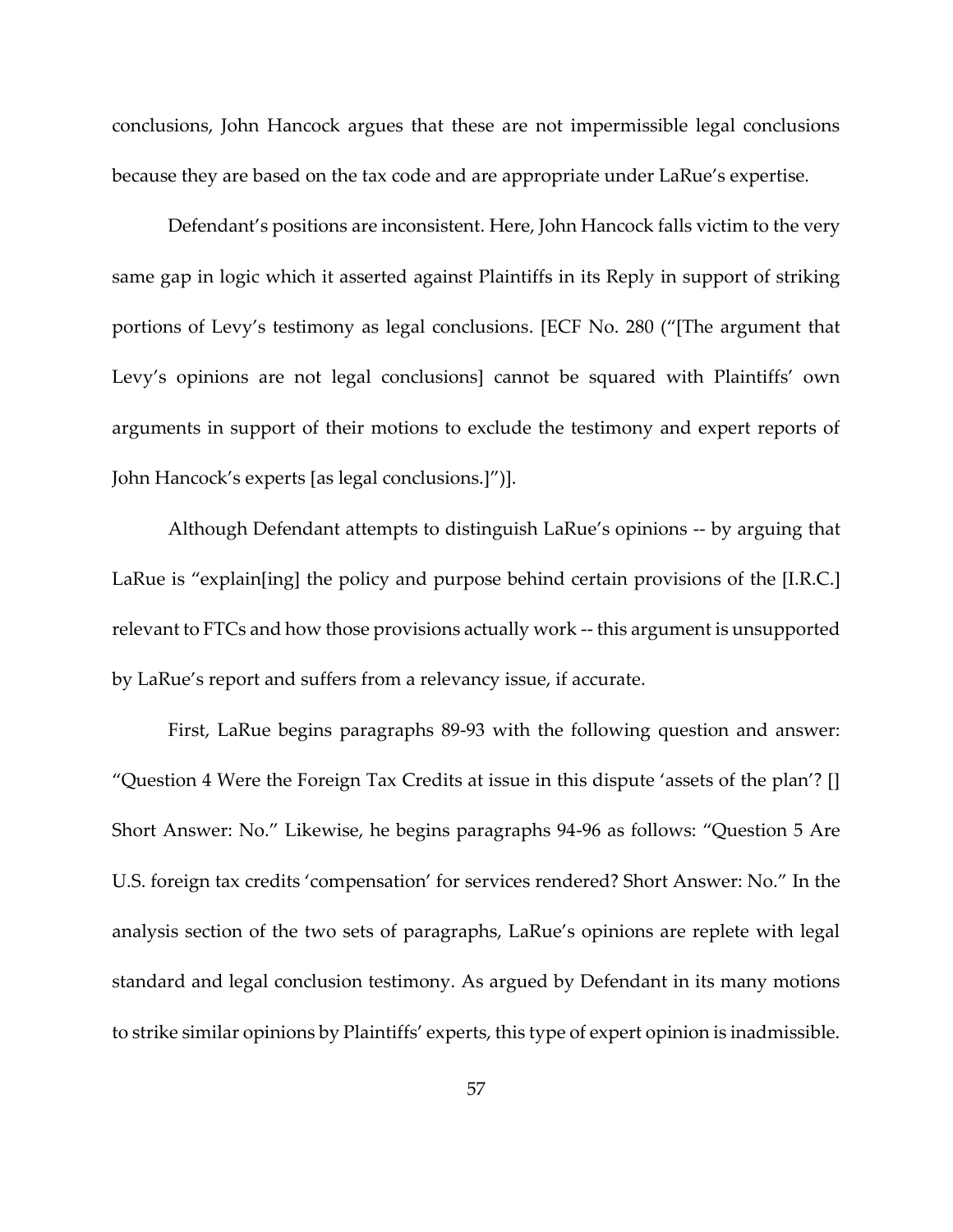Defendant makes another unpersuasive attempt to distinguish LaRue from Plaintiffs' experts by contending that LaRue's opinions are limited to the tax code. While the tax code is certainly relevant to explain the nature and creation of FTCs, whether something qualifies as compensation or a plan asset under ERISA is to be determined by ERISA's framework, not the Internal Revenue Code. Thus, if, as Defendant argues, LaRue's opinions are whether FTCs are compensation or plan assets under the tax code, then the opinions are also irrelevant. If LaRue's opinions are whether FTCs are compensation or plan assets under ERISA, then the opinions are relevant. Under *either*  situation, however, they are impermissible legal standards or legal conclusions.

At bottom, although LaRue can testify as to the facts intrinsic to FTCs that he believes it important for the jury to know, for the same reasons the Undersigned is prohibiting Plaintiffs' experts from offering these opinions, LaRue cannot offer an opinion as to whether FTCs are compensation or plan assets.

## *v. Steven Gissiner<sup>20</sup>*

Gissiner has worked in the retirement industry for approximately forty years. He previously served in consulting roles managing teams providing recordkeeping and consulting services to clients and provided consulting services to clients directly in the

A copy of Gissiner's expert report, including his qualifications, is publicly filed in full, in unredacted form, on CM/ECF. [ECF No. 265-2]. The Undersigned's summary of Gissiner's background and opinions is derived from this exhibit.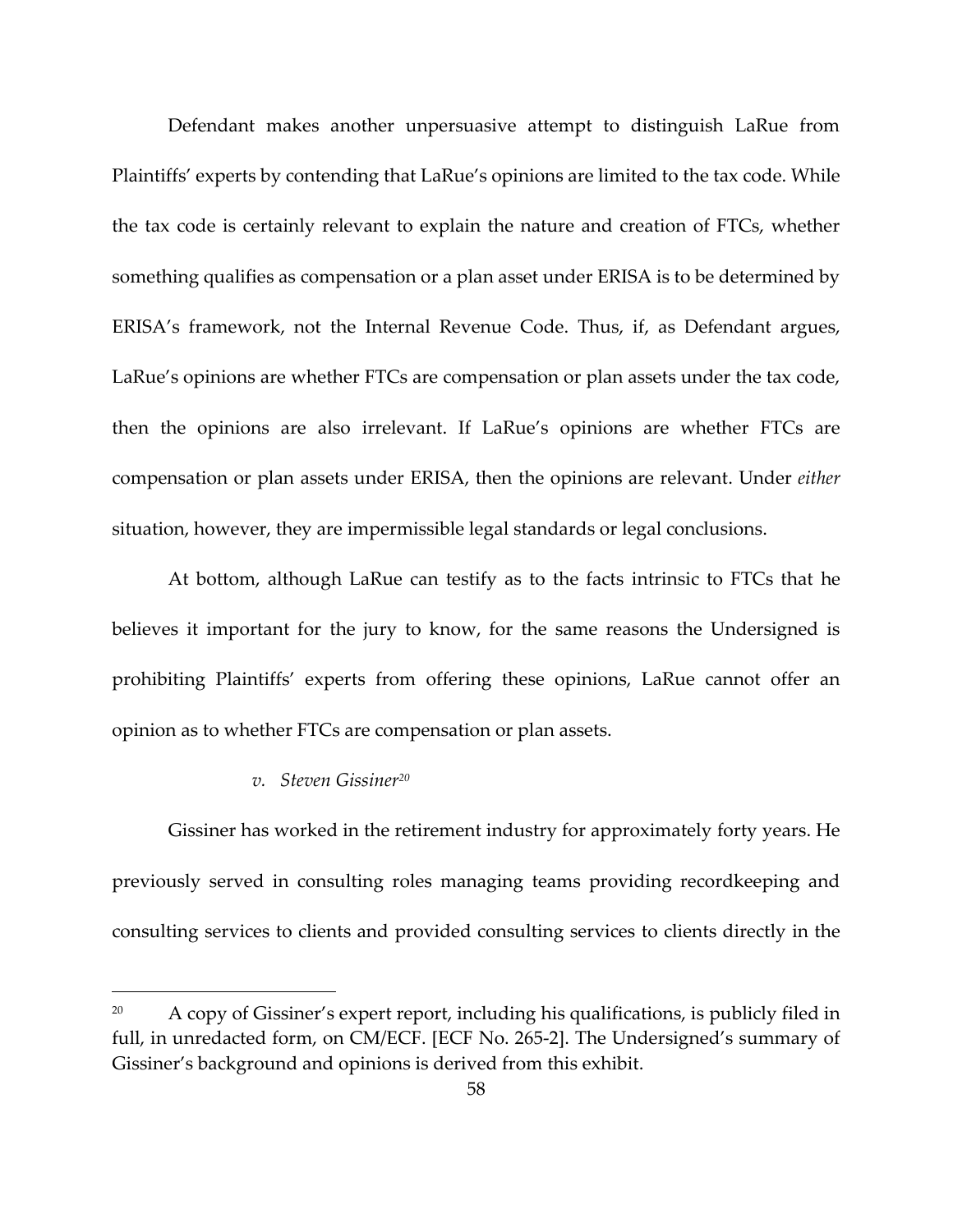areas of plan design, compliance, administrative procedures, and more.

Currently, Gissiner consults with clients in the areas of retirement plan cost determination and fee benchmarking, understanding and implementing administrative fee arrangements, developing and distributing Requests for Proposals and Requests for Information, monitoring the performance of plan investment funds, and providing consulting and expert witness services in the area of retirement plan fee litigation.

Gissiner's opinions cover the following topics: (1) background on the litigation and an overview of recordkeeping services and FTCs; (2) ability of proposed class members to obtain information on FTC treatment from Defendant; (3) whether additional disclosure of FTC treatment would have affected the number of individuals engaging Defendant's services; (4) whether Plaintiffs' proposed fee concessions would have affected the total charged recordkeeping fees; and (5) whether Defendant's compensation was in line with that of other recordkeepers.

Plaintiffs seek to strike large portions of Gissiner's opinions in his initial report on the basis that the opinions are either irrelevant or are an improper factual narrative.

## 1. Relevancy of Opinions

Plaintiffs argue that Gissiner's opinions offered in paragraphs 42-63, 64-80, and 91- 86 should all be stricken because they bear no "relevance to the actual claims that Plaintiffs have asserted in this case -- specifically, that John Hancock's unauthorized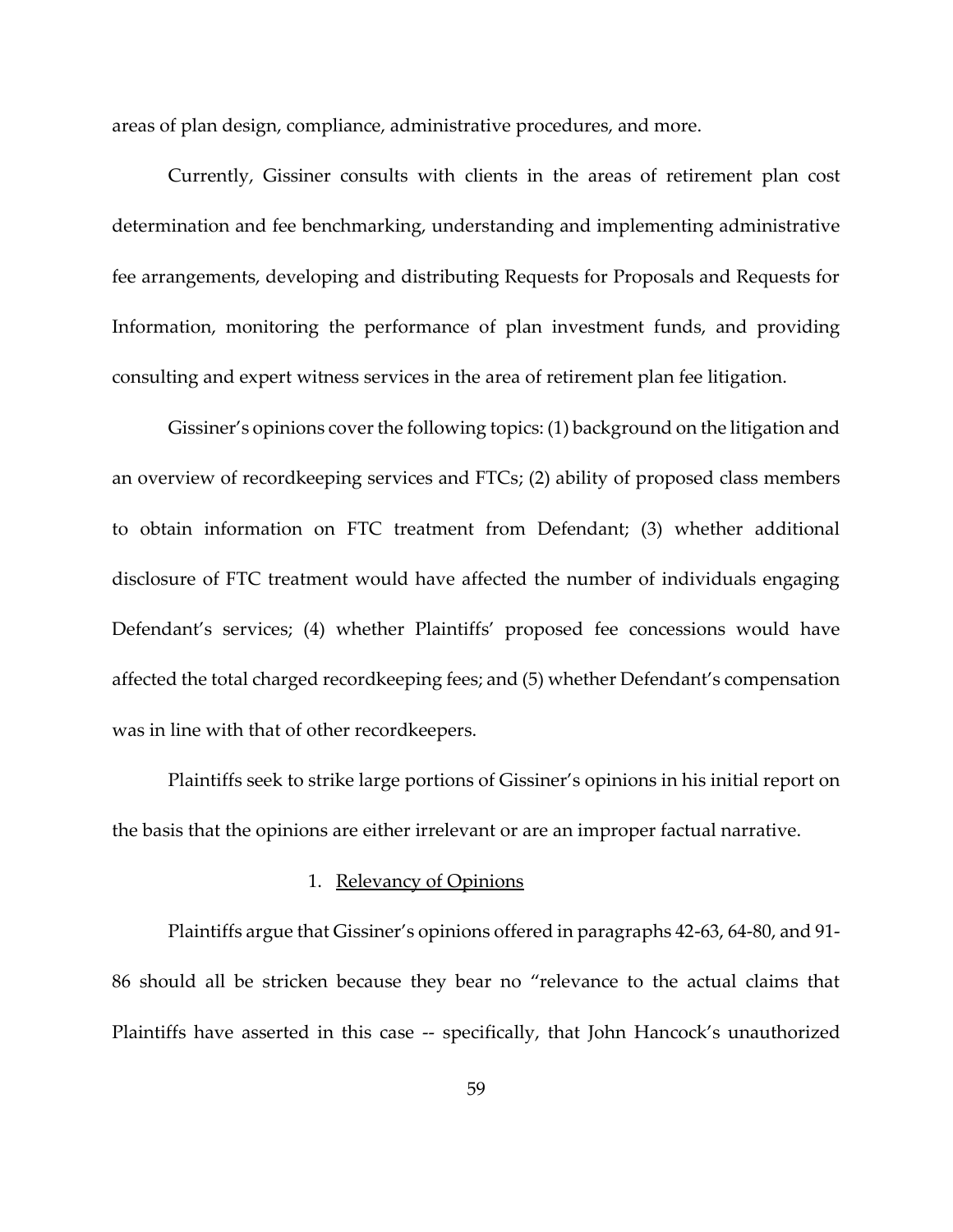retention of benefits from foreign tax credits generated by ERISA retirement plans breached its fiduciary duty of loyalty and constitutes a prohibited transaction under ERISA." Defendant takes the opposite position and contends that Plaintiffs' own expert, Levy, also addressed many of these topics.

In the first set of opinions Plaintiffs seek to exclude (paragraphs 42-63), Gissiner opines generally on whether consumers would have chosen a different recordkeeper if John Hancock had provided additional disclosures about its FTC retention practice. Gissiner organizes his opinions under the following headings and subheadings:

V. Based on My Experience, It Is My Opinion that Additional Disclosures of John Hancock's Allowance of Foreign Tax Credits Would Not Have Affected How Many Proposed Class Members and Proposed Class Advisors Evaluated Recordkeepers and Investment Options

- A. Foreign Tax Credits Are Not Among the Various Factors Plan Sponsors and Plan Advisors Typically Consider in their Evaluation of Plan Recordkeepers
	- 1. Plan sponsors and plan advisors typically focus their evaluation of recordkeepers on the types and quality of administrative services recordkeepers offer and the overall fee for these services
	- 2. The Request for Proposal processes retirement plans undertake to evaluate recordkeepers do not typically consider foreign tax credits
	- 3. Foreign tax credits are not typically featured among the wide variety of services that recordkeepers advertise
- B. Foreign Tax Credits Are Not Relevant Among the Various Factors Plan Sponsors and Plan Advisors of Retirement Plans Typically Consider in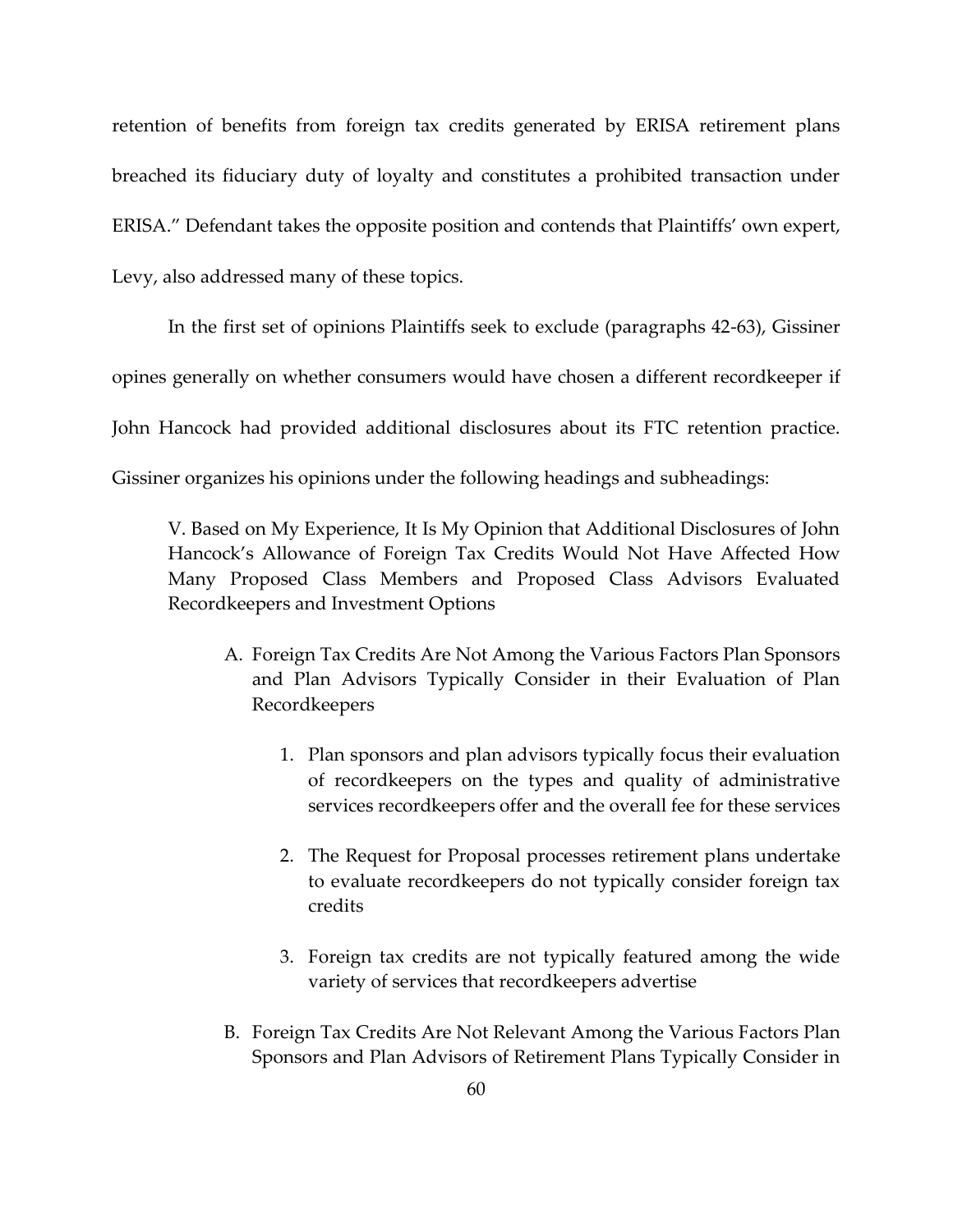their Evaluation of Plan Investment Options, Including International Funds

- 1. While plan lineup design and investment option selection varies from plan to plan, most, if not all, plans offer investment options that provide participants exposure to international securities that may pay foreign taxes
- 2. When evaluating international funds, plan sponsors focus on whether the fund addresses participant needs and not on whether, or to what extent, the fund pays foreign taxes

The substance of Gissiner's opinions tracks closely with the heading and subheading under which the opinion falls.

Defendant argues that these opinions about industry practice are relevant because Plaintiffs base their claims, in part, on "John Hancock['s] . . . alleged failure to 'disclose its receipt and retention of the Plan Foreign Tax Credits.'" [ECF No. 277]. According to Defendant, Gissiner's opinions about the type of disclosures he observes in the retirement industry and his experience as to how plan sponsors and their advisors treat disclosures will assist the trier of fact in determining a fact at issue. Defendant also argues that Plaintiffs' expert, Levy, opines that Securian (the only recordkeeper which credits plans with FTCs) engages in the best practice.

These arguments are unpersuasive. The core issues are whether John Hancock's use of the FTCs was a breach of its fiduciary duty (assuming it had one) and if this use and retention of the FTCs was a prohibited transaction under ERISA. Gissiner's opinions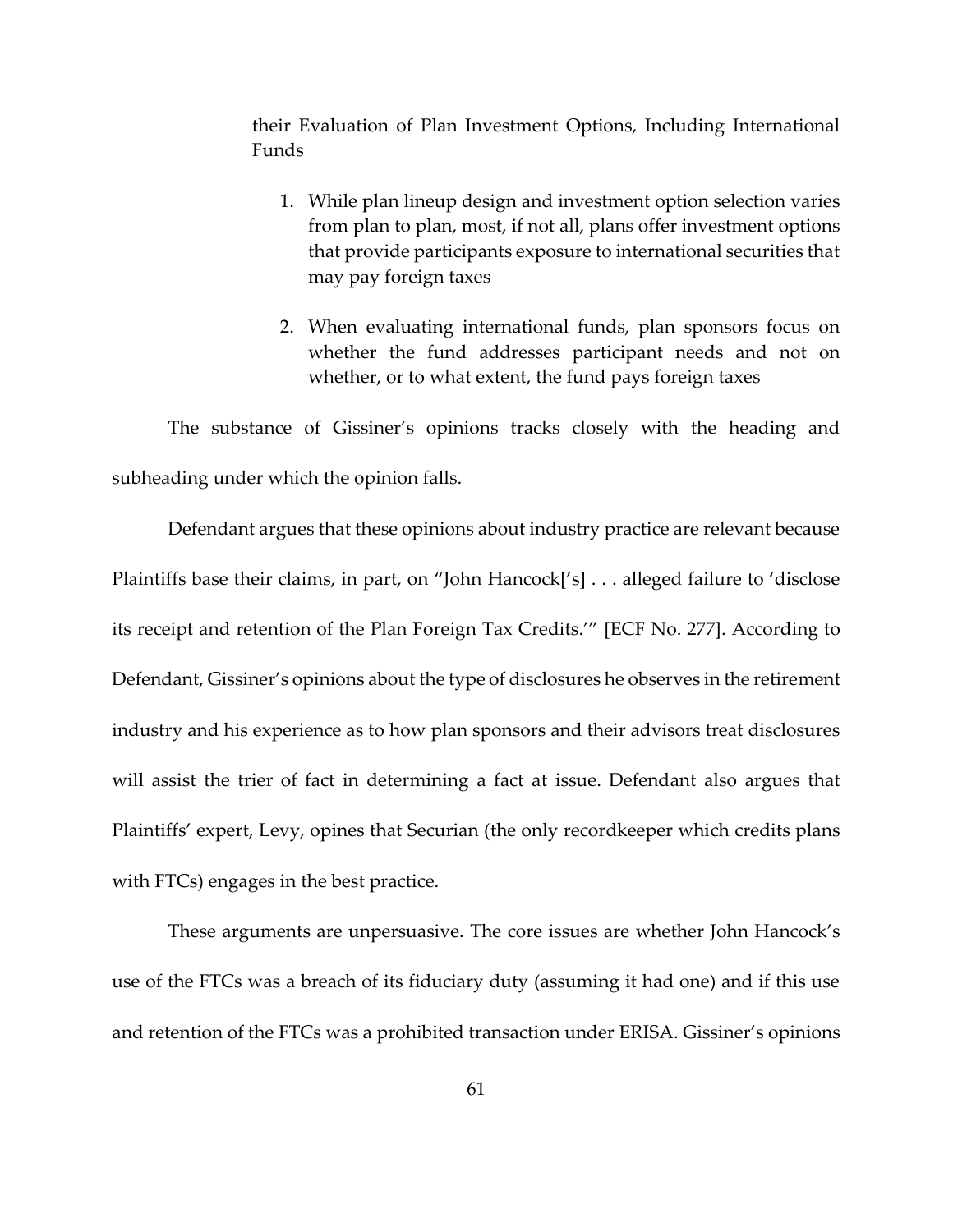offer no insight into those issues, nor do they make any relevant fact more or less likely; his opinions, instead, address whether FTCs are a factor considered in choosing a plan, whether anybody would change plans if FTCs were advertised more prominently as a feature, and whether evaluating entities consider FTCs in their evaluation.

Concerning the issue of Defendant's disclosures about its use of FTCs, Plaintiffs have taken inconsistent positions on whether disclosure is relevant. Indeed, as noted earlier, Plaintiffs' counsel provided an unclear answer about whether he would even seek to introduce evidence on the topic.

But, setting aside the issue of whether the disclosure issue will be presented at trial, Defendant successfully obtained the exclusion of Levy's best practices opinion. *See supra* Section III(a)(ii)(2). Therefore, its argument that Levy is being permitted to testify about best practices (and that Gissiner should therefore be afforded the same flexibility) is no longer valid.

Accordingly, Gissiner is not permitted to offer any of the opinions contained in paragraphs 42-63.

Plaintiffs also contend that paragraphs 64-80 should be excluded as irrelevant to the issues in the case. In these paragraphs, Gissiner opines generally on whether a recordkeeping fee concession for FTCs would have affected the total recordkeeping fees charged to members. Gissiner organizes his opinions on this topic under the following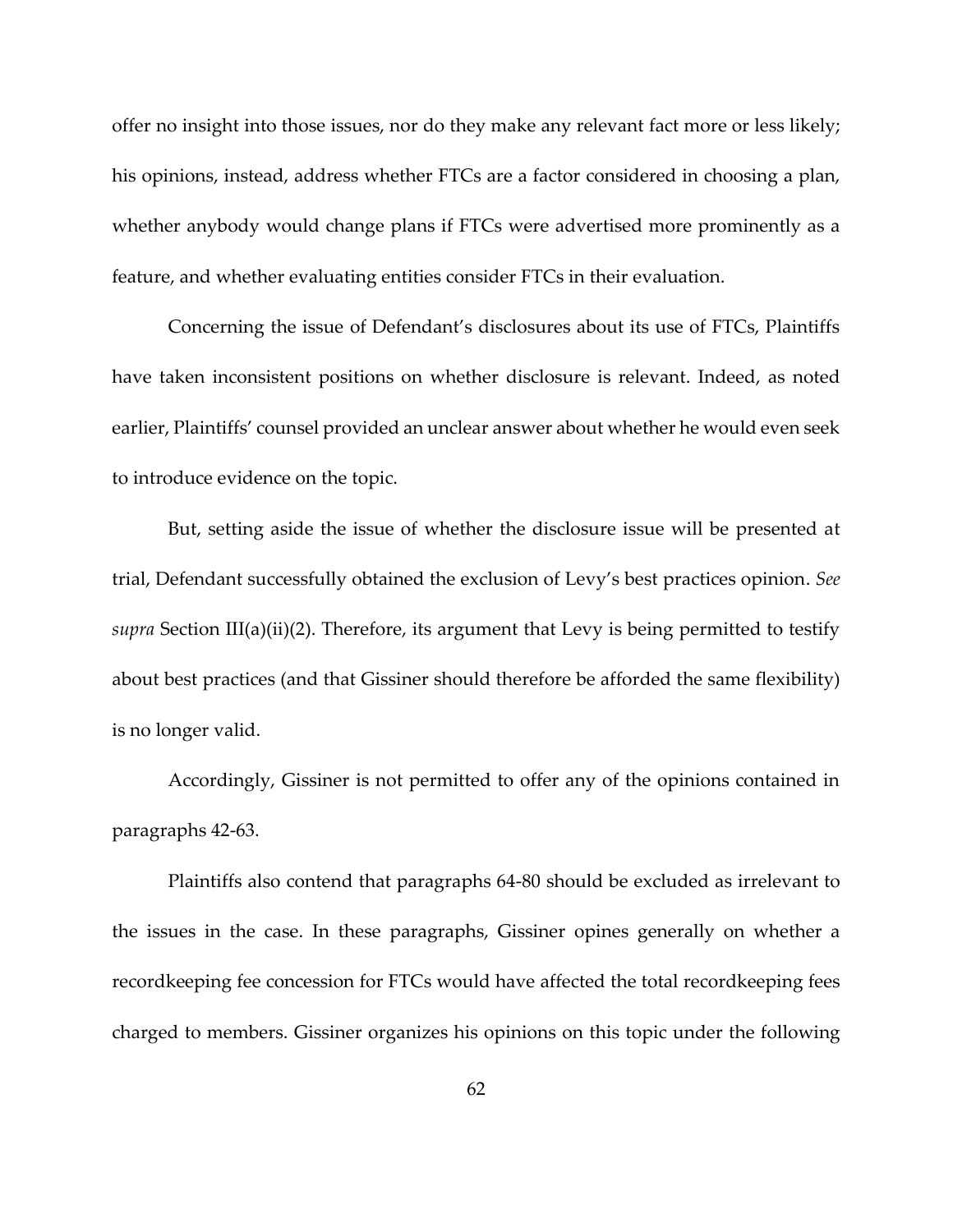headings and subheadings:

VI. Based on My Experience, It Is My Opinion that Plaintiffs' Proposed Fee Concessions for Foreign Tax Credits Would Not Have Affected the Total Recordkeeping Fees for Many Plans of the Proposed Class

- A. Recordkeepers Do Not Generally Provide Fee Concessions for Foreign Tax Credits
- B. Fee Concessions for Foreign Tax Credits Proposed by Plaintiffs Are Unlikely to Materially Change a Plan's Total Recordkeeping Fee
	- 1. Fee concessions must be evaluated in the context of each Plan's overall recordkeeping fee arrangement.
	- 2. Implementing a fee concession for foreign tax credits, as Plaintiffs assert, would not necessarily decrease total recordkeeping fees.
- C. Foreign Tax Credits Were Not Material to Named Plaintiffs' Recordkeeping Fee Arrangement with John Hancock

The substance of Gissiner's opinions tracks closely with the heading and subheading under which the opinion falls.

Plaintiffs claim that Gissiner's opinions on these topics are irrelevant to either their duty of loyalty claim (and whether there is a conflict of interest) or their prohibited transaction claim. Defendant says these opinions are relevant because ERISA's duty of loyalty provision, set forth in ERISA §  $404(a)(1)(A)$ , 29 U.S.C. § 1104 $(a)(1)(A)$ , require fiduciaries to "defray[] reasonable expenses of administering the plan." 29 U.S.C. § 1104(a)(1)(A)(ii). Because Gissiner's opinions assess whether John Hancock's FTC retention impacted its recordkeeping fees, Defendant says these opinions are relevant to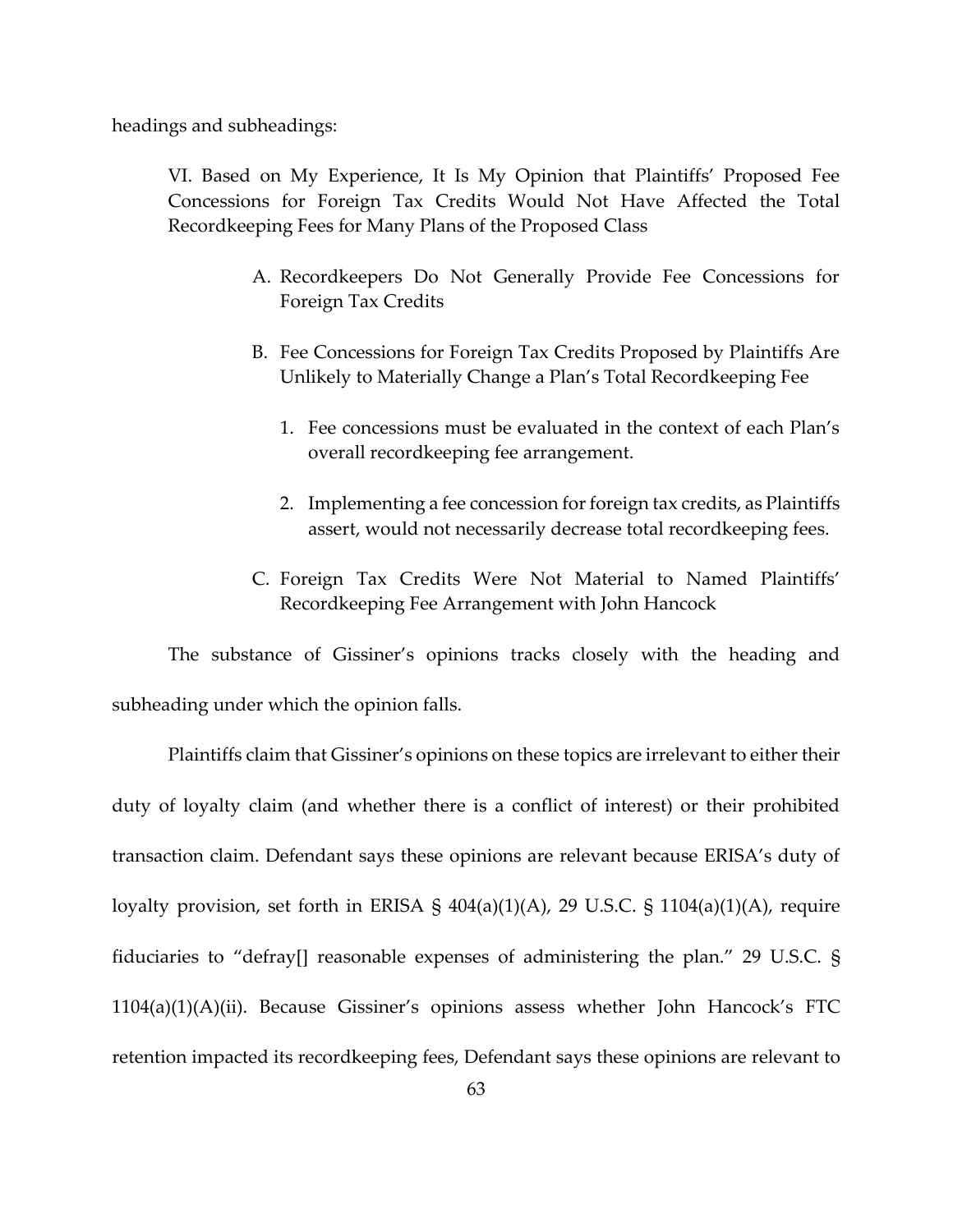the requirement it defray the reasonable expenses of administering the plan.

Although Plaintiffs' Class Action Complaint does not mention the defrayment provision or allege that Defendant failed to properly defray the costs, it does include an allegation that "[h]ad Defendant properly exercised its duties, the expenses and fees under the Contract charged against the Assets would have been reduced by the amount of the Plan Foreign Tax Credits." [ECF No. 1, ¶ 62]. Further, in its motion for class certification, Plaintiffs state, "[i]n profiting from foreign tax credits without disclosing them or passing through a commensurate benefit to Plans that generated such credits, John Hancock failed to act solely in the best interest of the Plans and failed to defray reasonable expenses of administering the Plans." [ECF No. 94].

However, as alleged by Defendant in a separate filing addressing Plaintiffs' purported inconsistent positions, Plaintiffs have shifted theories throughout this litigation. [ECF No. 312]. Currently, it is unclear to the Undersigned whether Plaintiffs still intend on proceeding on either of these theories or whether the fact that Mukamal -- Plaintiffs' only damages expert -- addresses only unjust enrichment or disgorgement theories is evidence that they have abandoned this theory of liability and damages.

Because the Undersigned does not know whether Plaintiffs will be proceeding on damages or liability theories which make this testimony relevant, Plaintiffs' request to strike Gissiner's opinions on this subject is denied without prejudice. Plaintiffs may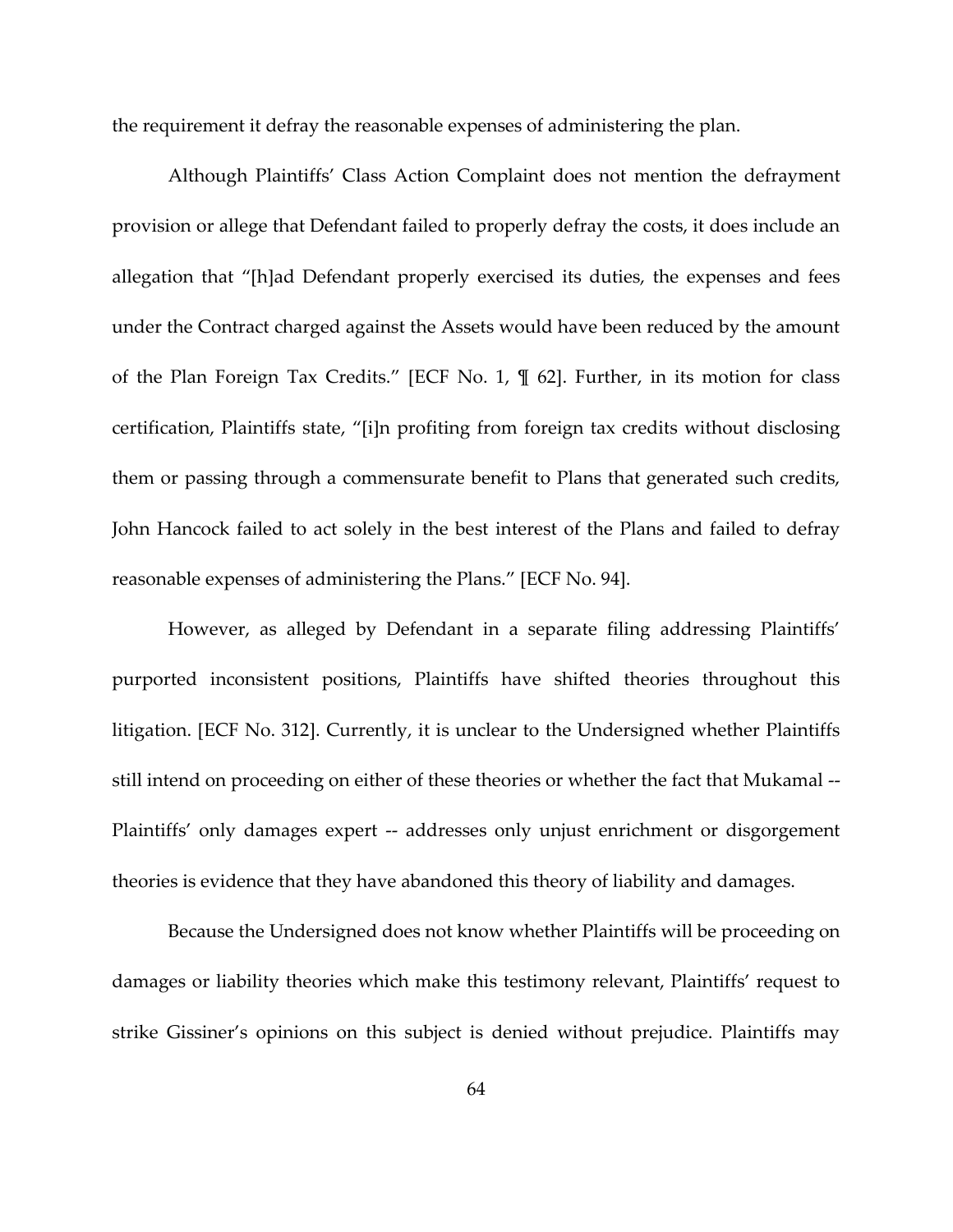renew this argument immediately before or during trial.<sup>21</sup>

Plaintiffs' final relevancy argument attacks Gissiner's opinions in paragraphs 81- 86. In these paragraphs, Gissiner offers a general opinion on the reasonableness and competitiveness of John Hancock's recordkeeping compensation. Gissiner organizes his opinions on this topic under the following headings and subheadings:

VI. Contrary to Plaintiffs' Claim, John Hancock's Compensation Was Reasonable and In Line with the Fees Received by other Recordkeepers

- A. Plaintiffs' Claim that John Hancock Received "More than Reasonable Compensation" Is Implausible Given the Competitive Nature of the Retirement Plan Recordkeeping Industry
- B. John Hancock's Total Plan Fees for the Named Plaintiff Plan at Inception Were in Line with the Total Plan Fees Received by Other Recordkeepers

Again, Gissiner's opinions in the relevant paragraphs tracks closely with the heading and subheading under which the opinion falls.

Plaintiffs' arguments in support of exclusion of these opinions and Defendant's arguments in support of inclusion of these opinions are identical to the arguments made regarding Gissiner's opinions about the effect an FTC concession would have on the recordkeeping fees. The Undersigned's ruling on this issue is the same: it is currently unclear whether Plaintiffs intend on presenting a failure to defray or more-expensive fee

<sup>&</sup>lt;sup>21</sup> The potential vitality of Gissiner's opinions on these specific issues will, of course, hinge on the Court's ruling on John Hancock's summary judgment motion.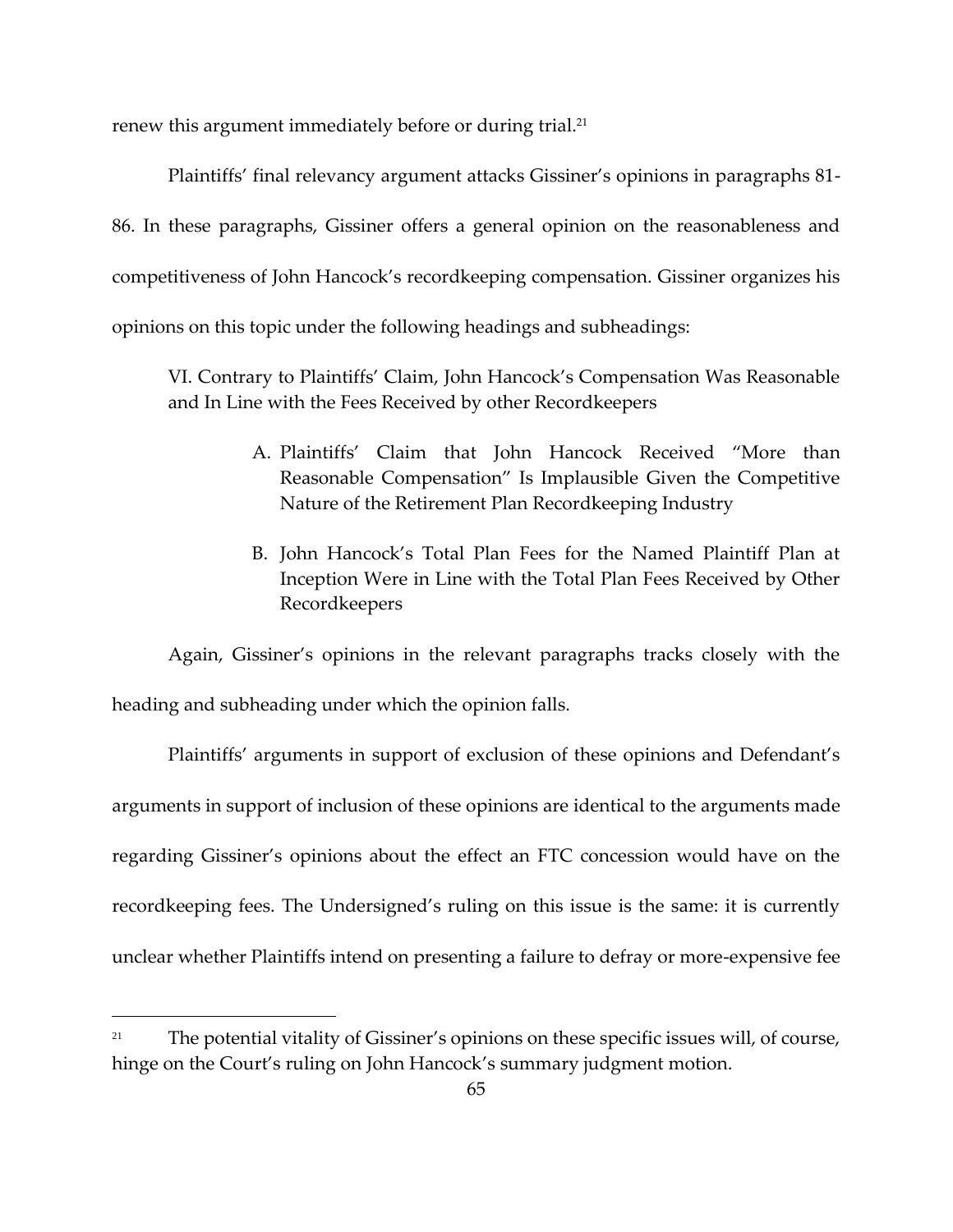theory, so Plaintiffs' request is denied without prejudice. Plaintiffs may renew this argument immediately before or during trial.

# 2. Improper Factual Narrative

Plaintiffs argue that Gissiner's opinions in paragraphs 75-80 should be excluded because he "simply summarizes deposition testimony and presents it as an opinion." [ECF No. 265].

Gissiner begins this section in paragraph 75 by stating "[d]ocumentary evidence reflects that additional disclosures of John Hancock's allowance of foreign tax credits or fee concessions for foreign tax credits would not have affected the recordkeeping fee arrangement between the Named Plaintiffs and John Hancock for the Named Plaintiff Plan." In the remaining portion of paragraph 75 and in paragraphs 76-79, Gissiner summarizes deposition testimony and available evidence.

Ultimately, in paragraph 80, Gissiner concludes with a near-identical sentence to the first sentence in paragraph 75: "Based on the evidence described above, it is my opinion that additional disclosures of John Hancock's allowance of foreign tax credits or fee concessions for foreign tax credits would not have affected the recordkeeping fee arrangement between the Named Plaintiffs and John Hancock for the Named Plaintiff Plan." Elsewhere in this portion of Gissiner's opinion, it becomes abundantly clear that what Gissiner means by these statements is that, even if Defendant had disclosed its FTC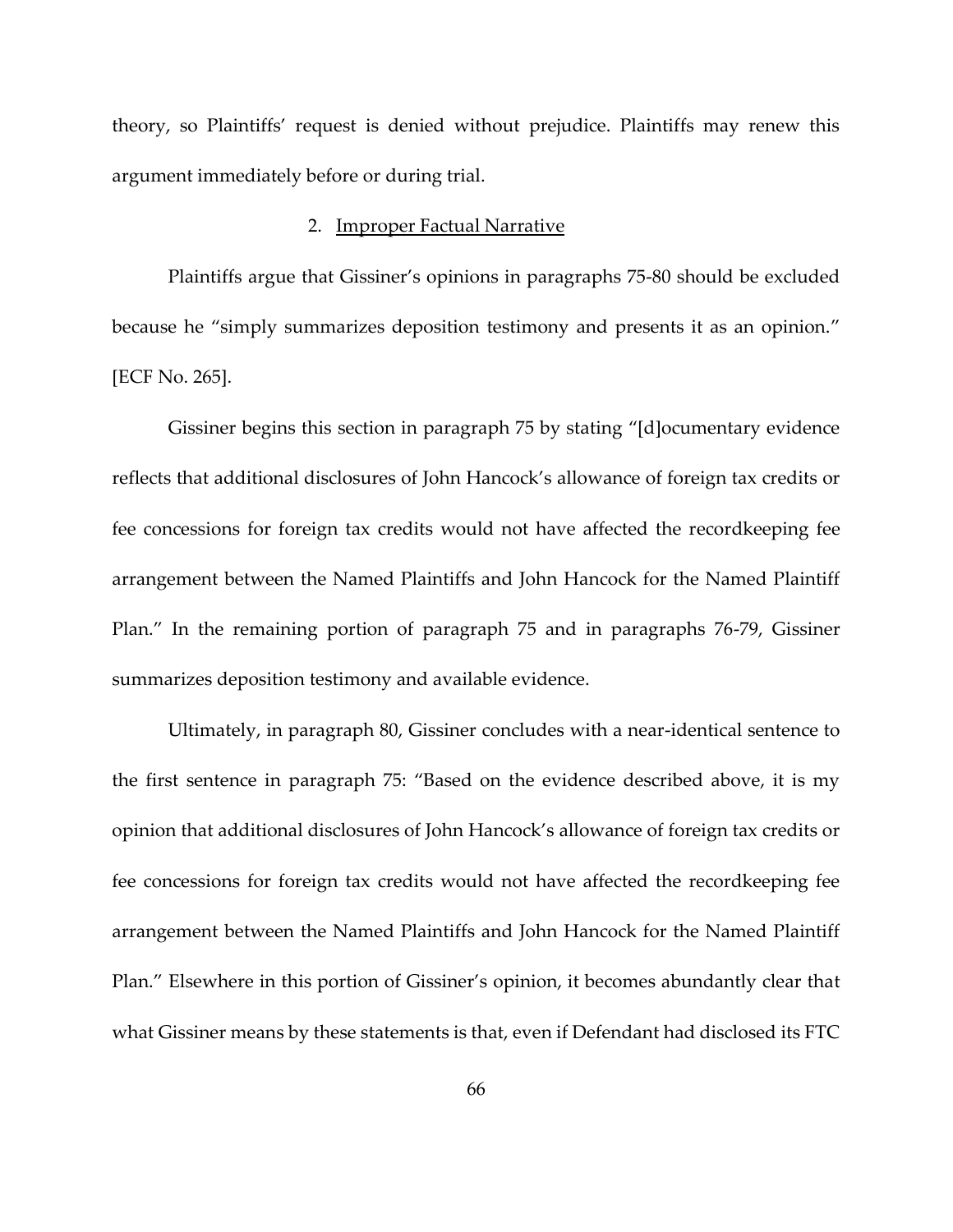retention, Plaintiffs (the Romanos, specifically) would not have chosen an alternative recordkeeper:

Despite having information on foreign tax credits and access to John Hancock's sales representatives, [the Romanos] and Mr. Searcy never sought to renegotiate the recordkeeping fee arrangement between [the Romanos'] Plan and John Hancock throughout the Proposed Class Periods, or to replace John Hancock with a recordkeeper that could incorporate fee concessions for foreign tax credits in its new recordkeeping fee arrangement -- indicating that foreign tax credits are not relevant to how [the Romanos] select recordkeepers or negotiate fee arrangements.

Defendant contends that this section is permissible because it provides necessary background so that the jury can understand how recordkeepers are chosen by plan sponsors and fiduciaries. Plaintiffs note in their reply that Gissiner's conclusion paragraph is devoid of analysis of industry custom or norm.

The Undersigned agrees that this is an improper factual narrative. Gissiner's fiveparagraph summary of record evidence leads him to the conclusion that the recordkeeping fee arrangement would not have been altered by FTC retention disclosure. This is not what Defendant argues the opinion is -- an industry custom. Rather, it is a specific opinion about the Romanos' state of mind.

This type of expert opinion is inadmissible. *In re Trasylol Prod. Liab. Litig*, 2010 WL 4259332, at \*8 ("The question of intent or motive is a classic jury question and not one for experts."). Although this is not an argument specifically raised by Plaintiffs, Defendant shoulders the burden of establishing the admissibility of its experts' opinions. Its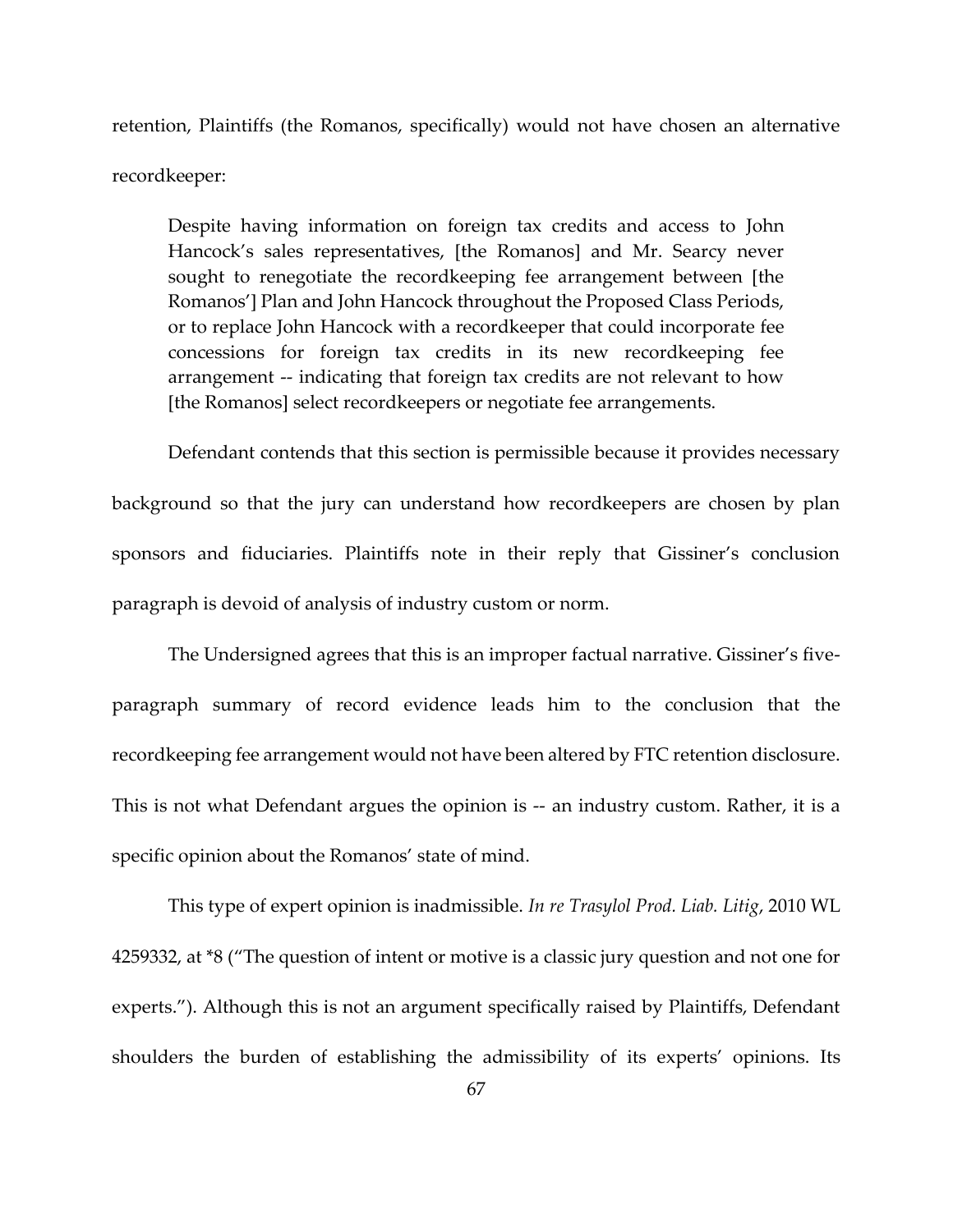proffered justification is factually inaccurate, and the offered opinion and the evidence summary are both inadmissible.

For these reasons, Gissiner is prohibited from providing testimony on his opinions contained in paragraphs 75-80.

### b. REBUTTAL REPORTS

A rebuttal expert witness' testimony is permitted under Rule 26 only if it "'contradict[s] or rebut[s] evidence on the same subject matter identified by' an opposing expert." *Teledyne Instruments, Inc. v. Cairns*, No. 6:12-cv-854-ORL-28TBS, 2013 WL 5781274, at \*16 (M.D. Fla. Oct. 25, 2013) (citing Fed. R. Civ. P. 26 (a)(2)(D)(ii)); *see also In re Trasylol Prods. Liab. Litig.*, 2010 WL 4065436, at \*2 (citation omitted) (stating rebuttal testimony must "directly address[] an assertion raised by an opponent's expert[]"). A rebuttal witness cannot "advance new arguments or new evidence." *Blake v. Securitas Sec. Servs., Inc.*, 292 F.R.D. 15, 17 (D.D.C. 2013) (quotation omitted).

As a result of this principle, in situations where the Undersigned has struck the opinion an expert is seeking to rebut, I will also be striking the rebuttal opinion because, once the originating opinion is eliminated, there is no longer anything to contradict or rebut<sup>22</sup>.

 $22$  Rebut vb. (14c) To refute, oppose, or counteract (something) by evidence, argument, or contrary proof. REBUT, Black's Law Dictionary (11th ed. 2019).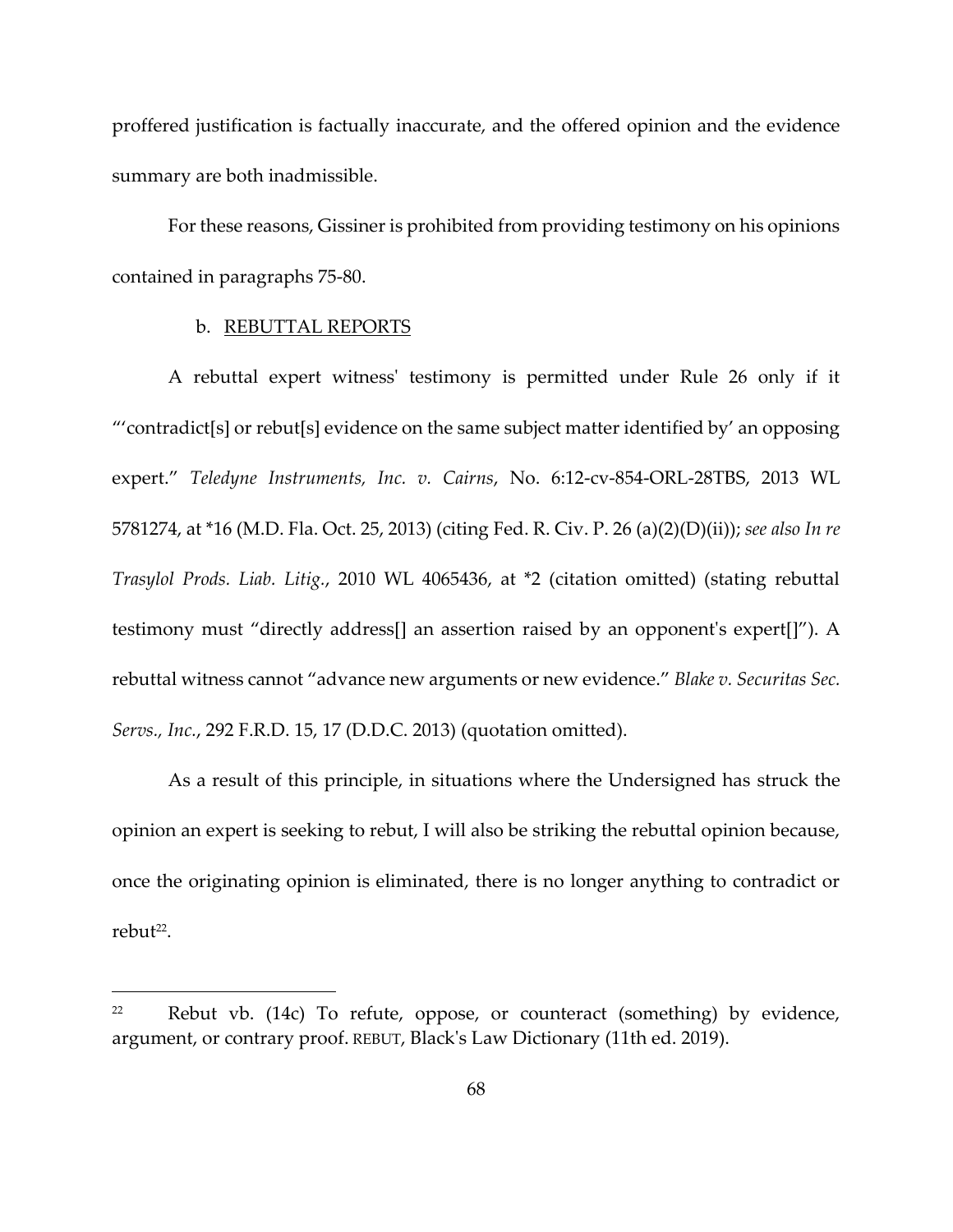#### *i. Pingree<sup>23</sup>*

Pingree authored a rebuttal report challenging the opinions of Defendant's expert, Gissiner. In its own affirmative request for relief, Defendant seeks to strike Pingree's report in its entirety or, alternatively, strike isolated portions. [ECF No. 260]. Defendant specifically seeks to: (1) strike pages 4 (beginning at line 5) through 5 (through line 14) and 6 (beginning at line 8) through 7 (through line 3) because Pingree opines on whether John Hancock engaged in a prohibited transaction; (2) strike pages 6 (beginning at line 1) through 7 (through line 3) as impermissible and irrelevant legal conclusions; and (3) strike page 7 (beginning at line 4) through 8 (through line 3) as an impermissible contract interpretation. Defendant also seeks to strike the entire rebuttal report because it is merely a legal argument in response to Gissiner's report.

In the first section Defendant challenges as an improper legal conclusion, Pingree opines about whether John Hancock engaged in a prohibited transaction. This section shares many similarities with -- and is often identical to -- Pingree's prohibited transaction opinion in his *initial* report, which the Undersigned has already excluded, *see supra* Section III(a)(i). In fact, Pingree begins this section by informing the reader that he is "**restat[ing**] the prohibited transaction rules as listed on page 15 through page 16 of

<sup>23</sup> Pingree's rebuttal report is filed in full (without redactions) on CM/ECF. [ECF No. 260-2]. The Undersigned's references to his opinions are derived from this exhibit.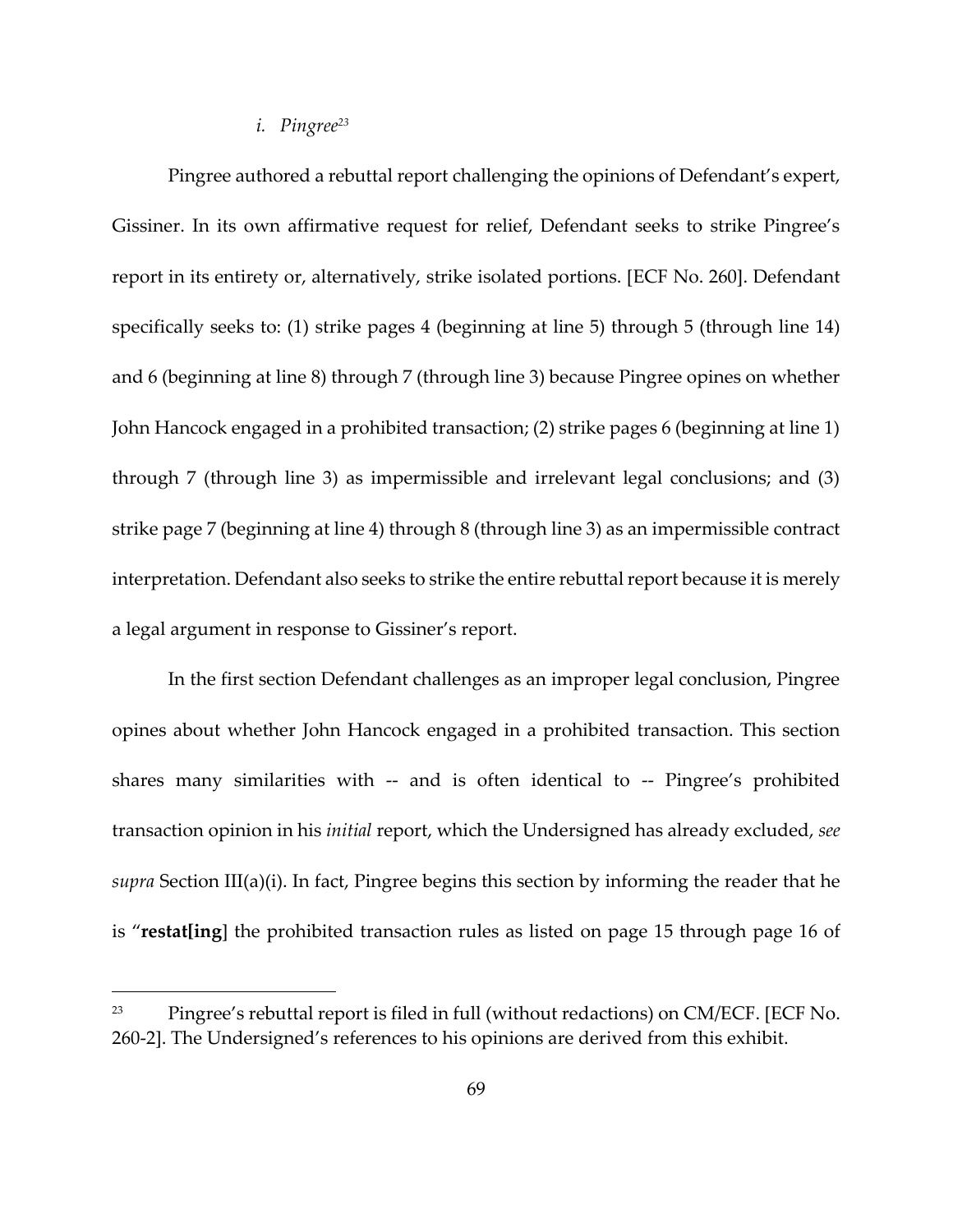[his] Expert Witness Report." (emphasis added).

In the opinions that follow this introduction, Pingree restates ERISA regulations, implicitly opines that FTCs are compensation, and concludes that "[b]ecause the Defendant failed to disclose the foreign tax credits it received and retained as direct or indirect compensation, the compensation it receives as a result of its agreements with the Plans are not "reasonable", within the meaning of section 408(b)(2) of ERISA, and thus constitute prohibited transactions." These paragraphs contain either unhelpful legal standards testimony or impermissible legal conclusions. For the same reasons the Undersigned struck this type of opinion from Pingree's initial report, I grant Defendant's request to strike it from Pingree's rebuttal.

John Hancock's second request includes the first six lines of page six. Here, Pingree offers legal standard testimony couched with contract interpretation ("Nothing in the disclosed materials indicates that the Defendant described the economic benefit produced by foreign tax credits received by it from the investment of Plan assets") and a legal conclusion ("The Defendant's failure to make such disclosure required to secure the exemptions renders its contract or arrangement with the Plan unreasonable under  $408(b)(2)$  of ERISA . . ."). For the same reason I granted Defendant's request to strike similar opinions in Pingree's initial report and from other expert's opinions, I grant its request to strike this section as well.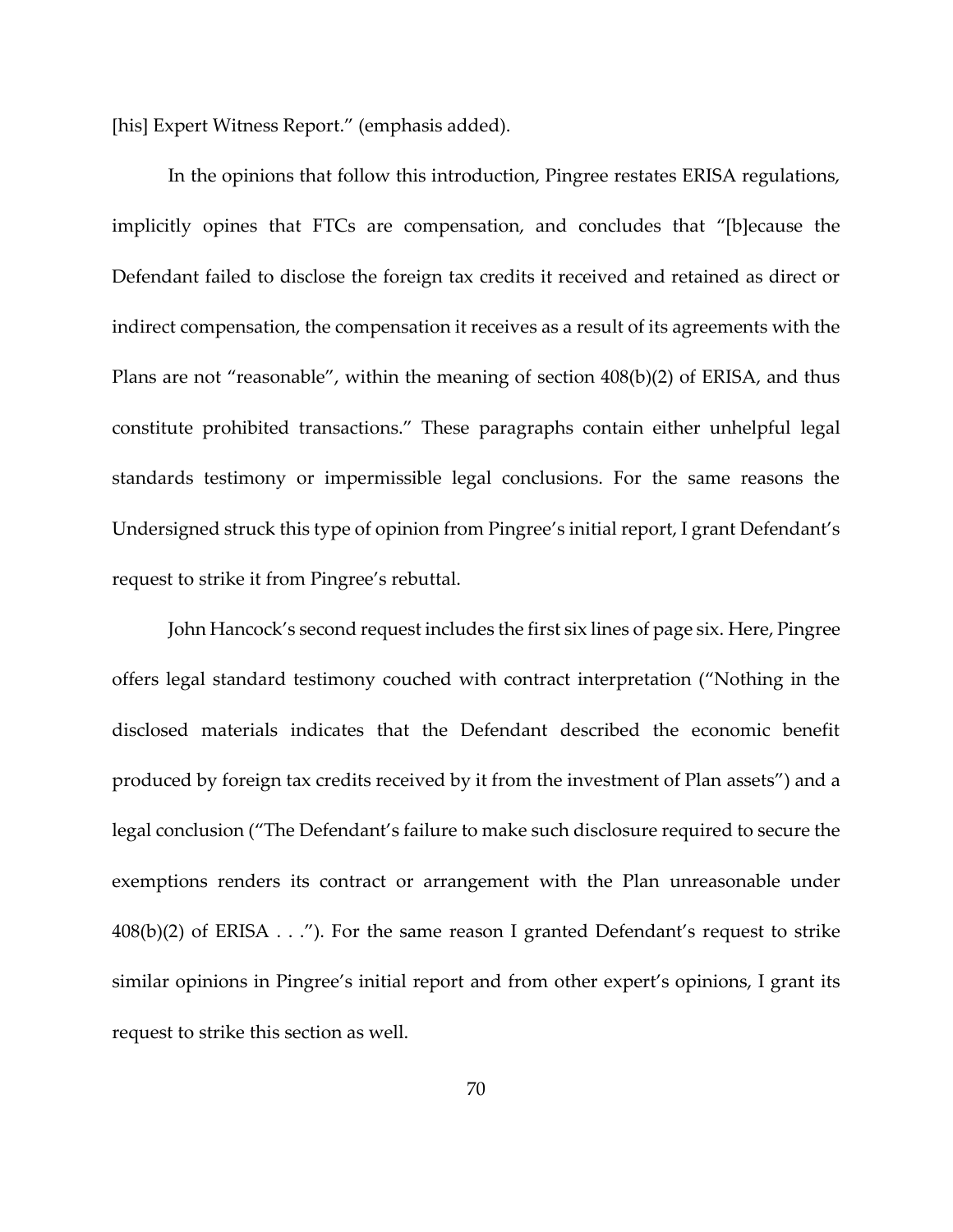Defendant next seeks to strike the pages from Pingree's rebuttal in which he opines on whether John Hancock complied with the Plan Contract. In this section of Pingree's rebuttal report, he begins by stating, "[f]urther it *can be argued* that the Defendant has failed to conform to its own contracts . . ." and ends by stating "the Defendant has *arguably* violated its own promise to disclose and adjust its fees 'from all revenue it derives from the investment of Plan assets.'"

To begin, the equivocal nature of Pingree's opinion on this subject (i.e., "*can* be argued" and "*arguably* violated" renders it unduly speculative and of no assistance to the trier of fact. *See Allison*, 184 F.3d at 1319-21 (affirming exclusion of expert's opinion that there was a *possibility* that the plaintiff's breast implants played a role in her medical improvement because the degree of certainty was insufficient) (emphasis added); *Bowers v. Norfolk Southern Corp.*, 537 F. Supp. 2d 1342 (M.D. Ga. 2007) (expert's opinion that the plaintiff "*may* have injured his back while sitting on a locomotive seat" conveyed only that something is "merely possible, not probable" which did not "logically advance a material aspect" of the plaintiff's case) (emphasis supplied).

However, even if the opinion had been provided in a more-certain way, the Undersigned agrees that this opinion amounts to no more than contract interpretation and the Undersigned therefore grants Defendant's request. *Loeb v. Hammond*, 407 F.2d 779, 781 (7th Cir. 1969) ("The question of interpretation of the contract is for the jury and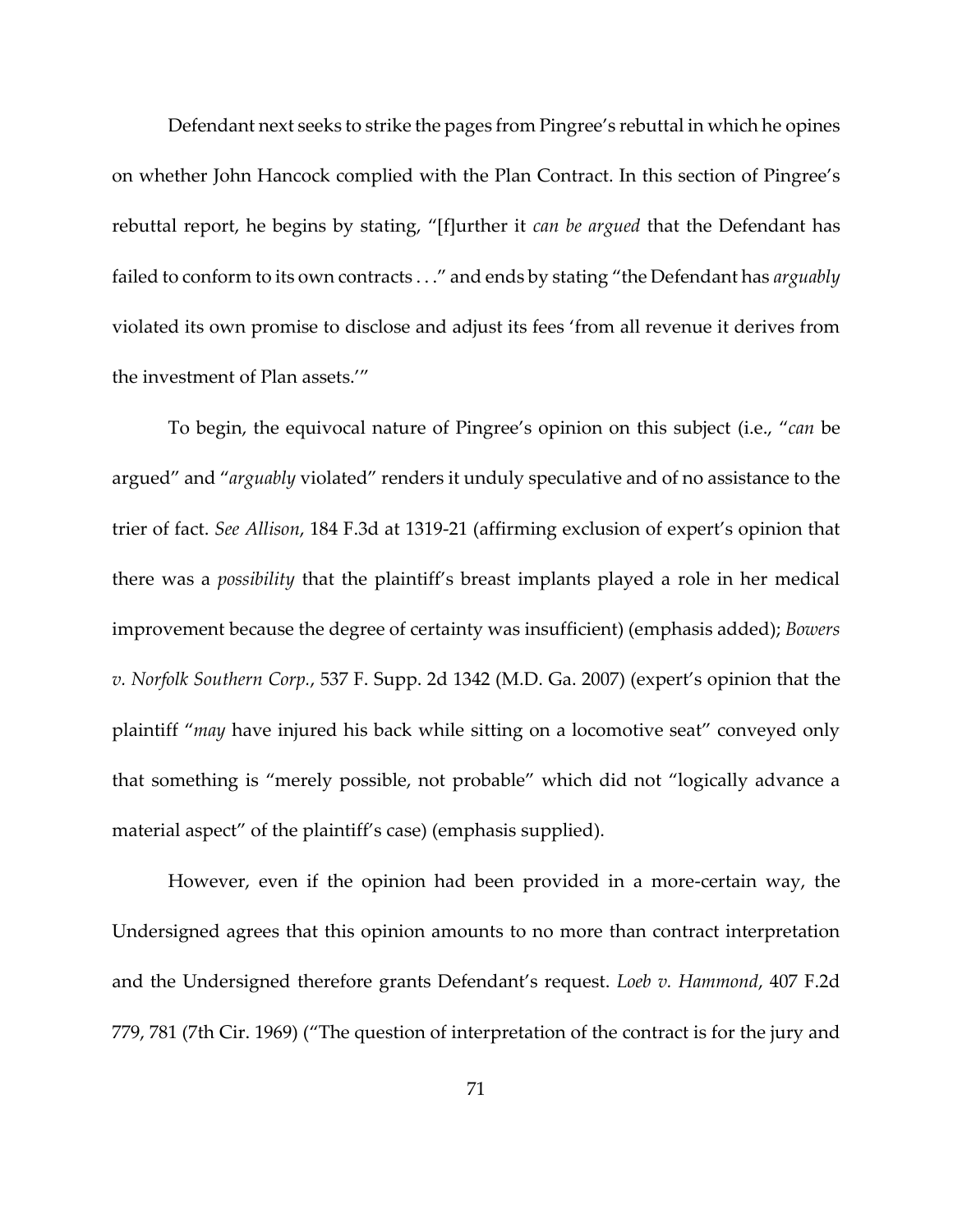the question of legal effect is for the judge. In neither case do we permit expert testimony.").

Defendant also takes the position that the entirety of Pingree's rebuttal report should be stricken as pure legal argument. In support of this position, Defendant contends that Pingree's report reads more like a *Daubert* motion than it does like a rebuttal expert report. As Defendant correctly notes, Plaintiffs do not directly address this argument in their response.

The Undersigned has already found it appropriate to strike the entirety of Pingree's initial report for myriad reasons. I have also found it appropriate to strike large sections of Pingree's rebuttal report for offering the same impermissible opinions from his initial report. The Undersigned agrees with Defendant that Pingree's rebuttal report reads like the rebuttal report excluded in *Cordoves*, 104 F. Supp. 3d at 1365. Moreover, Plaintiffs have also failed to respond to Defendant's argument on this point. *Phillips v. Hillcrest Med. Ctr.*, 244 F.3d 790, 800 n.10 (10th Cir. 2001) ("[A] litigant who fails to press a point by supporting it with pertinent authority, or by showing why it is sound despite a lack of supporting authority or in the face of contrary authority, forfeits the point. The court will not do his research for him.").

Because Pingree's report is riddled with impermissible legal conclusions and is written more as if Pingree is an attorney seeking exclusion of Gissiner's initial report than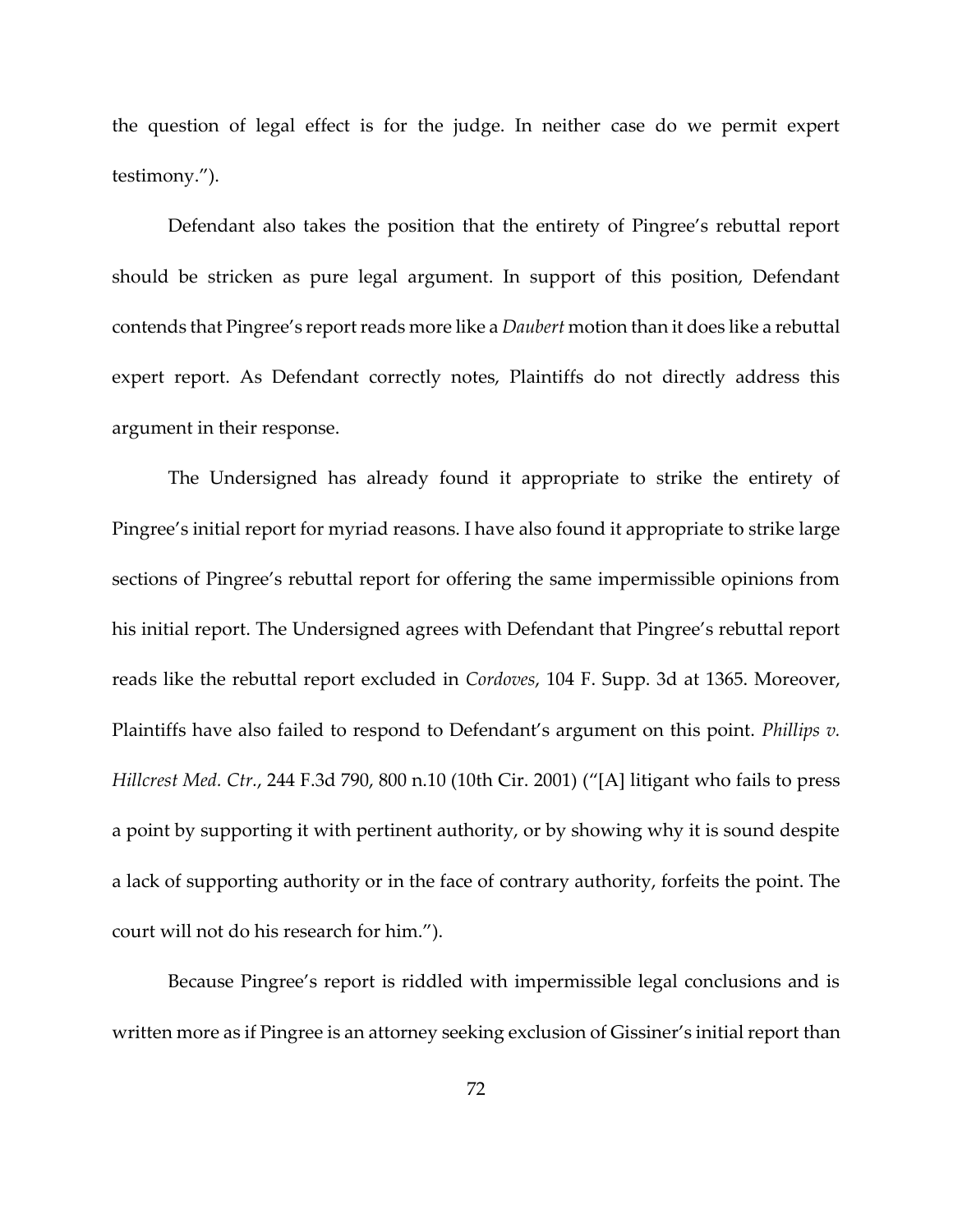as an expert challenging those opinions, I grant Defendant's request to strike the entirety of Pingree's rebuttal report.

# *ii. Levy<sup>24</sup>*

Levy authored a rebuttal report addressing many of the opinions offered by Defendant's expert, Gissiner. In its *Daubert* motion seeking to strike targeted opinions in Levy's initial report, Defendant also seeks to strike portions of Levy's rebuttal report. Defendant specifically seeks to: (1) strike paragraphs 4 (fourth and fifth sentences), 6 (third through sixth sentences), and 8 (second and third sentences) because Levy is not qualified; (2) strike paragraphs 4 (first through third sentence) and 6 (third through sixth sentence) as unreliable or irrelevant; and (3) strike paragraphs 1, 4 (fourth and fifth sentence), and 7 (second and third sentence) as legal conclusions.

John Hancock's first argument is based on its position that Levy is unqualified. The Undersigned already rejected that argument in my discussion of Levy's initial report and does so again here for the same reasons. *See supra* Section III(a)(ii)(1).

In the next section, Defendant seeks to strike portions of Levy's rebuttal which it claims are unreliable or irrelevant. On these issues, the Undersigned previously determined that Levy's opinions on the best practices of a fiduciary in handling FTCs

 $24$  Levy's rebuttal report is filed in full (in unredacted form) on CM/ECF. [ECF No. 257-2]. The Undersigned's references to his opinions are derived from this exhibit.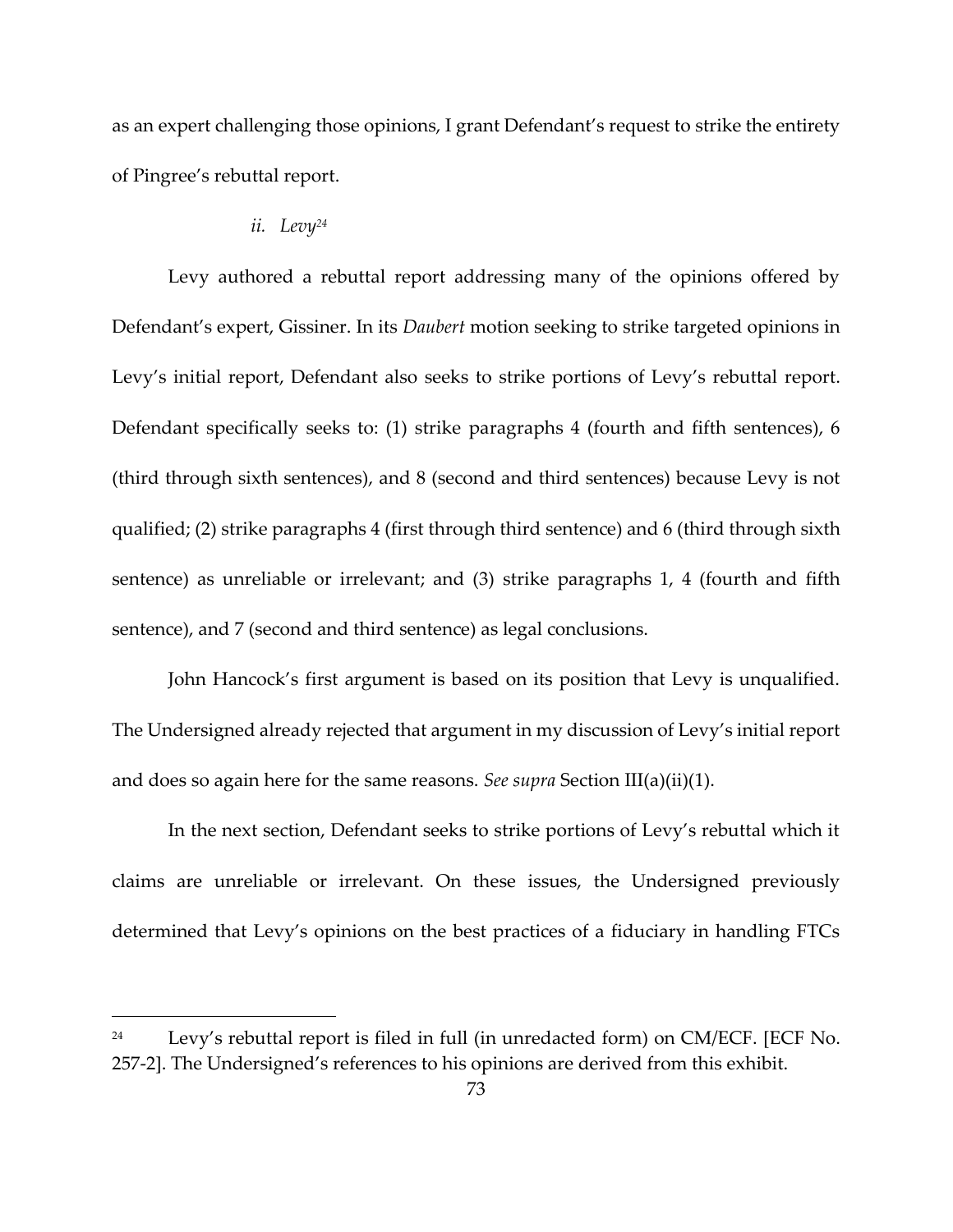generated by a mutual fund in a separate account are unreliable. *See supra* Section  $III(a)(ii)(2)$ . While the third through sixth sentence of paragraph six address this issue (and are impermissible), the first through third sentence of the fourth paragraph address only the industry practice in plan negotiation and investigation, which could be helpful to the jury.

Therefore, the Undersigned grants in part this request and strikes only the third through sixth sentence of paragraph six of Levy's rebuttal report.

Defendant next seeks to prohibit Levy from offering purported legal conclusions in his rebuttal report. Levy's rebuttal report (and Defendant's argument on the issue) addresses many of the same impermissible legal conclusions the Undersigned has struck from the reports of other experts, i.e., FTC definition and conflicts of interests.

First, the Undersigned rejects Defendant's request to strike the first paragraph of Levy's rebuttal report because it is not a legal conclusion, it is merely a statement of why Levy was retained. However, the Undersigned grants Defendant's request as to the fourth and fifth sentence of paragraph four and the second and third sentence of paragraph seven because they speak only to the impact of FTCs (and whether Defendant has a duty to disclose them) and John Hancock's alleged conflict of interest (which he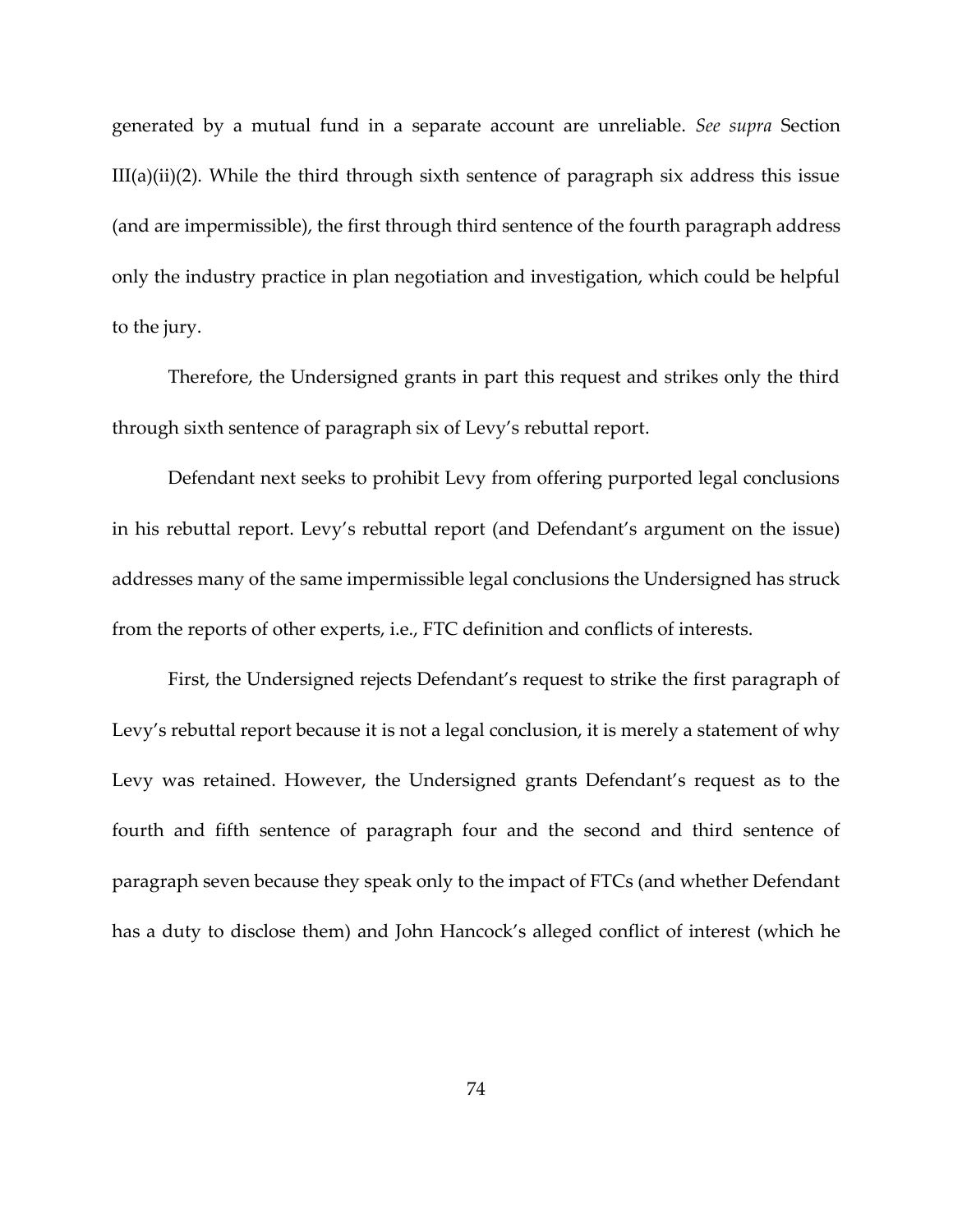concludes requires disclosure). Both of these opinions constitute legal conclusions.<sup>25</sup>

#### *iii. LaRue<sup>26</sup>*

Although LaRue authored only one rebuttal report, he offers rebuttal testimony to three of Plaintiffs' experts: Levy, Pingree, and Mukamal. LaRue's report is divided into sections and each section concerns the opinions meant to rebut only a single expert.

Plaintiffs seek to strike paragraphs 9, 14, and 15-60 on the basis that LaRue is not an ERISA expert and is therefore unqualified to offer opinions on ERISA; paragraphs 45- 53 as an impermissible legal conclusion on whether FTCs are plan assets; and 54-55 as an impermissible legal conclusion on whether John Hancock engaged in a prohibited transaction.

Paragraph 9 is not an ERISA opinion; it is a statement about what LaRue believes Plaintiffs' experts are saying -- that FTCs are compensation or revenue -- and a statement that their assertion is without support. While the Undersigned disagrees with Plaintiffs' characterization of paragraph 9, Plaintiffs' experts are prohibited from offering the opinions underlying this specific rebuttal, so I am striking this paragraph on that ground.

<sup>&</sup>lt;sup>25</sup> It is also appropriate to strike paragraph seven in its entirety because it seeks to rebut paragraphs 42 through 63 of Gissiner's report, which was stricken earlier in this Order. *See supra* Section III(a)(v)(1).

LaRue's rebuttal report is filed in full (with no redactions) on CM/ECF. [ECF No. 264-3]. The Undersigned's references to his opinions are derived from this exhibit.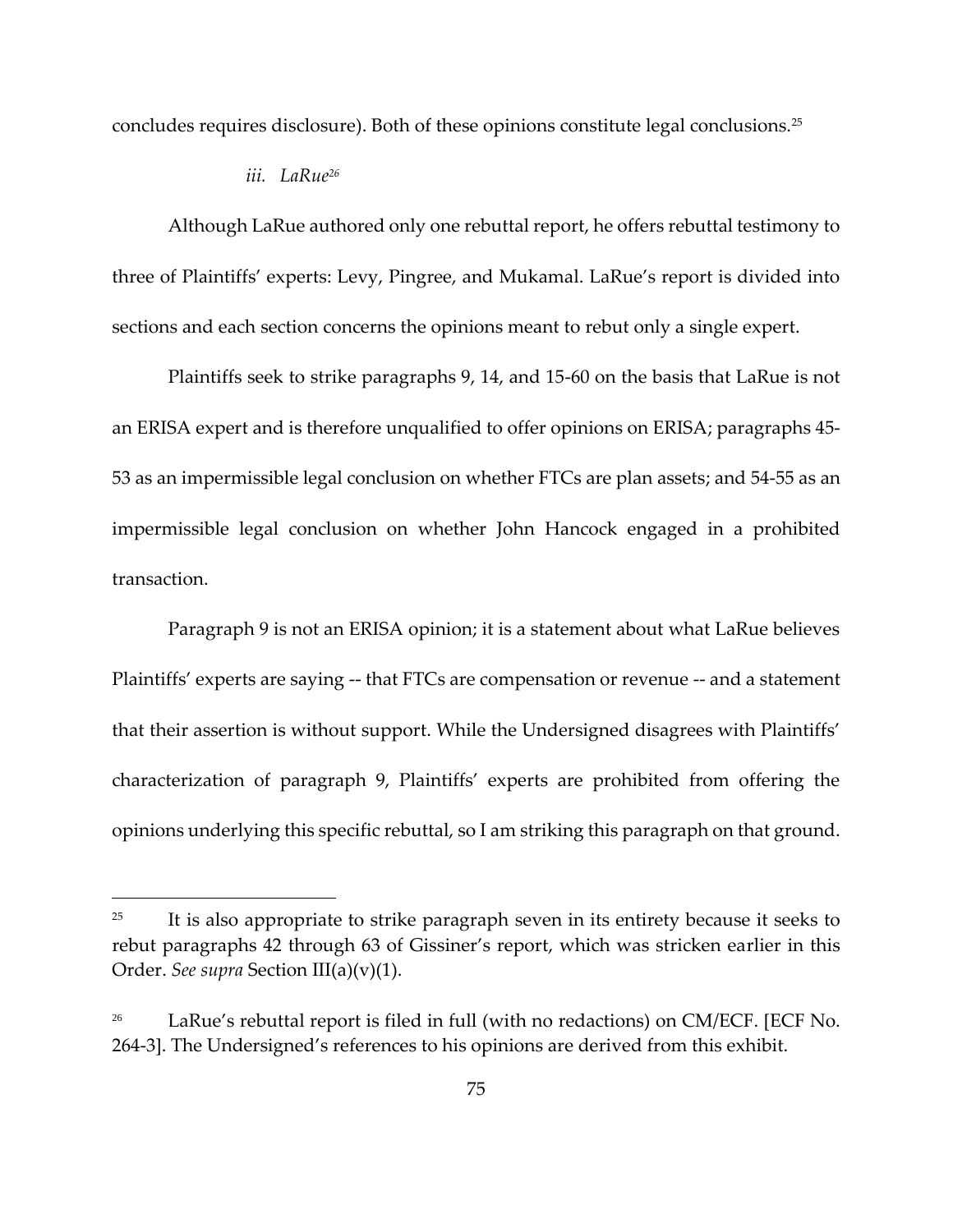Although Plaintiffs seek to strike paragraph 4 on the grounds that it is an ERISA opinion and LaRue is unqualified to offer ERISA opinions, a reading of the paragraph reveals that LaRue is merely discussing Defendant's tax status. Here, LaRue states,

Mr. Levy also fails to recognize or acknowledge that the JHFC consolidated group was subject to U.S. federal income taxes on the grossed-up foreignsource income that [John] Hancock derived from the RPS assets, and that but for the allowance of a credit for foreign income taxes imposed on such income, [John] Hancock would have been double-taxed on some or all of its RPS foreign-source taxable income, a result clearly at odds with the U.S. tax policy supporting the allowance of foreign tax credits.

LaRue is qualified to offer this opinion and it does not implicate ERISA. Therefore, Plaintiffs' request to strike this paragraph is denied.

Paragraphs 15-26, likewise, are not ERISA opinions. But these opinions do, however, contain impermissible legal conclusions on revenue, indirect compensation, plan assets, and conflicts of interest, all of which were struck from Levy's testimony. *See supra* Section III(a)(ii)(3). Thus, the opinions in these paragraphs are struck because the opinions which they are meant to rebut have also been struck.

Paragraphs 27-32 contain an opinion on ERISA best practices, which is outside LaRue's expertise. *See generally* [ECF No. 264-3 (stating that "'[b]est practice' is not an ERISA term of art . . . insurance companies, like all companies, have several constituencies to which they owe various duties and obligations . . . [and] [i]t is difficult to see how a practice that systematically fails to recognize, respect, and balance its legal, contractual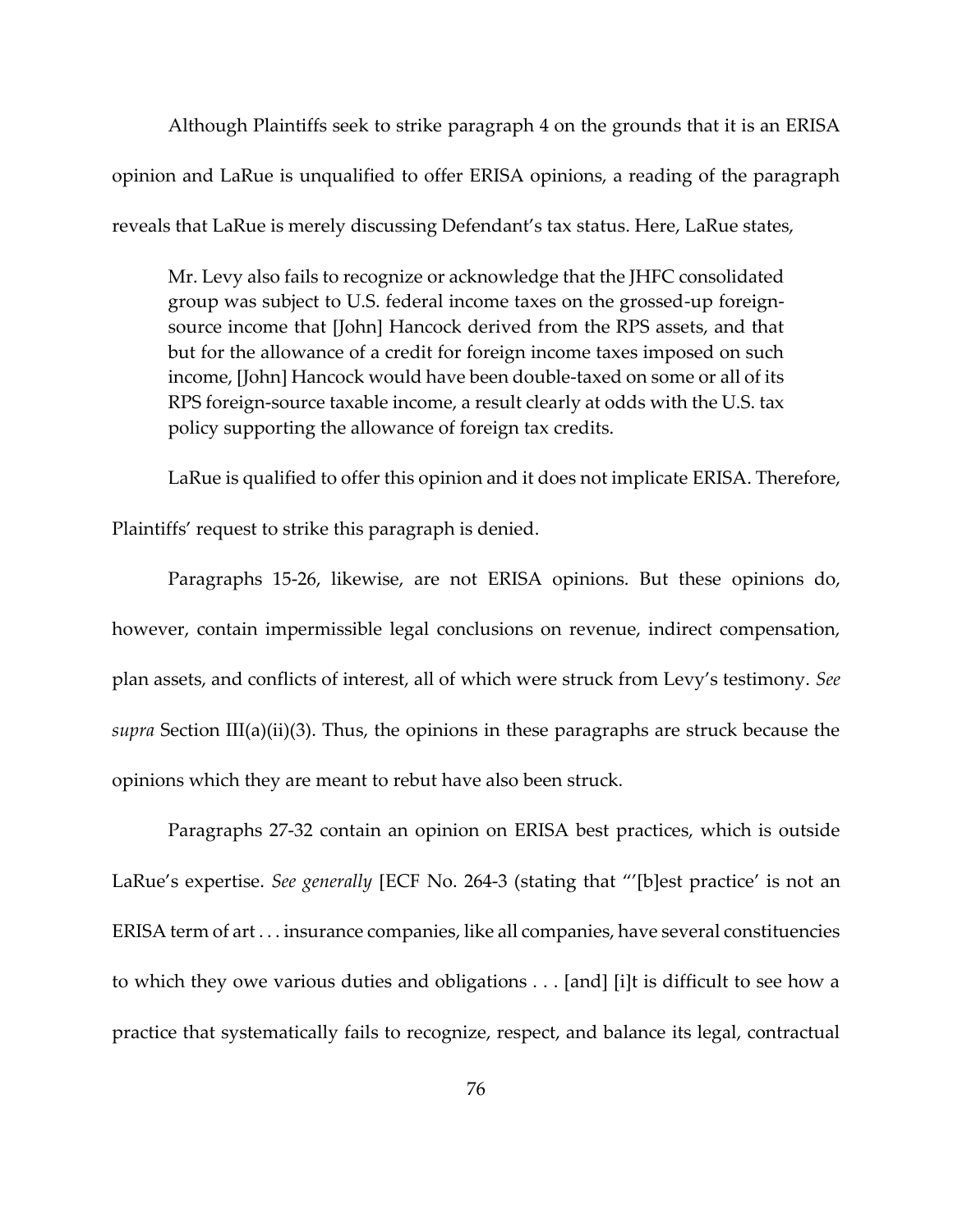and ethical obligations to each of the company's constituencies can be considered a 'best practice'")]. LaRue's opinion is also rebutting Levy's best practice opinion, which has been struck. *See supra* Section III(a)(ii)(2). Thus, the opinion in these paragraphs is also excluded.

Paragraphs 33-60 all concern Pingree's expert report, which has been struck in its entirety. *See supra* Section III(a)(i). Thus, the Undersigned also strikes LaRue's rebuttal opinions on these issues.

The Undersigned denied Defendant's request to strike Mukamal's opinions and Plaintiffs have not asserted any independent ground to strike LaRue's opinions rebutting those of Mukamal. Therefore, LaRue may offer all opinions meant to address the contents of Mukamal's report and supplemental report.

# *iv. Gissiner<sup>27</sup>*

In addition to his initial report, Gissiner also authored a rebuttal report in response to the opinions offered by Plaintiffs' experts, Levy and Pingree. Plaintiffs' arguments in support of striking Gissiner's rebuttal opinions are similar to some of their arguments made in support of striking Gissiner's initial opinions. Specifically, Plaintiffs claim that Gissiner's rebuttal report contains impermissible legal conclusions and narrative

<sup>&</sup>lt;sup>27</sup> Gissiner's rebuttal report is filed in full (without redactions) on CM/ECF. [ECF No. 265-3]. The Undersigned's references to his opinions are derived from this exhibit.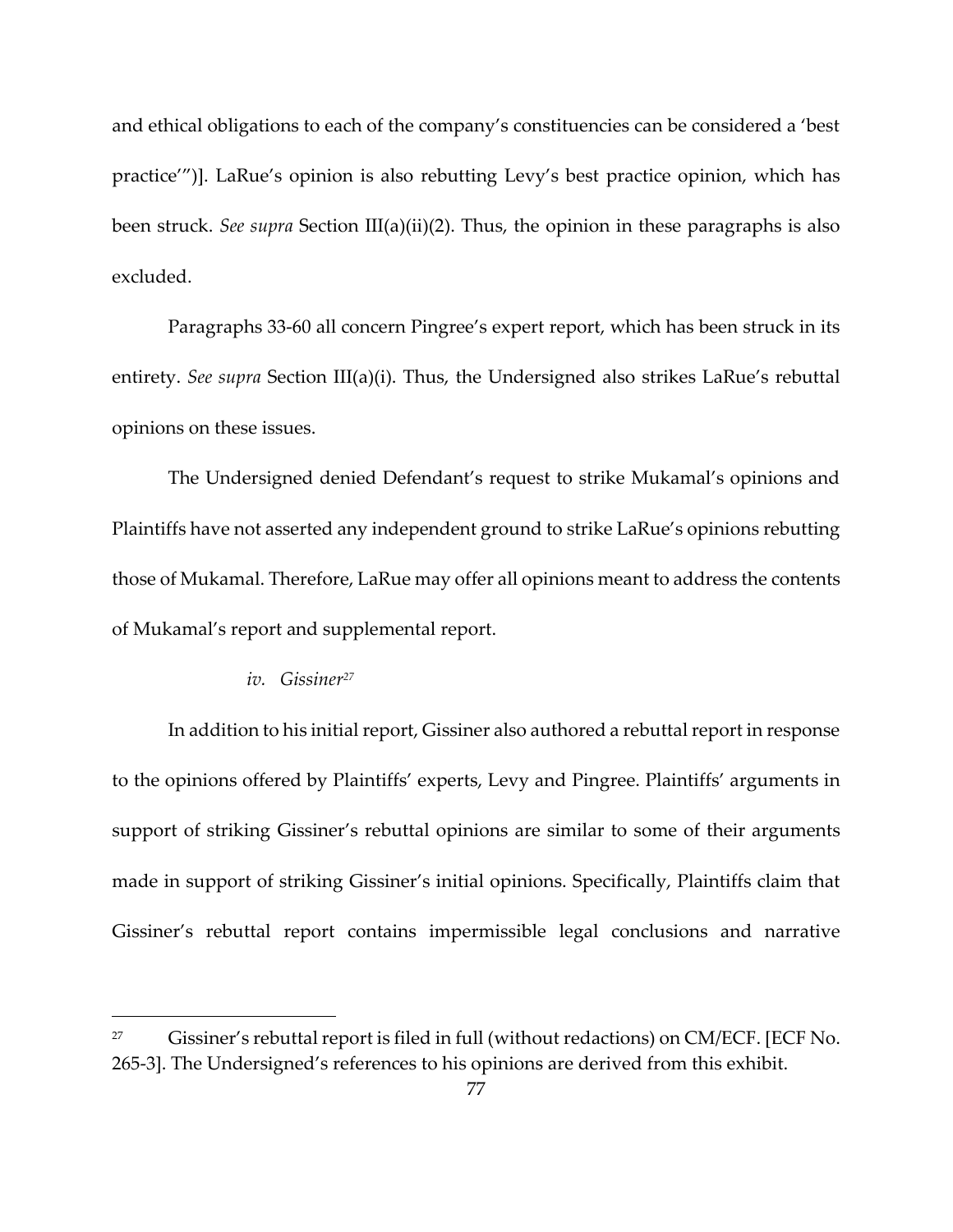testimony.

Concerning their first argument, Plaintiffs ask that this Court strike paragraphs 4- 17 as impermissible legal standard testimony.

In paragraph 4, Gissiner addresses Levy and Pingree's opinions that John Hancock was required to disclose its use of FTCs, pass on the benefits of FTCs, and resolve any conflicts of interest in favor of the Plan. Although Gissiner does not offer an actual opinion in this section, other than to say that the opinions of Plaintiffs' experts rest on an incorrect assumption about John Hancock's discretionary authority, the Undersigned will still strike this paragraph because it is premised on opinions that Plaintiffs' experts have been precluded from offering. *See supra* Sections III(a)(i); III(a)(ii)(3).

In paragraphs 5 and 6, Gissiner states generally that John Hancock did not serve as an ERISA 3(21) or 3(38) investment fiduciary to the Plan. This opinion is a counter to Levy and Pingree's opinions that John Hancock was a fiduciary without limits. Although some of Gissiner's opinions on this topic are appropriately based on industry practice and understanding, it is also filled with impermissible legal conclusions about contract interpretation and John Hancock's purported status as a fiduciary. Because this type of testimony is impermissible and Plaintiffs' experts have been prohibited from offering similar testimony, the Undersigned strikes these paragraphs from Gissiner's rebuttal report.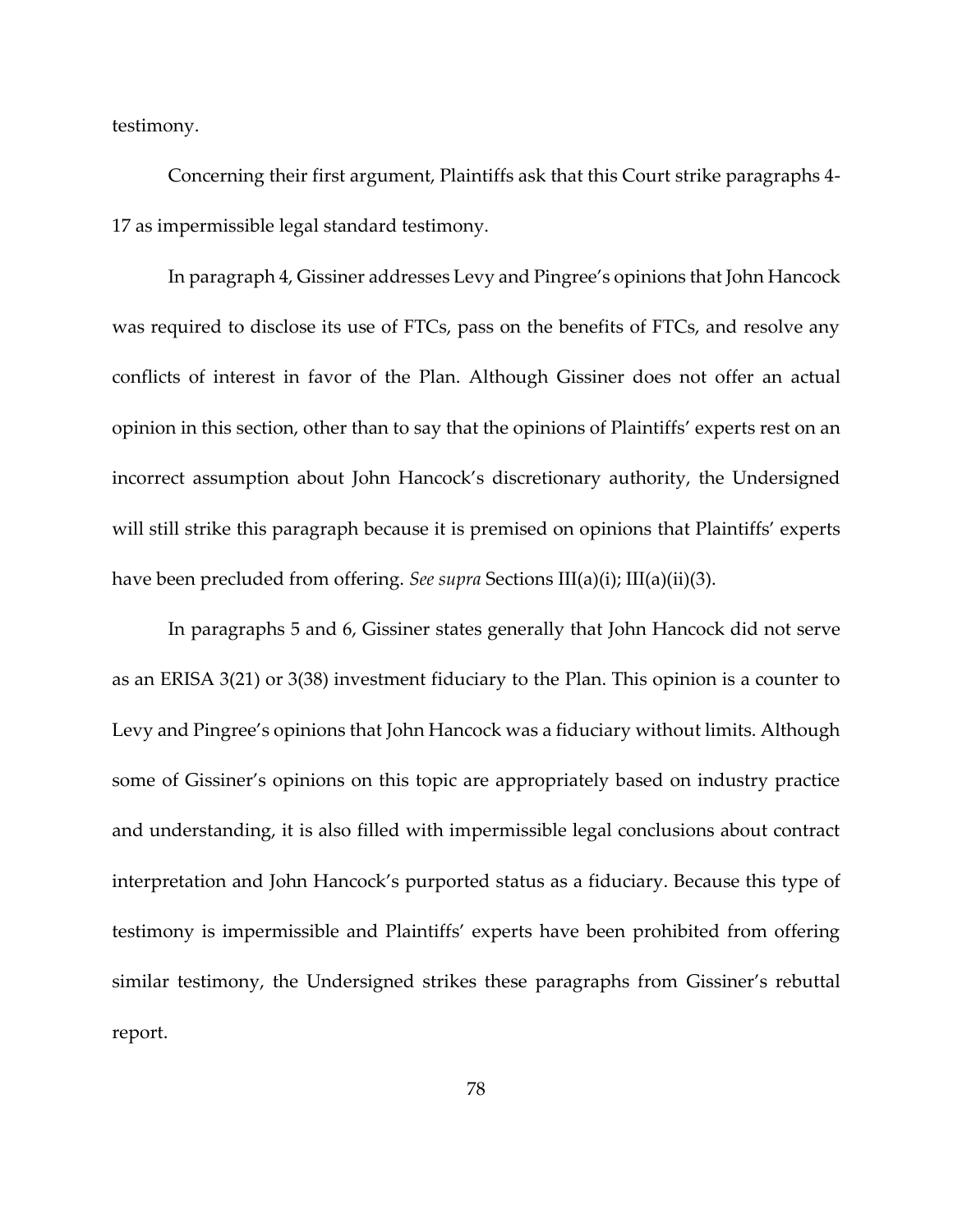Paragraphs 7 through 10 provide Gissiner's rebuttal to Levy and Pingree's opinions regarding industry customs and the interpretation of the recordkeeping agreement. Gissiner begins by stating that industry professionals would, among other things, not expect John Hancock to provide fee concessions for foreign tax credits. He follows this by opining on how the recordkeeping agreement describes the limits of John Hancock's discretionary authority. Pingree's entire report has been excluded and Levy's best practice opinion has been excluded, which means that Gissiner's opinions offered in these paragraphs no longer have an underlying opinion to rebut. Thus, the Undersigned strikes these rebuttal opinions on that ground and as impermissible contract interpretation. *Peterson*, 753 F.2d 1016 at 1018.

Gissiner continues to interpret the Plan's recordkeeping agreement in paragraphs 11 through 14, this time expanding his analysis by providing excerpts from four other companies' recordkeeping agreements and opining that these isolated paragraphs support the contention that "it is common for recordkeeping agreements between other recordkeepers and plan sponsors to include language stating that the recordkeeper does not have any discretion over plan assets."

He uses this assessment to support his conclusion in paragraph 14 that retirement industry professionals would not consider John Hancock to be a fiduciary in this situation. These opinions are impermissible for the same reasons other similar opinions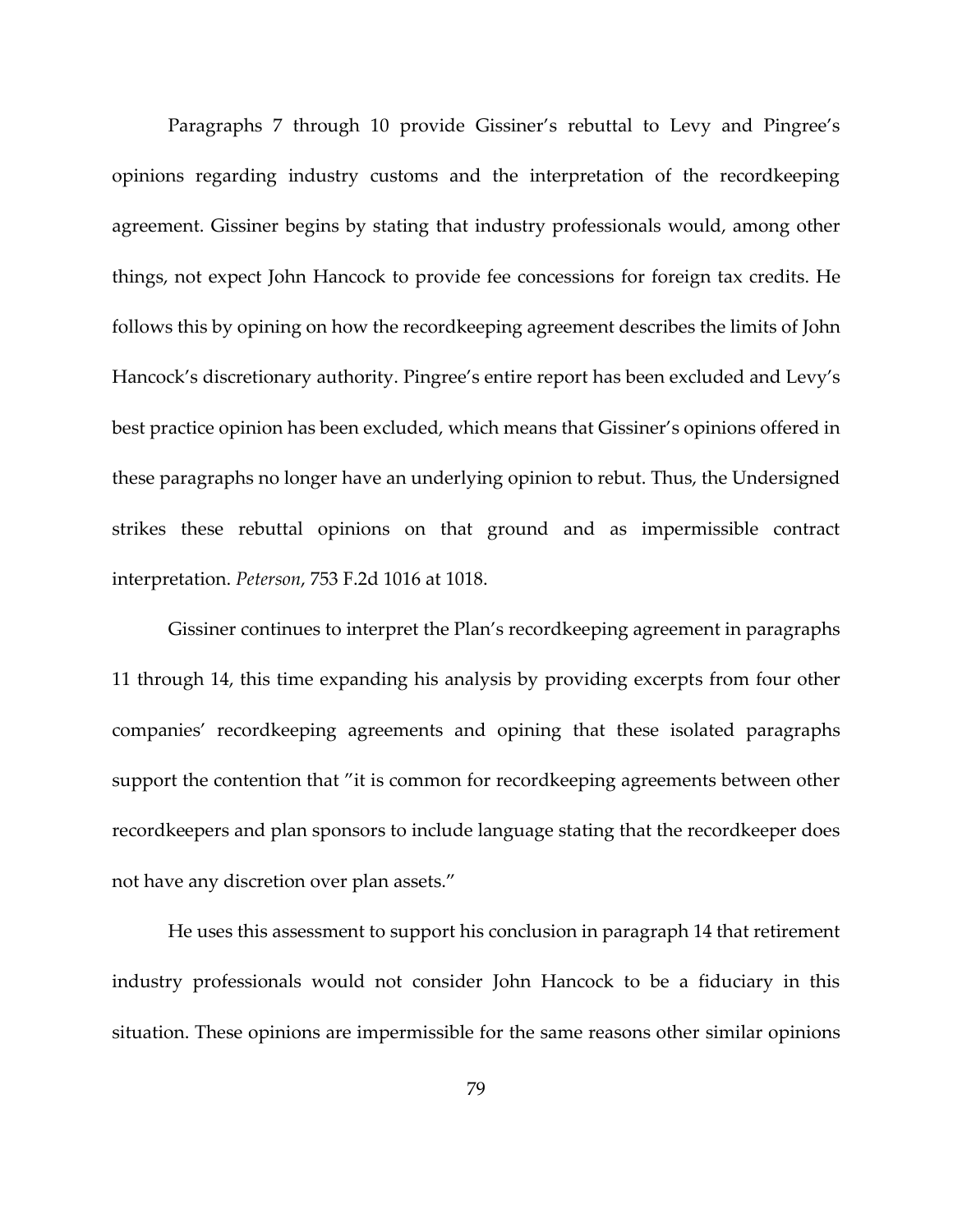throughout this Order have been stricken. *See supra* Section III(a)(i); Section III(a)(ii)(3).

Finally, in paragraphs 15 through 17, Gissiner opines about whether FTCs constitute revenue or compensation. This is an impermissible legal conclusion.

Plaintiffs' remaining argument focuses on paragraphs 26 through 28, which they say is an impermissible narrative. Unlike in Gissiner's initial report, here, he doesn't merely recount deposition testimony and documentary evidence; instead, he describes the availability of information in industry practice and uses Plaintiffs' experiences as an illustration. This is not impermissible narrative testimony.

However, paragraphs 26 through 28, as well as paragraphs 21 through 25, offer an opinion meant to rebut a Pingree opinion. Because Pingree's expert report has been struck in full, the Undersigned also strikes these paragraphs and any other opinions offered in rebuttal to a Pingree opinion. *In re Trasylol Prods. Liab. Litig.*, 2010 WL 4065436, at \*2. Likewise, Gissiner's opinions in paragraphs 18-20 are excluded because they offer an opinion meant only to rebut Levy's best practice opinion (which has been excluded). *Id.*

The cumulative effect of these rulings is exclusion of the entirety of Gissiner's report except for two sections: the materials reviewed and introduction sections. Because the totality of his substantive rebuttal opinions have been struck and there is no need for the two remaining sections, the Undersigned strikes the entirety of Gissiner's rebuttal report.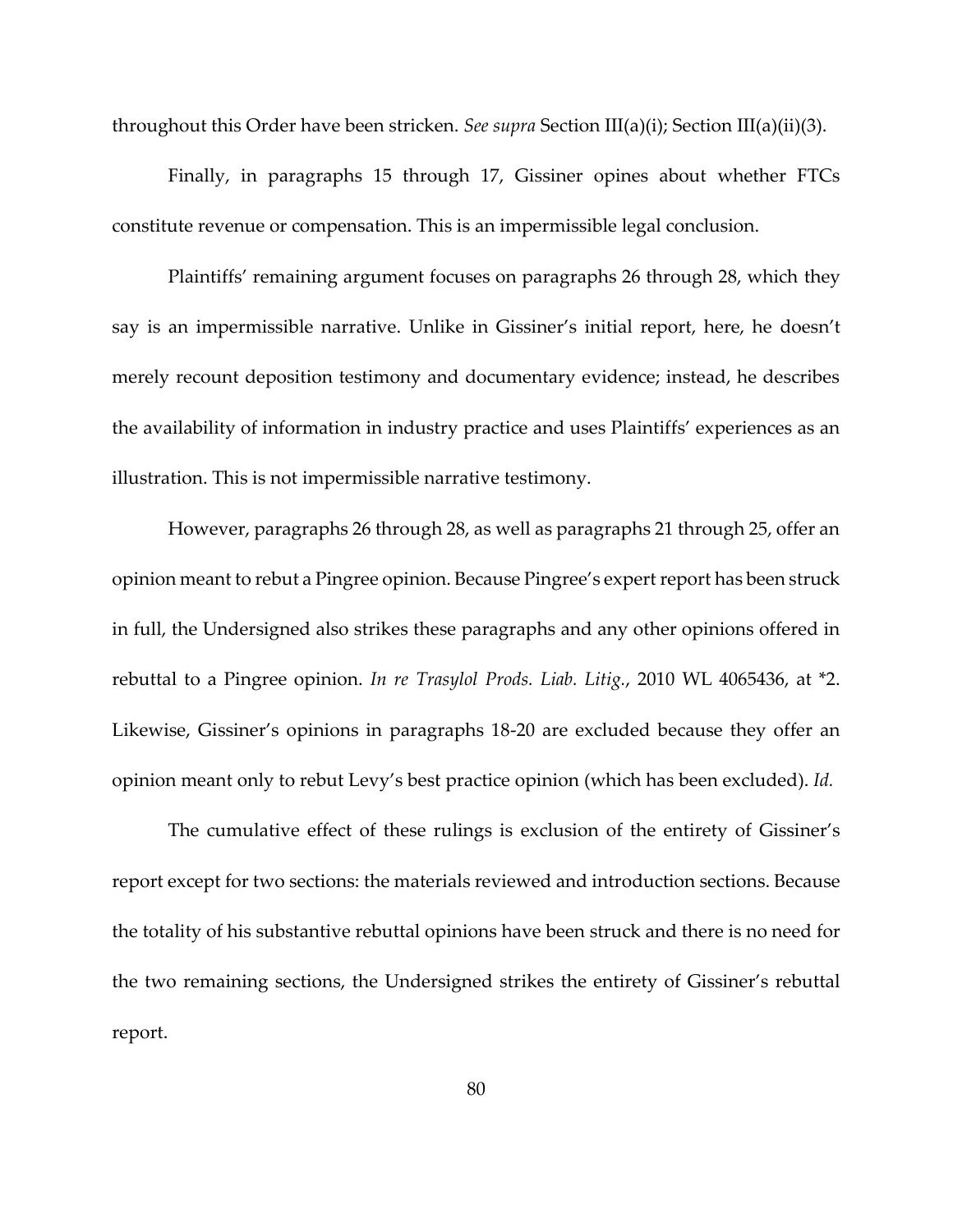### *v. Dr. Lisa De Simone<sup>28</sup>*

De Simone is currently an Associate Professor of Accounting at the McCombs School of Business at the University of Texas at Austin, where she teaches a variety of international tax and financial planning courses. Before beginning that role in July 2020, De Simone served as either an Assistant Professor or Associate Professor of Accounting at the Graduate School of Business at Stanford University from 2013 through 2020. De Simone has a BA in economics and German studies from Stanford University, an MS in accounting from the University of Missouri-Kansas City, and a PhD in accounting from the University of Texas at Austin.

De Simone's report is meant to rebut LaRue's opinions provided in response to the first, fourth, fifth, sixth, and seventh questions posed to him by defense counsel. Specifically, De Simone offers rebuttal opinions on the manner in which John Hancock obtains FTCs, the manner in which John Hancock can use FTCs, the impact FTCs have on John Hancock's required financial reporting as a publicly traded firm, and on whether FTCs have monetary value and constitute compensation.

Defendant first seeks wholesale exclusion of De Simone's report on the ground that it is an affirmative report masquerading as a rebuttal report. [ECF No. 258]. As

<sup>28</sup> A copy of De Simone's rebuttal expert report, including her qualifications, is filed in full (in unredacted form) on CM/ECF. [ECF No. 258-1]. The Undersigned's summary of De Simone's background and opinions is derived from this exhibit.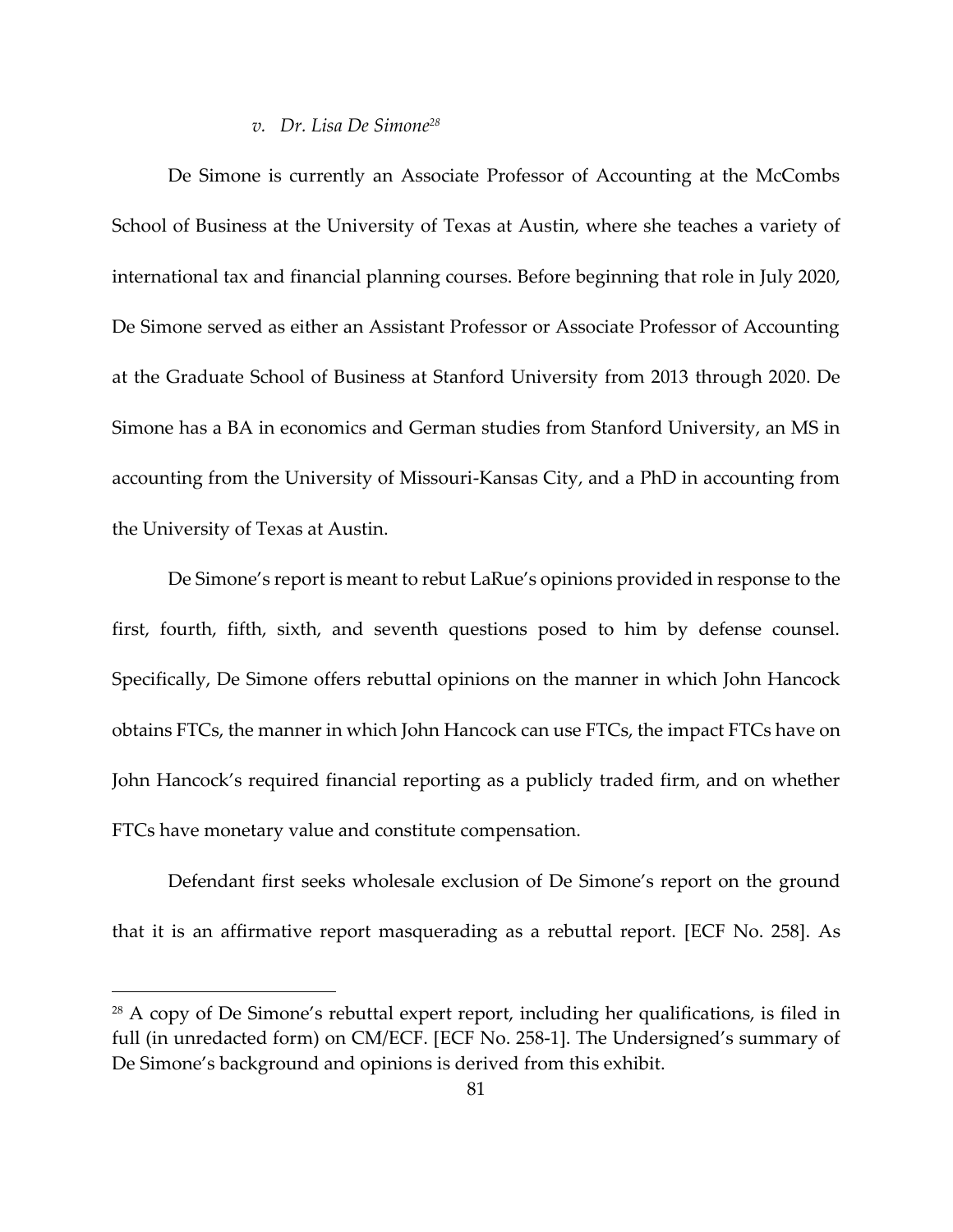fallback arguments, Defendant seeks to exclude discrete sections of De Simone's opinions on the basis that the opinions are unreliable and speculative or are legal conclusions. *Id.*  In Plaintiffs' view, Defendant's challenges to De Simone's opinions are "each entirely devoid of merit." [ECF No. 269].

### 1. Nature of De Simone's Report

According to Defendant, "De Simone's opinions in her report are nothing more than those of an initial expert . . . [and] Plaintiffs are trying to improperly shoehorn her opinions as 'rebuttal.'" Plaintiffs respond by providing examples of opinions in De Simone's report which they claim rebut opinions offered by LaRue. Defendant contends, however, that these examples show only that De Simone was opining on the same subject matter, not that she was rebutting actual, substantive opinions offered by LaRue. [ECF No. 281 (titling its reply subsection: "Even Though the De Simone Report Covers Some of The Same Topics as Dr. LaRue's Report, it is Still Not a Rebuttal Report")].

Although the section of De Simone's report immediately following her background section is titled "Rebuttal Opinions Regarding Questions 1 and 4-7 in the LaRue Report," the substance of her discussion does not *specifically* reference any of the opinions in LaRue's report. De Simone's lack of LaRue-focused discussion, in Defendant's opinion, demonstrates that her report is merely a dressed-up, late, affirmative report. Plaintiff, however, points to the following examples of rebuttal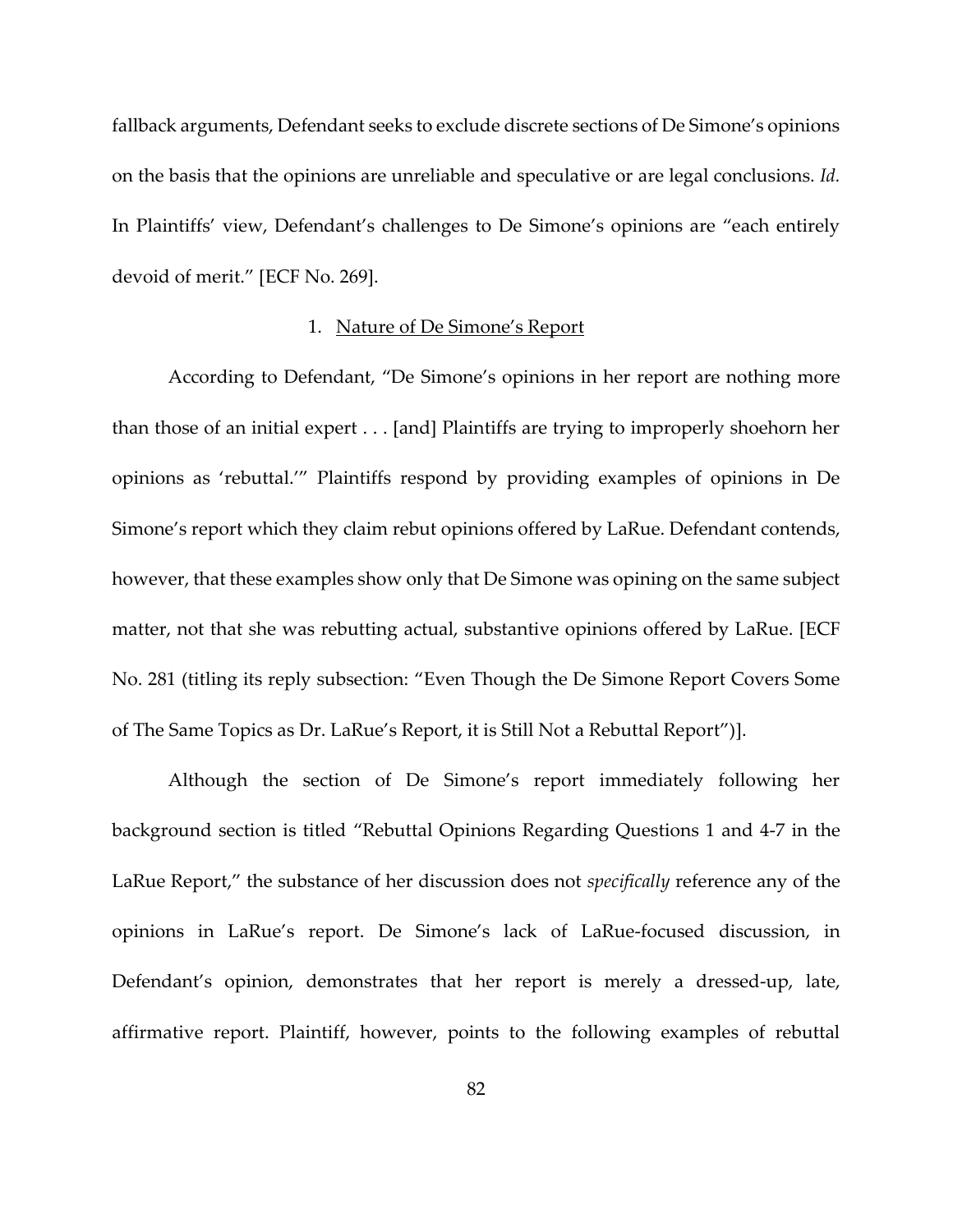opinions:

[LaRue] opines that FTCs do not have any intrinsic, stand-alone economic value. Ex. B (LaRue Rept.) at 3 (Question 1). [De Simone] disagrees, opining that they do have economic value, even when they are not utilized against foreign-source income. [ECF No. 258-1, ¶41].

[La Rue] opines that foreign tax credits are not assets of the plan. Ex. B (LaRue Rept.) at 5 (Question 4). [De Simone] contends they are. [ECF No. 258-1, ¶40].

[LaRue] opines that foreign tax credits are not compensation for services rendered. Ex. B (LaRue Rept.) at 7 (Question 5). [De Simone] opines that they are. [ECF No. 258-1, ¶42].

[LaRue] opines that [John] Hancock was not enriched from the retention of FTCs. Ex. B (LaRue Rept.) at 7 (Question 6). [De Simone] opines to the contrary. [ECF No. 258-1, ¶42].

And [LaRue] opines that the FTCs were not used at the expense of the plan. Ex. B (LaRue Rept.) at 7 (Question 6). Whereas [De Simone] recognizes that they were. [ECF No. 258-1, ¶46].

[ECF No. 269].

In Defendant's view, there are myriad reasons why the Court should not be persuaded by these examples. In general, Defendant's counterarguments focus on (1) the fact that De Simone does not directly mention LaRue's opinions as she offers her own; (2) its view that LaRue's opinions are based exclusively on the tax code and De Simone's are based, in part, on ERISA; and (3) an argument that De Simone did not actually offer the opinion Plaintiffs provided as an example.

These arguments all fail for the same type of flawed reasoning: they too narrowly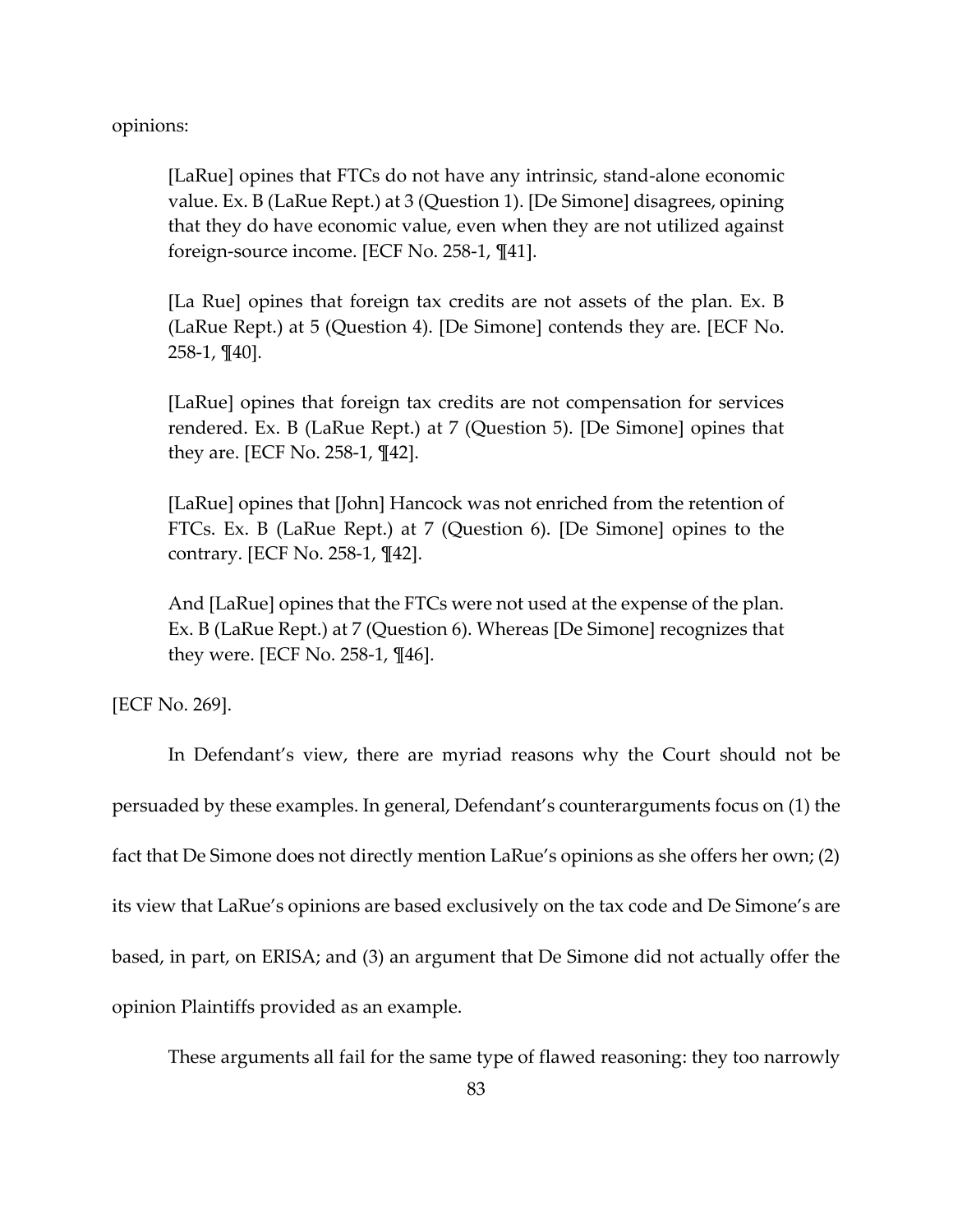construe the requirements of a rebuttal report; they too narrowly view the opinions offered by LaRue; and they too narrowly view the opinions offered by De Simone.

Under Defendant's contention, a rebuttal report would need to follow this format to be admissible: first, identify with particularity the opinion stated by the opposing expert (and include the opposing expert's name); second, identify the flaw in the opposing expert's reasoning and apply a different standard or reasoning; and, finally, reach a contrary or different result.

The Federal Rules do not require this type of specific formula. Rather, they require only that the evidence "is intended solely to contradict or rebut evidence on the same subject matter." Fed. R. Civ. P. 26(2)(D)(ii). An expert is improperly classified as a rebuttal expert only "where the rebuttal reports are not offered to rebut the *subject matter* of the [opposing party's] expert opinions" and are, instead, used "to present new legal theories or better experts than those it identified initially." *ITT Corp. v. Xylem Grp., LLC*, No. 1:11- CV-3669-WSD, 2012 WL 12871632, at \*5 (N.D. Ga. Oct. 15, 2012) ("The opinions and conclusions of Defendant's initially disclosed experts and those identified in rebuttal are similar, but have nuanced differences and the differences in the rebuttal reports, while nuanced, still are offered to rebut the opinions and conclusions offered by Plaintiffs' identified experts.").

Here, Defendant does not identify any new legal theories presented by De Simone,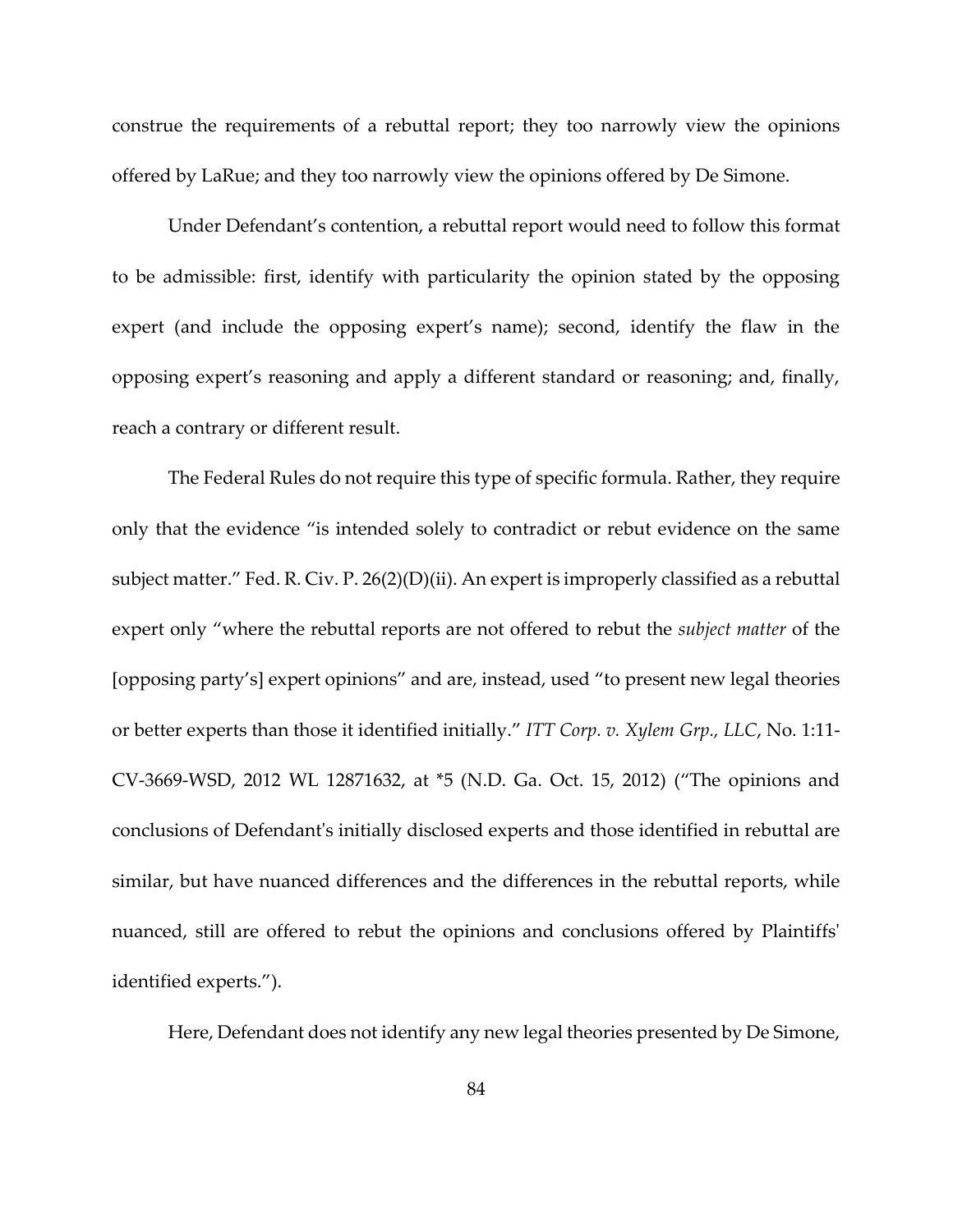nor does it explain how this report is simply a better version of one of Plaintiffs' other experts. Rather, Defendant focuses its position on the fact that De Simone does not address LaRue's report in an obvious fashion and states that the fact "De Simone covers some of the same topics as [LaRue] does not transform [her report] into a rebuttal report."

Contrary to Defendant's position, its strict formula for an expert report is not required. *Lebron v. Royal Caribbean Cruises, Ltd.*, No. 16-24687-CIV, 2018 WL 3583002, at \*3 (S.D. Fla. July 26, 2018) (rejecting arguments that expert was not a proper rebuttal expert because he did "not discuss MacLaughlin's report or conclusions at all and does not address MacLaughlin's examination findings," he "fail[ed] to directly address an assertion raised by an opponent's expert," and he "was not even aware that he was going to be called as a rebuttal witness to MacLaughlin").

Because De Simone's opinions do not advance any new evidence or legal theories, and, in fact, cover the same subject matter as LaRue, her opinions are permissible to rebut LaRue's opinions in his initial report. Therefore, the Undersigned rejects John Hancock's contention that her rebuttal report is actually an impermissibly tardy initial report.

# 2. Unreliable and Speculative

Defendant levies the same attack on De Simone's opinions that it made in its request to exclude Mukamal's opinions: "[S]he ignores the well-establish fact that JHFC calculates its tax liability on a consolidated basis, of which John Hancock (and its RPS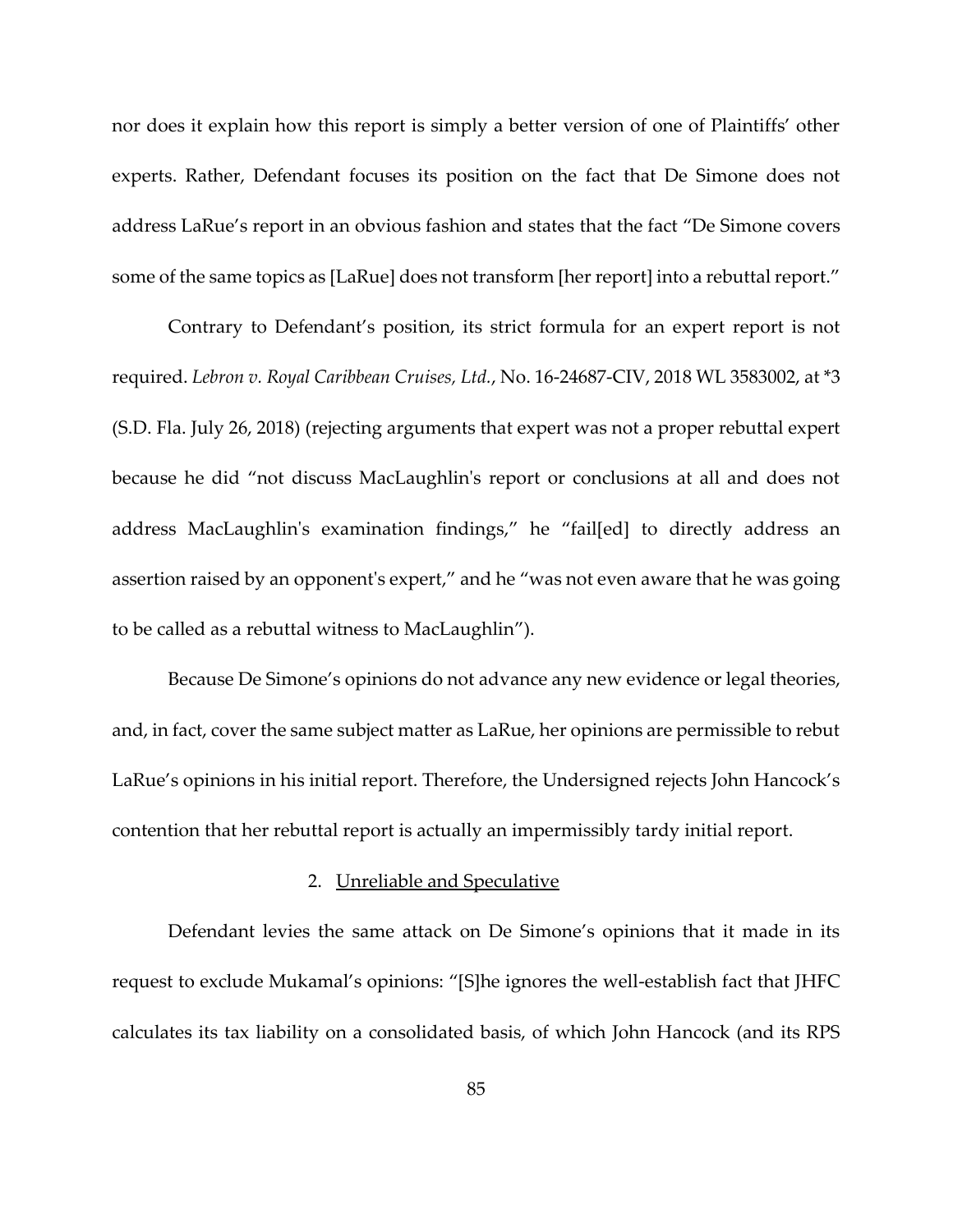business) is only one part." Defendant contends that this issue is compounded by De Simone's failure to review the deposition transcripts of the three witnesses from its tax group and her failure to review the foreign tax credit forms produced in this case.

These arguments are even less persuasive than they were when used to challenge Mukamal's opinions. Unlike Mukamal, De Simone does not offer a specific damages calculation. Her opinions, instead, address the inherent characteristics of FTCs as applied to mutual funds and retirement plans, and their general function in the tax code. Moreover, as Defendant concedes, De Simone states in her deposition that this type of information -- John Hancock's overall tax position -- "was not particularly important within the scope of [her] opinion."

As an example of why this purported error warrants exclusion, Defendant points to years when it was not allotted any FTCs despite FTCs being available. However, Defendant has not shown how this information (even if not properly considered) actually impacts De Simone's opinion. As Plaintiffs note, "conspicuously absent from John Hancock's attack is any suggestion that the information in those documents would refute her opinions."

Defendant's response to this point is that "the question at this juncture is not the weight a fact-finder should give Dr. De Simone's testimony, but rather whether her testimony is reliable and therefore admissible under *Daubert*." Based on this statement, it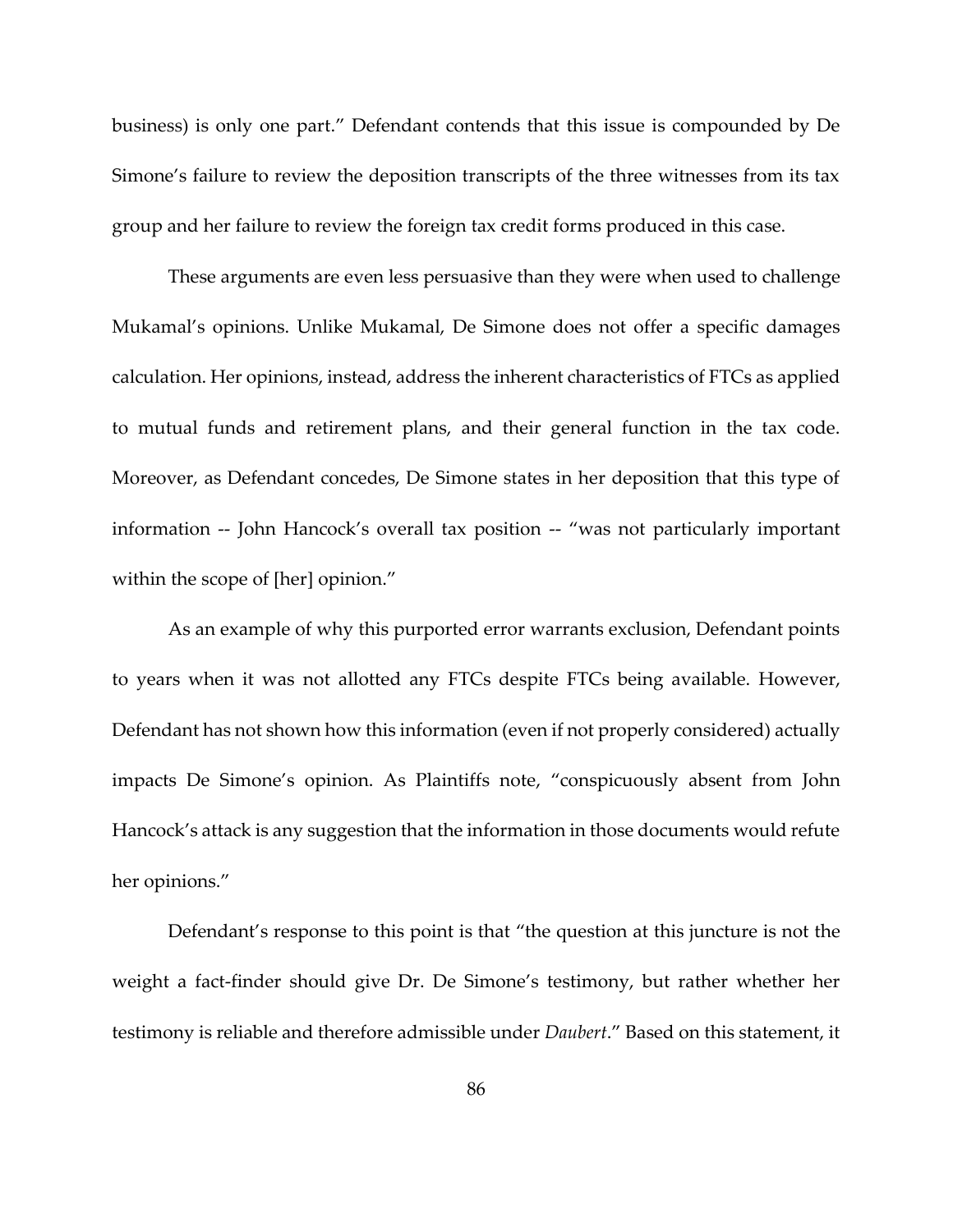is unimportant to Defendant whether De Simone's opinion is accurate -- because that would go only to the weight -- and it is sufficient to exclude testimony based on a party's claim that additional information should have been considered.

This position is untenable with the purpose of *Daubert*. A party cannot obtain wholesale exclusion of an expert's opinion based on its own claim that certain information not considered by the expert is *necessary* without explaining why it is necessary or how its omission impacts the opinion. If that were the case, then exclusion would likely occur as a matter of course in nearly every case because the opposing side would simply allege that the opposing expert failed to consider some fact that it believes (or claims to believe) to be a necessary component of the opinion.

Certainly, if these additional facts are a necessary foundation for De Simone's opinion to be valid, then John Hancock or its expert (if the opinion has been properly disclosed) can explain the facts' necessity to the jury (because it has failed to explain the necessity to the Court), and Defendant can use "vigorous cross-examination" to test De Simone's conclusions. *Quiet Tech. DC–8, Inc.*, 326 F.3d at 1341.

Defendant also argues that De Simone offers speculative opinions because they are based on an "oversimplified hypothetical that is untethered to the actual facts of this case" and because she uses hedging language such as "typically" or "generally."

Although Defendant may believe De Simone's hypothetical to be oversimplified,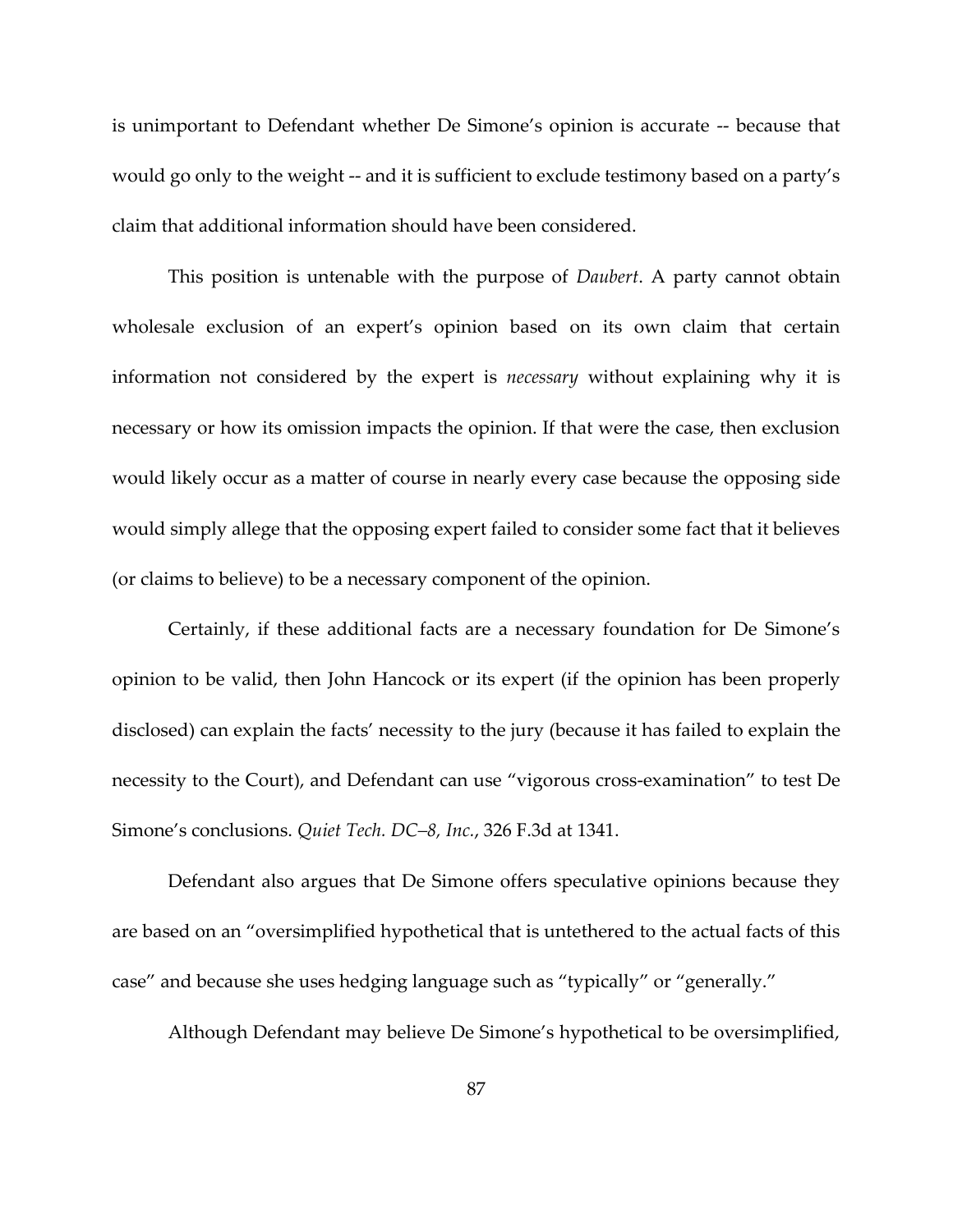she is not offering a damages opinion. Instead, she is rebutting LaRue's general opinion -- which, at times, addresses general FTC principles -- on FTCs, their function, and their characteristics. There is no requirement that, in explaining the characteristics of FTCs, De Simone employ a hypothetical identical to the situation Plaintiffs' Complaint confronts. It is sufficient that the opinion or hypothetical, in addressing the same topic as LaRue, is helpful to the jury in explaining the function of FTCs.

Further, as Plaintiffs correctly emphasize, LaRue's expert report is riddled with the same (or similar) type of hedging language which Defendant challenges in seeking to exclude De Simone's opinions. Defendant attempts to distinguish this fact by pointing out that LaRue uses this language in the context of background information and De Simone uses it in the context of her opinions.

In De Simone's report, she states that

For an employee retirement plan governed by a group annuity contract, the amount of the reserve will *typically* be equal to the net asset value held in the separate account. Thus, payments by the insurance company to a separate account for an employee retirement plan governed by a group annuity contract will *generally* increase the reserve and therefore result in a deduction for the insurance company.

[ECF No. 258-1 (emphasis added)].

In LaRue's report, he opines that

The economic benefit that a U.S. taxpayer typically derives from qualifying for and claiming its foreign tax credits is, therefore, literally and figuratively, netted out, dollar-for-dollar, against the economic detriment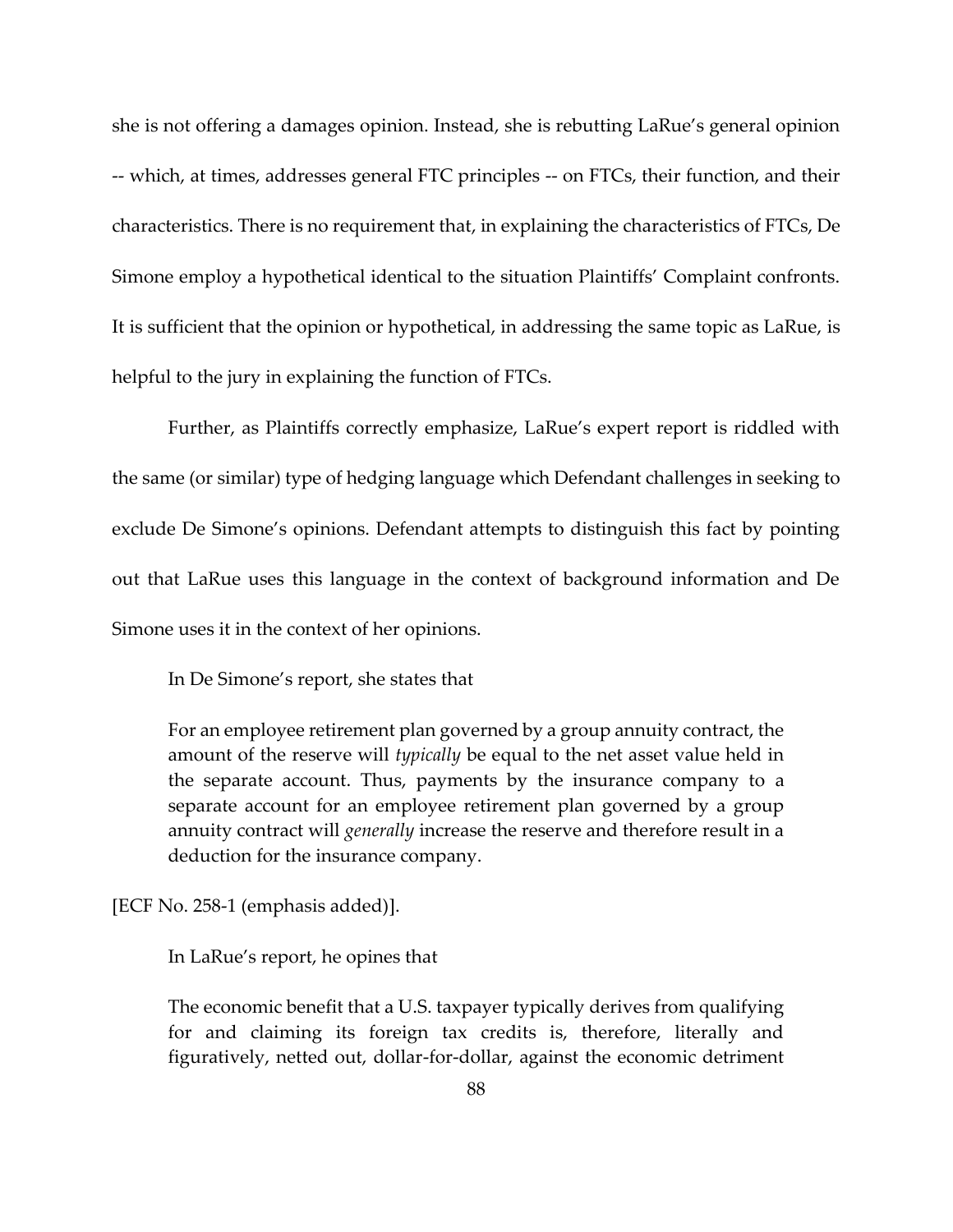that the taxpayer would otherwise have incurred by paying, in full, U.S. taxes on the foreign-source income that gave rise to the creditable foreign taxes.

\*\*\*

But for the allowance of a credit for foreign income taxes imposed on such income, [John] Hancock may have been double-taxed on some or all of that income . . .

[ECF No. 264-2].

Notably, DeSimone's and LaRue's "hedged" opinions about double taxation and reserves both deal, in part, with the issue about the effect the mutual funds have on John Hancock's tax liability and whether John Hancock actually pays its own U.S. taxes on the increase in value of its separate accounts. And, most importantly, both opinions used the same "hedging" language of which Defendant complains. At bottom, the Undersigned sees no difference by the location of the language -- whether in the background or opinion -- because the language implies only that there may be circumstances where this conclusion or procedure (to reach a conclusion) does not apply, both of which impact the certainty of the conclusion.

Moreover, the cases cited by Defendant do not support its contention that the mere presence of hedging language warrants exclusion. For example, in *Frazier*, 387 F.3d at 1265, the Eleventh Circuit affirmed the exclusion of testimony where it was unclear from the expert's report or deposition whether the term "expect" meant "more likely than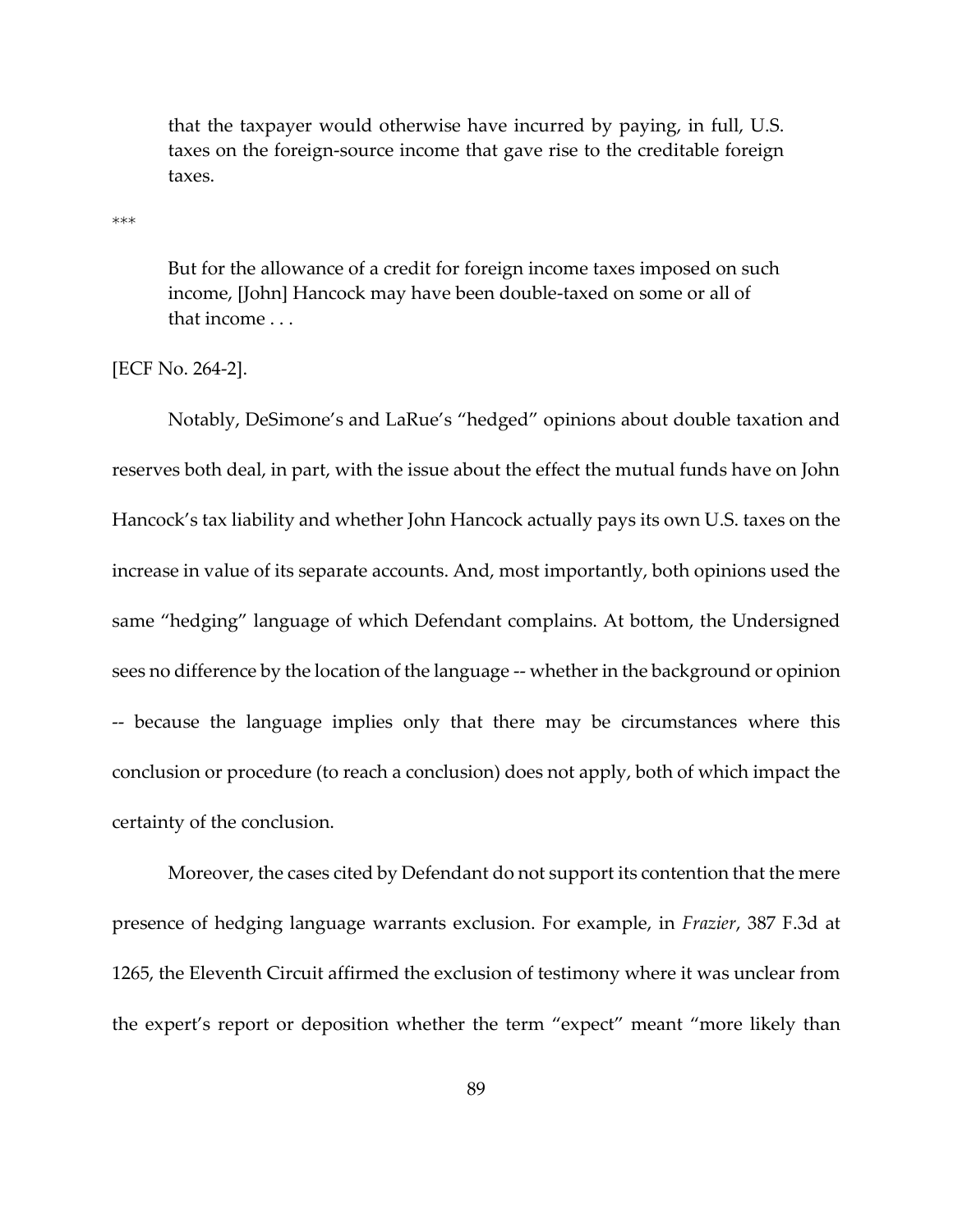not[,]" "substantially more likely than not[,]" "or that discovery was a virtual certainty." Likewise, in *Edwards v. Shanley*, 580 F. App'x 816, 824 (11th Cir. 2014), the appellate court affirmed the exclusion of testimony because the expert refused to define the term "prolonged" as used in his deposition other than saying it was "more than 60 seconds" and "probably more than 90 second[,]" stating, "I'm not going to give a specific number, because truthfully I can't." (internal quotations omitted).

The uncertainty and lack of specificity provided by the experts in those cases is markedly different than De Simone's mere use of the terms "typically" or "generally." 29

<sup>&</sup>lt;sup>29</sup> The language in De Simone's and LaRue's opinions is also different from Pingree's use of the term "arguably" or the phrase "it could be argued," which the Undersigned determined is a separate basis to strike sections of Pingree's opinions. *See supra* Section  $III(b)(i)$ .

The terms "typically" and "generally" both invoke a stronger degree of confidence than the term "arguably," which is more akin to the words "possibly" or "maybe." 29 Wright & Gold, Fed. Prac. Proc. § 6264 (2009) ("Courts generally also defer to the jury's ability to weigh the evidence where an expert's opinion is equivocal. For example, an expert may give an opinion that there is a causational link between defendant's activities and plaintiff's injuries, but the expert may be unable to state the opinion with a high or even reasonable degree of medical certainty. In such a case, most courts will admit the opinion while permitting cross-examination to reveal for the trier of fact the expert's uncertainties. But courts will reject expert testimony where it is based on rank speculation."); 2 MICHAEL GRAHAM, HANDBOOK OF FEDERAL EVIDENCE, § 702.1 (4th ed. 1996) ("While questions to an expert designed to elicit an opinion as to a fact of consequence including an expression of his estimate of probabilities of the facts expressed in the opinion are frequently couched in terms of reasonable certainty, such phraseology is generally not mandated.") CHRISTOPHER B. MUELLER & LAIRD C. KIRKPATRICK, MODERN EVIDENCE, § 7.6 (1995) ("The fact that an expert cannot be categorical, and admits some uncertainty in his conclusions, does not mean his testimony fails the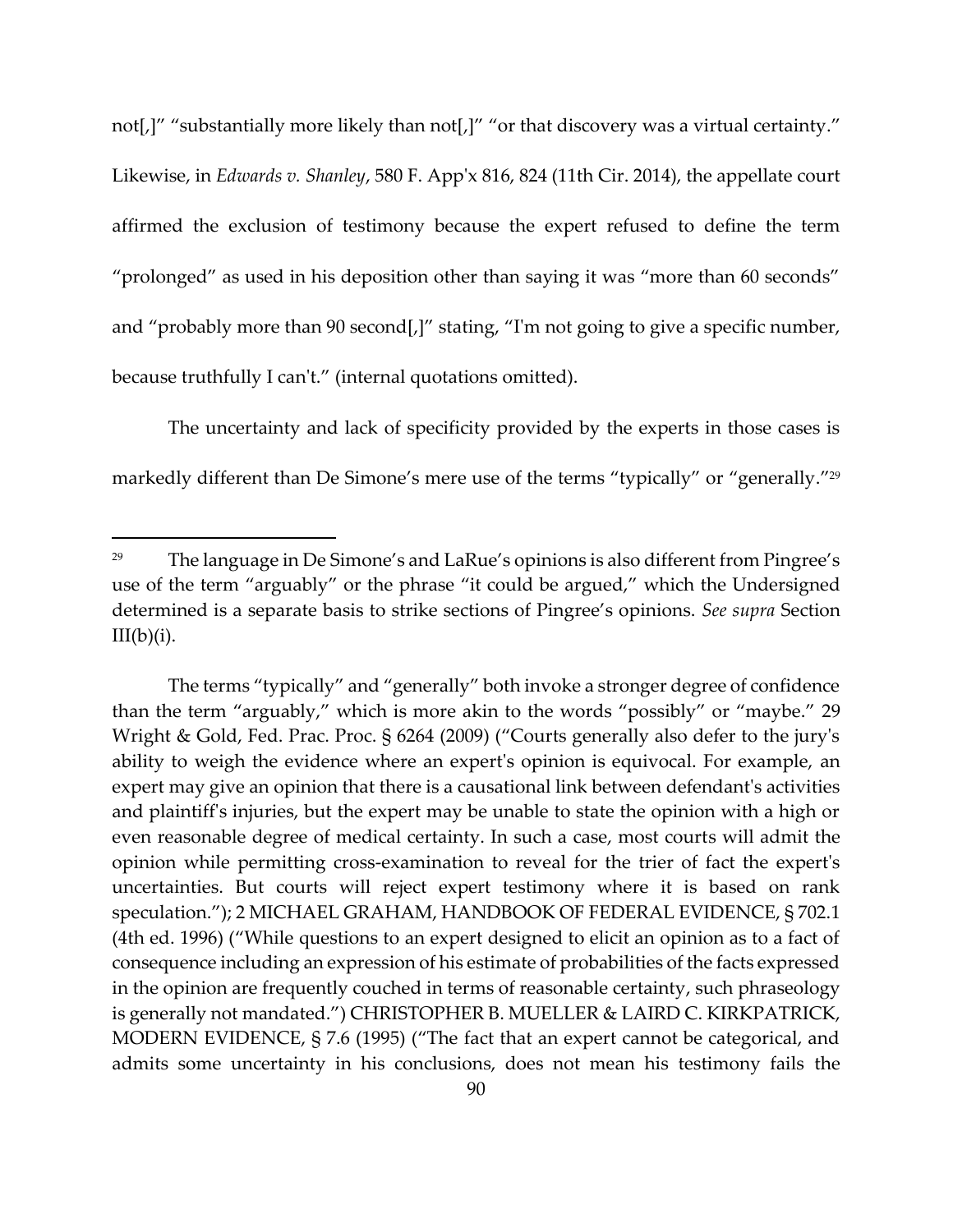Therefore, the Undersigned denies Defendant's request to strike De Simone's opinions on these grounds. Any problems with the equivocal or general language can be handled in cross-examination.

### 3. Compensation and Plan Assets<sup>30</sup>

In De Simone's report, she offers opinions on whether FTCs are compensation within the meaning of ERISA and whether FTCs are Plan Assets. Throughout this Order, the Undersigned has prohibited the parties' experts, including LaRue, from offering opinions on these two issues on the basis that they are legal conclusions. Because LaRue has been prohibited from offering his opinions on the issues (which means there is no longer an opinion to rebut) and because De Simone's opinions are also improper legal conclusions, the Undersigned grants Defendant's request to exclude De Simone from offering these two legal-conclusion opinions.

helpfulness requirement . . . . Where reasons for reservations can be made intelligible to a lay jury, it is entirely appropriate to let the expert lay them out so the jury may better evaluate his testimony and reach its own conclusion as to its worth. On the other hand, uncertainty that is so acute that the testimony would amount to little more than a guess or a shrug does not implicate the helpfulness criterion, and it may properly be excluded as unhelpful.")

<sup>&</sup>lt;sup>30</sup> Defendant also raises alternative challenges to these opinions. Specifically, Defendant claims that the opinions are irrelevant, were not properly disclosed, or that De Simone is not qualified to offer the opinions. Because the Undersigned is excluding the opinions on the grounds that they are impermissible legal opinions and on the grounds that LaRue's companion opinions have also been excluded, I decline to reach the merits of these other arguments.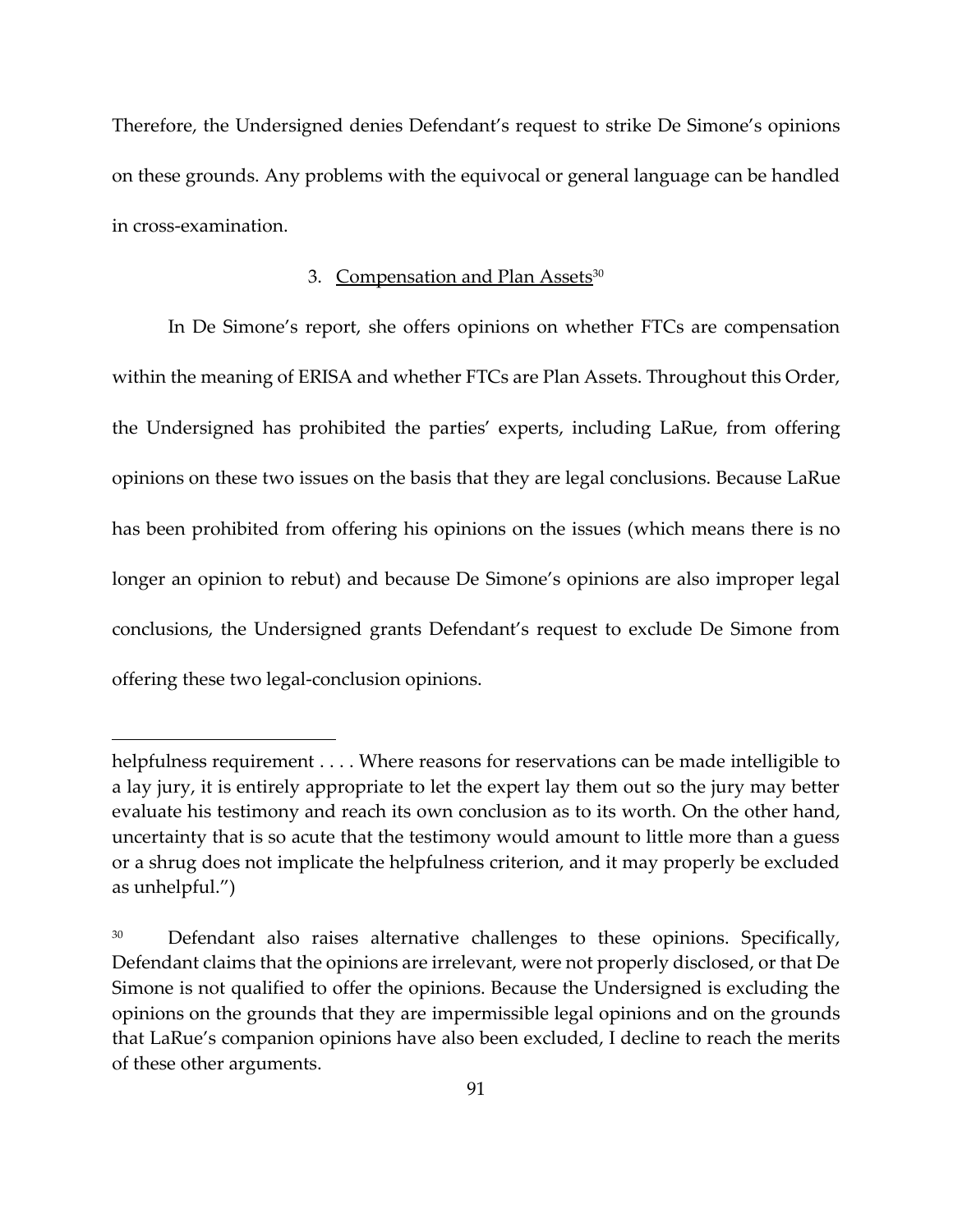#### **IV. CONCLUSION**

Based on the foregoing, the Undersigned Orders as follows:

- (1) Defendant's Motion to Exclude the Testimony of Bruce Pingree is **granted**. The opinions in Pingree's initial and rebuttal reports are stricken in their entirety;
- (2) Defendant's Motion to Exclude the Testimony of Roger Levy is **granted in part and denied in part**. Levy may not offer the best practice opinions contained in paragraphs 11d, 11e, 27, and 30 of his initial report; he may not offer any of the opinions contained in 11c, 11e, 22-23, 24 (first and last sentences), 24 n.23 (first sentence), 25 (seventh and eighth sentences), 25 n.24, 30 (second and third sentences), and 30 n.32 of his initial report; and he may not offer any of the opinions contained in paragraphs 4 (fourth and fifth sentence), 6 (third through sixth sentence), and 7 (second and third sentence) of his rebuttal report;
- (3) Defendant's Motion to Exclude the Testimony of Barry Mukamal is **denied**;
- (4) Defendant's Motion to Exclude the Testimony of Dr. Lisa De Simone is **granted in part and denied in part**. De Simone may not offer any opinions about whether FTCs are compensation or plan assets;
- (5) Plaintiffs' Motion to Exclude the Testimony of Dr. David LaRue is **granted in part and denied in part**. LaRue may not offer the opinions contained in the first bullet point under paragraph 91 or the entirety of paragraph 98 of his